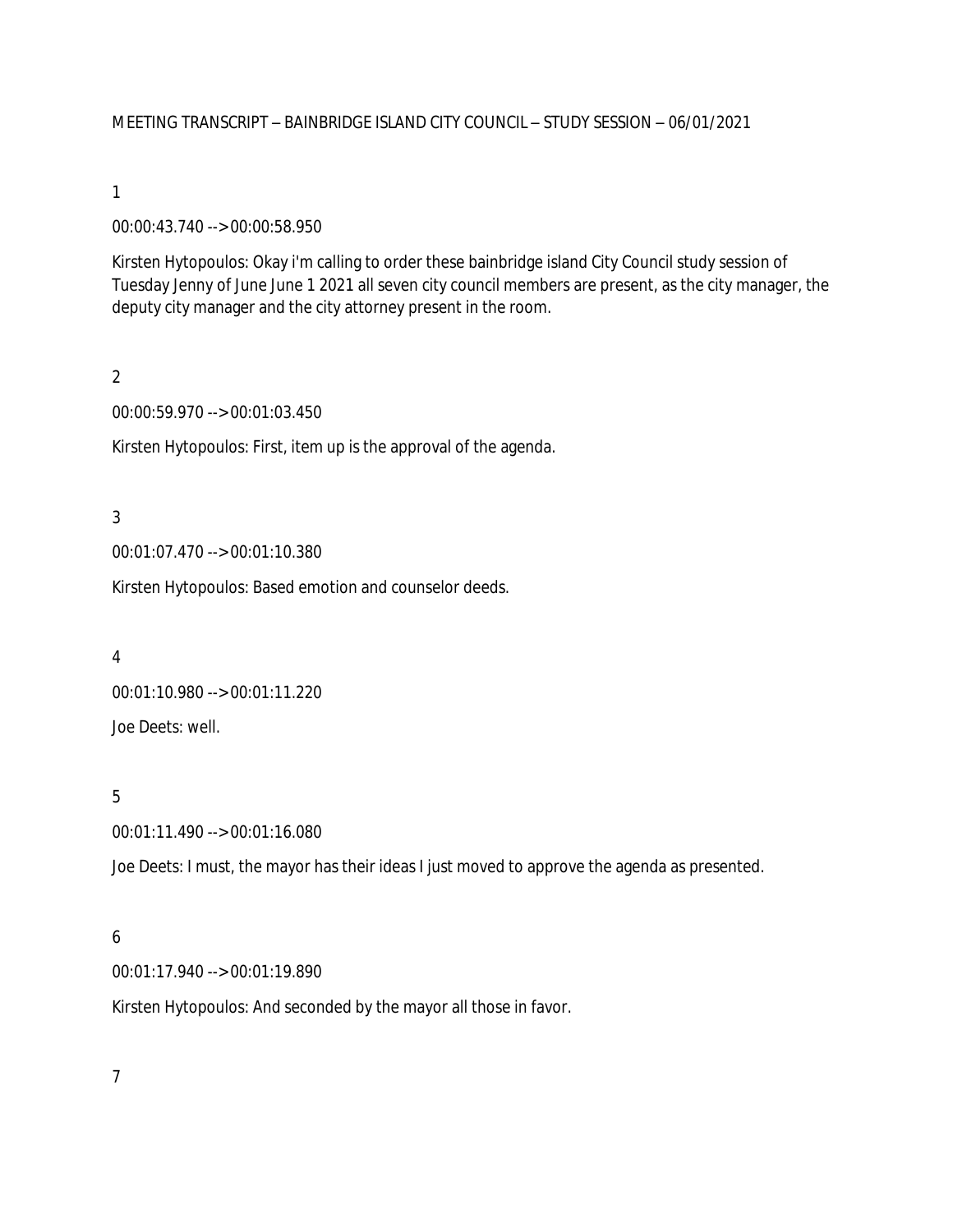00:01:21.600 --> 00:01:25.920

Kirsten Hytopoulos: Motion carries unanimously, the next item up next up is a conflict.

8

00:01:25.950 --> 00:01:29.490

Kirsten Hytopoulos: of interest disclosure anyone have a conflict of interest to disclose.

9

00:01:30.750 --> 00:01:36.360

Kirsten Hytopoulos: Seeing none next item up is Item number three future Council agendas.

10

00:01:37.440 --> 00:01:50.430

Blair King: Thank you, I definitely air, I just want to review a couple items for next regular business meeting will be the eighth and on the eighth of the agenda there's a proclamation for to celebrate juneteenth.

11

00:01:51.450 --> 00:02:00.420

Blair King: We also have to public hearings, one of the public hearing is to look at the multifamily tax exemption and other public hearing is to extend the landmark tree ordinance.

12

00:02:00.840 --> 00:02:08.910

Blair King: Some work is being done to split the two ordinances that will be combined separately so as we go forward, we may be looking at a different schedule.

13

00:02:09.990 --> 00:02:16.650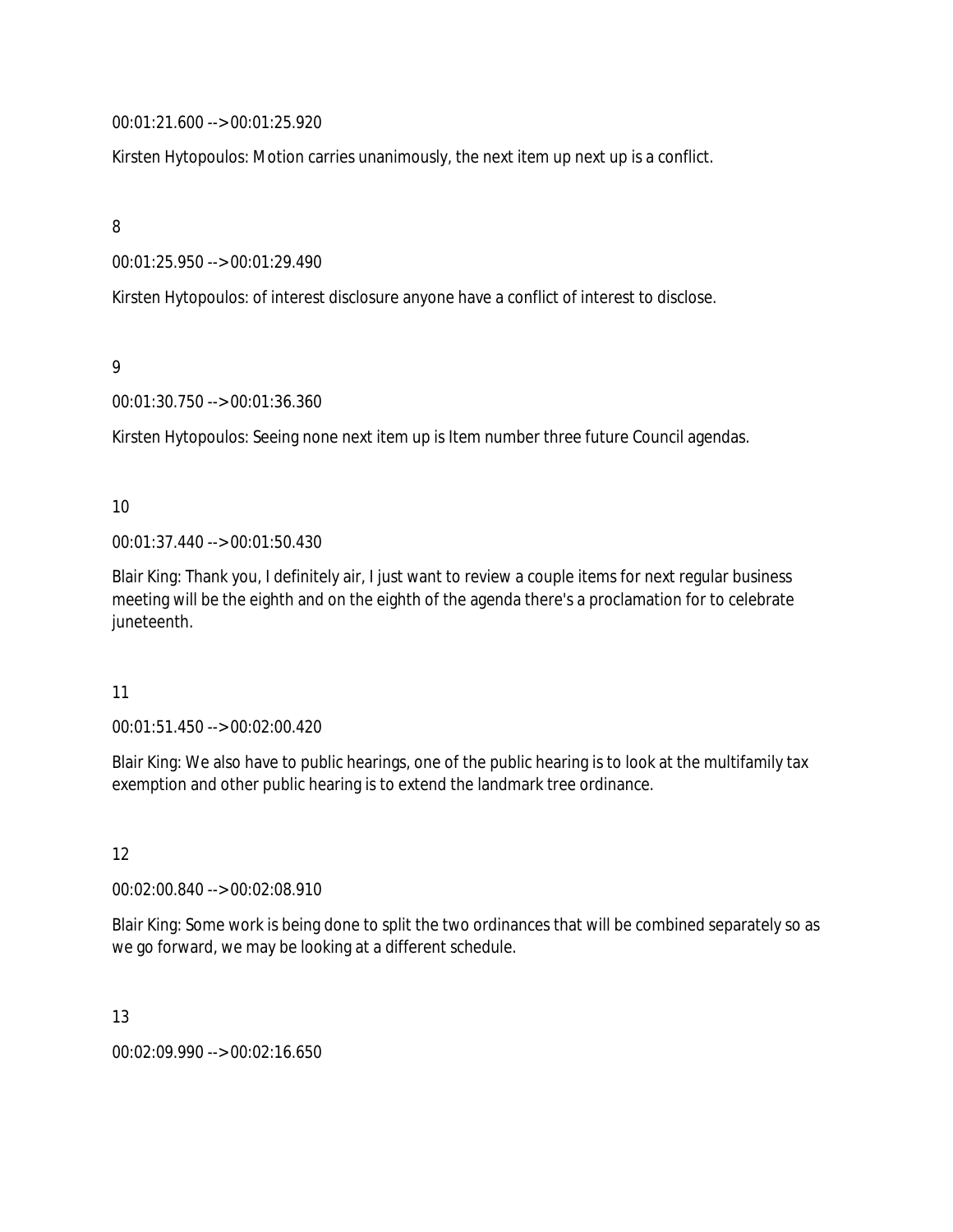Blair King: Working with that and unfinished business, you have professional service agreement with kip SAP small business development.

14

00:02:17.040 --> 00:02:27.690

Blair King: And we hope to introduce and review, a draft of the plastics coordinates and also will have the consideration of city co sponsored events.

15

00:02:28.620 --> 00:02:39.300

Blair King: We have a skater that is automatic telemetry for various upgrades for water and sewer sore treatment system.

## 16

00:02:39.780 --> 00:02:52.230

Blair King: And then, also an item that's not there, I just want to mention to you now is that hope that the Council consider an appropriation of funds to promote market the APP for the bi rights Program.

### 17

00:02:53.460 --> 00:03:07.500

Blair King: Then, for the study session on June 15 we have a review of the Climate Action Plan and also a report from the climate change Advisory Committee and the race equity advisory subcommittee.

18

00:03:08.160 --> 00:03:20.670

Blair King: We will have a discussion of the American rescue plan which provides additional funding for the city of bainbridge island it's an exciting opportunity we want to lay that out a little bit more to the Council.

19

00:03:21.960 --> 00:03:25.110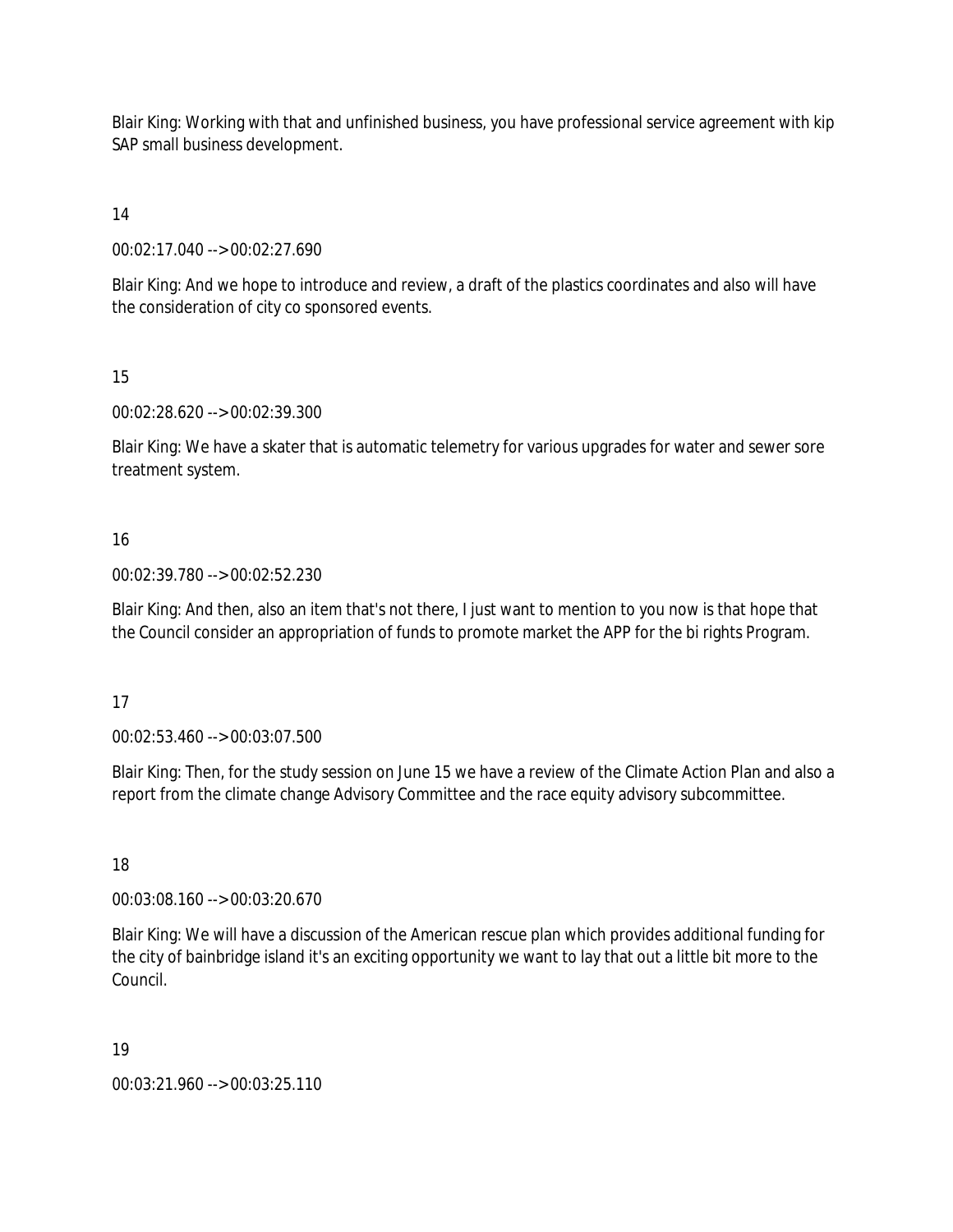Blair King: Then, on your next Gregor business meeting on June 22.

20

00:03:26.610 --> 00:03:27.090

Blair King: We.

21

00:03:28.410 --> 00:03:39.840

Blair King: will be having a what we hope to be is then the adoption of the plastic ordinance in the appointment of the Deputy Mayor and review of the Council ad hoc committees.

22

00:03:40.560 --> 00:03:58.980

Blair King: Also, that meeting, we are coming closer to the June 30 date for many other removals of code 19 related restrictions and staff assumes that will be presented to you perhaps a reopening plan for your concurs.

23

00:04:00.360 --> 00:04:00.810

Blair King: Thank you.

24

00:04:02.880 --> 00:04:05.670

Kirsten Hytopoulos: Thank you city manager and counselor Schneider.

# 25

00:04:06.870 --> 00:04:20.250

Leslie Schneider: Thank you, I would like to go back to the June eighth meeting and the city manager mentioned adding to that some consideration of funding for bi ride and.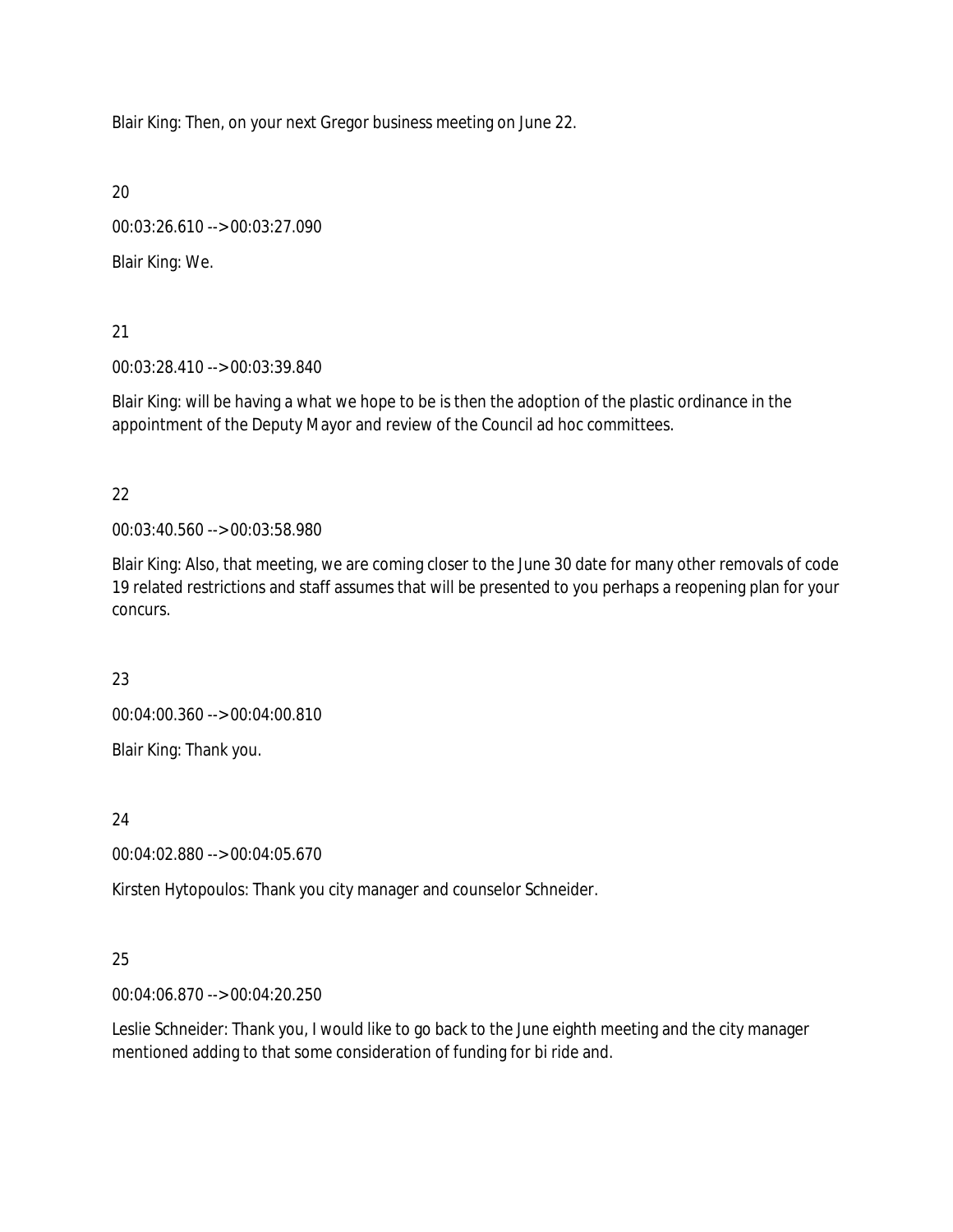00:04:22.920 --> 00:04:25.170

Leslie Schneider: councilmember deets and I were both in the.

## 27

00:04:26.430 --> 00:04:46.080

Leslie Schneider: The meeting this morning for the kids APP transit board, and you know this is what the what's being proposed is a really big deal, the fact that we're going to get kind of an uber style of ride hailing for bi ride is this is going to be first in the nation for it for this particular.

## 28

00:04:49.020 --> 00:05:03.390

Leslie Schneider: application and hurt a lot of them out there, so we will we will be this will be an experiment and an innovation and it's actually being worked out, right now, so for that, I would like to request that we invite.

# 29

00:05:04.020 --> 00:05:14.250

Leslie Schneider: john class i'm the Executive Director of concept transit to join us at that meeting for a presentation to introduce it to us and you know what we could expect to.

# 30

00:05:15.150 --> 00:05:27.000

Leslie Schneider: Get with this new ride hailing version of bi right there's a slight complication which is that john clawson is also a Council member in port orchard, and they also have meetings on Tuesday nights.

# 31

00:05:27.420 --> 00:05:36.390

Leslie Schneider: But their meeting starts an hour earlier, and he said that these almost always done by nine so I don't know i'm assuming that our meeting might go that late.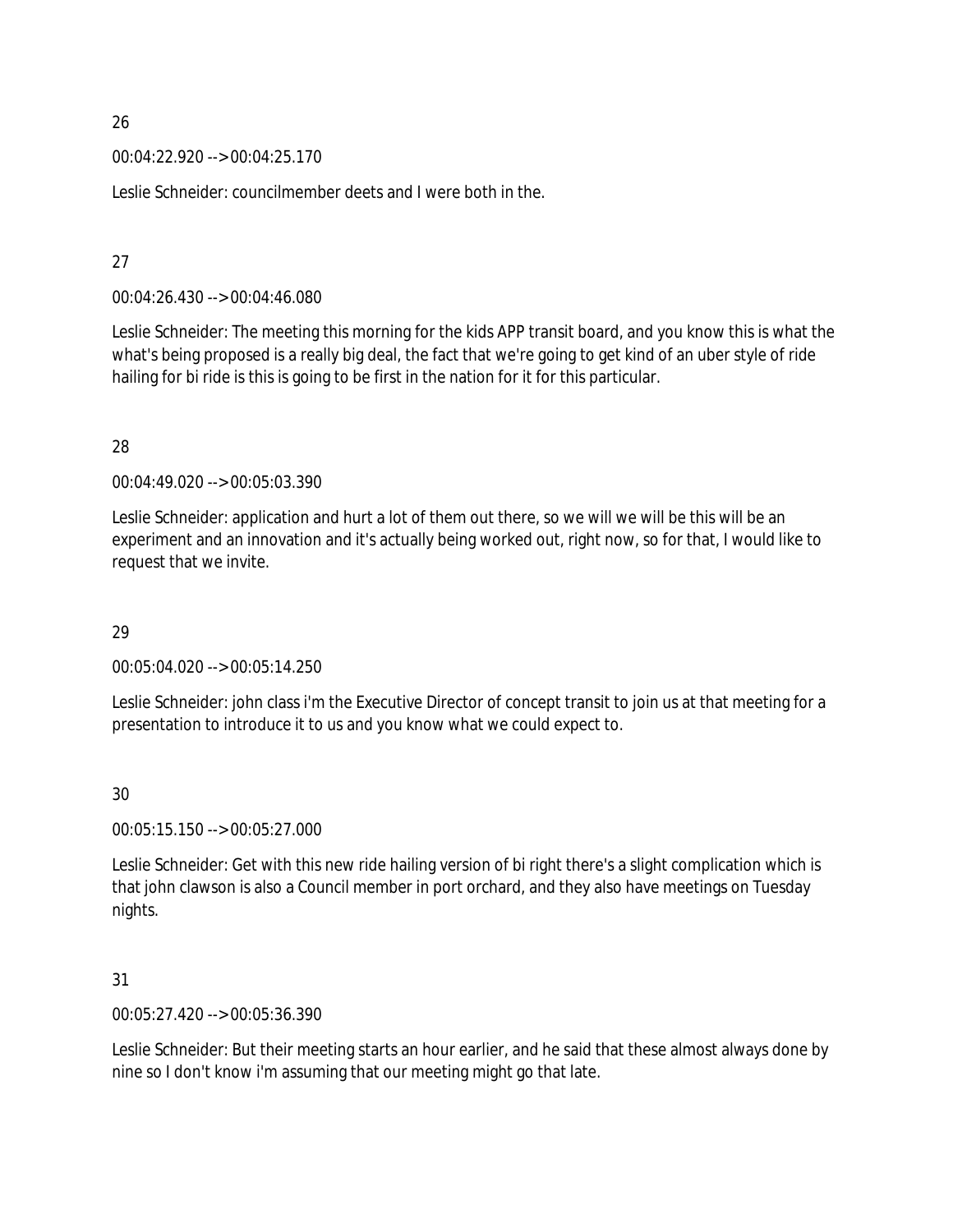00:05:36.840 --> 00:05:48.420

Leslie Schneider: Anyway, that's my request is that we invite john class and with some flexibility to present this very innovative addition to our kids at transit service.

33

00:05:50.070 --> 00:06:00.750

Kirsten Hytopoulos: So counselor said, are you asking that we that we float the item for for classes availability, or that we have the item, and then we sort of bring him in at some point if he's available or.

34

00:06:02.310 --> 00:06:08.940

Leslie Schneider: I, my request is that we put his agenda item towards the end of our meeting.

35

00:06:09.450 --> 00:06:18.750

Leslie Schneider: and assume that he will be there to present it to us and you know if he's not able to he's not able to live my discussion with him, he said he would.

36

00:06:19.200 --> 00:06:29.100

Leslie Schneider: He would work it out to be there, so i'm fairly certain he could attend it's just that the later in the meeting, probably the better for him and that less meeting that he would have to miss in his own Council meeting.

# 37

00:06:30.360 --> 00:06:34.740

Kirsten Hytopoulos: Council members, how do you feel about this edition, are we on board with this.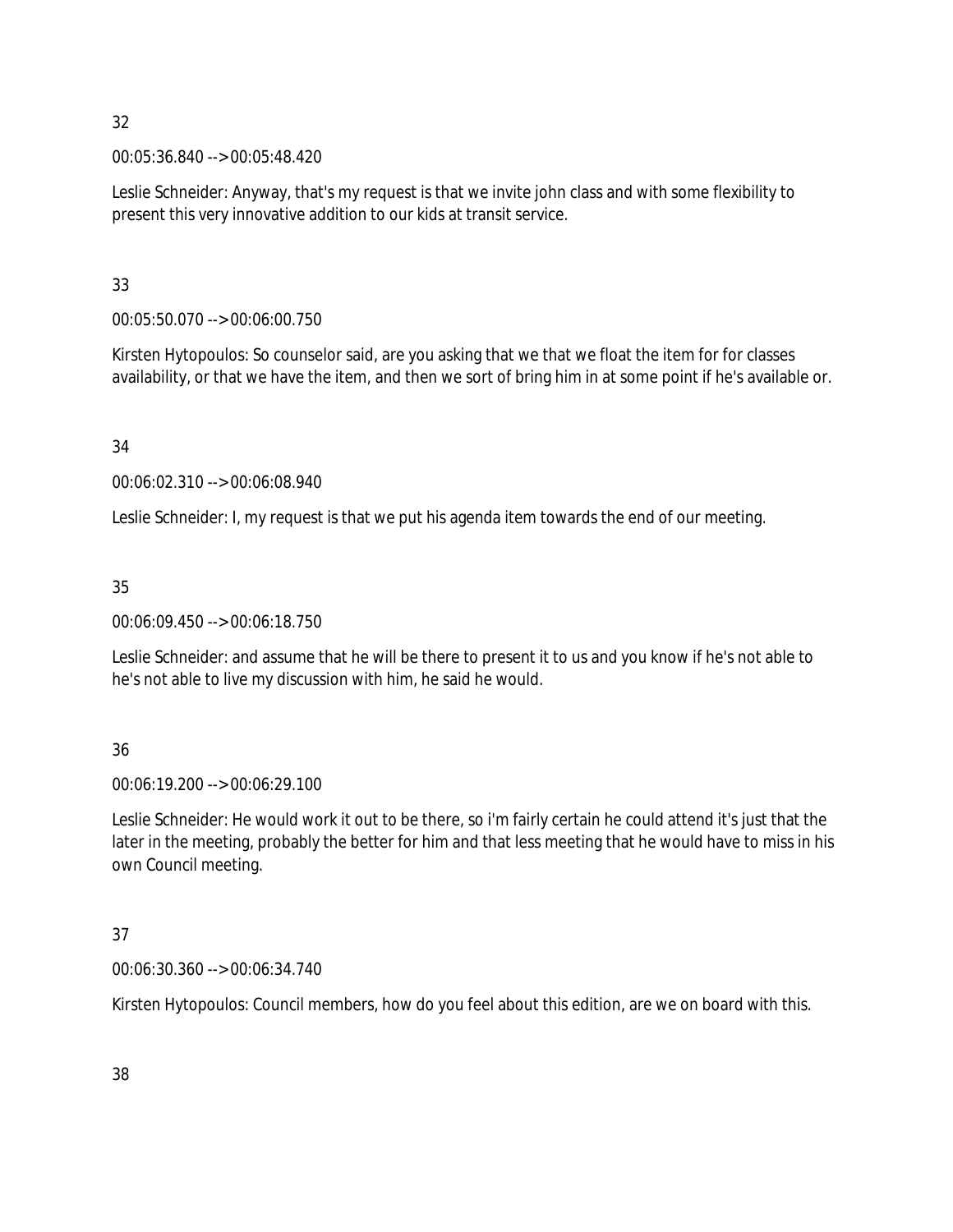00:06:37.530 --> 00:06:42.780

Kirsten Hytopoulos: let's sing it seeing any opposition okay great did you have anything else customer cider.

39

00:06:43.230 --> 00:06:44.400

Leslie Schneider: nope that's it Thank you.

40

00:06:44.700 --> 00:06:49.080

Kirsten Hytopoulos: Okay, let me just see who was next customer fanboy Johnson.

## 41

00:06:49.770 --> 00:07:02.640

Brenda Fantroy-Johnson: Thank you um, I would like to remove from June 15 Council study session, the report from react folks subcommittee with the climate change Action Committee.

# 42

00:07:05.610 --> 00:07:07.980

Kirsten Hytopoulos: I think we would defer to you on that.

43

00:07:10.170 --> 00:07:10.620

Brenda Fantroy-Johnson: Thank you.

44

00:07:10.710 --> 00:07:11.520

Kirsten Hytopoulos: Anything else.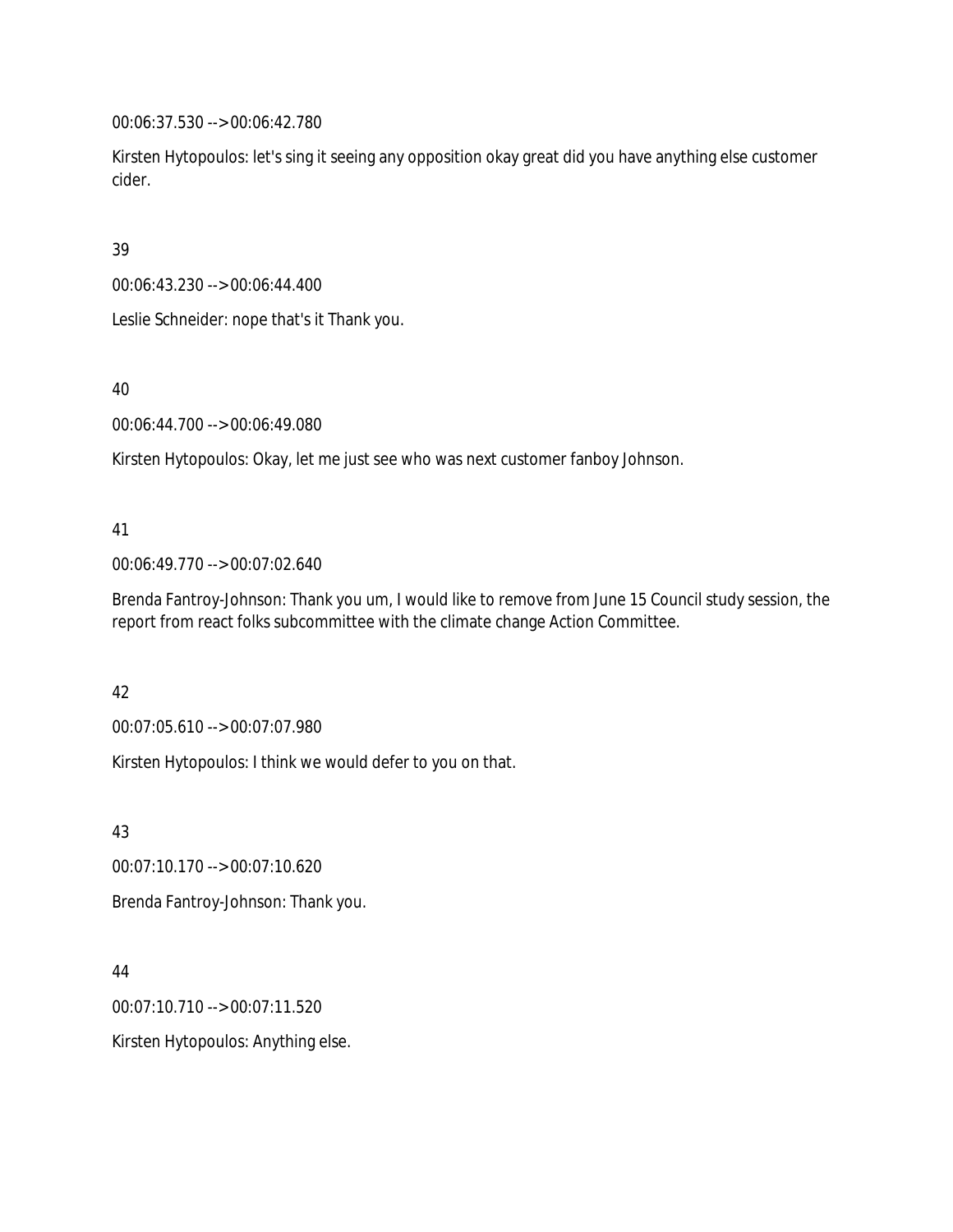00:07:13.800 --> 00:07:15.240

Kirsten Hytopoulos: Okay councilmember car.

46

00:07:17.010 --> 00:07:17.520

Christy Carr: Thank you.

47

00:07:18.540 --> 00:07:26.430

Christy Carr: I kind of have a series of questions about it about agenda, setting as well as some specific items so bear with me if you don't mind.

## 48

00:07:28.110 --> 00:07:36.780

Christy Carr: First, I had a couple of questions about items that previously appeared on future agendas, they were scheduled and I don't see them on future agendas.

### 49

00:07:37.410 --> 00:07:44.370

Christy Carr: So i'm curious where they went they're not they're also not on the future topics list and that's the eagle harbor.

50

00:07:44.970 --> 00:07:54.150

Christy Carr: Non motorized improvements phase one, I think, as well as the consideration of purchase of the Florida ratio from islander mobile home park.

51

00:07:54.750 --> 00:08:04.620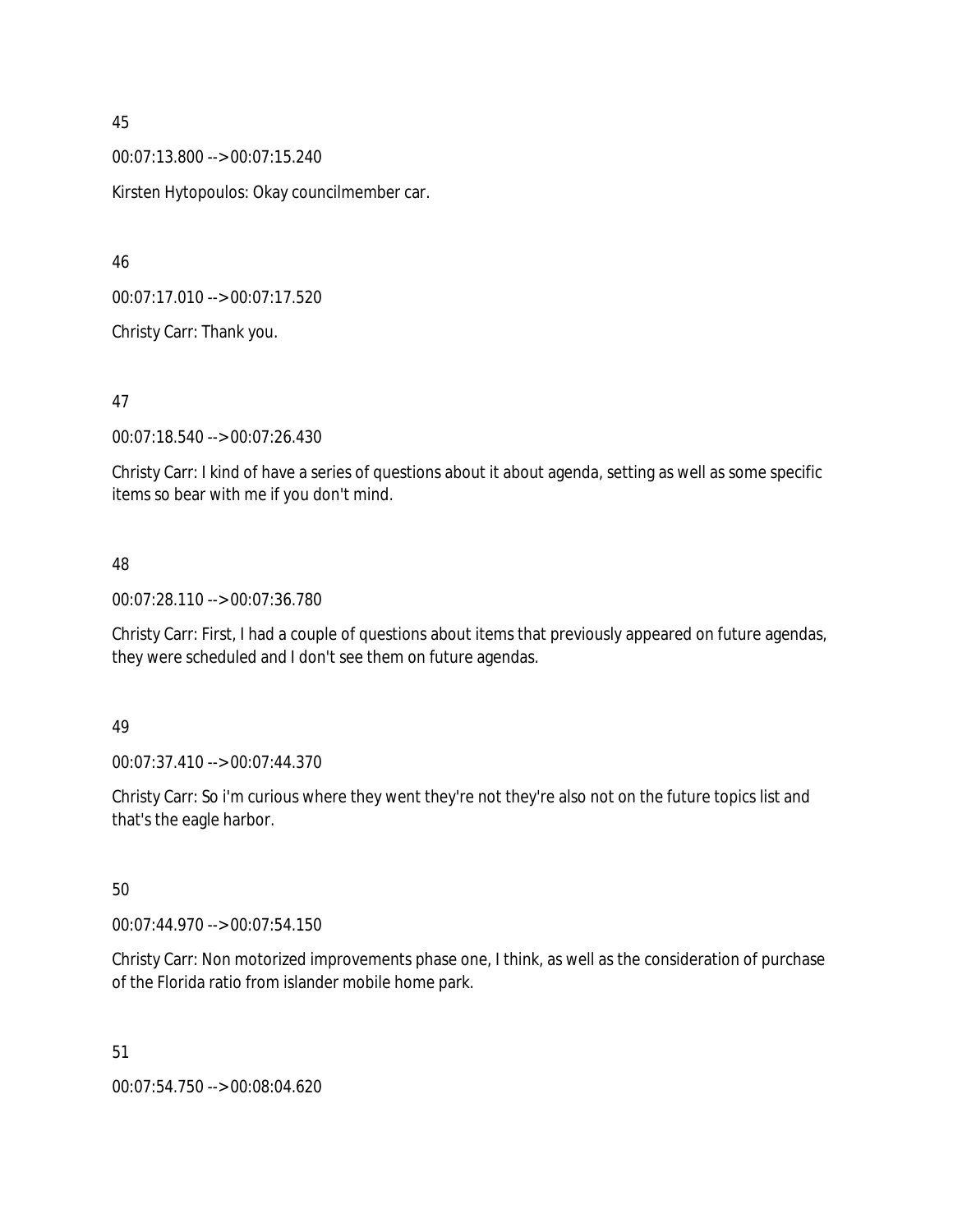Christy Carr: So those were scheduled June 15 and Eighth, respectively, and they not they don't currently show up on those agendas so i'm just curious will we see those again and and if we will.

52

00:08:06.270 --> 00:08:08.820

Christy Carr: Why they're not on that list of future agenda topics.

# 53

00:08:09.630 --> 00:08:12.300

Kirsten Hytopoulos: Did you want to pause after your questions and check in with a city manager.

# 54

00:08:12.510 --> 00:08:13.380

Christy Carr: yeah Thank you.

# 55

00:08:15.270 --> 00:08:26.460

Blair King: I am lost on these items I don't know where they were before I don't know where their statuses now that's something i'm happy to get back to counsel recur specifically on in a capsule in general.

# 56

00:08:28.800 --> 00:08:34.830

Christy Carr: super I appreciate that, and then perhaps this is a question for the agenda setting team.

# 57

00:08:37.080 --> 00:08:40.920

Christy Carr: I, it would be helpful if there were some definition.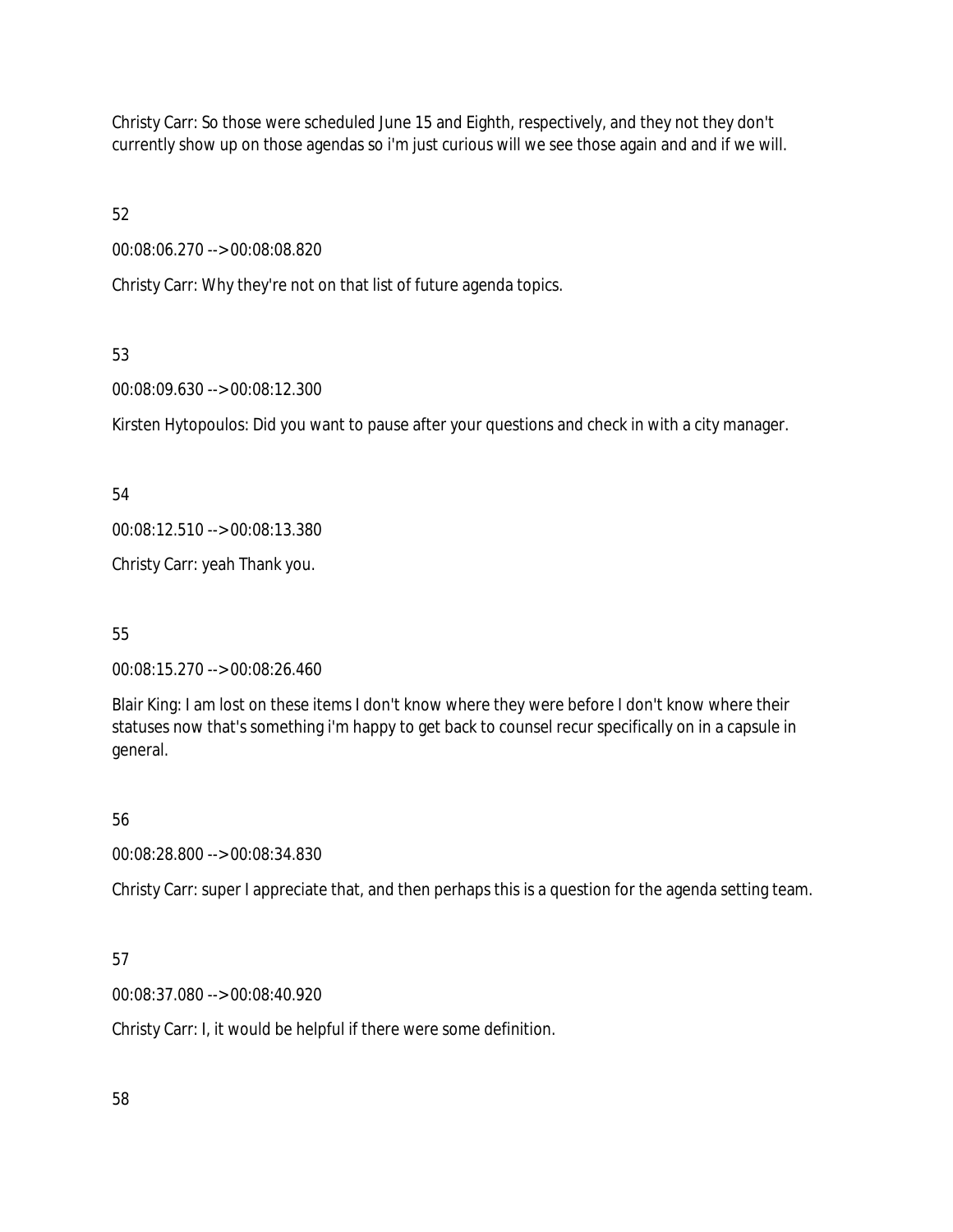00:08:41.940 --> 00:08:54.990

Christy Carr: Around items ready to be scheduled versus items requiring future attention i'm not sure what what those buckets really mean and it'd be helpful.

## 59

00:08:56.160 --> 00:09:10.800

Christy Carr: For me personally to know what that means in terms of how close they are to being on a future agenda and how one might get elevated I guess from requiring future attention to ready to be scheduled.

# 60

00:09:13.050 --> 00:09:24.840

Kirsten Hytopoulos: And I don't know if I mean I don't have I don't know if the deputy city manager knows the answer to the difference between definitions, do we do what I asked a question about her if she's here.

# 61

00:09:27.930 --> 00:09:39.780

Christy Carr: i'm happy to have her answer, I don't the the memo in our packet today came from the city manager so again, you might be still new to it, so if.

# 62

00:09:39.810 --> 00:09:45.000

Christy Carr: I guess deputy city manager has some backfill on that i'm happy to hear from her otherwise it's.

# 63

00:09:45.030 --> 00:09:47.580

Christy Carr: Another item i'm happy to hear back at another time.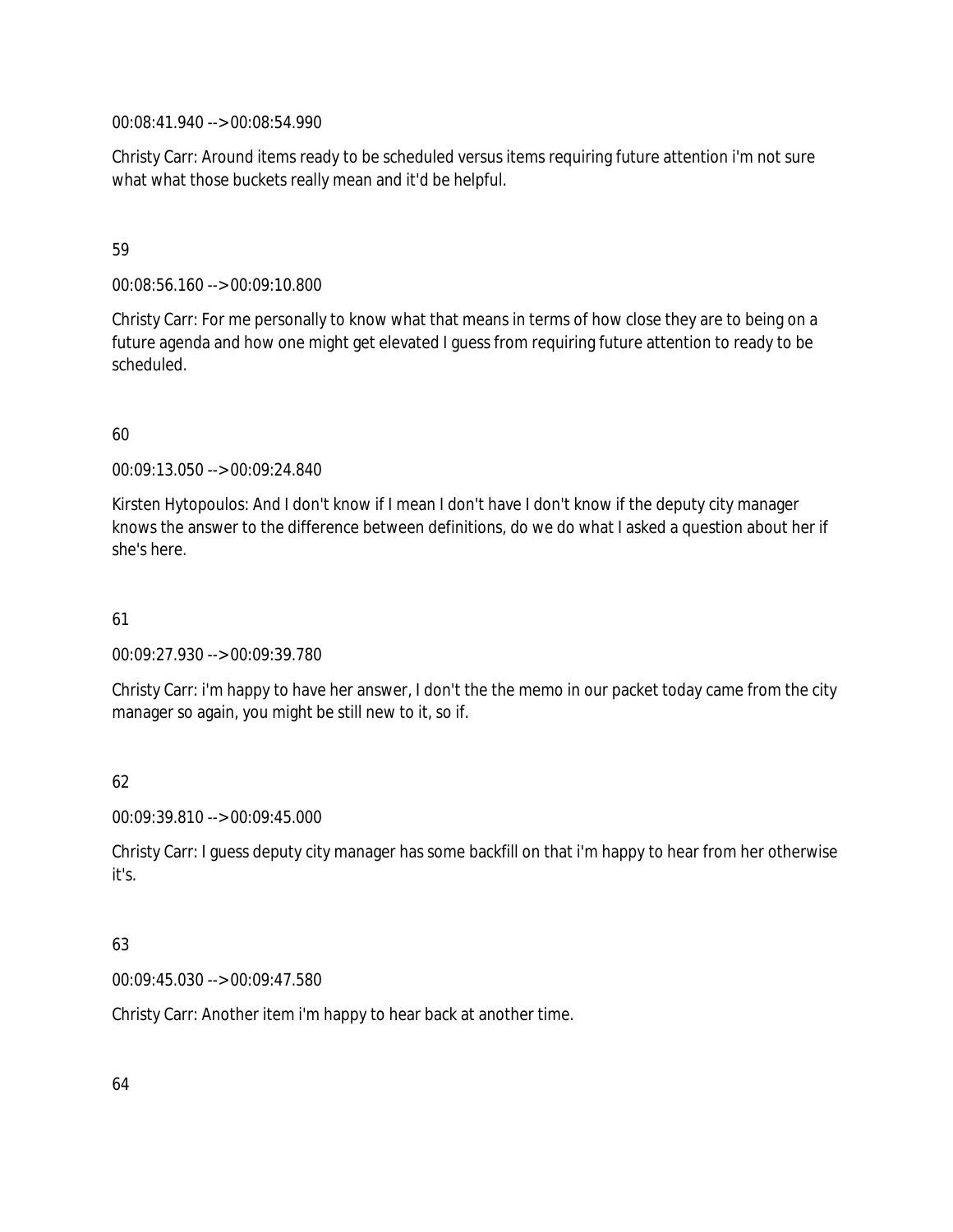00:09:49.800 --> 00:09:59.340

Blair King: If I could respond to the Chair it's my understanding terms what we have and we're also kind of at a crossover working on different agenda planning techniques.

## 65

00:09:59.820 --> 00:10:19.950

Blair King: Right now, so I have, for example, we have sort of an extensive a parking lot of items that we know should go to the Council, but they are not ready yet that can be the staff work isn't done well waiting for other things, there are trigger dates are catalysts that are coming up.

## 66

00:10:21.150 --> 00:10:31.260

Blair King: So what we're working on right now in the middle here is that we have items graded to schedule, primarily because, as far as I know, there are something that is not yet complete.

## 67

00:10:32.160 --> 00:10:46.800

Blair King: This is our way of letting people know that, yes, we're aware them there aren't our radar but we don't have a date yet and the explanation I have is oftentimes just the staff hasn't gotten tool if Critical Information is still pending.

68

00:10:48.150 --> 00:10:50.280

Blair King: But their items like that and.

# 69

00:10:53.160 --> 00:11:07.830

Blair King: I just acquiring feature attention of those are items requiring probably it was word, but those are items that have come up or requests that includes items like requests or includes some items that.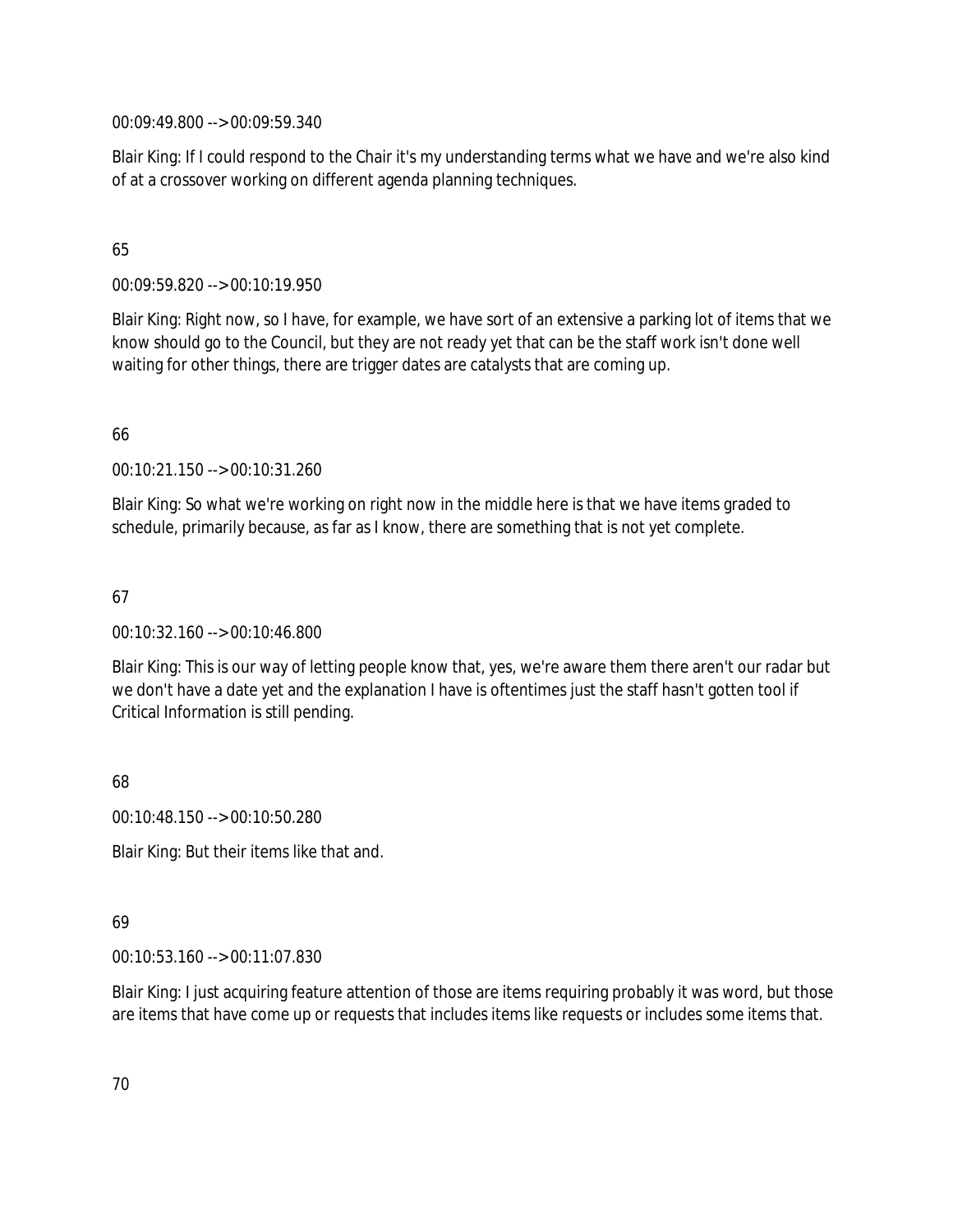00:11:10.500 --> 00:11:18.240

Blair King: Are statutory, for example, we know that at some point in time, we will resend the emergency declaration.

71

00:11:19.380 --> 00:11:25.110

Blair King: we're putting that there to remind us, and remind everybody that something that will be happening.

72

00:11:27.840 --> 00:11:31.080

Blair King: I understand that things such as the.

# 73

00:11:33.060 --> 00:11:43.230

Blair King: Welcome totem Pole, you had the transferable developed rights program those are things that are in some stage and have yet to be completed.

### 74

00:11:44.400 --> 00:11:59.400

Blair King: Probably those two categories ready to be scheduled or part of future tension or doing or accomplishing the same objective, and that is to let everybody know they're on our radar something's being worked on there's not a specific date yet that they've been assigned to any future agenda.

75

00:12:02.340 --> 00:12:02.730

Christy Carr: Okay.

76

00:12:04.320 --> 00:12:18.420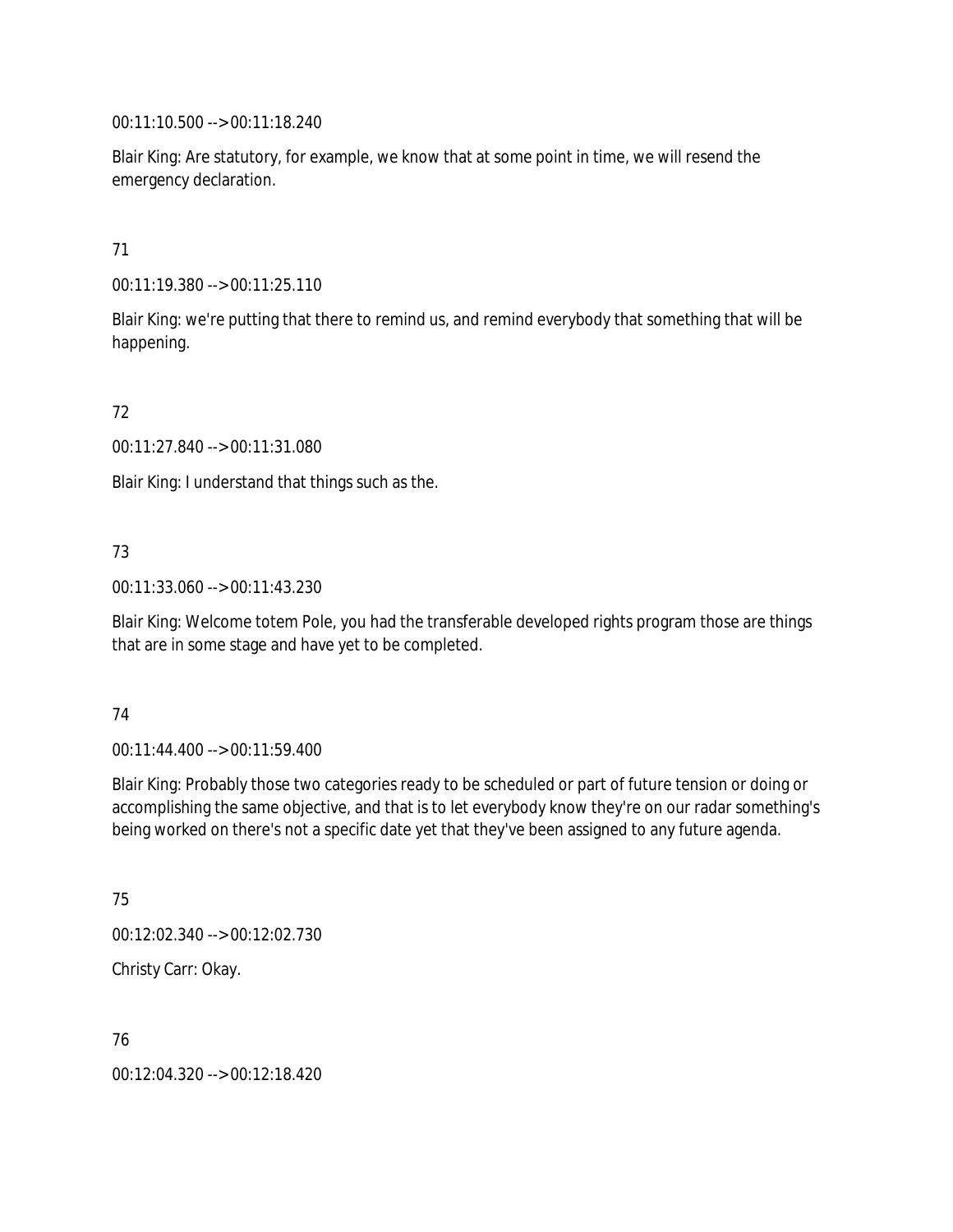Christy Carr: Thank you for that explanation I just have a couple more questions, one of the items that is ready to be scheduled is the hotel definition and use standards, and I am curious what the council's role is in that.

77

00:12:19.260 --> 00:12:27.720

Christy Carr: I think that when we were in the joint land you subcommittee with the planning Commission the intent really was to forward that to the planning Commission to have that conversation.

78

00:12:28.200 --> 00:12:38.520

Christy Carr: And then bring that back to counsel for for action, so my other joint subcommittee Members can can correct me if i'm wrong there, but I am curious.

79

00:12:39.780 --> 00:12:46.260

Christy Carr: What that agenda item would be for the Council, in terms of our discussion at this point in time.

80

00:12:48.780 --> 00:12:52.440

Blair King: Well, if the question is Is there something that may be required Council action.

81

00:12:53.700 --> 00:13:02.910

Blair King: will probably vetted out through the planning Commission but then, at some point in time, my expectation would be that the Council would fingerprints would be on that and that's something that.

82

00:13:03.270 --> 00:13:09.690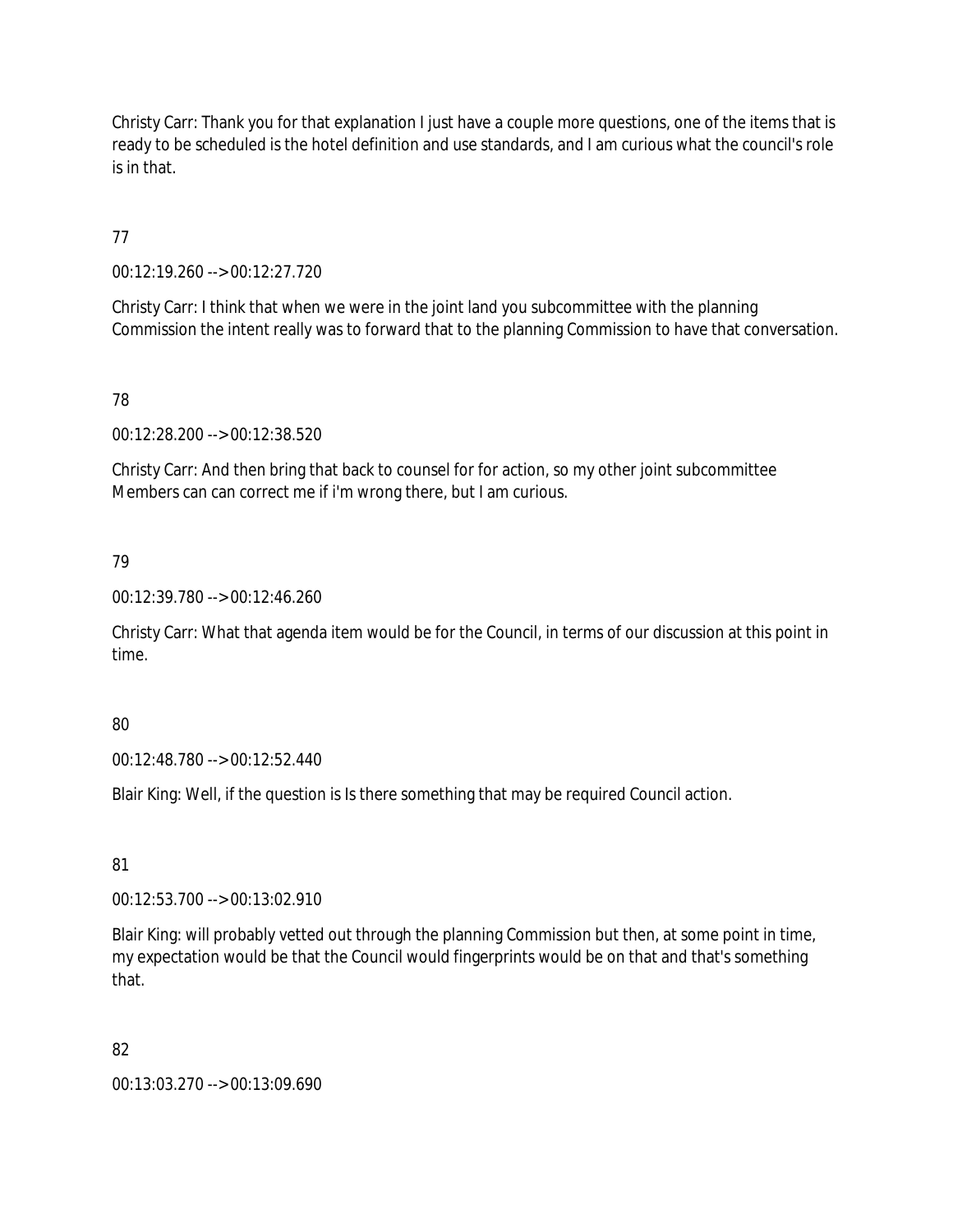Blair King: The Council events would have to do what the status is now honestly don't know, but I know that there's been a general discussion about.

83

00:13:10.320 --> 00:13:19.740

Blair King: What would be allowable within that zoning district and tried to get a better feel for what would be allowable and at some point time a recommendation.

84

00:13:20.070 --> 00:13:27.300

Blair King: For that, but obviously it's going to be vetted through probably appropriately the planning Commission and then after that the City Council for review.

## 85

00:13:28.980 --> 00:13:38.700

Christy Carr: super Thank you, and so I think with that I would i'd have more of a concern that it's showing up on the planning commission's agenda and the Council doesn't.

86

00:13:39.150 --> 00:13:53.340

Christy Carr: Create or direct that agenda, we only set our own so i'm hoping that perhaps that having it show up as a future topic for us is flagging that the it should show up on the planning commission's agenda in the very near future.

87

00:13:56.550 --> 00:14:07.320

Christy Carr: And then one more request for an agenda item, if I may, and thanks for hanging with me in terms of our work plan, I understand that we likely won't have a full console retreat until July.

88

00:14:08.610 --> 00:14:11.190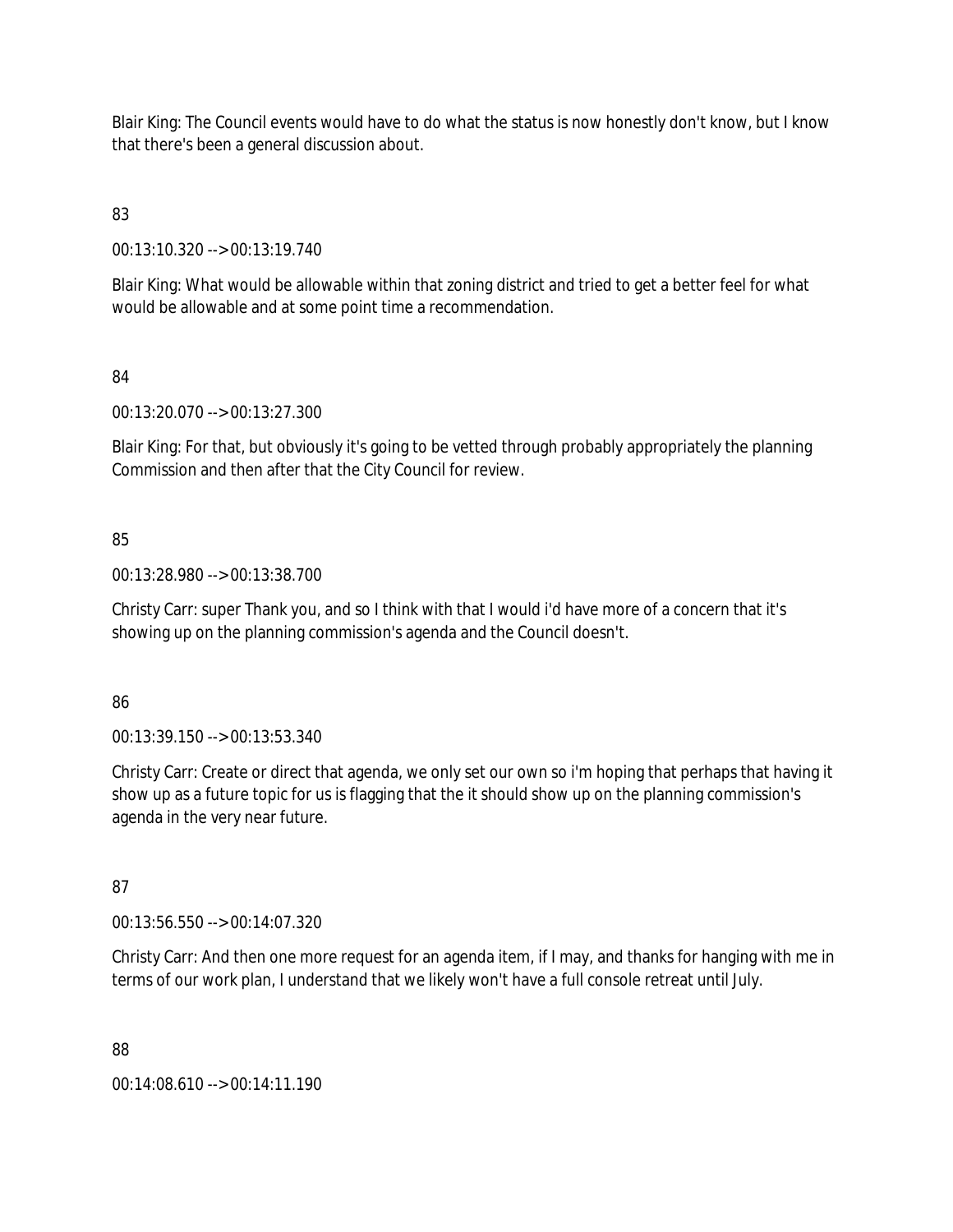Christy Carr: And so i'm wondering if, in the interim.

# 89

00:14:12.270 --> 00:14:25.410

Christy Carr: There might be Council interest to have a brief discussion about things to take off the work plan in order to set ourselves up for the conversation in the retreat about things that we.

# 90

00:14:26.490 --> 00:14:43.200

Christy Carr: need to we all want, on the work plan, but we may or may we need to prioritize so i'm wondering if there's interest in having that discussion, I have some ideas about things that could come up the work plan to make it shorter and just seeing if there's interest from other Council members.

# 91

00:14:48.630 --> 00:14:53.010

Kirsten Hytopoulos: I guess my request, my question is this the management be is that.

# 92

00:14:54.120 --> 00:14:58.320

Kirsten Hytopoulos: As much work or part of the work in preparation for the retreat.

# 93

00:14:59.460 --> 00:15:06.180

Kirsten Hytopoulos: I like that idea if it can be a distinct conversation, but if it's if it's actually part of that prep work and we're and we're just.

# 94

00:15:07.950 --> 00:15:09.360

Kirsten Hytopoulos: Could you give us that feedback.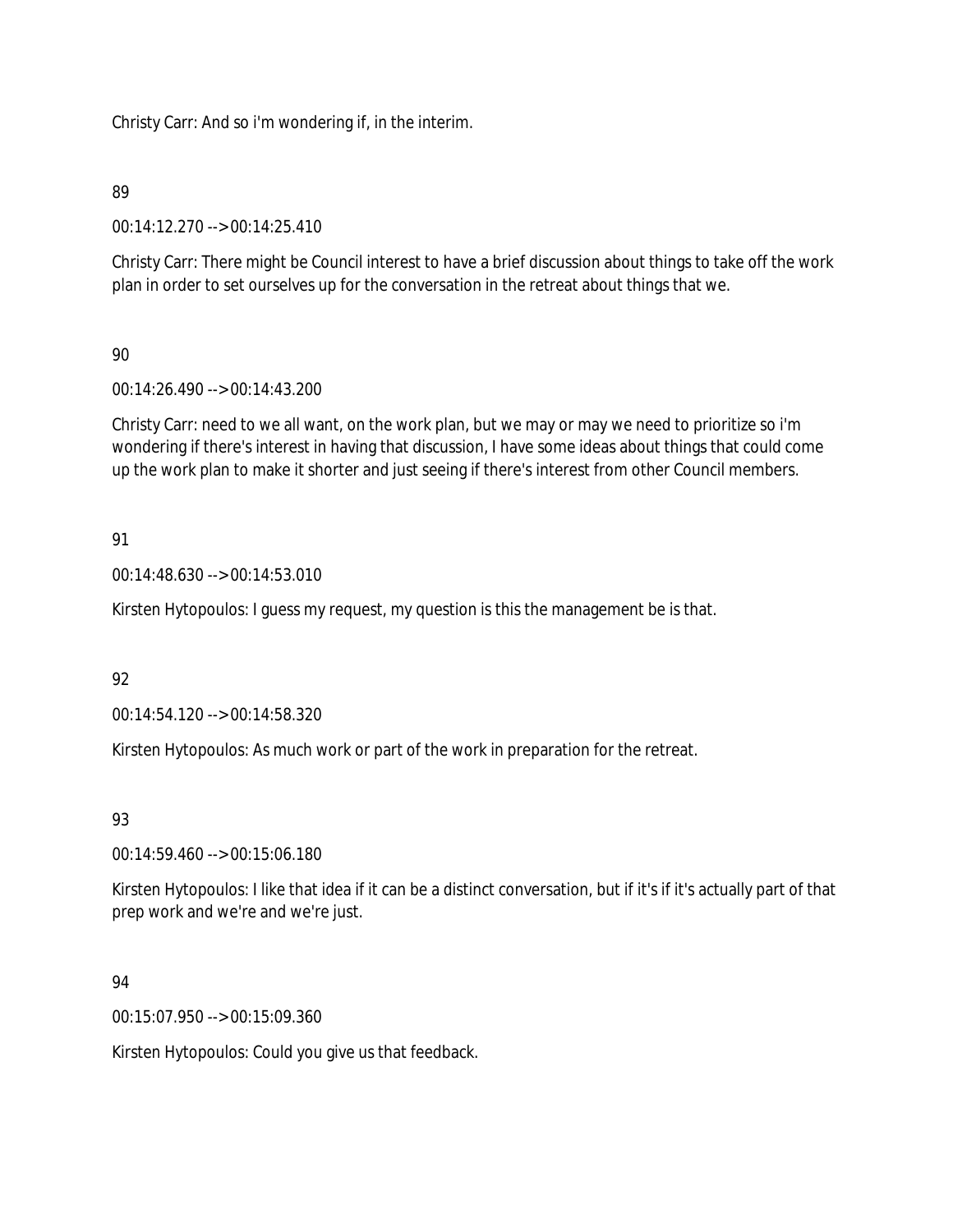00:15:10.170 --> 00:15:12.780

Blair King: Well here's my current expectations that.

## 96

00:15:13.140 --> 00:15:15.810

Blair King: The retreat will include a discussion of the work plan.

#### 97

00:15:16.170 --> 00:15:28.440

Blair King: But that will only be part of the agenda for the retreat I also expect that retreat we'll talk about styles we'll talk about expectations we'll talk about how.

## 98

00:15:29.730 --> 00:15:37.290

Blair King: I can work with you, and what we can do to accomplish things together work plan will be a part of it, but not the only part of that.

### 99

00:15:38.520 --> 00:15:49.560

Blair King: So if there is a desire before that date to talk about and I think this probably have more interest to you collect with the Council then to staff.

100

00:15:50.820 --> 00:15:53.610

Blair King: Is what do you think could be have.

101

00:15:55.110 --> 00:16:11.610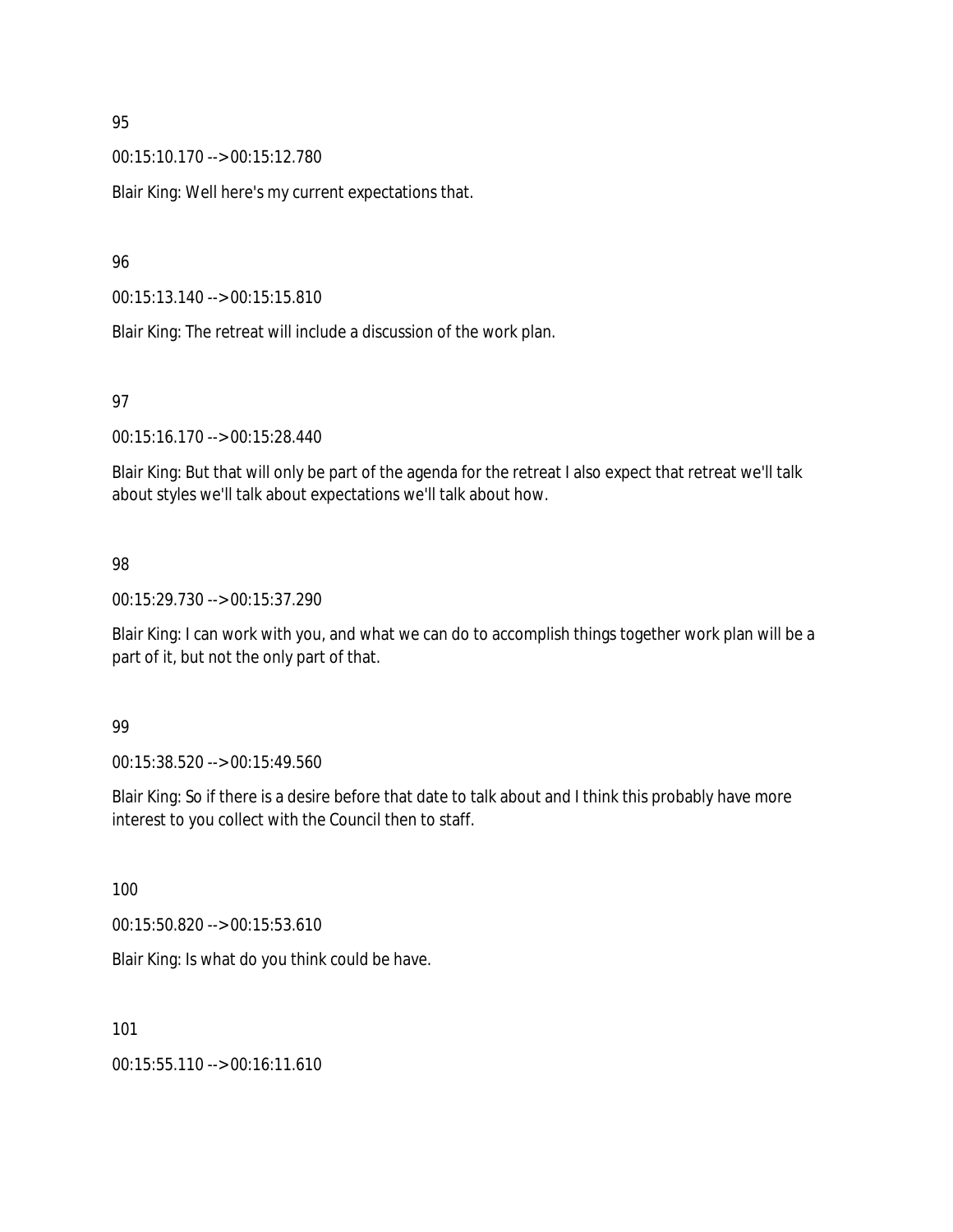Blair King: A less of a priority and would free up more time to accomplish the higher priority objectives, I think that staff would welcome that discussion, if the Council want to pursue them prior to the date that we have, which will probably sometime within the first two weeks of July.

102

00:16:13.980 --> 00:16:17.100

Kirsten Hytopoulos: sounds like there's there's Council consensus for that conversation.

103

00:16:18.390 --> 00:16:34.080

Blair King: So, through the Chair, the only thing that staff will probably tell you those things are obligated or are required to accomplish things that are elective that their initiatives, the Council that don't have some legal requirement that you accomplish within a specific time period.

104

00:16:35.880 --> 00:16:39.330

Blair King: There, so we have to the Council will just tell you what you have to do.

105

00:16:44.670 --> 00:16:45.840

Kirsten Hytopoulos: Anything else that's my car.

106

00:16:46.200 --> 00:16:47.640

Christy Carr: No, thank you, thanks on.

107

00:16:48.780 --> 00:16:50.010

Kirsten Hytopoulos: counselor deets.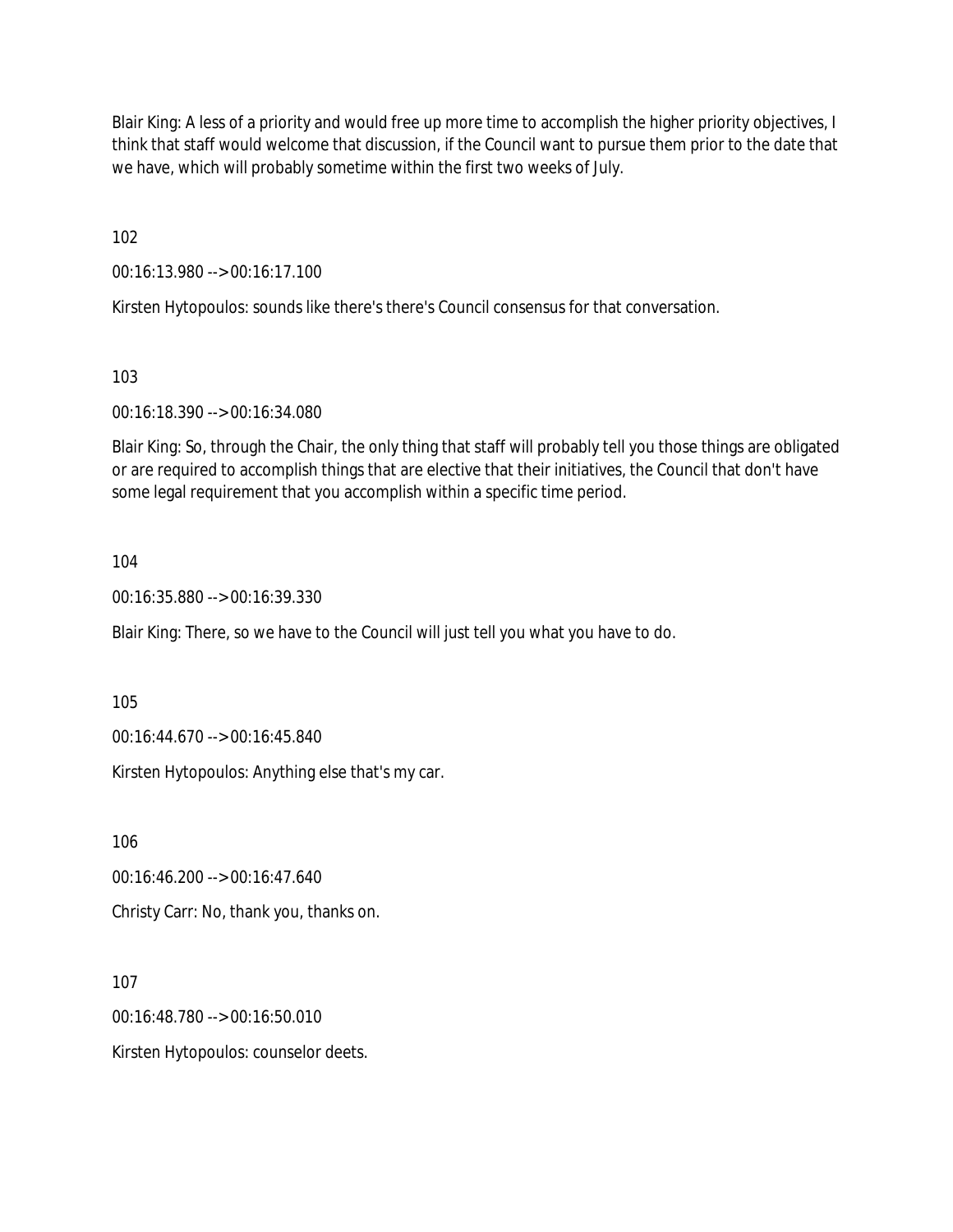00:16:50.430 --> 00:17:00.300

Joe Deets: yeah thank Thank you Deputy Mayor yeah no I appreciate that that conversation I would look forward to that discussion, I have two items.

109

00:17:01.110 --> 00:17:12.720

Joe Deets: I would like to put on our proposed future City Council topics, one is appointments to the ethics board we had our special meeting with the ethics board last week.

110

00:17:13.170 --> 00:17:24.030

Joe Deets: And one issue that the Chair brought up that was of some frustration and I can see why was our seeming inability to appoint.

#### 111

00:17:24.810 --> 00:17:35.910

Joe Deets: New ethics board members, so I know we voted on this twice, but folks this isn't going away I think i'd like to put this back on lease on our future Council topics, we need to.

112

00:17:36.480 --> 00:17:54.960

Joe Deets: We need to make this decision and not keep counting on it, so I asked at this be appointment of ethics board members be put on the proposed future City Council topics and we could put it in items ready to be scheduled how's that and I have one other item after this.

113

00:17:57.900 --> 00:18:00.270

Kirsten Hytopoulos: Okay, look doesn't appear to be opposition to that.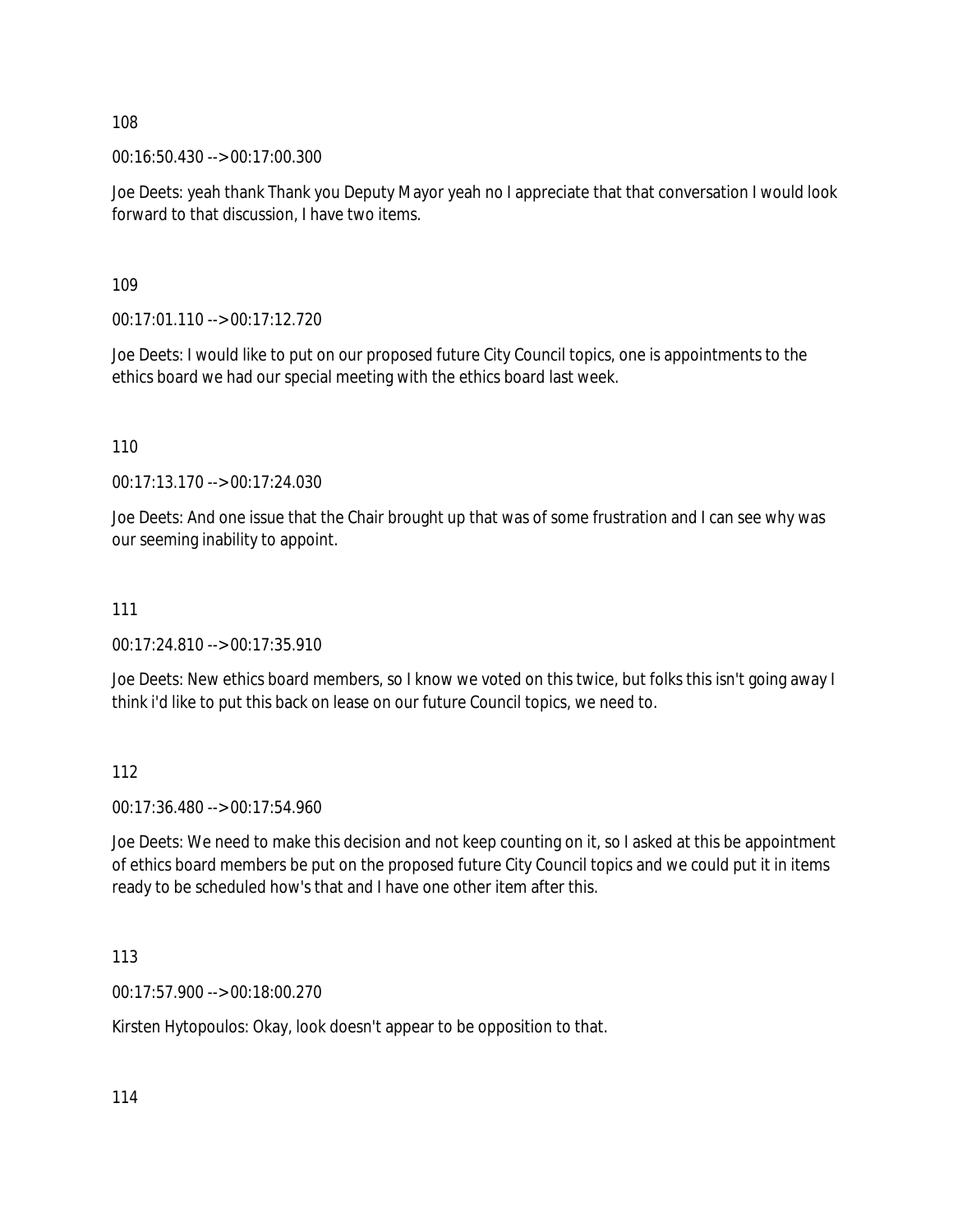00:18:00.690 --> 00:18:01.890

Kirsten Hytopoulos: Good give another item.

115

00:18:01.920 --> 00:18:03.300

Joe Deets: Customer yes one more.

116

00:18:04.050 --> 00:18:11.580

Joe Deets: yeah there's been a lot of discussion of late in the press and social media and emails we've gotten about policing.

#### 117

#### 00:18:12.330 --> 00:18:29.550

Joe Deets: And, and I welcome that now colleagues to recall these I think i'll have most if not all of you that we did have a public safety committee which I was on and that committee well well David mean and then it it ended.

#### 118

00:18:31.560 --> 00:18:43.770

Joe Deets: Over a year ago and the idea was it meant so much, and is it folded the work of the public safety committee was folded into the greater Council now that committee met every quarter.

119

00:18:44.430 --> 00:18:57.720

Joe Deets: And we have not had a public safety topic discussion of before the full Council for quite some time, certainly more than three months, so I think we're due for.

120

00:18:58.410 --> 00:19:10.380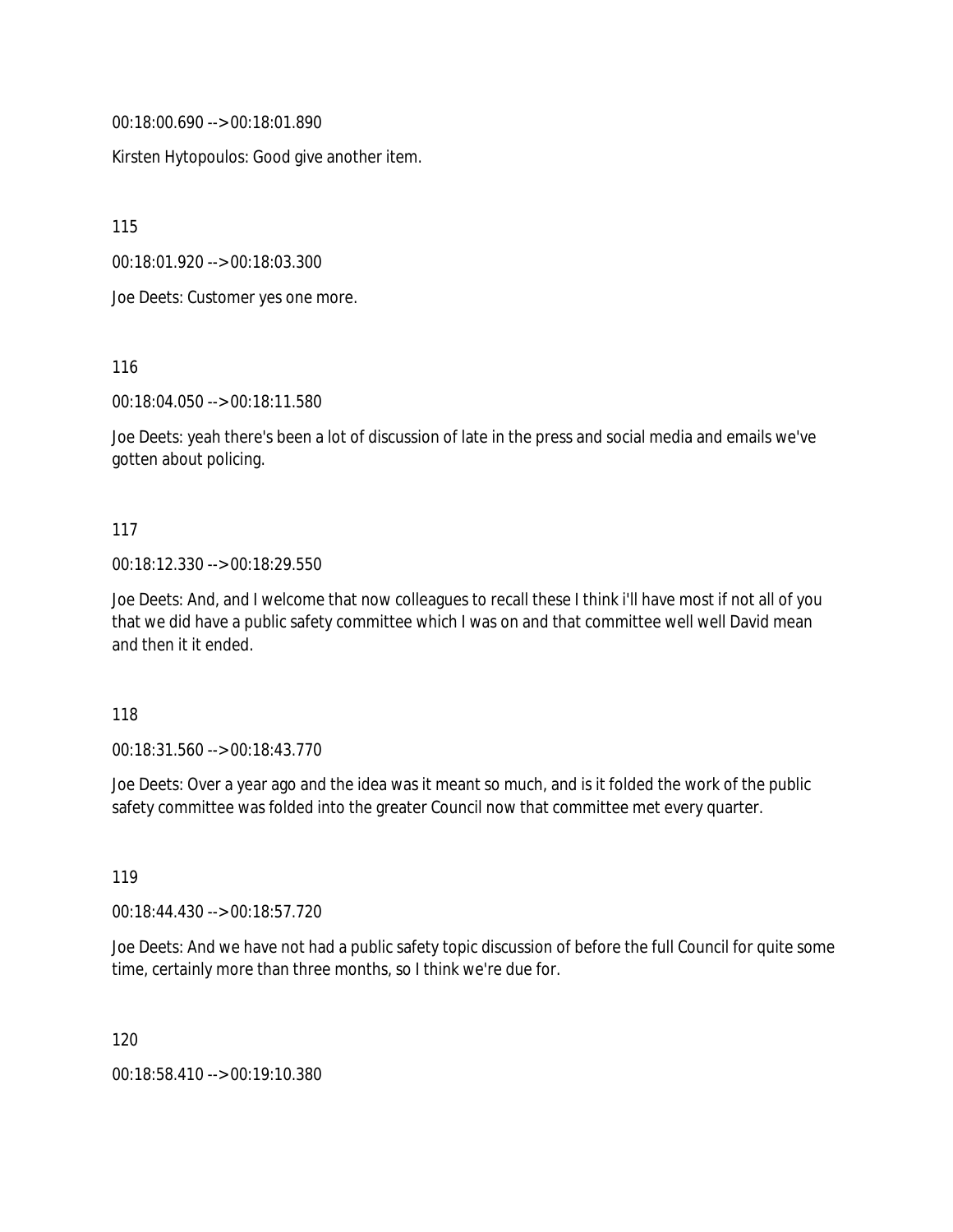Joe Deets: A public safety discussion since that was something we did do every quarter Lisa was on a committee basis, but we decided to do an article it says so my ask is we bring this back if.

121

00:19:10.860 --> 00:19:20.130

Joe Deets: I don't see it on any of our future Council topics, I think it should be and I asked that it be um and so that that's my ask and.

122

00:19:21.780 --> 00:19:22.530 Joe Deets: Before.

123

00:19:24.390 --> 00:19:25.680

Joe Deets: Anyway, i'll leave it at that, thank you.

124

00:19:29.130 --> 00:19:35.460

Kirsten Hytopoulos: It looks like there's is there Council support for that should be sending that message to the city city manager perhaps and and.

125

00:19:36.810 --> 00:19:38.700

Michael Pollock: Can I want to speak to that.

### 126

00:19:40.680 --> 00:19:45.780

Kirsten Hytopoulos: As a counselor Schneider Is that alright with you, if counseling Republic speaks to that go ahead Council everybody.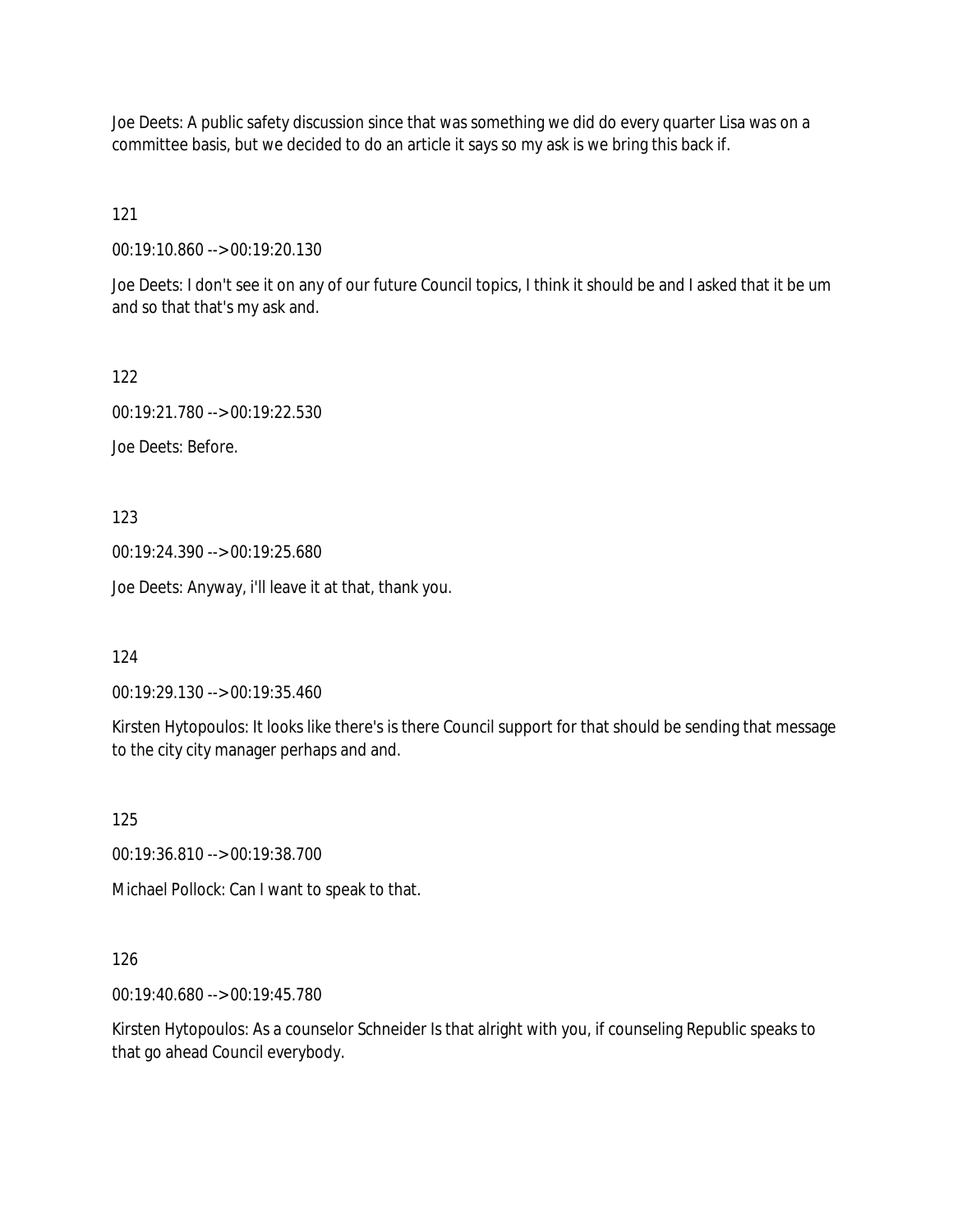00:19:46.350 --> 00:19:59.160

Michael Pollock: yeah I think that's fine, I just want to echo support, but I think really we ought to be perhaps thinking about what we mean by public safety and and defining it a little more broadly.

128

00:20:00.390 --> 00:20:09.270

Michael Pollock: As currently can see that think so, so if we i'm supportive of this if we move forward considering a perhaps a little more broadly.

129

00:20:11.820 --> 00:20:12.090

Okay.

130

00:20:15.090 --> 00:20:17.010

Kirsten Hytopoulos: i'm councilmember Schneider.

131

00:20:18.090 --> 00:20:20.040

Leslie Schneider: Thank you, I wanted to.

132

00:20:21.120 --> 00:20:30.960

Leslie Schneider: jump back and respond a little bit to Council member cars proposal to discuss pulling items off of our work plan, and I just am very grateful that.

133

00:20:32.250 --> 00:20:50.940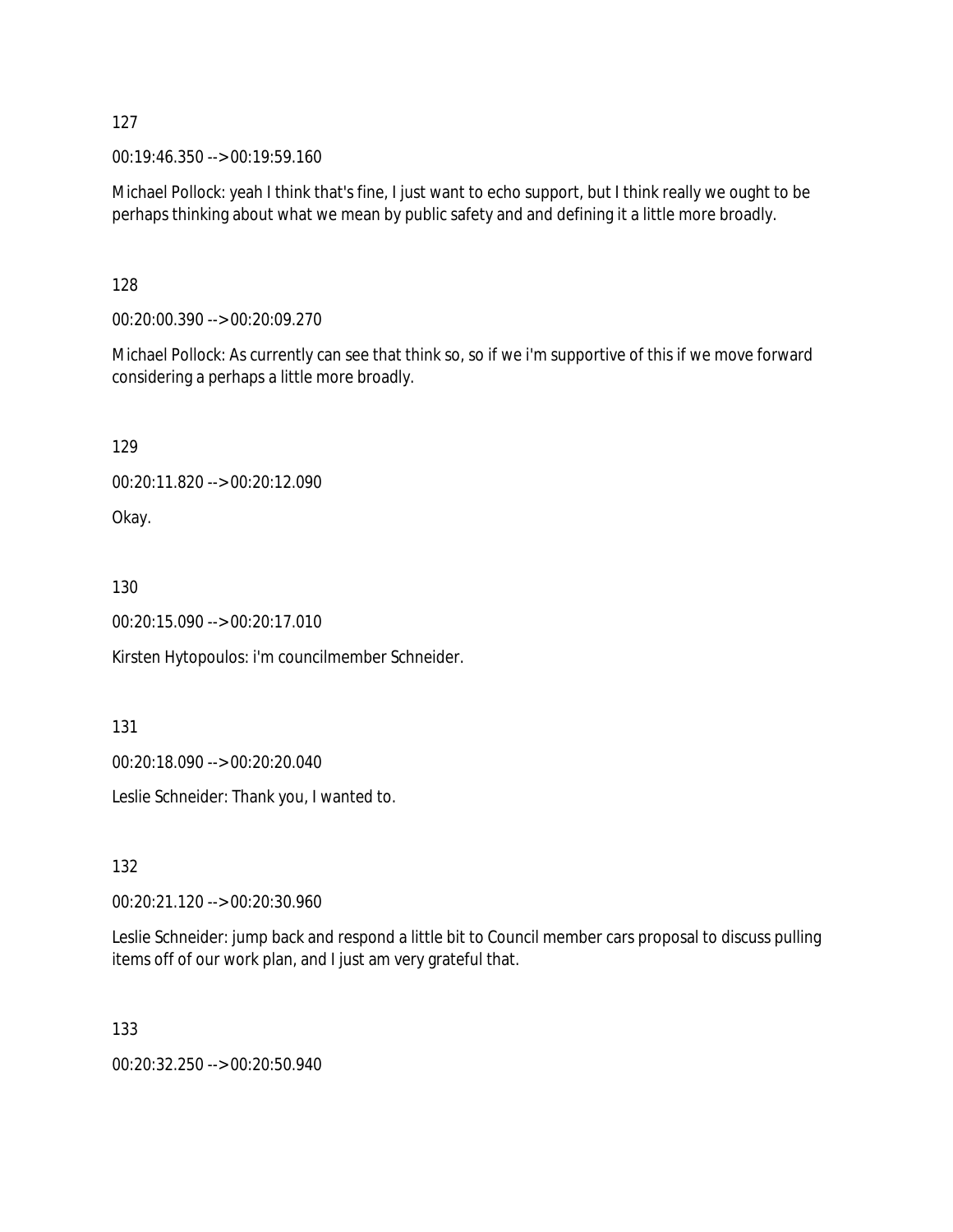Leslie Schneider: she's helping us to all be aware of the the limited resources of time and staff and whatnot I, my request is just that i'm in my mind pulling things off is part of the same juggling is making priorities and putting things back on so I wouldn't want there to be any final.

134

00:20:53.190 --> 00:20:56.520

Leslie Schneider: Actions taking to take things off of the work plan.

135

00:20:58.230 --> 00:21:04.740

Leslie Schneider: You know if there was any common support for it, so I guess basically what i'm saying is I think they're intertwined.

## 136

00:21:05.670 --> 00:21:16.230

Leslie Schneider: So I wouldn't want to really separate those conversations That being said, you know we may we may need to have the conversation over multiple iterations and and i'm totally good with that.

### 137

00:21:17.400 --> 00:21:20.100

Leslie Schneider: Then I also had just a small thing to.

138

00:21:21.300 --> 00:21:29.010

Leslie Schneider: point out on our sort of future City Council topics, the one that councilmember Carl so brought up.

### 139

00:21:30.090 --> 00:21:36.810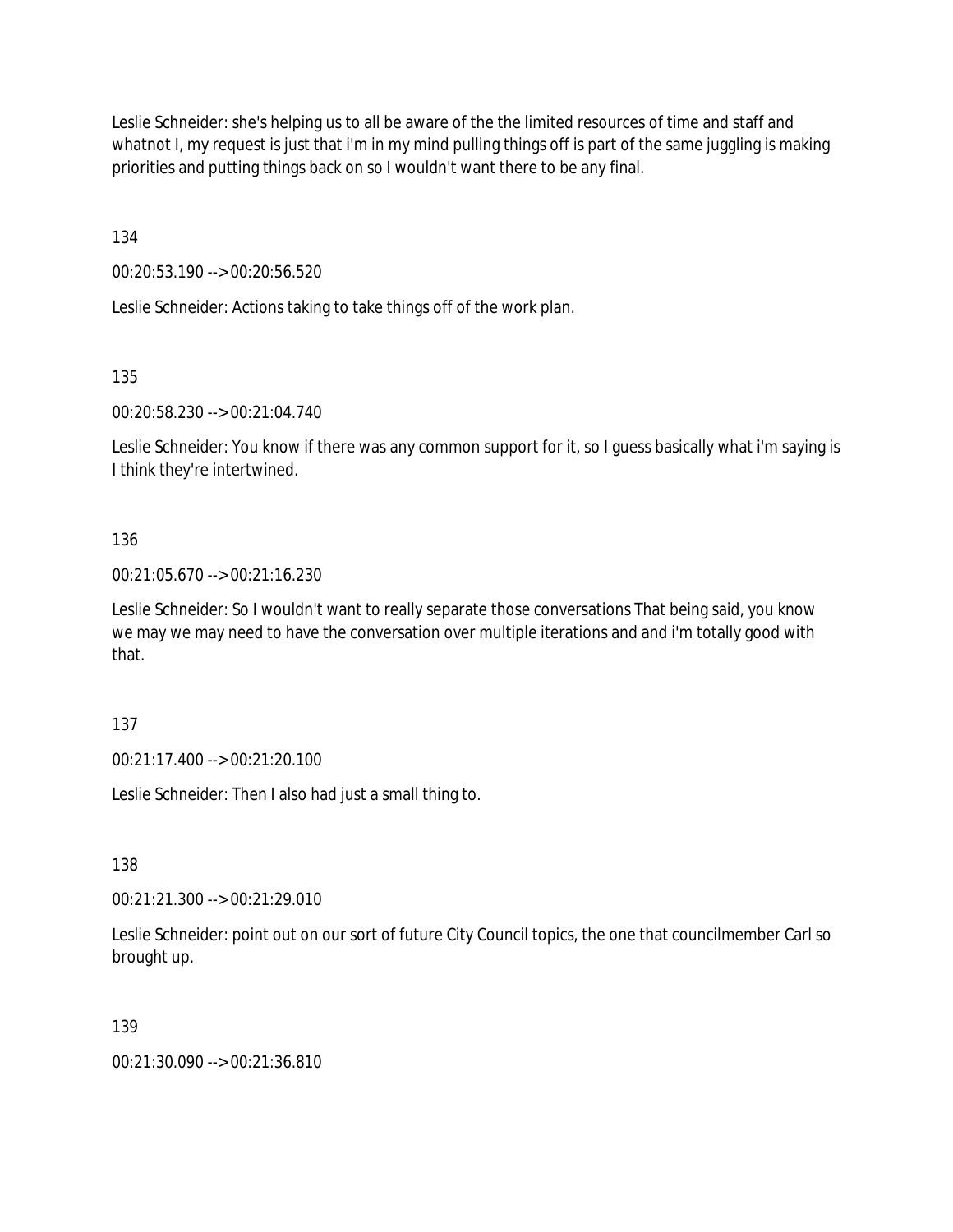Leslie Schneider: So this is something that I just learned in the not too distant past, and I think that it all behooves us to be aware of some of these cultural.

140

00:21:38.610 --> 00:21:54.690

Leslie Schneider: Things is that the it's a squamish welcome poll, that is part of the discussion and it's not a totem Pole and that's important because totem Poles are associated with other Northwest tribes.

141

00:21:56.370 --> 00:22:11.430

Leslie Schneider: So we are specifically talking about a squamish welcome poll, which is you know and there's also story polls, but, to my knowledge, there are no squamish totem Poles, so I just wanted us to be culturally sensitive to that Thank you.

## 142

00:22:13.980 --> 00:22:22.290

Kirsten Hytopoulos: I just wanted to quickly follow up on two things, one that just kind of to back up what can some of our car was saying with regards to the hotel development standards.

143

00:22:22.710 --> 00:22:34.380

Kirsten Hytopoulos: I think, where you were going with that current customer cars, if, if at all, if all we have is a touch point to say we want to send it to the planning Commission to get them processing that work.

144

00:22:34.740 --> 00:22:40.230

Kirsten Hytopoulos: We might want to get that going and not have it languishing on a waiting list.

145

00:22:40.590 --> 00:22:51.630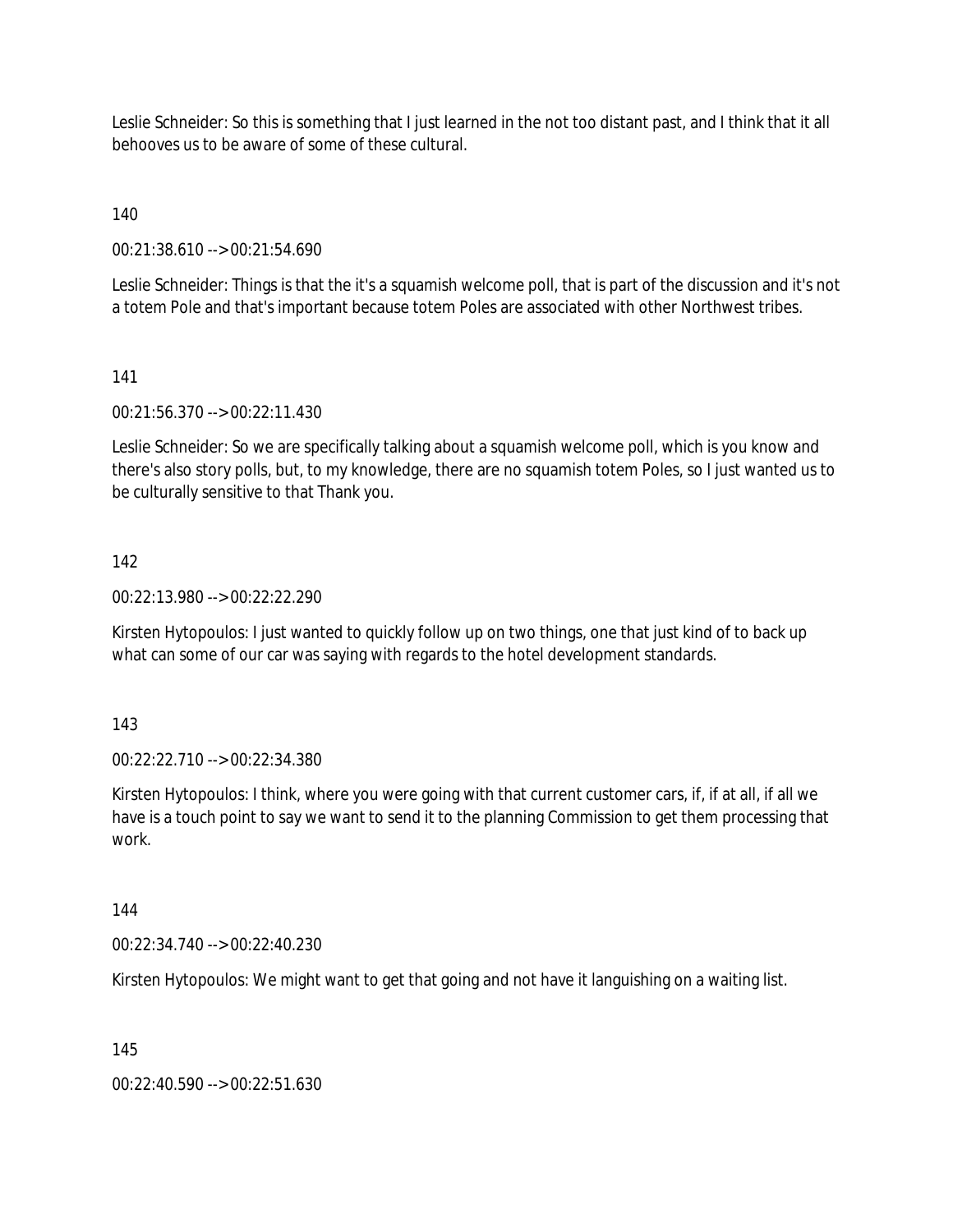Kirsten Hytopoulos: On our for our agenda waiting lists, and I would support that because I think we've all said recently we'd like to get the work going so I just want to put a plug in for getting that if whether it's a come to us quickly.

146

00:22:52.140 --> 00:22:56.130

Kirsten Hytopoulos: To send it to planning Commission, or whether we can just send it to paying commissions work.

#### 147

00:22:56.880 --> 00:23:07.470

Kirsten Hytopoulos: To their agenda, I would like to support that and then, I guess, I just want to come back around to the public safety question we didn't really hear a specific, so I guess what we're hearing was support for doing that and then.

#### 148

00:23:08.040 --> 00:23:26.640

Kirsten Hytopoulos: Between us, somewhere, either from city management or among us, or one of our committees, we will hear ideas for topics I just kind of wanted to point out that seemed a little bit vague but we're hearing a commitment to bring forward a topic i'm just don't know if i'm correct okay.

149

00:23:27.270 --> 00:23:29.580

Michael Pollock: counselor pollock that's a good point.

150

00:23:30.600 --> 00:23:31.260

Michael Pollock: I think that.

151

00:23:32.280 --> 00:23:42.060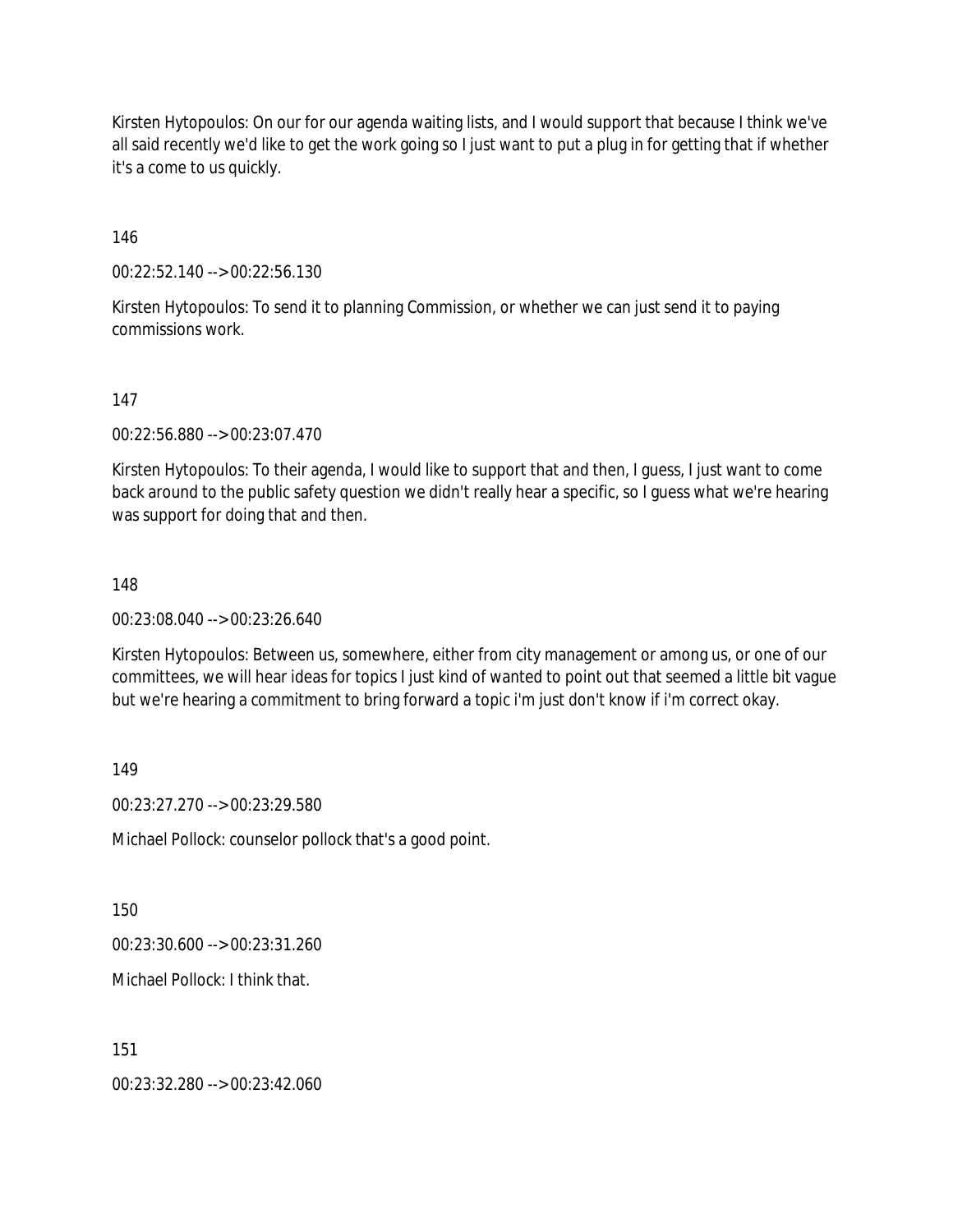Michael Pollock: I would suggest, perhaps, since my colleague councilmember deeks brought it forward that I would work with him to develop the agenda for them, just to close out.

152

00:23:43.320 --> 00:23:49.230

Kirsten Hytopoulos: sounds good okay sounds like we may be done with future Council agendas.

153

00:23:50.370 --> 00:24:05.460

Kirsten Hytopoulos: All right, we're moving on to item for new business for a received presentation on winslow wastewater treatment plant influence F1 study results and director Christmas Vicky is here to lead the discussion, I believe.

154

00:24:06.540 --> 00:24:10.410

Kirsten Hytopoulos: Actually, I believe, with our new Protocol I should be turning this over to the city manager first.

155

00:24:11.640 --> 00:24:24.090

Blair King: Here, thank you very much, yes, I appreciate that and, yes, I am going to introduce the public works and engineering director and as we commented last time and I appreciate that because it just helps to focus communication.

156

00:24:24.960 --> 00:24:30.900

Blair King: Through me and then some staff to the Council, it is not any type of control and I it's just a way to.

157

00:24:31.950 --> 00:24:45.300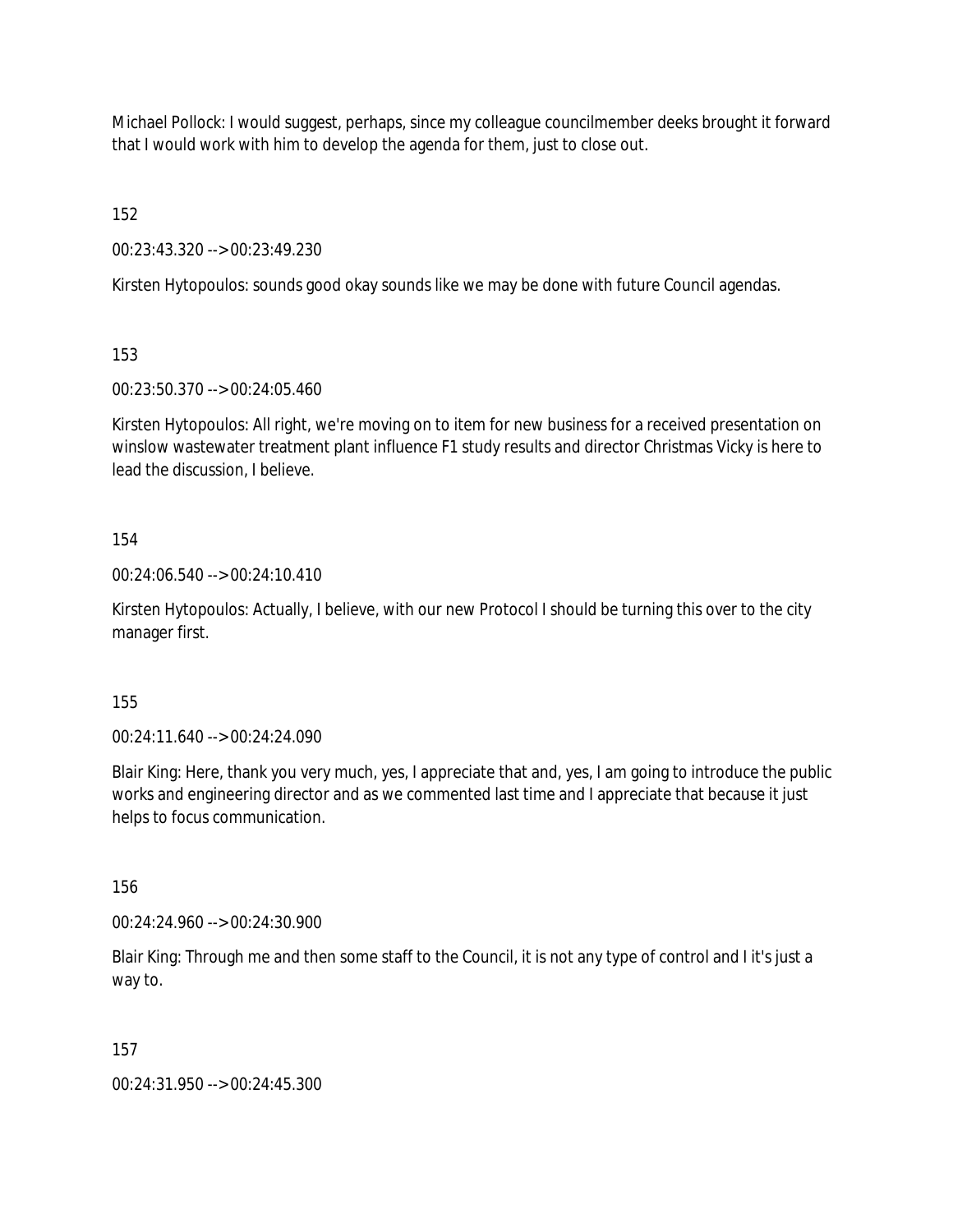Blair King: have some protocol during the Council meeting, so I appreciate that very much I mentioned last time that we were going to have effluent steady both in and out of the wastewater treatment plant I made light of that, but it is a serious.

158

00:24:45.300 --> 00:24:59.610

Blair King: topic it's important to us and, through this, I think the director is going to talk about the future needs also of our wastewater treatment plant and what we might need to plan for the future, so with that, if we got the presentation, please.

159

00:25:03.990 --> 00:25:06.330

Chris Wierzbicki: Good evening Council because we're speaking public works director.

160

00:25:08.490 --> 00:25:16.050

Chris Wierzbicki: i'm just going to ask a protocol question the beginning here, so we can set the pace for this presentation, which has a lot of information in it.

161

00:25:16.950 --> 00:25:28.440

Chris Wierzbicki: it's kind of broken up into three parts and i'm curious if we want to tackle those sections and have questions and answers after each of the sections, or if you kind of want to just roll through the whole thing and then ask questions at the end.

162

00:25:29.190 --> 00:25:34.410

Kirsten Hytopoulos: It actually I noticed that the mayor has had her hand up if you don't mind one moment let's check in with her.

163

00:25:35.190 --> 00:25:36.720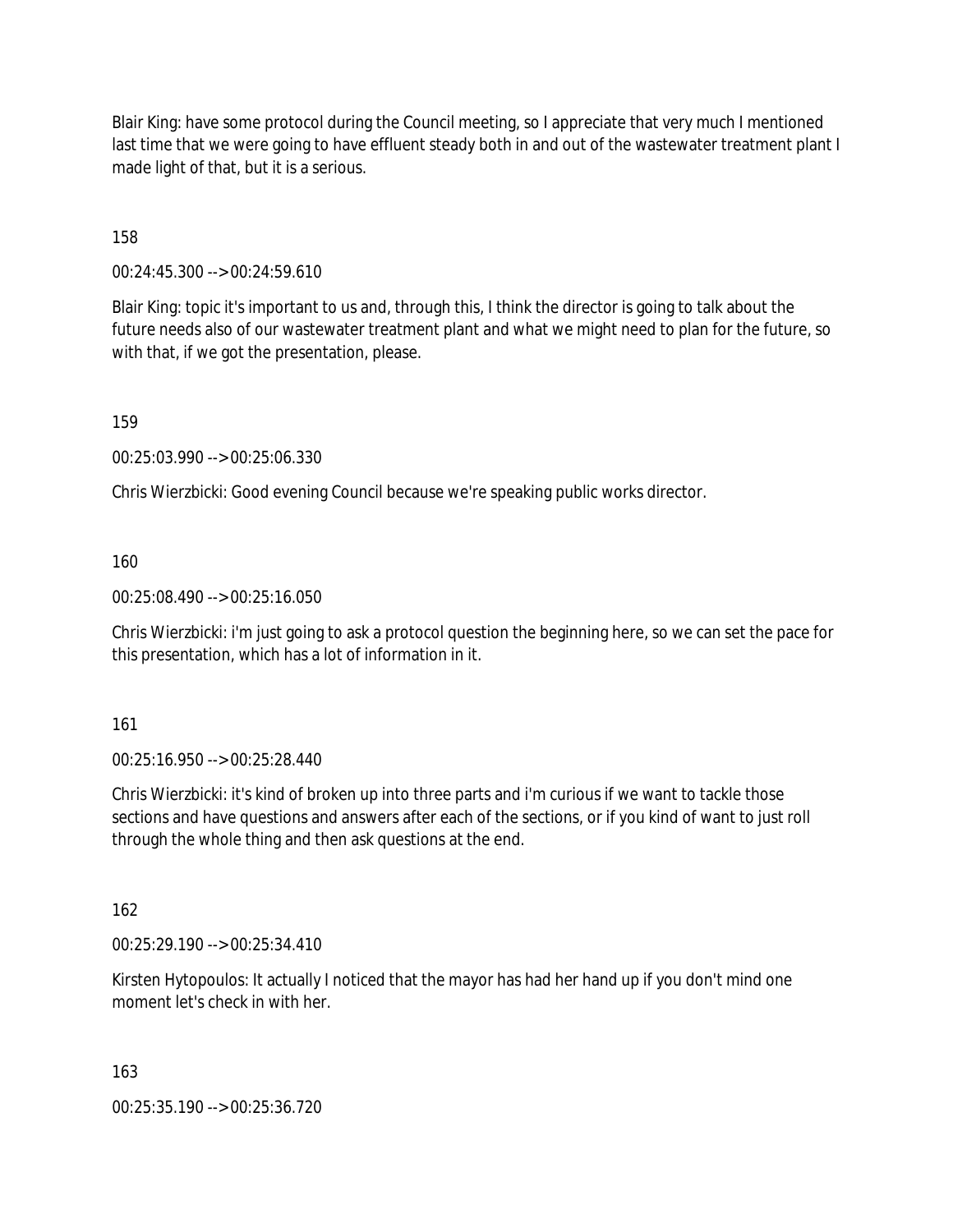Kirsten Hytopoulos: mayor, did you have a question or comment.

164

00:25:37.320 --> 00:25:47.400

Rasham Nassar: yeah well i'll respond to public works directors question, I would prefer just pausing and so that Council members have an opportunity to ask questions I know this material is quite dense and.

165

00:25:48.030 --> 00:25:52.980

Rasham Nassar: And I think taking it at that pace, rather than going through it and then having q&a at the end.

166

00:25:53.850 --> 00:26:00.330

Rasham Nassar: might be better to facilitate our understanding of the material and then I just I feel an obligation to.

167

00:26:00.690 --> 00:26:08.730

Rasham Nassar: To point out what a big moment this is for the Council for the Community and for the city that we're at the point at which we're finally reviewing the results of this study.

168

00:26:09.090 --> 00:26:16.170

Rasham Nassar: This was a decision, a budget decision made by the Council and to fund this study and here we are three years later.

169

00:26:17.340 --> 00:26:26.250

Rasham Nassar: Hearing the results and seeing the report so also it gives members of the public and idea of how slow government processes are.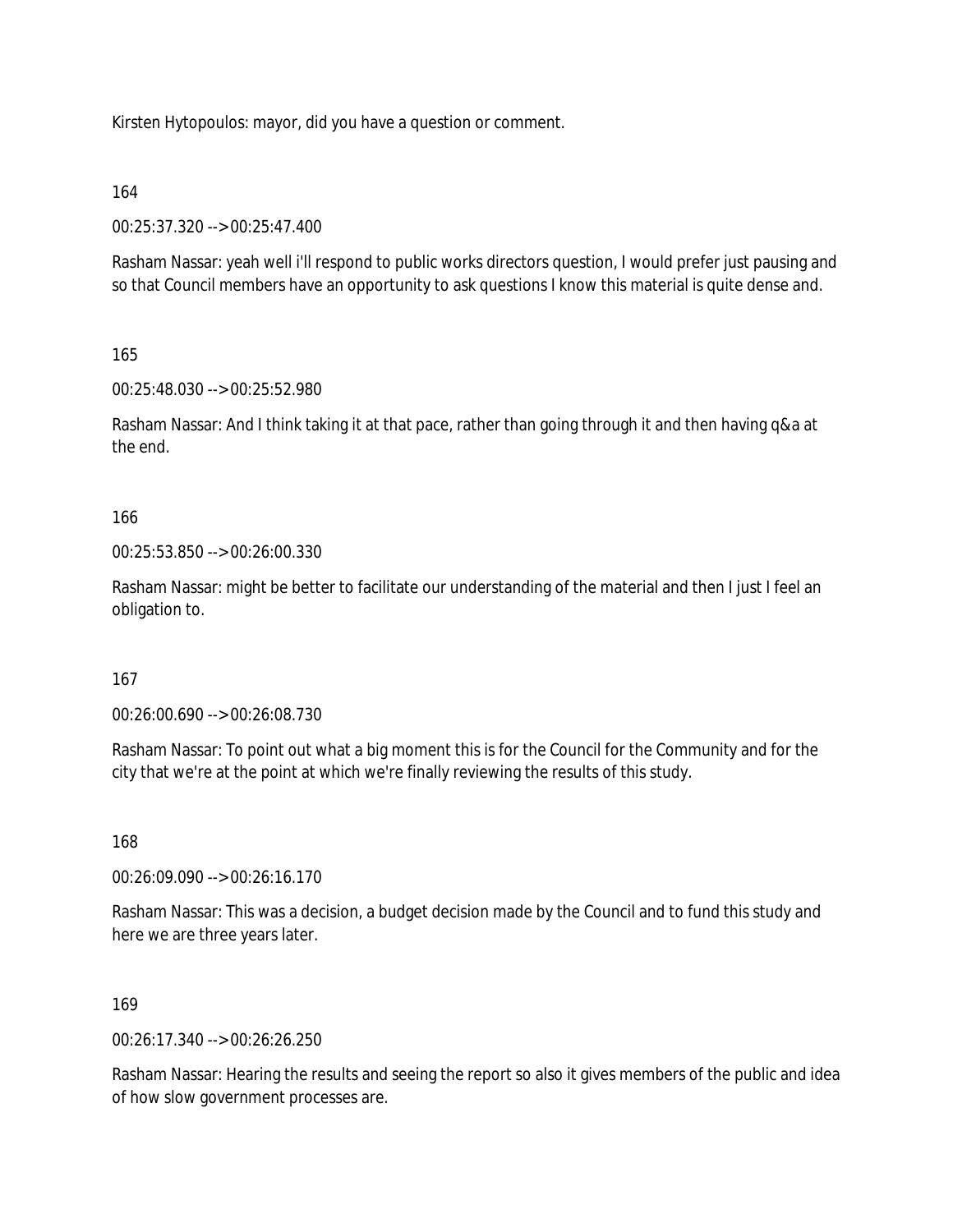00:26:27.270 --> 00:26:35.940

Rasham Nassar: But this is a really big deal, it was very heavily advocated for in 2018 and it actually emerged from If you recall the the governor's orca Task Force.

171

00:26:36.300 --> 00:26:50.550

Rasham Nassar: and members of our climate change Advisory Committee were really instrumental in advocating for this edition in the budget and anyways I maybe i'm just a nerd, but I am really excited for this discussion tonight, so thank you.

# 172

00:26:53.280 --> 00:27:06.930

Michael Pollock: It counselor pollock um no that's fine I prefer to just roll along but i'm flexible, I would just ask her chair to keep track of the time and then so we stay within the time limits.

173

00:27:06.930 --> 00:27:21.570

Michael Pollock: If possible, and then the other thing is is, this is a study session, and this is a big topic and i'm just kind of wondering how we're going to do the quiet, the Q amp a it's going to be any different we're going to do round Robin or just people can weigh in on or what.

174

00:27:23.910 --> 00:27:32.280

Kirsten Hytopoulos: I think we're just assuming that you all will ask questions when we when we pause if you have questions okay great thanks.

175

00:27:35.640 --> 00:27:36.000

Kirsten Hytopoulos: Okay.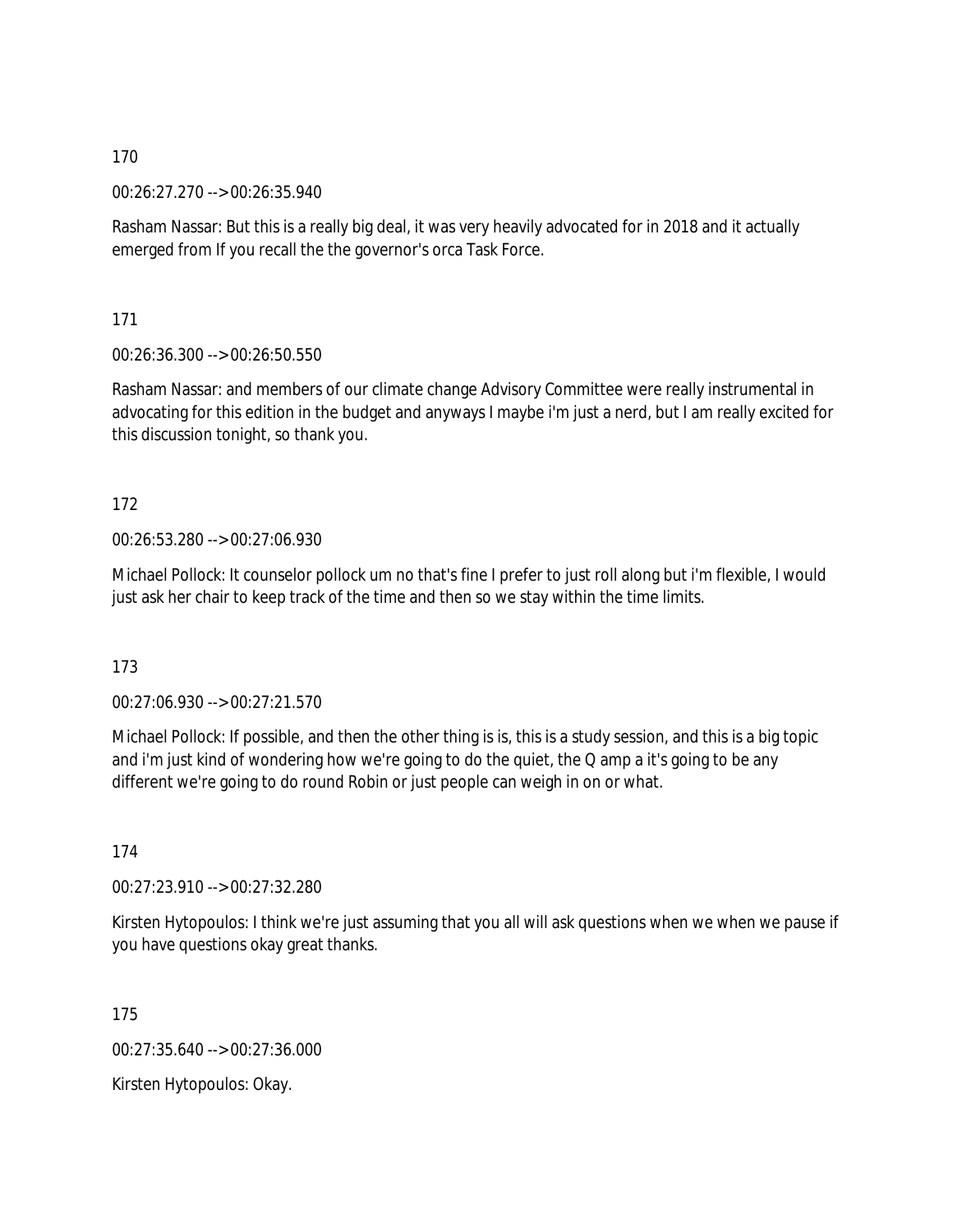00:27:36.060 --> 00:27:36.870

Chris Wierzbicki: we're ready to start.

177

00:27:37.830 --> 00:27:45.660

Chris Wierzbicki: All right, like I said there's three kind of main sections so well kind of three opportunities to ask questions in between.

178

00:27:46.290 --> 00:27:53.190

Chris Wierzbicki: And yes, it is a very dense topic and I will profess at the beginning of this that I am not an expert in wastewater treatment plants.

179

00:27:54.150 --> 00:28:03.870

Chris Wierzbicki: I am an engineer, but that was not my necessarily my focus of study people spend their entire careers and their education learning about the complexities of wastewater treatment.

180

00:28:04.290 --> 00:28:14.550

Chris Wierzbicki: And i'm going to do my best to make a layperson's view of the study results this presentation is based on about 30 or 40 pages worth of technical memos.

181

00:28:15.150 --> 00:28:27.090

Chris Wierzbicki: that are available for anybody to see if you're interested in the details, but i'm just going to try to give you the lay persons view of this, and I will do my best to answer questions and i'll take back any questions that I can't answer and follow up with you afterwards.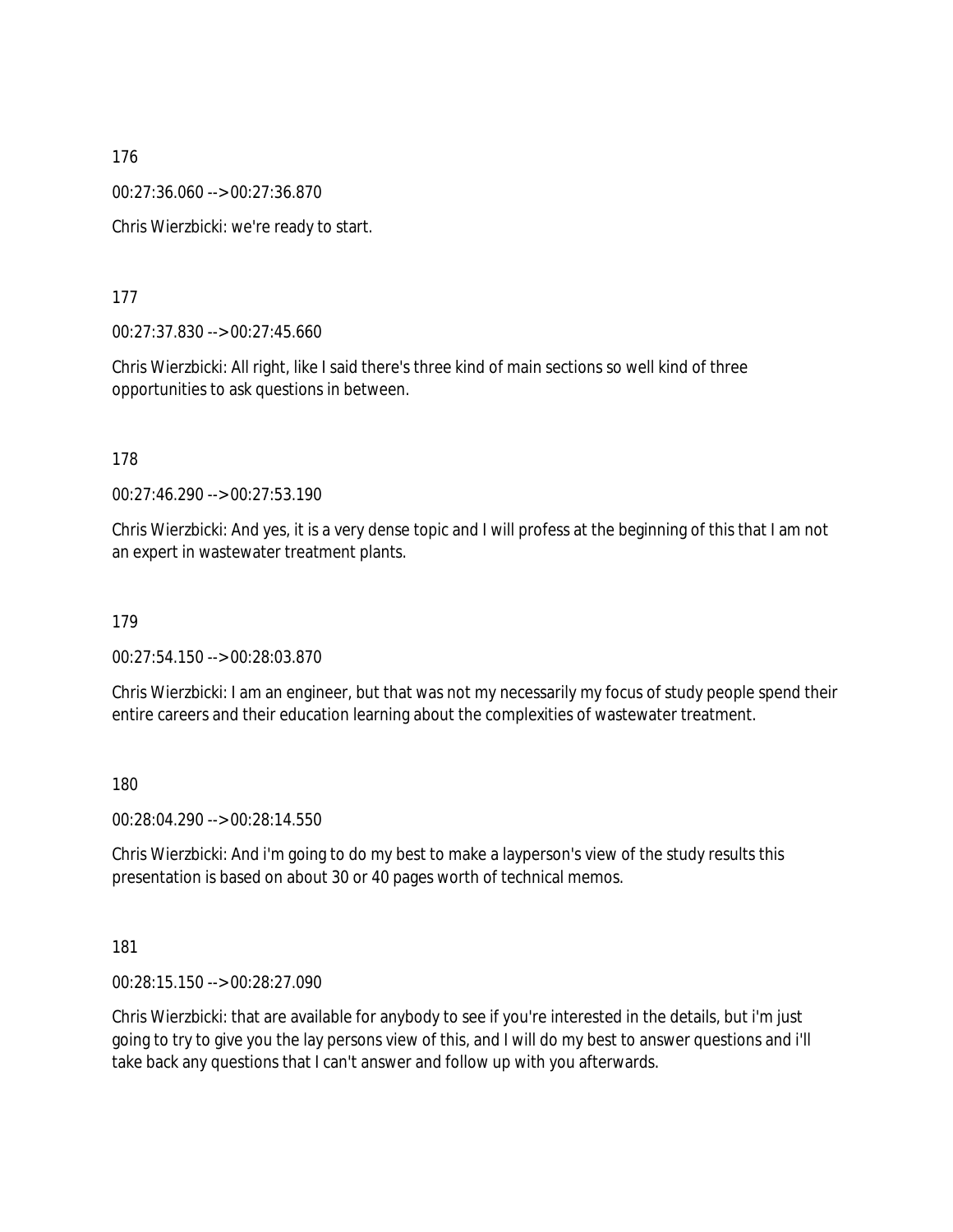00:28:28.230 --> 00:28:29.850

Chris Wierzbicki: So here we go.

183

00:28:34.140 --> 00:28:40.680

Chris Wierzbicki: Alright, and i'll i'll take the screen down during the question period, so we can all see each other that often will put it back.

184

00:28:41.730 --> 00:28:48.030

Chris Wierzbicki: So here is as the mayor said, we were going to present the results of the wastewater treatment plant study.

#### 185

00:28:50.280 --> 00:28:59.610

Chris Wierzbicki: The give me just a little introduction of the different areas we're going to touch on i'll tell you just a little bit about the history and the background on this and then i'll give you the.

186

00:29:00.450 --> 00:29:09.660

Chris Wierzbicki: Findings kind of in three sections, as I mentioned tertiary treatment and contaminants of emerging concern or CCS that's basically what's coming out of the plant.

187

00:29:10.380 --> 00:29:16.470

Chris Wierzbicki: And then, industrial, commercial pretreatment and what that's what's going into the plant at least a component of it.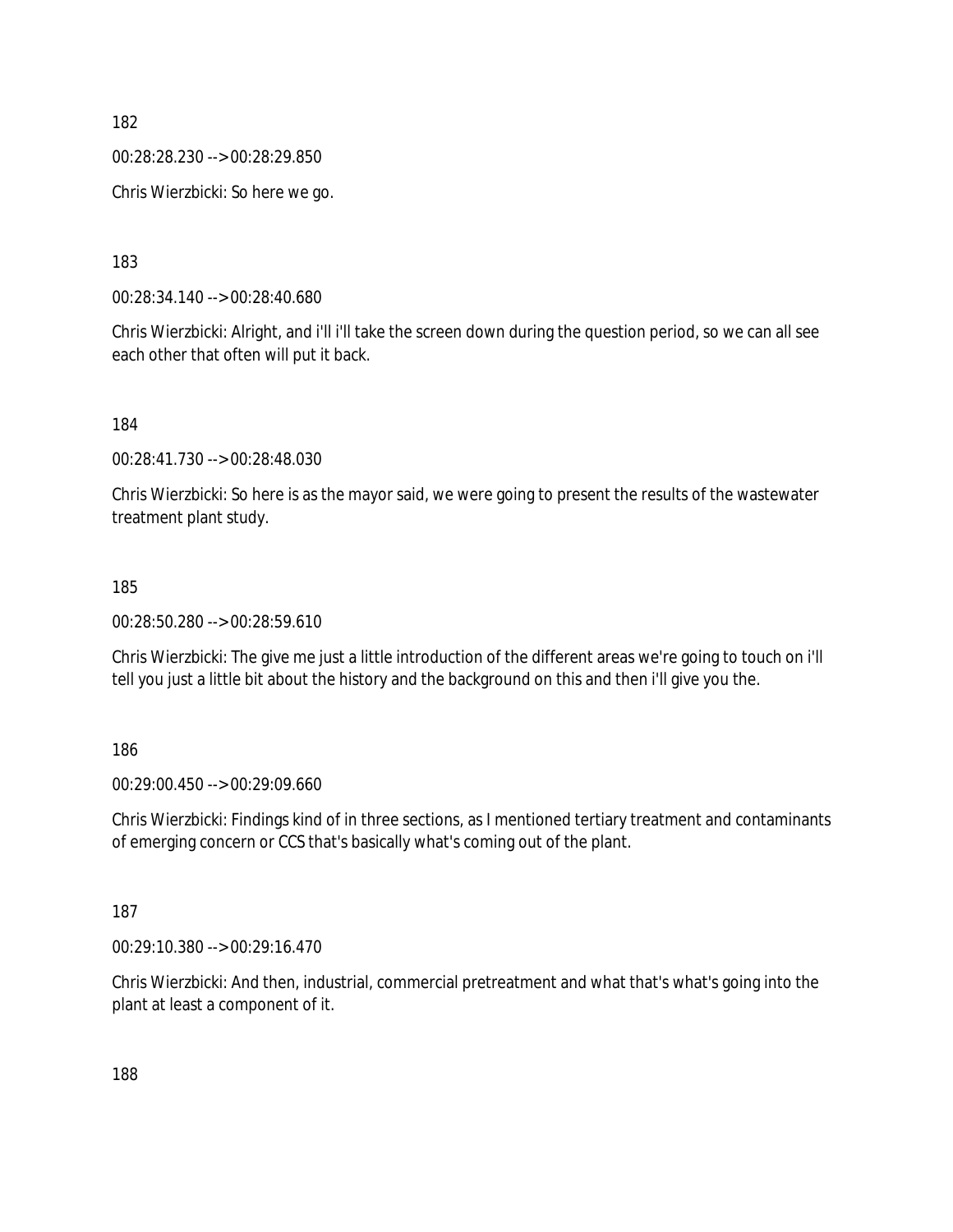00:29:17.160 --> 00:29:29.010

Chris Wierzbicki: And then we'll have a section based talking about just the overall capacity of the plant itself and we'll also talk about kind of next steps, what are we going to do over the short term and long term, to deal with the findings from the report.

189

00:29:32.010 --> 00:29:43.110

Chris Wierzbicki: Okay, so here's a little bit of the history and I have to admit I wasn't around when this original study was funded, so a little bit cloudy on the original details me perhaps American phyllis in.

190

00:29:43.620 --> 00:30:01.290

Chris Wierzbicki: Later, during the first break, but my understanding was that the main focus of this study was to look at tertiary treatment, specifically for contaminants of emerging concern related to, as you mentioned the orca Task Force and the impacts of those chemicals on puget sound.

191

00:30:02.460 --> 00:30:08.100

Chris Wierzbicki: That study was funded at about 100,000 it was sewer some funded by the superfund.

### 192

00:30:08.970 --> 00:30:17.190

Chris Wierzbicki: The staff had other money in the budget for work on the treatment plant about 75,000 that we added to the scope of this project.

#### 193

00:30:17.880 --> 00:30:24.360

Chris Wierzbicki: To look at pretreatment and capacity issues that were important to us to investigate while we had the consultant on board.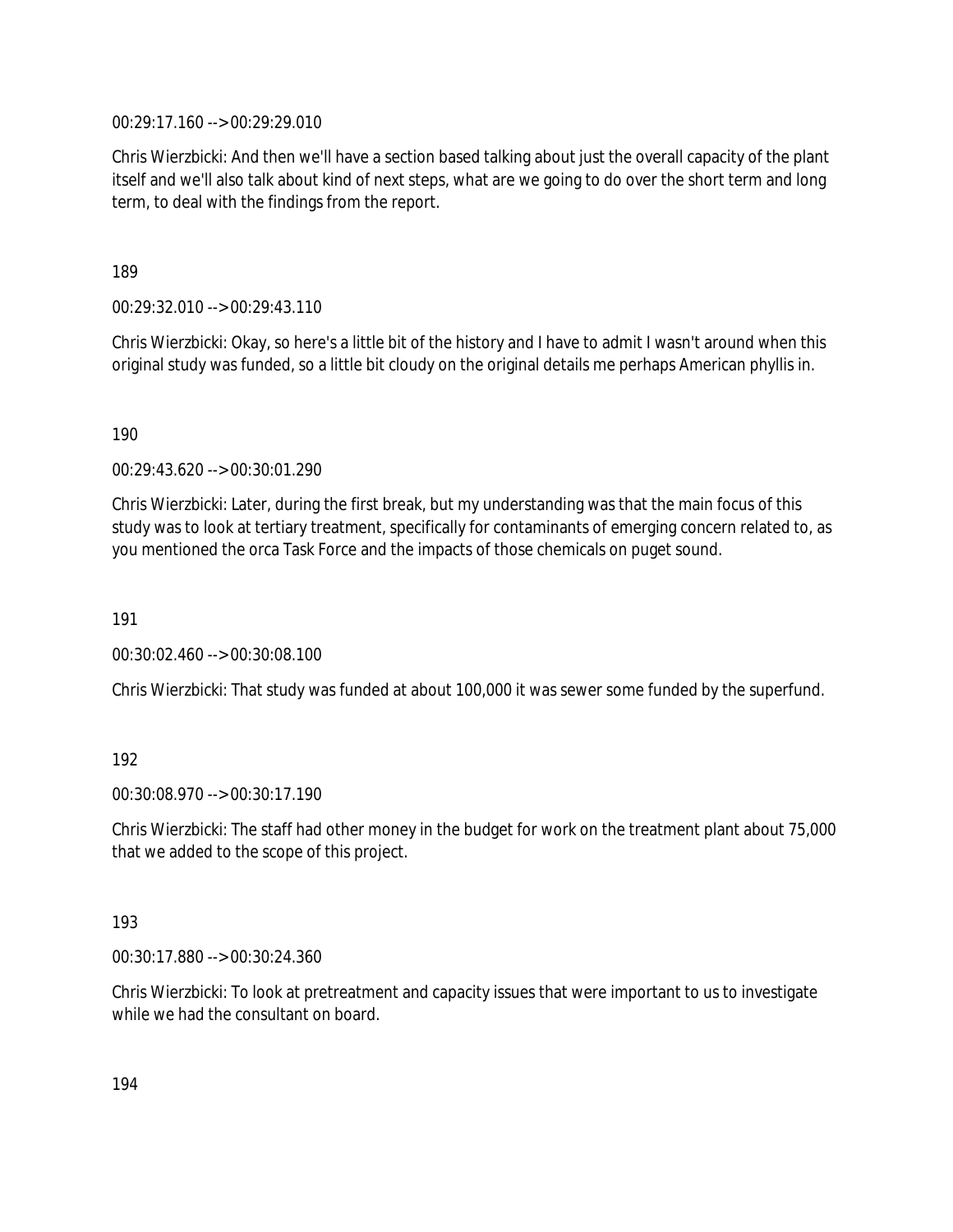00:30:25.080 --> 00:30:39.000

Chris Wierzbicki: And we contracted with a consulting firm called Marie Smith associates in q1 of 2020 to kick off this work right about when the pandemics started getting into full swing, which is part of the reason why it took a little longer than.

195

00:30:40.290 --> 00:30:45.660

Chris Wierzbicki: We anticipated to get a complete, but we now have a complete results and that's what you're going to hear about tonight.

196

00:30:47.250 --> 00:30:53.580

Chris Wierzbicki: So just a little bit of background basics on the plant for folks who aren't familiar with it, this is the.

197

00:30:54.060 --> 00:30:58.650

Chris Wierzbicki: Northern North eastern side of eagle harbor you can see the ferry terminal down there.

198

00:30:59.190 --> 00:31:12.450

Chris Wierzbicki: And the yellow circle right about in the middle of the screen, is where the training plan is located it's smack in the middle of the wind point neighborhood and that's an important tidbit that will get back to in a little bit later about why that's important.

199

00:31:13.890 --> 00:31:27.720

Chris Wierzbicki: But, as you can see it's pretty much surrounded by residential Community over there, including the governor's house, which is just across the street, if you zoom into the plant a little bit closer, this is what it looks like i'll give you just a quick.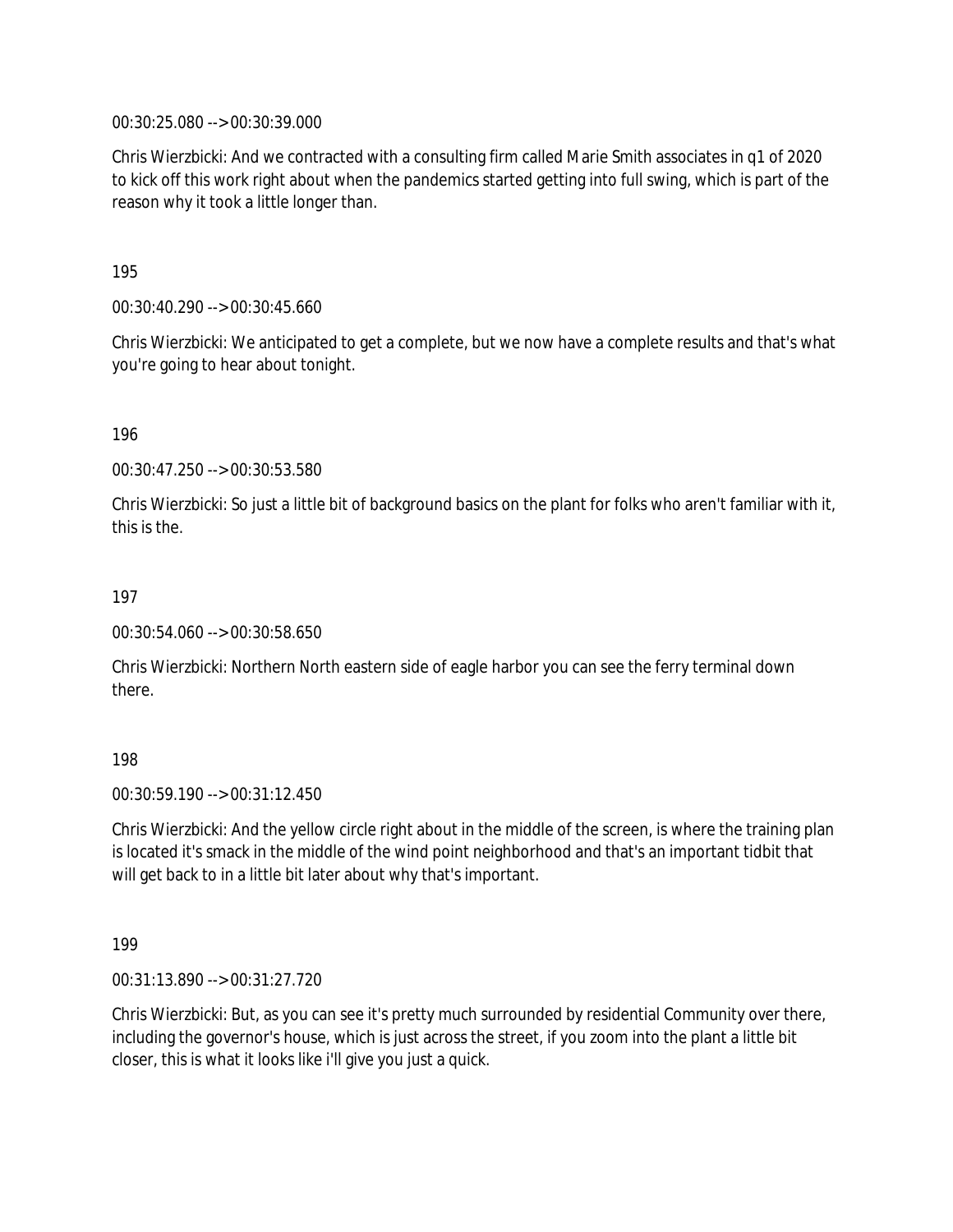00:31:28.860 --> 00:31:37.830

Chris Wierzbicki: run through of how this plant works at a very high level, I think you can see my cursor if you look over on that top right you'll see the inflow arrow that's where sewer.

201

00:31:38.280 --> 00:31:49.620

Chris Wierzbicki: Sewage comes into the plant from the winslow surface area it gets screened and a number of different types of materials come out of the influence when it gets screened.

202

00:31:50.220 --> 00:31:57.960

Chris Wierzbicki: And then it goes into a grit remover Chamber grid removal Chamber, which is just a basically another fine type of screening to remove grip and dirt.

203

00:31:59.250 --> 00:32:12.240

Chris Wierzbicki: And then there has a series of aeration basis and that's what you see here in the middle of the screen, this is where the micro organisms are added to the wastewater and the chemicals are added to to help the.

204

00:32:13.650 --> 00:32:16.560

Chris Wierzbicki: The wastewater separate into.

205

00:32:17.910 --> 00:32:27.030

Chris Wierzbicki: Solid particles and water essentially just just water and that's those two elements of the wastewater end up in clarify and the clarify.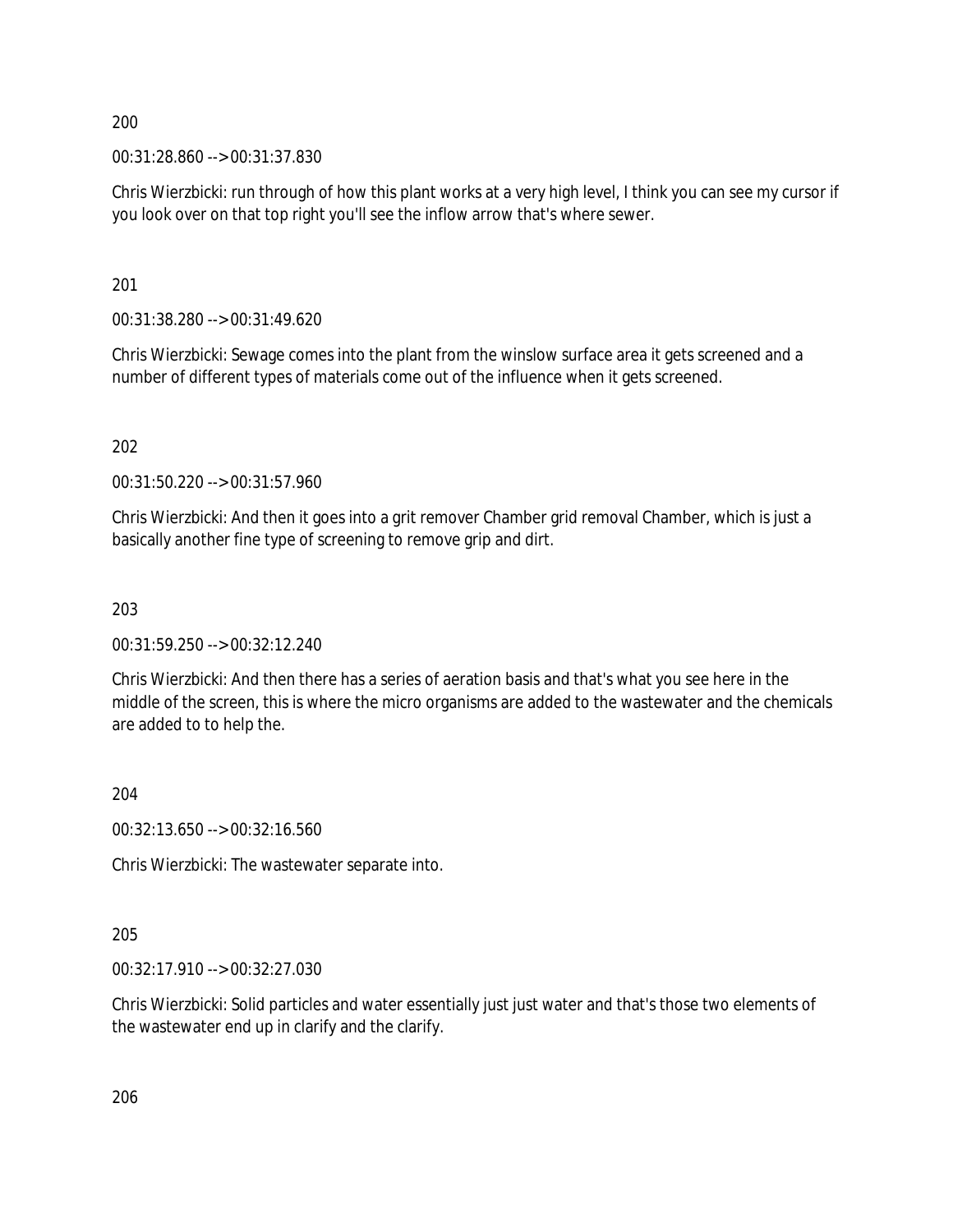00:32:27.540 --> 00:32:37.170

Chris Wierzbicki: is where all of those solid settle out and are removed, and then they end up in this solids D watering facility and then that otherwise known as.

## 207

00:32:37.560 --> 00:32:50.340

Chris Wierzbicki: sludge is what's produced there the sludge is is then truck off site does not processed at our facility and the water ends up going over to this side of the plant to the UV disinfection.

208

00:32:51.240 --> 00:33:00.030

Chris Wierzbicki: Where it's treated again, so the clarify is what's known as primary treatment that's The first type of treatment, the UV disinfection is known as the secondary treatment.

### 209

00:33:00.450 --> 00:33:05.340

Chris Wierzbicki: And then from there, the wastewater flows out of the plant and i'll back up to this slide just for a minute.

### 210

00:33:06.000 --> 00:33:19.470

Chris Wierzbicki: That outfall for the plant is actually out here in on the east side of wink point here in deep in puget sound so that's where all of the the clean water or the processed wastewater ends up the puget sound.

### 211

00:33:20.760 --> 00:33:26.910

Chris Wierzbicki: So, as I mentioned this first section of the report we're going to be talking about is the tertiary treatment right so that would mean.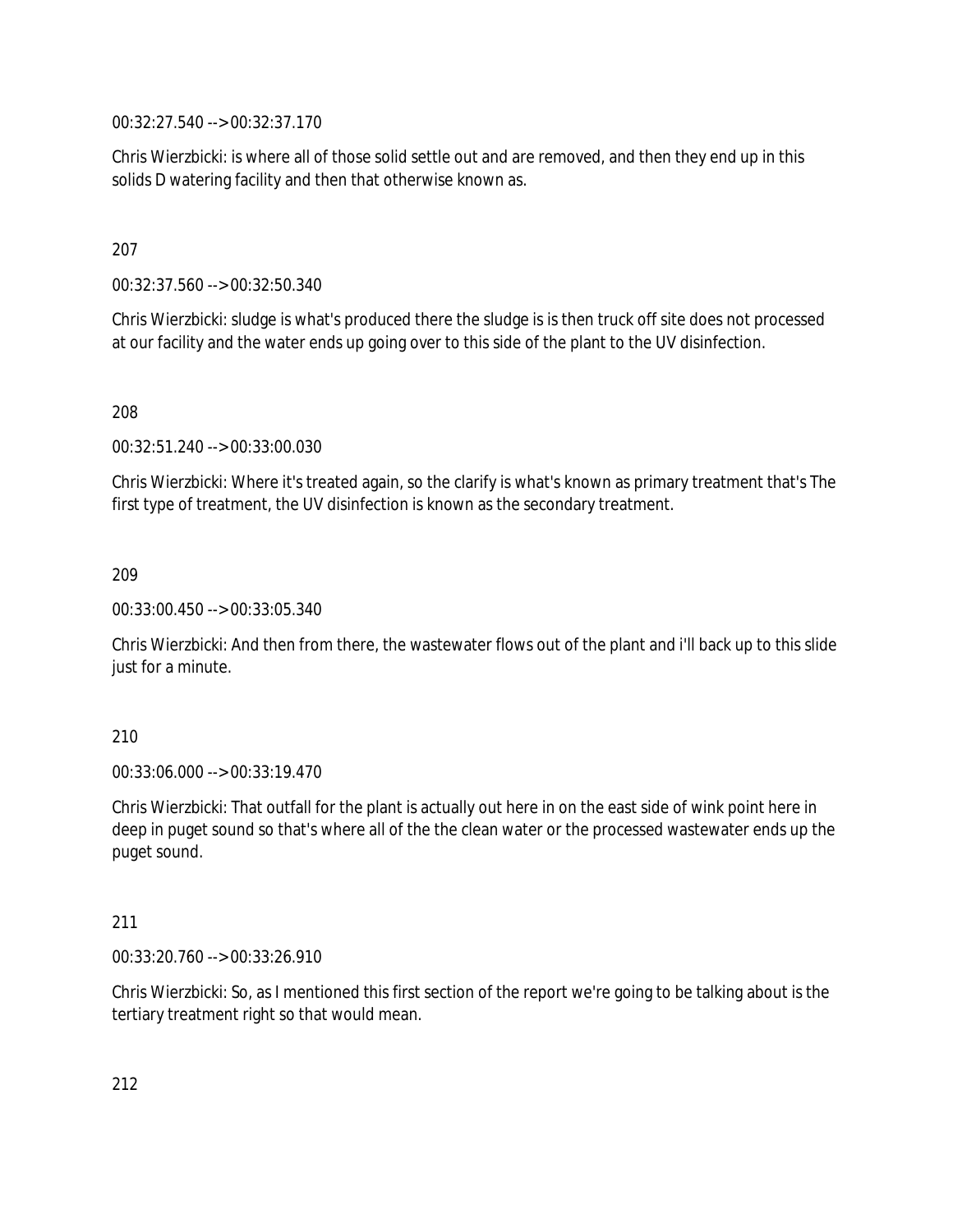00:33:27.390 --> 00:33:36.780

Chris Wierzbicki: You know, treating it once you're in the clarify or treating it a second time with UV and treating it a third time with a third type of process to further clean that out.

## 213

00:33:37.980 --> 00:33:41.490

Chris Wierzbicki: The outflow from the plan so that's what we're talking about when we mean tertiary treatment.

### 214

00:33:42.960 --> 00:33:47.190

Chris Wierzbicki: And so the tertiary treatment section of the report did a couple of things.

## 215

00:33:48.360 --> 00:33:55.230

Chris Wierzbicki: It part of the study was to determine which contaminants and emerging concern i'm just going to call them cc's from this point on.

### 216

00:33:55.800 --> 00:34:04.200

Chris Wierzbicki: are located are included in our wastewater influence and F1 and what is our plants ability to treat those contaminants.

### 217

00:34:04.710 --> 00:34:13.890

Chris Wierzbicki: And cc's are a number of different things they are flame retardants pesticides nutrients pharmaceuticals personal care products and pee.

218

00:34:14.700 --> 00:34:33.390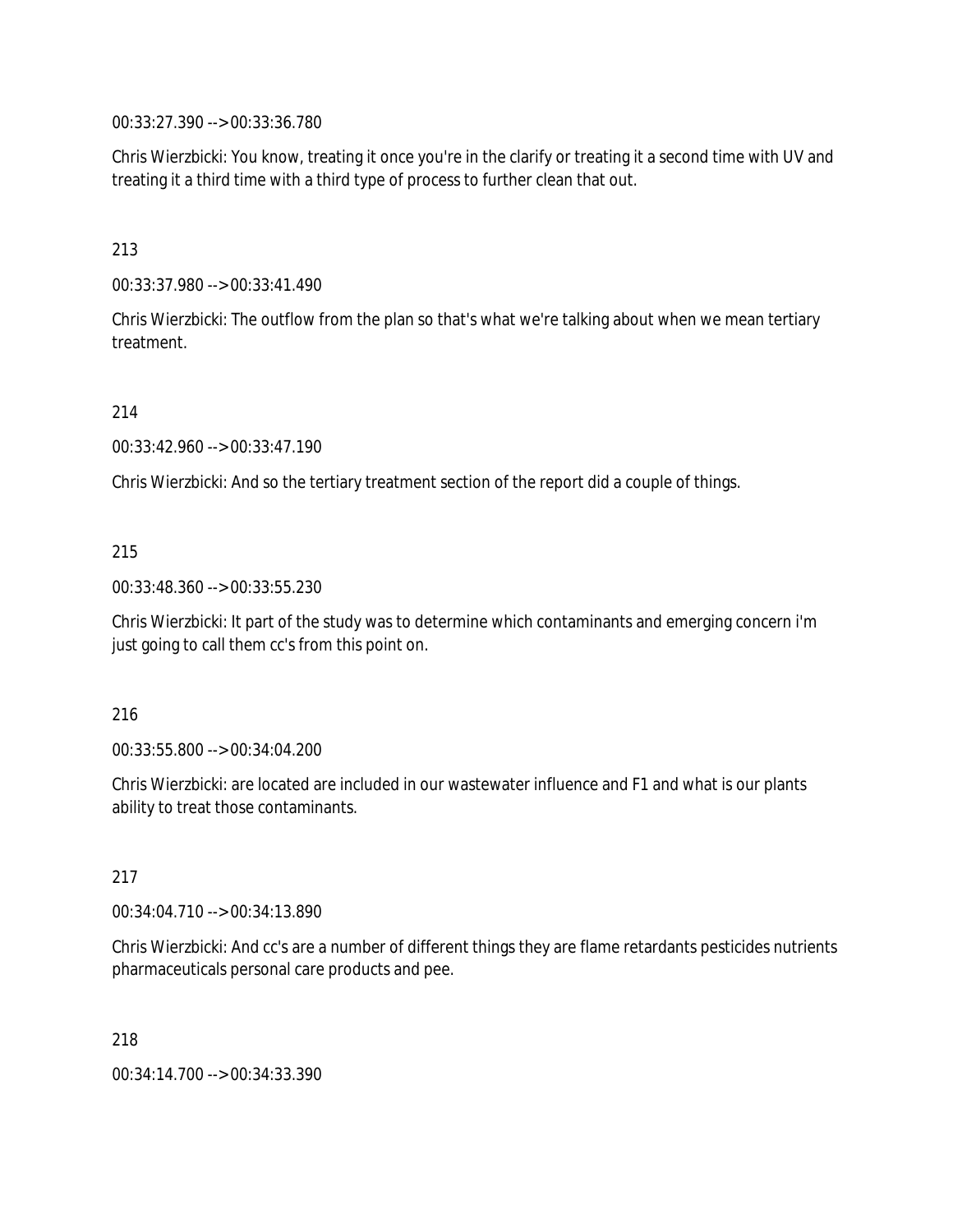Chris Wierzbicki: pee fuzz our pseudo alchemy means, these are the most common type of that we all know, is teflon so types of chemicals that help water runoff or oil run off of a surface clothes that are waterproof often have pathos and them teflon etc.

219

00:34:34.410 --> 00:34:46.230

Chris Wierzbicki: And we know that all of these cc's or negatively impacting puget sound right, that was the worker mayor the governor's Task Force identified some of these chemicals as being critical to to cleaning up puget sound.

220

00:34:48.330 --> 00:34:58.320

Chris Wierzbicki: So what we found in the study was that we looked for over 150 different types of cc's and we found that there were 60 of those present in our current wastewater.

221

00:34:59.790 --> 00:35:10.890

Chris Wierzbicki: The levels of the CDC is detected and the categories of things that we found in our own wastewater were primarily fire retardants personal care products and P foss again that's the kind of teflon materials.

### 222

00:35:11.460 --> 00:35:23.010

Chris Wierzbicki: are actually very low, and in some cases they're even lower than federal drinking water standards, so they don't necessarily even have to be removed some of these don't need to be removed, even to make the water drinkable.

223

00:35:24.150 --> 00:35:28.260

Chris Wierzbicki: And there are no state level plans at this point for removing.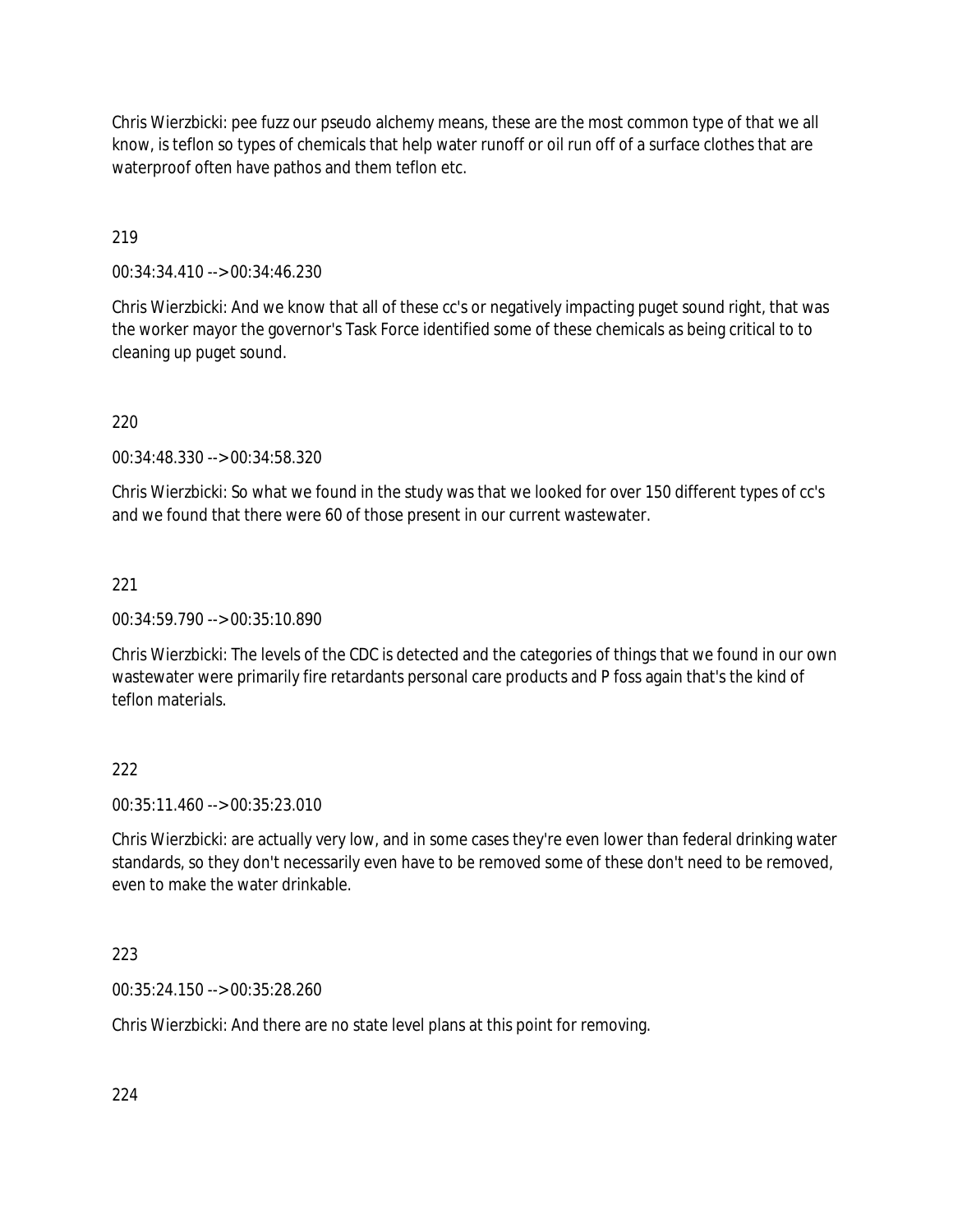00:35:29.520 --> 00:35:35.430

Chris Wierzbicki: cc's from wastewater there are there is some discussions about monitoring for P foss.

### 225

00:35:36.570 --> 00:35:51.810

Chris Wierzbicki: effluents from treatment plants but there's currently no requirements for removing them only some treatment plants where there are potentially high levels, not like ours may be asked to monitor those those chemicals, to see if further treatments really warranted there.

## 226

00:35:53.580 --> 00:36:04.830

Chris Wierzbicki: So what did the study recommend well tertiary options are available, but like I mentioned there's no regulatory mandate right now to remove those contaminants and the contaminants we found were.

#### 227

00:36:05.640 --> 00:36:13.560

Chris Wierzbicki: quite low levels, the lowest option lowest cost option to remove those chemicals would be something called granular activated carbon.

#### 228

00:36:14.280 --> 00:36:23.640

Chris Wierzbicki: Which is not unlike something you would find in like a Britta Britta water purifier and that except a much more larger and expensive version of it.

#### 229

00:36:24.480 --> 00:36:28.410

Chris Wierzbicki: And the cost of something like that would be somewhere between one and a half to \$2 million.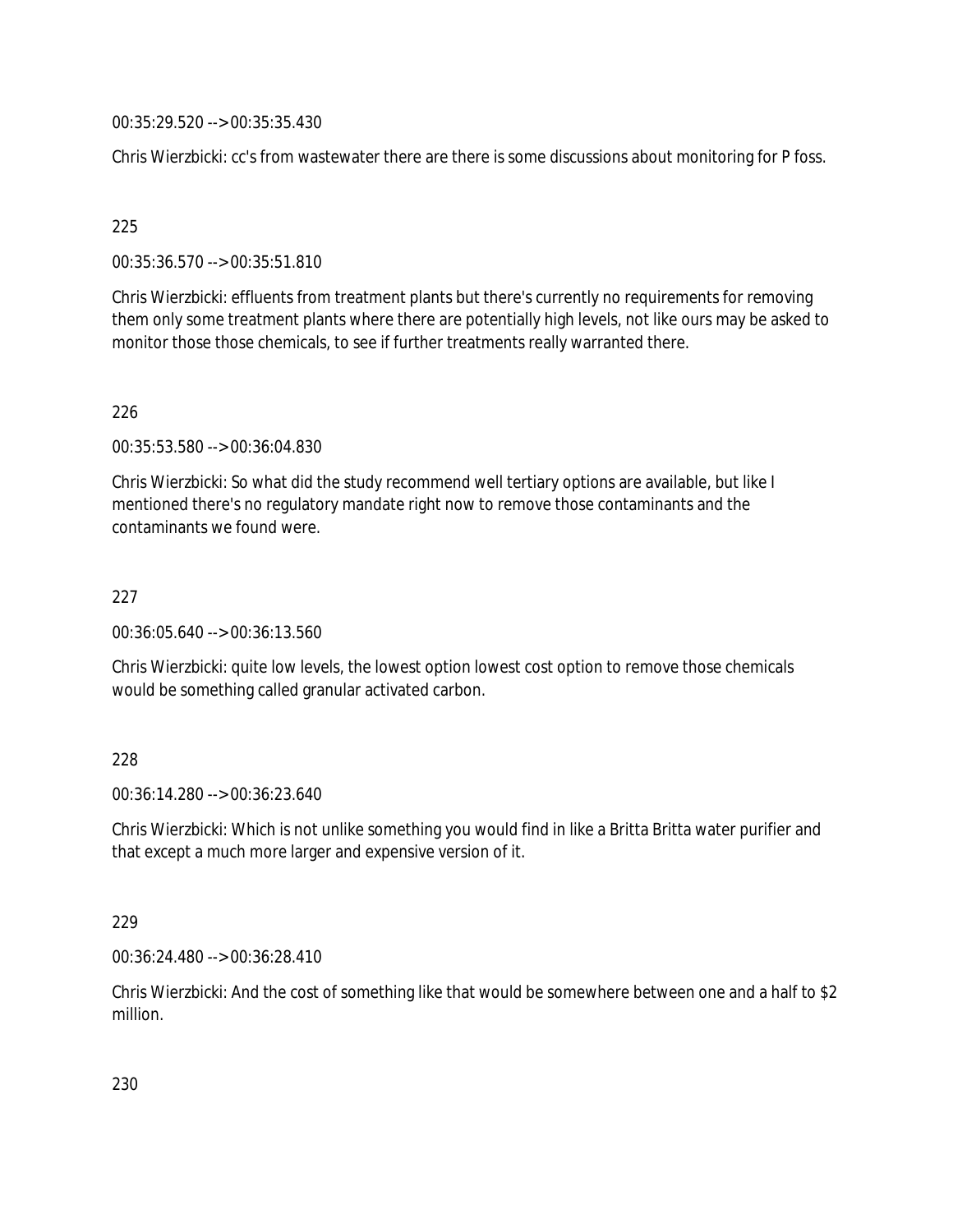00:36:29.280 --> 00:36:35.760

Chris Wierzbicki: It would increase our operations and maintenance costs as well because it's another process that needs to be maintained and operated.

## 231

00:36:36.270 --> 00:36:45.240

Chris Wierzbicki: And this is really a key point for for this particular piece of information of this study is the space constraints at the at the site, as you saw.

## 232

00:36:45.780 --> 00:36:53.820

Chris Wierzbicki: The plant is pretty constrained there's not a lot of space and there's not a lot of places to expand it being kind of hemmed in by a residential neighborhood.

## 233

00:36:54.900 --> 00:37:08.760

Chris Wierzbicki: I we do our best to be a good neighbor but you know expanding the plant in any direction is probably not going to be an easy task and adding tertiary treatment would take up a significant amount of space that may, in the future be required to.

## 234

00:37:10.890 --> 00:37:17.970

Chris Wierzbicki: Just expand the plant for capacity purposes or for some other regulatory purpose that we don't necessarily know what that is yet or hasn't come out yet.

## 235

00:37:18.660 --> 00:37:27.000

Chris Wierzbicki: So that that's a significant thing in the back of our mind is is how much space, do we have to be able to deal with all the things that we have to deal now and deal with in the future.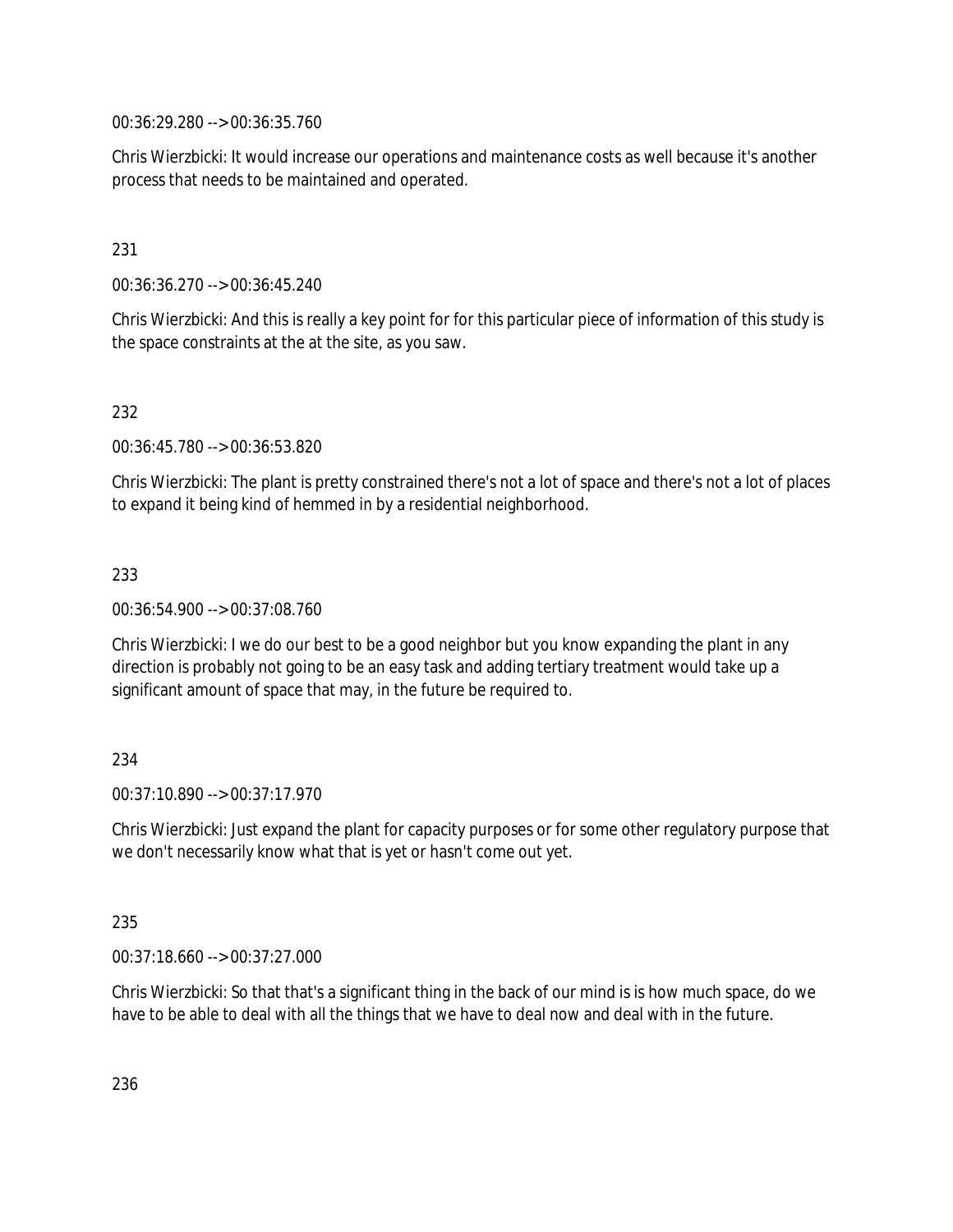00:37:28.230 --> 00:37:37.380

Chris Wierzbicki: And lastly, from the recommendations, they did look at you know the reuse of the effluent, and that is possible, that would be added costs for a.

## 237

00:37:38.190 --> 00:37:48.510

Chris Wierzbicki: An increase in the disinfection process, so you saw the UV disinfection That was the secondary treatment, we would need to expand and upgrade that UV disinfecting.

#### 238

00:37:49.350 --> 00:37:54.540

Chris Wierzbicki: Secondary treatment in order to make the water reusable in some way, even if it was not used for drinking.

#### 239

00:37:55.320 --> 00:38:07.860

Chris Wierzbicki: It could be used for groundwater recharge or for how landscaping and that sort of thing, but the real cost associated with that is transit is transmitting that water someplace to be used right, we have the infrastructure for.

#### 240

00:38:09.030 --> 00:38:15.210

Chris Wierzbicki: Transporting wastewater and for transporting clean drinking water, we don't have the infrastructure currently to take water that.

#### 241

00:38:15.660 --> 00:38:22.260

Chris Wierzbicki: is either reclaimed or possible and brand bring it somewhere for for secondary use and that could be a very expensive endeavor.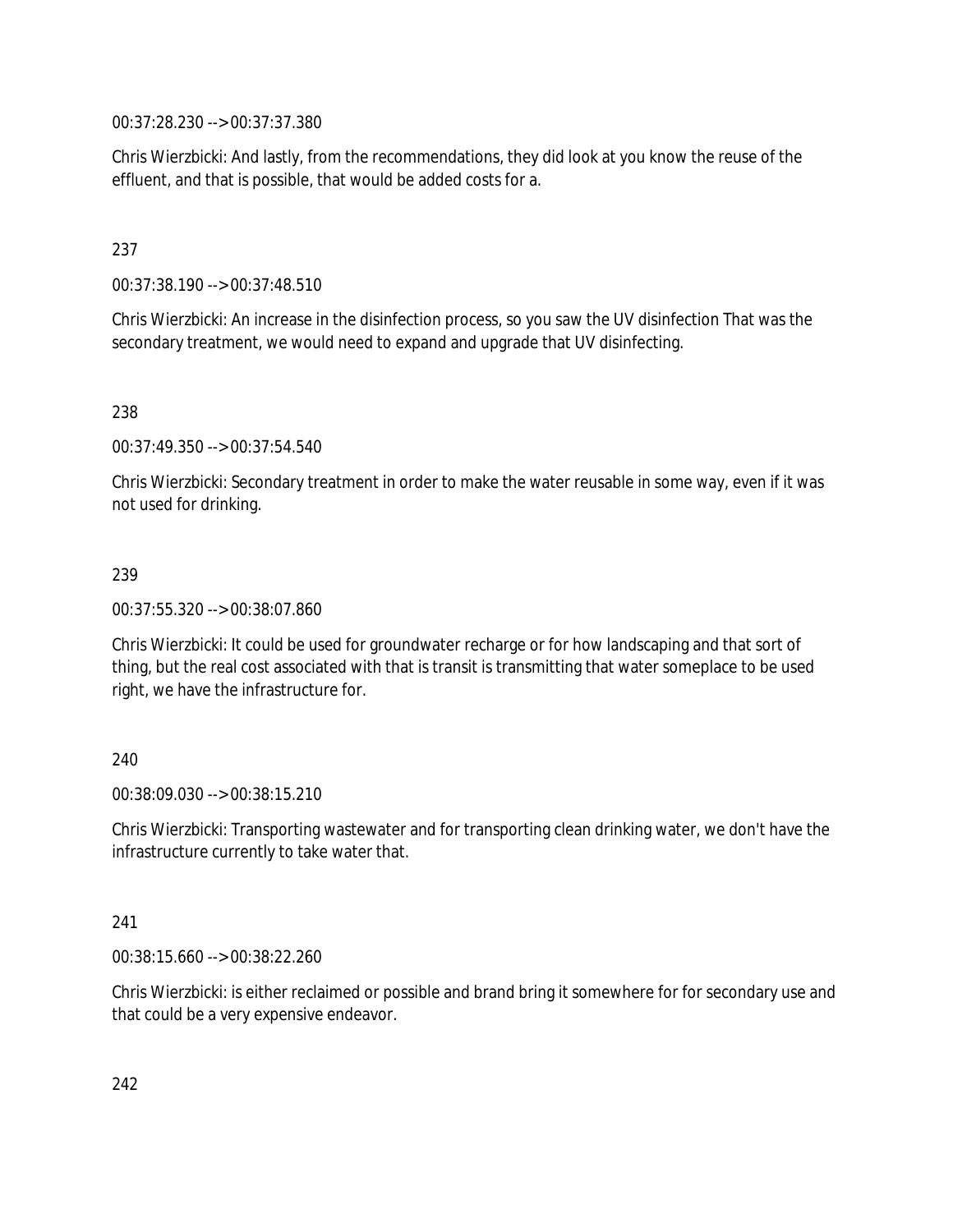00:38:22.860 --> 00:38:30.420

Chris Wierzbicki: You know anywhere between you know 5 million and probably hundred million, depending on how far you wanted to take that water and what you wanted to use it for so it's.

## 243

00:38:31.650 --> 00:38:42.090

Chris Wierzbicki: quite a bit of cost so that is the section on tertiary treatment and CCS i'm going to pause there and see if anybody wants to ask any questions.

244

00:38:48.090 --> 00:38:49.140

Kirsten Hytopoulos: With the mayor had a question.

## 245

00:38:52.530 --> 00:39:03.150

Rasham Nassar: yeah just quickly thanks so much public works director with with regard to P five, do you know um whether we test for that in our well water.

#### 246

00:39:06.720 --> 00:39:09.210

Chris Wierzbicki: that's a good question I don't know the answer to, but I can find out.

247

00:39:10.710 --> 00:39:21.360

Rasham Nassar: Okay, great um and then you said right now that the that the levels of those I think you group the two together P foster and I forget what the one that was shown in tandem with that was.

248

00:39:22.170 --> 00:39:24.060

Chris Wierzbicki: named returns P files and.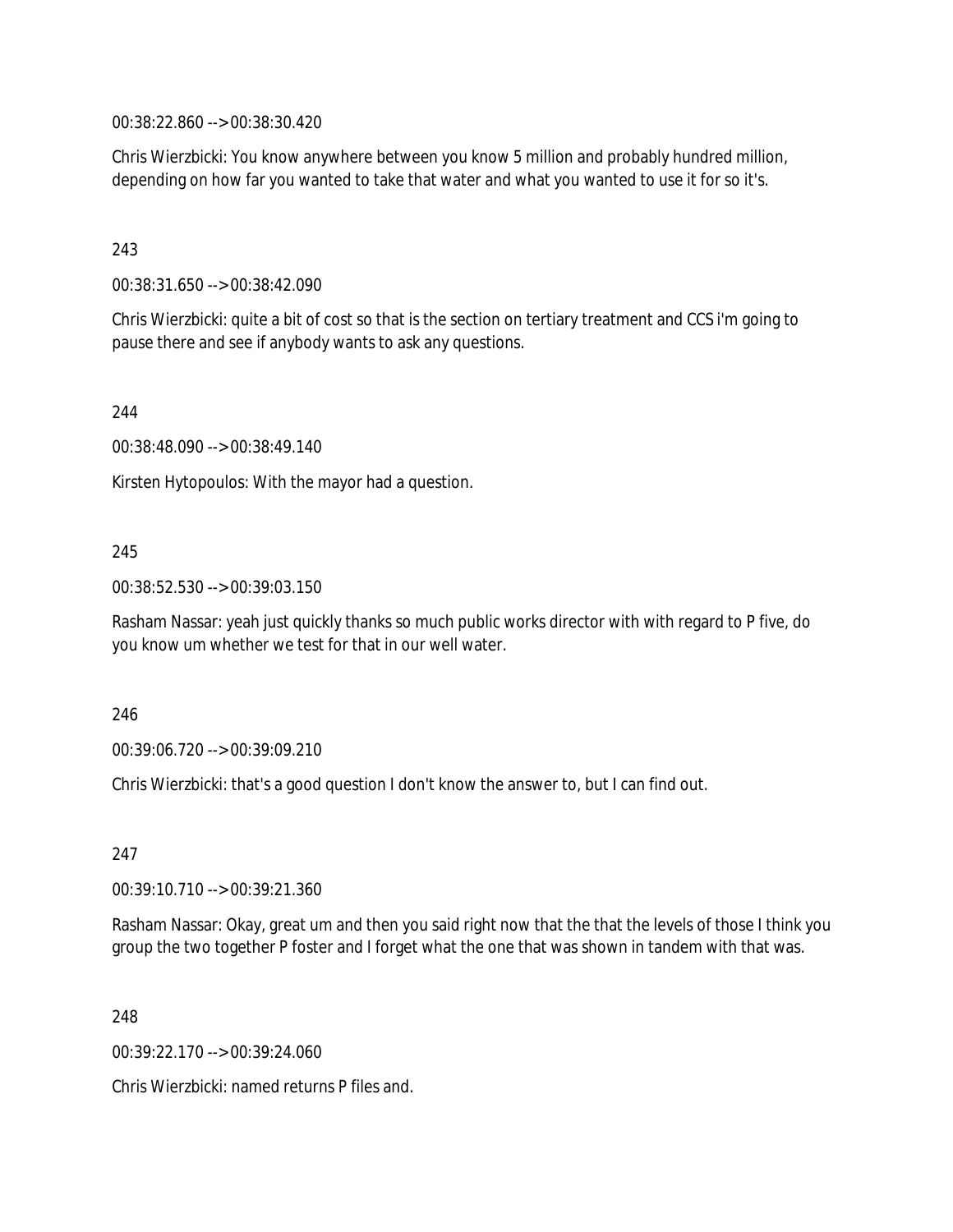#### 00:39:25.290 --> 00:39:30.270

Chris Wierzbicki: personal care product chemicals, those were the three kind of dominant cc's we found it.

## 250

00:39:30.720 --> 00:39:36.780

Rasham Nassar: Okay, and then Okay, so do you know whether P fox is also.

251

00:39:38.070 --> 00:39:45.330

Rasham Nassar: source drummer comes from fire insurance at or fire department, they would use.

252

00:39:46.350 --> 00:39:49.740

Rasham Nassar: To put out fires and for training purposes, I know when they train on the island or not, but.

#### 253

00:39:50.700 --> 00:40:02.190

Chris Wierzbicki: that's also a good question that I don't know the answer to but happy to look into that further and you're referring to like chemicals that are used to put out fires in the fire department is is that right.

#### 254

00:40:02.940 --> 00:40:10.980

Rasham Nassar: yeah you know the the phone that the firefighters use to squelch fires and.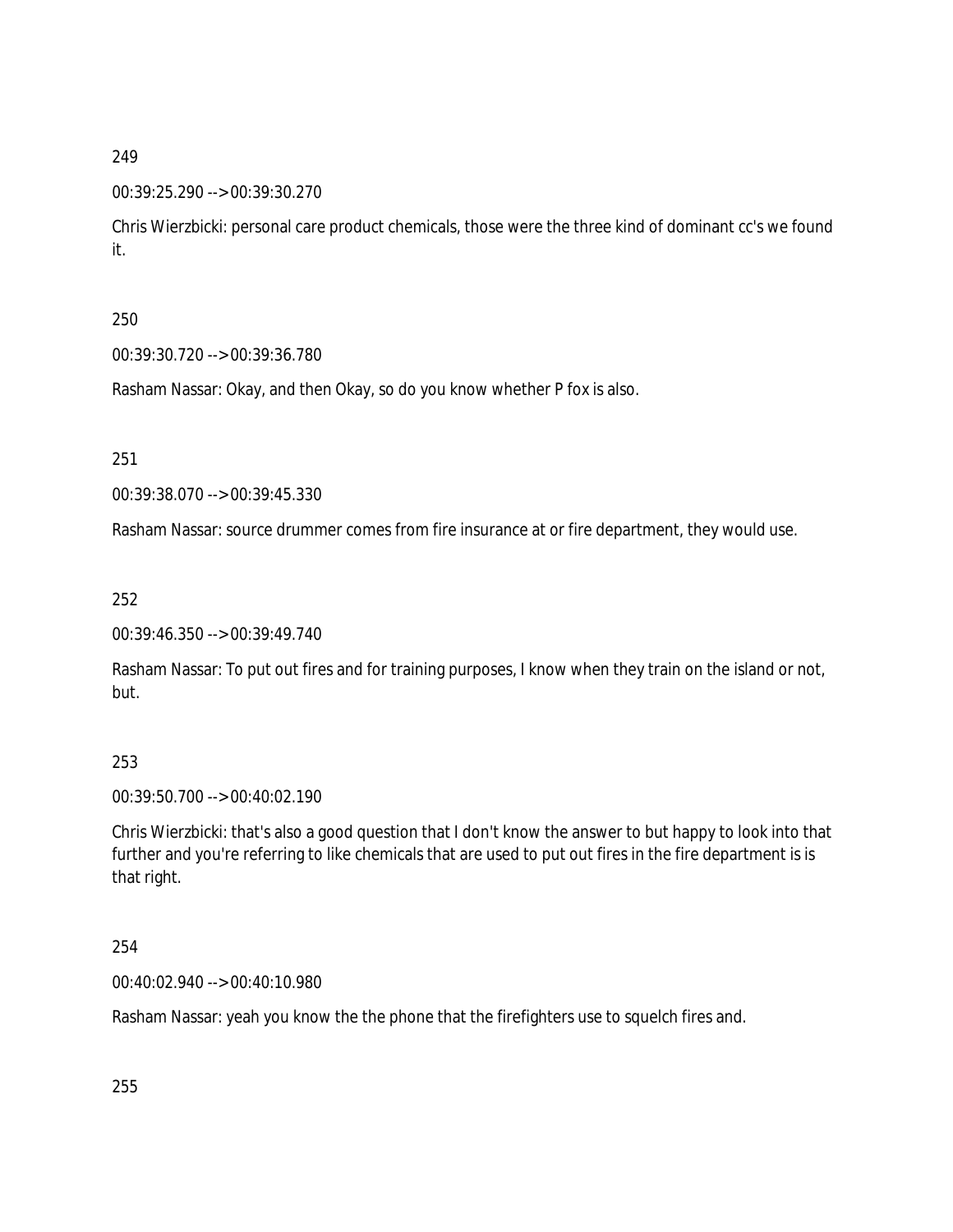00:40:12.180 --> 00:40:14.820

Rasham Nassar: My understanding is that those contain pii pause and.

256

00:40:15.360 --> 00:40:22.890

Rasham Nassar: That the origin of a lot of the pitfalls that we're seeing in our groundwater supplies I don't know if that's the case I sounds like you need to check whether or not we test for that.

257

00:40:23.610 --> 00:40:35.370

Rasham Nassar: But in the sound are coming from the fire department and their use of fire extinguisher during during trains primarily also reports during fire events.

#### 258

00:40:37.950 --> 00:40:50.940

Rasham Nassar: I don't know what the apportionment in terms of you know, personal use and teflon and things of that nature and then how how big of a portion of the medical allowance of P forces corresponds to fire departments use, but just a question.

259

00:40:55.080 --> 00:40:56.340

Kirsten Hytopoulos: Council for deeds.

260

00:40:57.900 --> 00:41:09.510

Joe Deets: Thank you, Deputy Mayor and and and thank you, Chris for this presentation this is very good, how some of us did a tour of the wastewater facility couple years back.

261

00:41:11.250 --> 00:41:15.390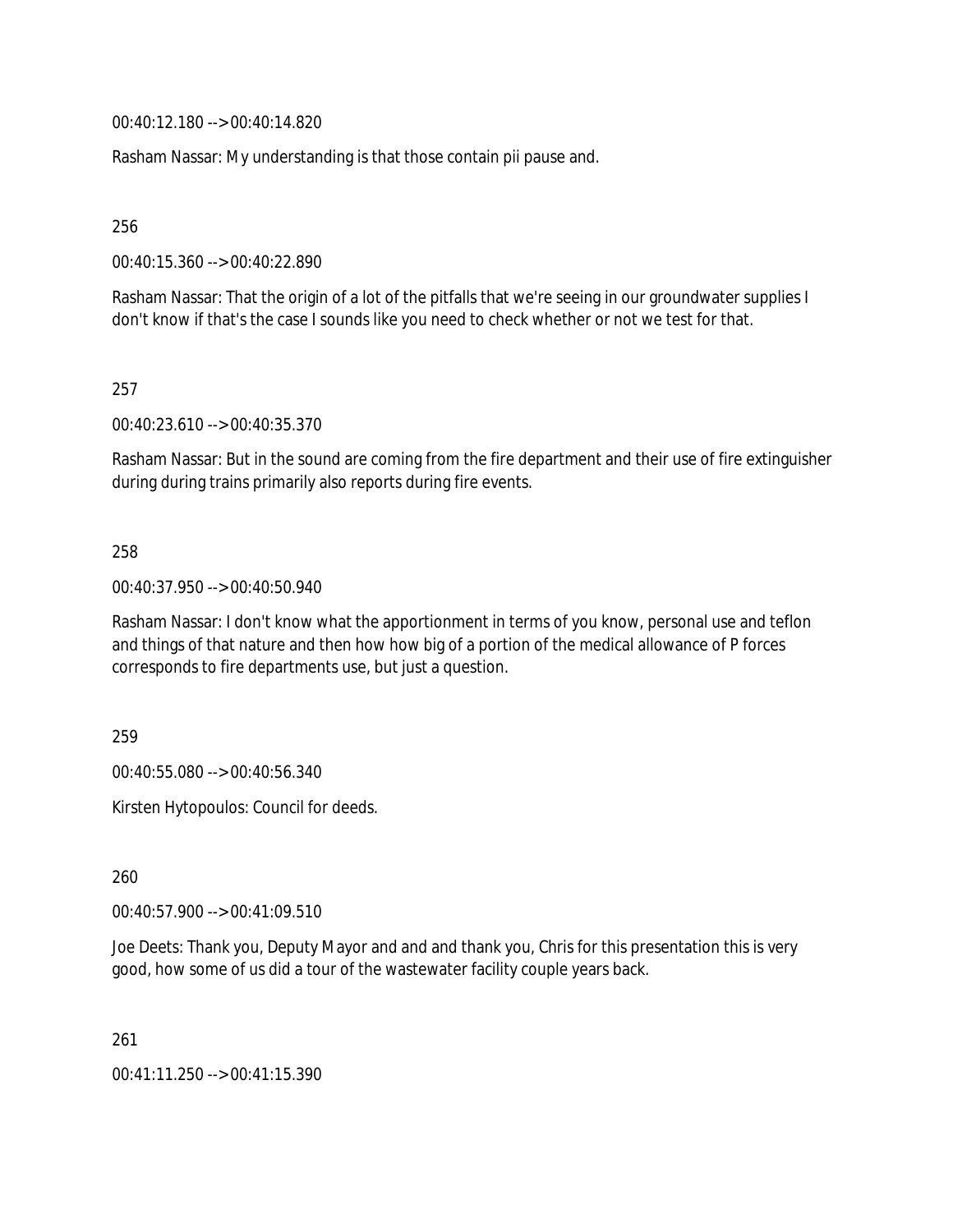Joe Deets: Members of we'll see maybe kelton writer did.

## 262

00:41:16.650 --> 00:41:25.680

Joe Deets: not sure who else anyway, so it was informative, because one thing I saw what was the constraints, I mean for right in or like like you said, Chris is it's in a residential neighborhood.

## 263

00:41:28.440 --> 00:41:38.580

Joe Deets: And I guess, my question is, I have two questions, one is what is the realistic ability of us to expand if you know we decide to do that, I mean.

#### 264

00:41:39.870 --> 00:41:57.510

Joe Deets: It seems like there's just no kameez how much footprint do we have he's oblique to do that, and it was at looked at, because I know, yes, we would need to expand it is that even feasible, with the space that we have, and second, relating to some of these other options to upgrade.

265

00:41:58.710 --> 00:42:02.100

Joe Deets: To the study cover what is happening elsewhere in the sound.

#### 266

00:42:02.760 --> 00:42:16.470

Joe Deets: Maybe there's a neighboring jurisdiction or another, you know another jurisdiction in puget sound that is undertaking these investments it'd be good to learn what their experiences are so I guess one I just what is our capacity for expansion and two.

#### 267

00:42:18.270 --> 00:42:21.060

Joe Deets: Are there other jurisdictions, that we should be.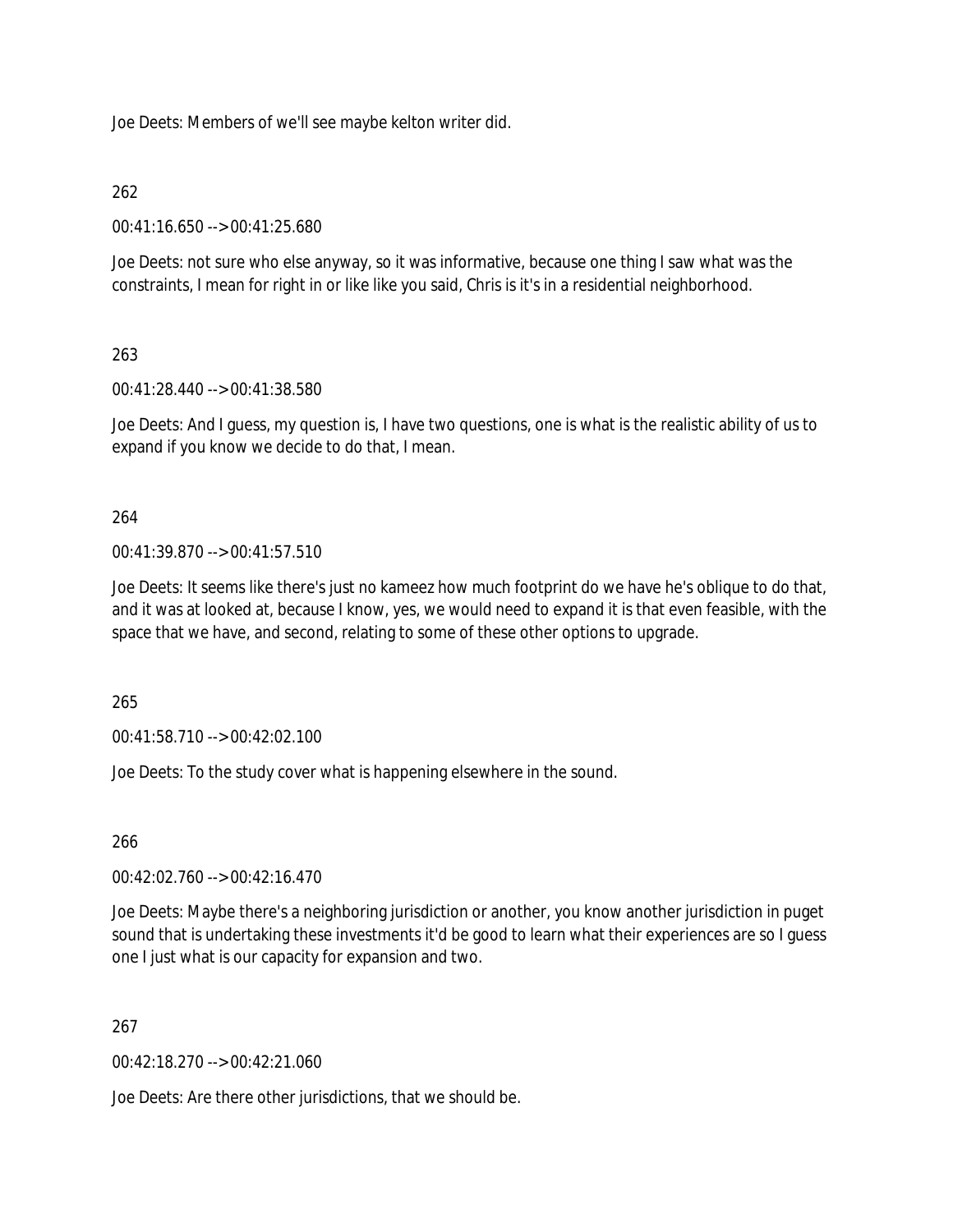00:42:23.490 --> 00:42:29.520

Joe Deets: As talking to and relating to expansion more aggressive efforts that we're looking at.

269

00:42:32.160 --> 00:42:40.410

Chris Wierzbicki: On the first question we have not really investigated what it would take to expand the plant significantly beyond its current borders.

270

00:42:41.250 --> 00:42:52.620

Chris Wierzbicki: The plant does within the space that we have the plant does have some space for additional facilities it actually would have space for a tertiary treatment facility that's what the memo identified.

271

00:42:53.160 --> 00:42:59.250

Chris Wierzbicki: The question becomes would we need that space for something else in the future and in lieu of that tertiary facility.

272

00:43:01.500 --> 00:43:05.160

Chris Wierzbicki: it's also important to know as we get a little bit further in the presentation that.

#### 273

00:43:05.400 --> 00:43:13.350

Chris Wierzbicki: Not all capacity increases for the plan will require more space, there are things that we can do that can increase the ability of the plant to process.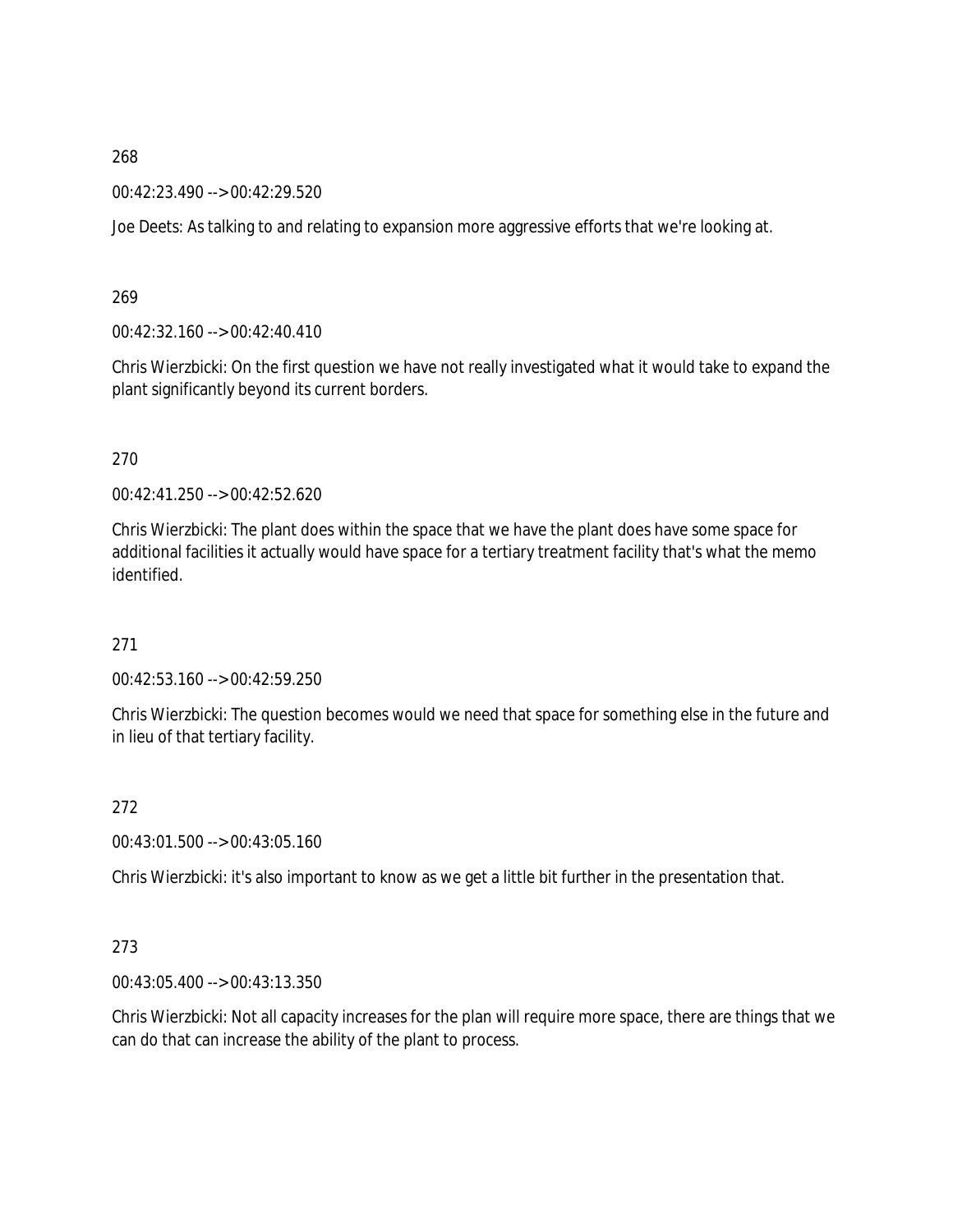00:43:13.650 --> 00:43:18.990

Chris Wierzbicki: wastewater and more waste water, without necessarily taking up a whole lot more room or building a new facility is it could be.

275

00:43:19.560 --> 00:43:37.680

Chris Wierzbicki: How the wastewater is processed and the timing of that process and yeah so not every increasing capacity requires space, secondly I looked back at the memo but I don't recall, seeing that any other facilities in our region here are.

276

00:43:40.320 --> 00:43:45.450

Chris Wierzbicki: Using tertiary treatment in their in their plants i'll double check that but I don't think that's the case.

277

00:43:51.900 --> 00:43:53.430

Kirsten Hytopoulos: No more questions at this point.

278

00:43:56.280 --> 00:43:57.510

Chris Wierzbicki: we'll keep going Thank you.

279

00:44:05.850 --> 00:44:07.230

Chris Wierzbicki: Alright, the next section.

280

00:44:08.580 --> 00:44:09.300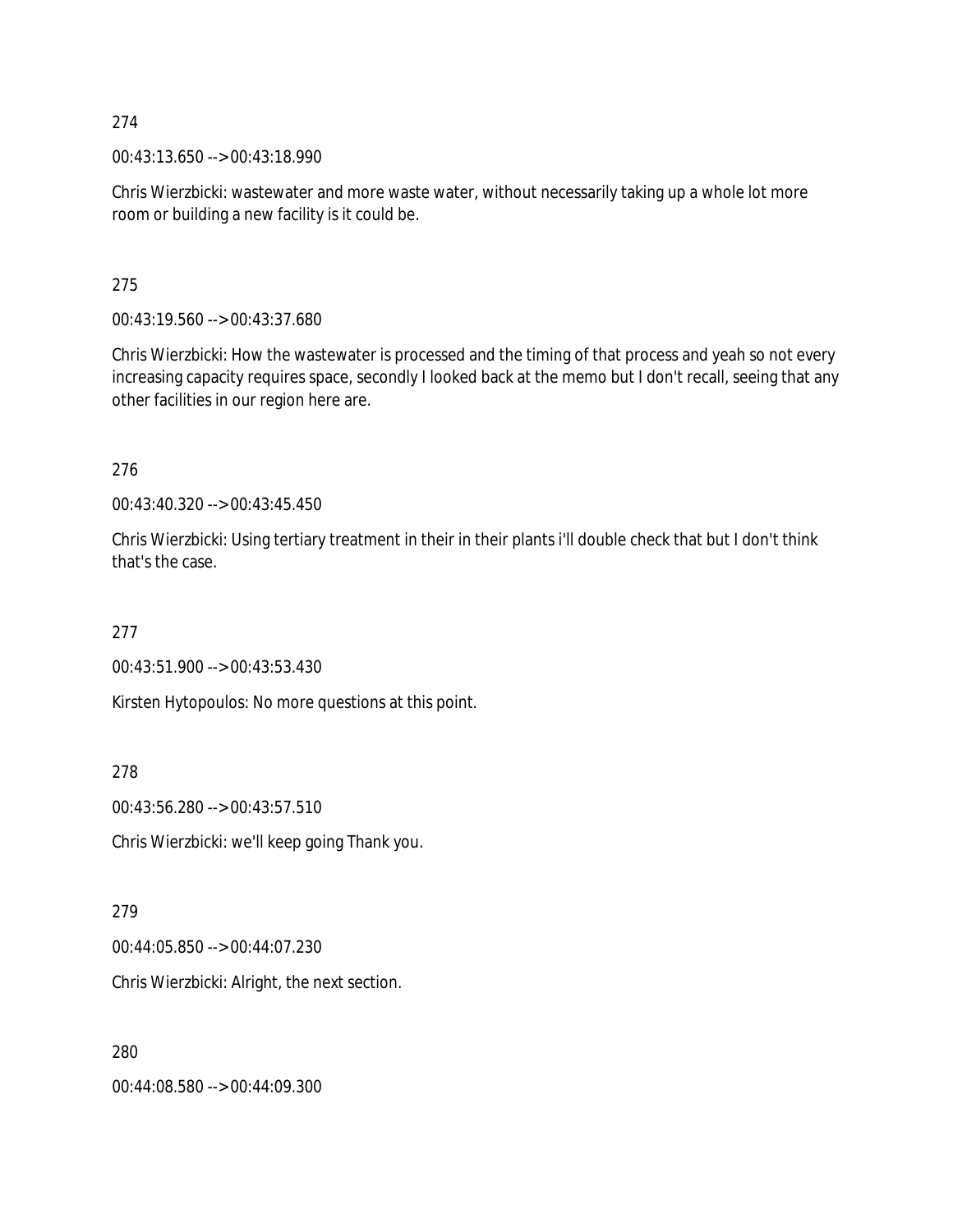Chris Wierzbicki: is about.

281

00:44:13.590 --> 00:44:15.570

Chris Wierzbicki: pretreatment what's coming into the play.

## 282

00:44:17.610 --> 00:44:25.680

Chris Wierzbicki: A part of the objective of this study was to determine if there are what are the impacts of industrial and commercial distributors.

283

00:44:26.340 --> 00:44:36.750

Chris Wierzbicki: So primarily what our staff concern was about wineries and breweries that have a lot of potential nutrient buy products that get you know grapes and hops and other types of.

284

00:44:37.770 --> 00:44:43.800

Chris Wierzbicki: nutrients they get discharged into the sewer system, we were concerned that these uses, considering that we have more.

285

00:44:44.460 --> 00:44:55.920

Chris Wierzbicki: And more of these uses than we have in the past have been having an impact on the plants on the concentration of the inflow to the plan right, so how concentrated the wastewater is with two particular.

286

00:44:56.280 --> 00:45:05.040

Chris Wierzbicki: contaminants in mind, one is biologically dissolved oxygen or VOD, the other is total suspended solids solids that's a pretty easy thing to understand.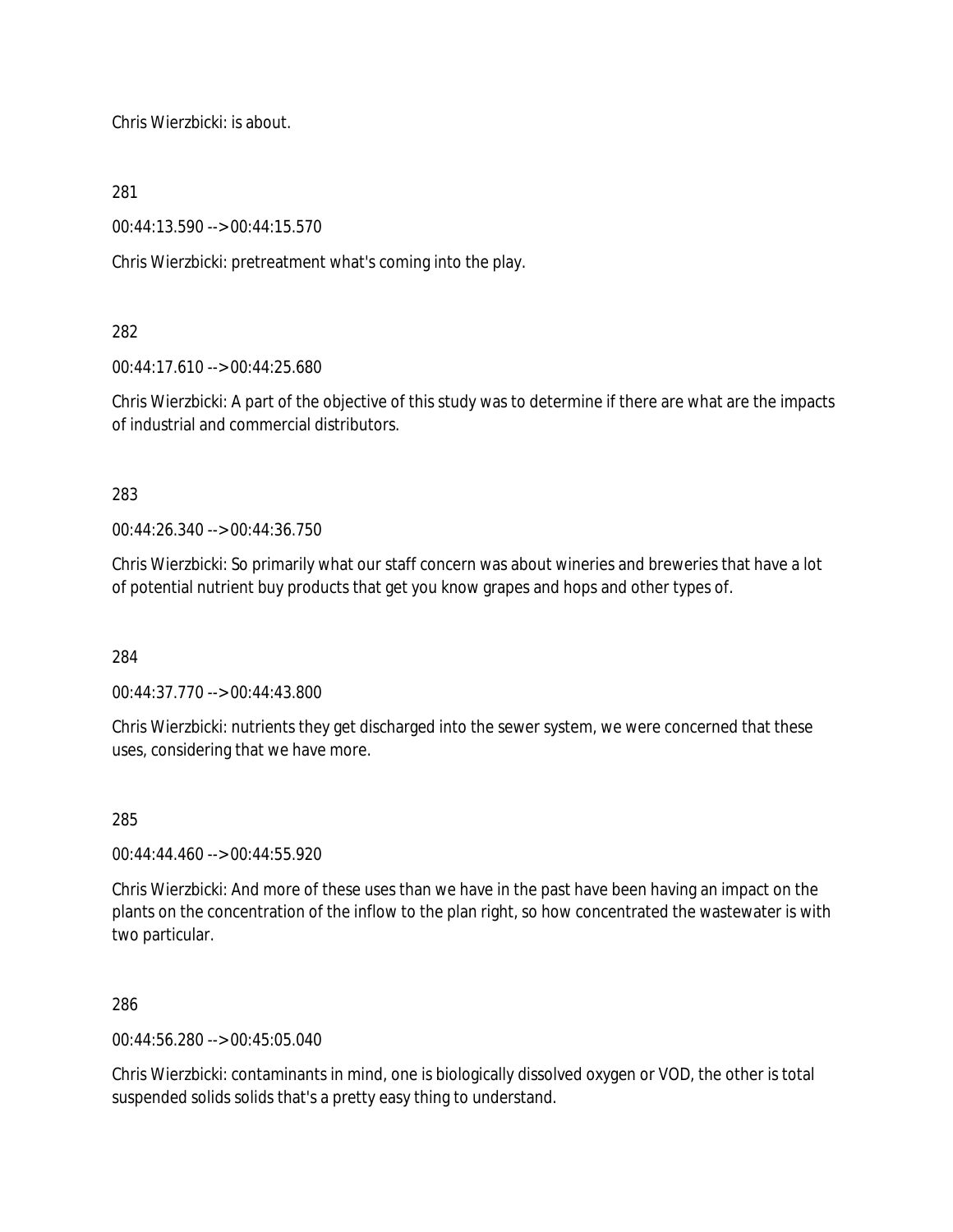00:45:05.820 --> 00:45:18.180

Chris Wierzbicki: oxygen demand the easiest way to explain that is that your drop of water has a certain amount of oxygen in it that and aquatic life relies on the oxygen in the water to thrive computer town.

288

00:45:18.660 --> 00:45:34.350

Chris Wierzbicki: And when you put chemicals in or put nutrients into the water that reduces the amount of oxygen in each drop that's when aquatic life is stressed right, so we want to try to limit the Bo D that gets disposed into puget sound.

289

00:45:36.030 --> 00:45:39.090

Chris Wierzbicki: So we wanted to investigate if there are high concentrations.

290

00:45:40.410 --> 00:45:52.740

Chris Wierzbicki: If high concentrations from these types of uses contribute are contributing to what we're seeing capacity wise at the plant, because as you're going to learn through this process we are experiencing limits on our capacity.

291

00:45:54.480 --> 00:46:06.540

Chris Wierzbicki: And so what we learned from that is that the plant does experience very high concentrations of Bo D and tss higher than other typical residential communities in our case, almost double.

292

00:46:08.070 --> 00:46:17.670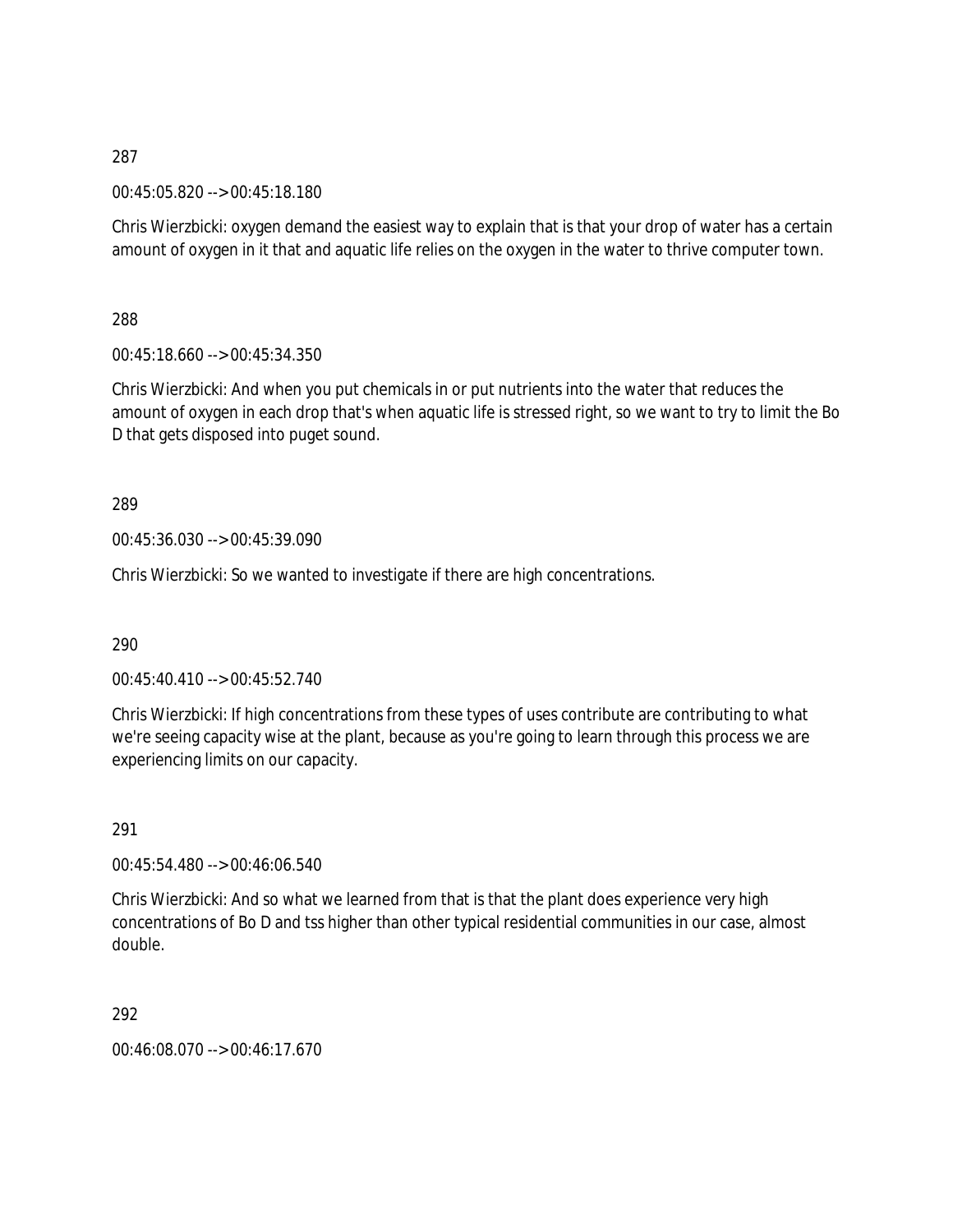Chris Wierzbicki: And what we learned is that the concentrations are are caused by industrial and residential sources, which is the commercial, industrial and residential which was primary uses, we have here.

## 293

00:46:18.690 --> 00:46:25.110

Chris Wierzbicki: However, we learned that beer and wine production we think contributes less than about 1% of that design low to the plan.

## 294

00:46:26.040 --> 00:46:36.240

Chris Wierzbicki: So we were investigating whether it would make sense to pre treat the wastewater that comes off of those particular sites before it gets to the plant right, so you intercept the nutrients and things that are coming out of the.

#### 295

00:46:36.720 --> 00:46:41.700

Chris Wierzbicki: Out of these those uses before it gets to the plant, so you so you don't have to process it as much.

## 296

00:46:42.120 --> 00:46:49.290

Chris Wierzbicki: What we learned is that doesn't really make sense to invest in that because it doesn't seem like those users are significant contributors.

## 297

00:46:50.040 --> 00:46:59.760

Chris Wierzbicki: For this issue which is interesting and interesting also that we have such a high residential Bo D it just background right.

#### 298

00:47:00.210 --> 00:47:04.530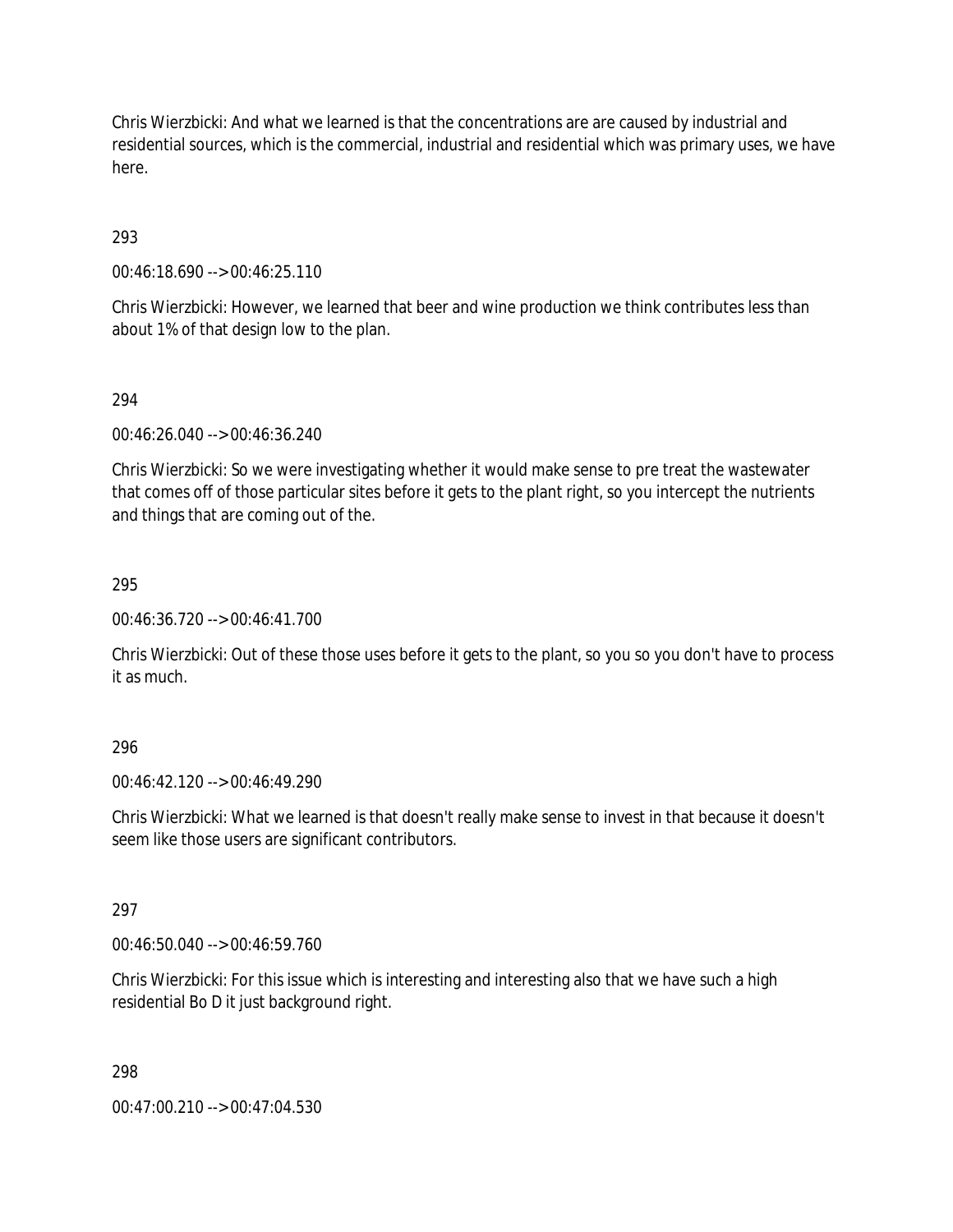Chris Wierzbicki: and honestly our consultant could not figure out with the samples that we did collect.

## 299

00:47:04.920 --> 00:47:15.960

Chris Wierzbicki: Why, that was the case, and as you'll see one of the things they're recommending is continuing to do some more sampling and some different types of sampling to confirm that result and to also see if we can understand why that's the case.

## 300

00:47:17.670 --> 00:47:25.200

Chris Wierzbicki: We don't really know why that VOD is so high if it's not coming from uses that typically discharge, you know a lot VOD into the system.

## 301

00:47:26.310 --> 00:47:28.410

Chris Wierzbicki: So what they recommend it, as I mentioned.

## 302

00:47:29.430 --> 00:47:39.540

Chris Wierzbicki: is to continue sampling and look for other ways to sample and do flow monitoring and see if we can answer this question about why our background levels are so high.

303

00:47:40.320 --> 00:47:50.670

Chris Wierzbicki: and also to proceed with what's called a fog or minutes or a fats oil and grease ordinance which would address any VOD and tss that's coming from commercial uses like restaurants.

## 304

 $0.47:51.750 \rightarrow 0.0048:00.000$ 

Chris Wierzbicki: And grocery stores etc we've put this work on hold it was on our work plan until we were to we learned more about this study and completed the study.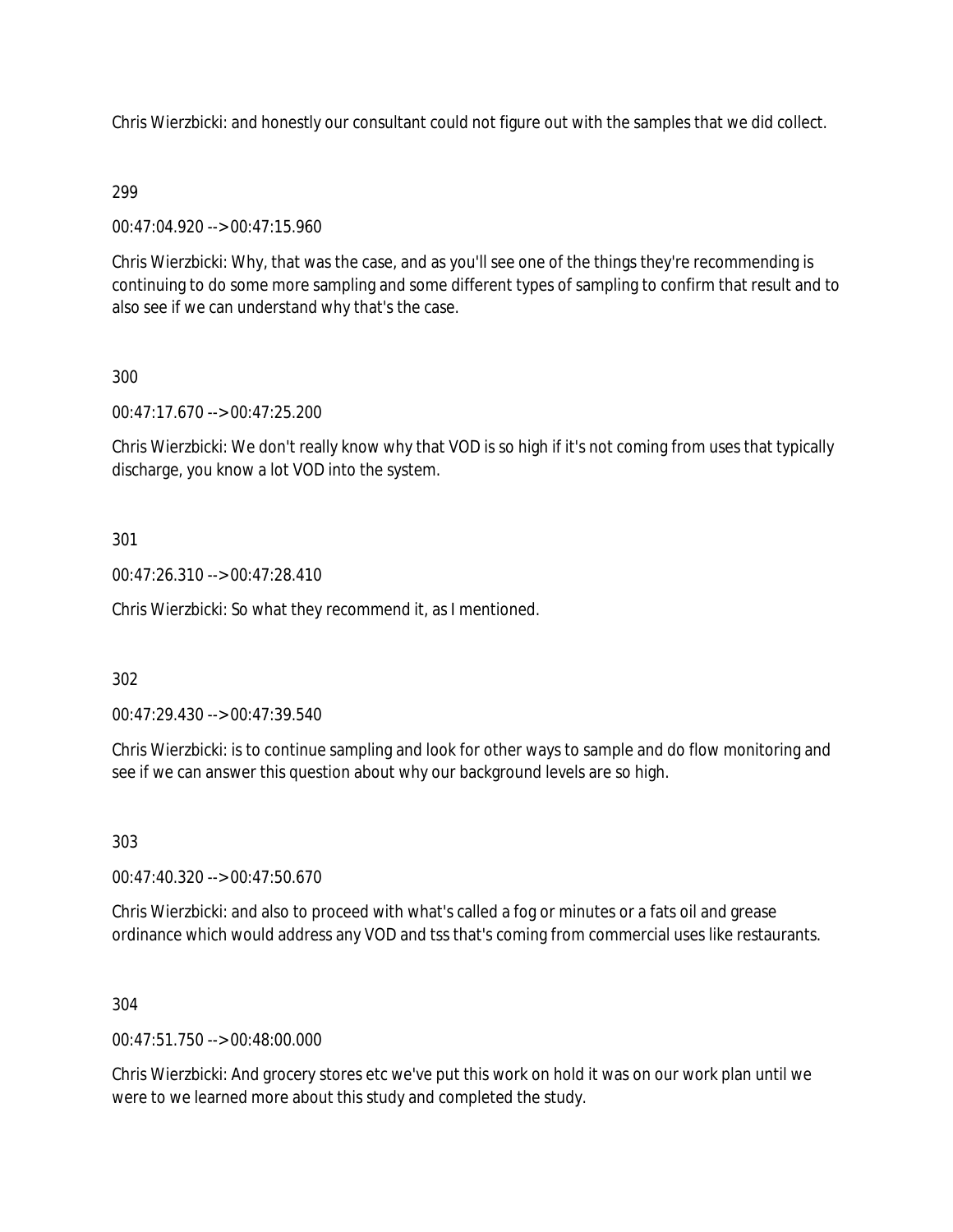00:48:00.570 --> 00:48:07.500

Chris Wierzbicki: we're now probably going to pick that work back up again and you'll see it probably later in the year, this will be an ordinance that regulates.

306

00:48:08.370 --> 00:48:16.290

Chris Wierzbicki: Primarily, new restaurants and establishments we're not going to go back and retrofit existing restaurants and grocery stores, but when a new use comes in, like that.

307

00:48:16.800 --> 00:48:21.060

Chris Wierzbicki: We would have certain standards that they would need to meet that are higher than we have now for having.

308

00:48:21.990 --> 00:48:34.770

Chris Wierzbicki: Dealing with their fats oils increases on site and keeping those types of nutrients from getting into the wastewater and then Lastly, and this is kind of lead into the next section is that we we recognize that we do need to investigate.

309

00:48:36.240 --> 00:48:40.110

Chris Wierzbicki: The capacity of the plant currently and if there are any upgrades that we should look at.

310

00:48:41.190 --> 00:48:49.140

Chris Wierzbicki: So that is the section on the pretreatment at least part of what comes into the plant i'll pause there we'll see if anybody has any questions about that portion.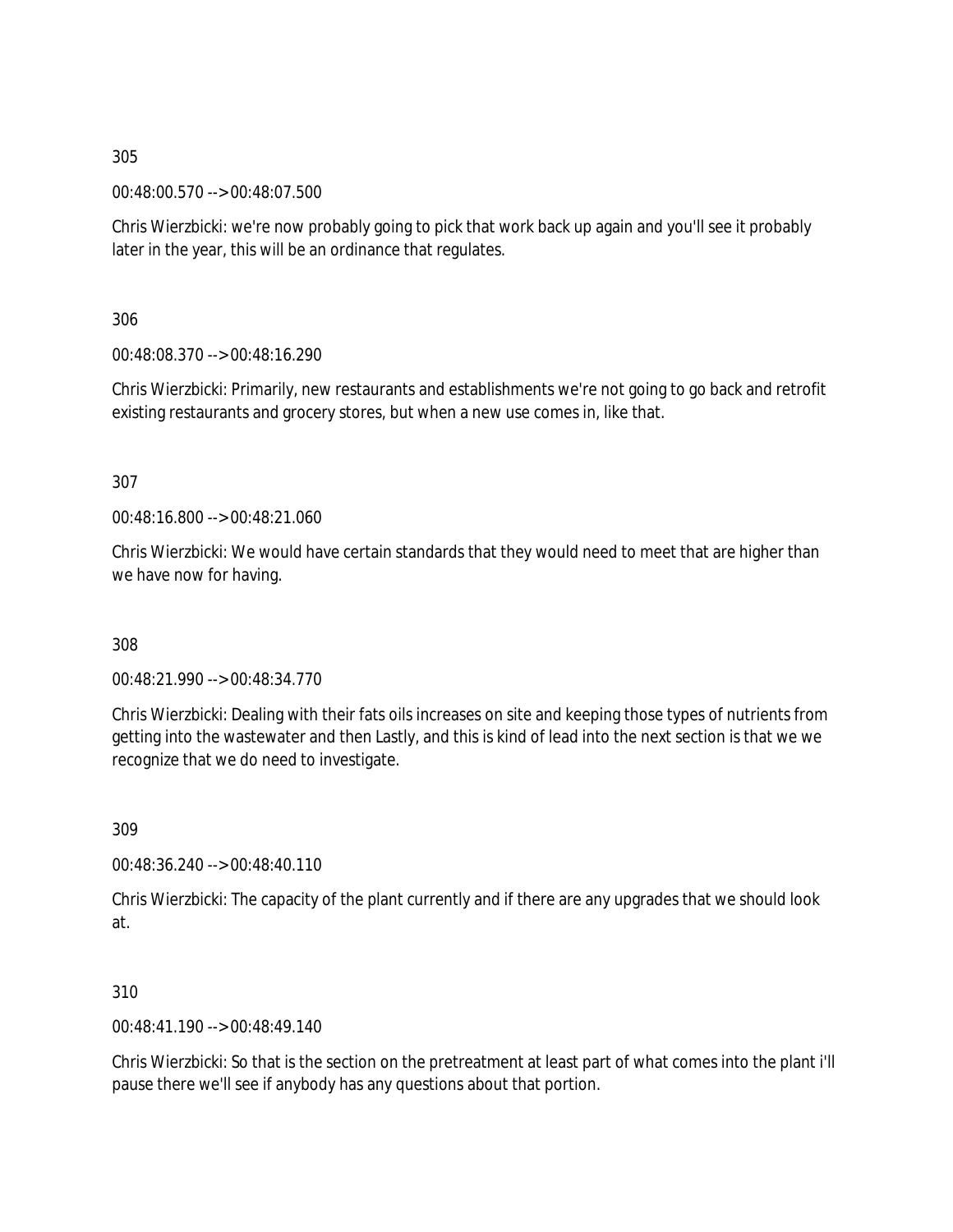00:48:53.670 --> 00:48:56.640

Kirsten Hytopoulos: And mayor it's like your first.

### 312

00:48:57.150 --> 00:49:07.380

Rasham Nassar: yeah thanks public works director so first question about the fog systems, you said that we would be looking into that for new businesses, but not existing ones.

#### 313

00:49:07.740 --> 00:49:16.680

Rasham Nassar: My understanding of the action that San Francisco took was that they mandated that all existing businesses in establishments or to install a fox system by a certain date.

#### 314

00:49:17.130 --> 00:49:29.220

Rasham Nassar: And I know that that places a heavy financial burden on, especially small businesses, I don't know if they created some for the subsidy program or provided financial assistance to those businesses that qualified, but do you think that's something that's possible for our city.

#### 315

00:49:30.630 --> 00:49:38.340

Chris Wierzbicki: yeah the decision about how to implement the fog ordinance is a policy decision right there's a there's a spectrum of of ways, you can deal with it, you could.

#### 316

00:49:38.580 --> 00:49:49.890

Chris Wierzbicki: On one end, you could not require any only require folks that are new coming into to meet those standards on the other end, you could require everybody to but create some sort of program or some sort of timeframe, by which they would come into compliance.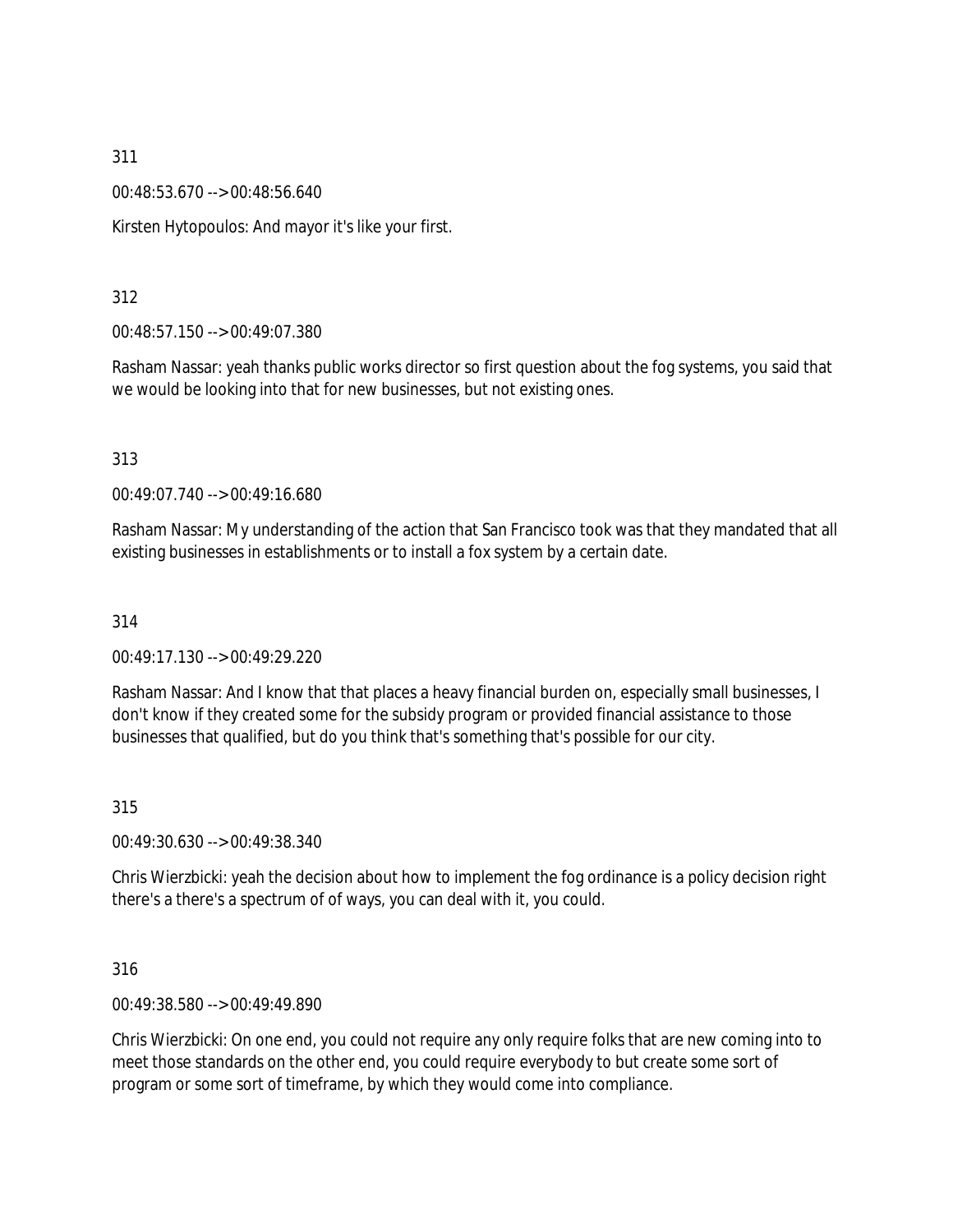00:49:51.150 --> 00:49:58.440

Chris Wierzbicki: I think we're kind of originally leaning towards the end of the spectrum where new businesses would be coming to clients.

318

00:49:59.010 --> 00:50:10.830

Chris Wierzbicki: Only because of the stress that we've seen in the you know the small business community over the last year, but that's certainly something that we could look and see what other communities have done related to that and bring you some options when we get that.

319

00:50:11.790 --> 00:50:18.990

Rasham Nassar: Okay, and I say that because i've been sitting in the utility advisory committee meetings, since 2018 and.

320

00:50:19.740 --> 00:50:29.880

Rasham Nassar: i'm aware that you know for those that don't know the fog the mo geez box systems they separate that will increase right from the water, the thing goes to the sewer treatment plants that release some of the burden of the plant.

321

00:50:30.390 --> 00:50:33.990

Rasham Nassar: To have to separate those ingredients out in restaurants are.

322

00:50:35.250 --> 00:50:38.400

Rasham Nassar: Our big contributors to that because they're.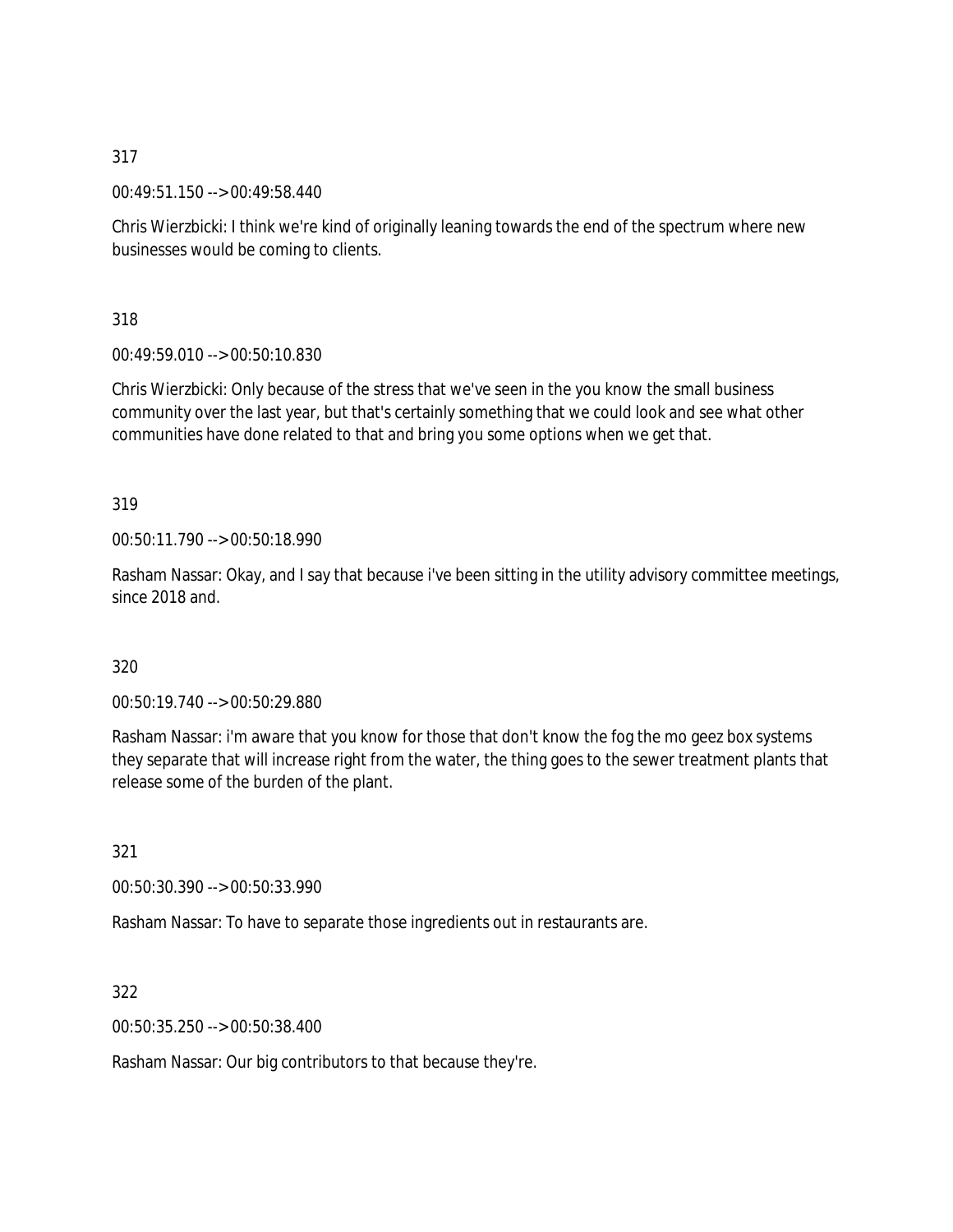00:50:40.380 --> 00:50:45.210

Rasham Nassar: Dumping they're picking product and such down down the drain and I.

324

00:50:46.500 --> 00:50:48.840

Rasham Nassar: I know that that you know correct me if i'm wrong.

325

00:50:51.960 --> 00:50:52.560

Rasham Nassar: Peter.

326

00:50:54.930 --> 00:51:07.050

Rasham Nassar: I think the amount of elements which treatment plant and those are all predominantly pre existing facilities that we have a lot of restaurants on the island that have been around for a long time.

327

00:51:08.040 --> 00:51:13.320

Rasham Nassar: So when we get to that point and get to make those decisions, I hope that we can kind of expand the scope of that conversation.

328

00:51:13.740 --> 00:51:21.630

Rasham Nassar: To include a discussion of how we might support from like a Community based and Community building perspective on getting our businesses, some assistance.

329

00:51:21.930 --> 00:51:31.740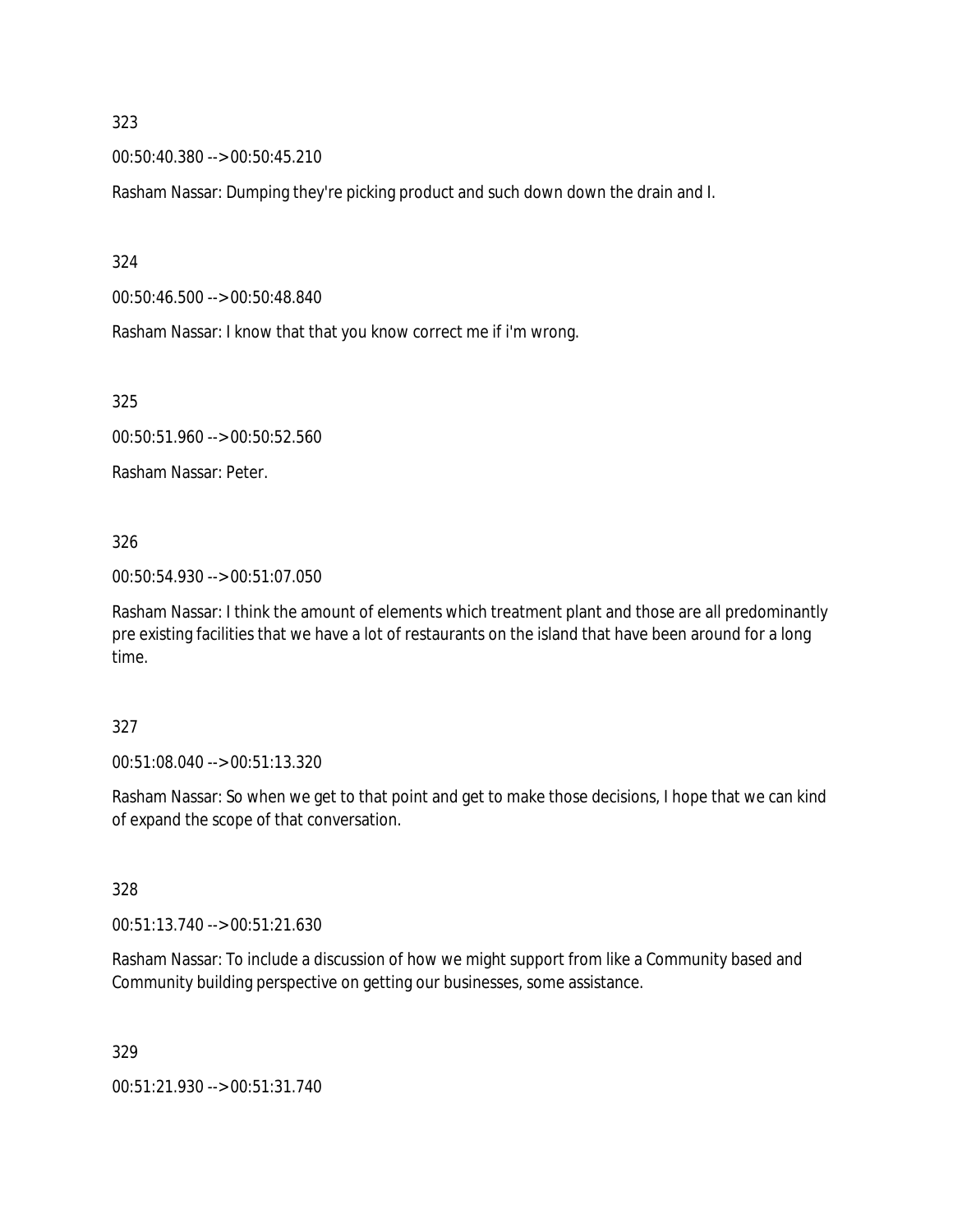Rasham Nassar: With the installation of those systems and then my next question relates to the the burden on the on the plant, you mentioned that we might need to think about how to accommodate for.

330

00:51:32.610 --> 00:51:40.530

Rasham Nassar: New higher capacity and I recall the this was a spill I don't know what you call it that happened over Christmas break over new year's break.

## 331

00:51:41.070 --> 00:51:54.180

Rasham Nassar: And you did break the Council on that, in your opinion, and was the fact that we need to create more capacity is that due to new development and growth or is that just due to.

#### 332

00:51:55.170 --> 00:52:08.040

Rasham Nassar: A kind of a consequence of code and having more people at home, making use of their homes flushing more using their drain systems more you had you have any idea as to what we might understand the kind of cause and effect to be there.

#### 333

00:52:09.240 --> 00:52:15.120

Chris Wierzbicki: we're going to cover that pretty extensively in the next section here, so we still have a question after that, let me know, thank you.

334

00:52:17.040 --> 00:52:18.150

Kirsten Hytopoulos: councilmember car.

335

00:52:19.620 --> 00:52:25.800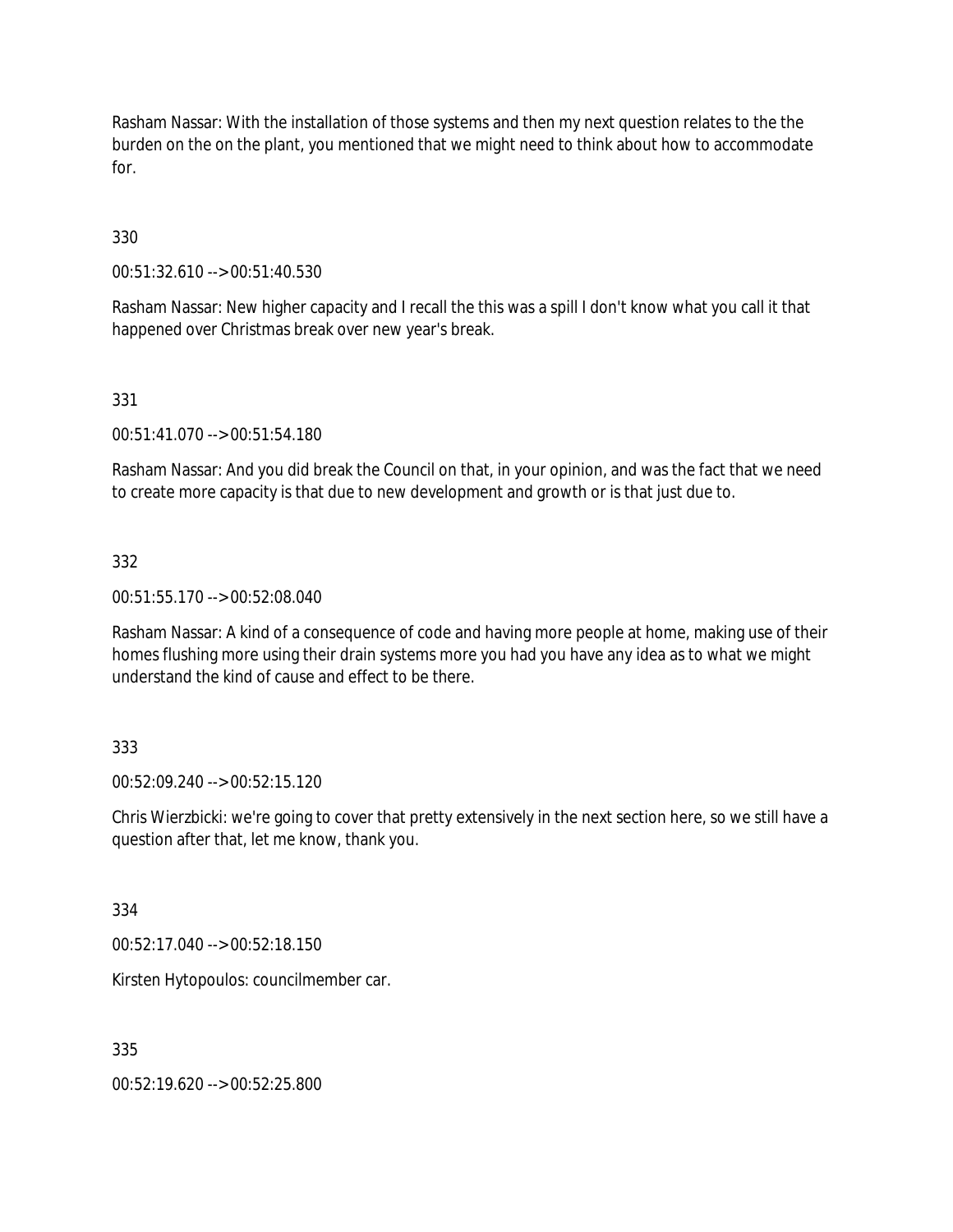Christy Carr: Thank you, thanks for this presentation it's interesting and helpful I would support.

336

00:52:26.400 --> 00:52:33.300

Christy Carr: What I think I heard the mayor saying in terms of when a fat oil and grease ordinance comes to the Council that.

337

00:52:33.720 --> 00:52:41.370

Christy Carr: We would consider both existing restaurants and grocery stores, as well as any new restaurants and grocery stores, I think that we.

338

00:52:42.090 --> 00:52:48.570

Christy Carr: And I would support doing it in a Community building incentive based way, to the extent possible.

339

00:52:49.320 --> 00:53:03.210

Christy Carr: But we as a Community like to be leaders and environmental legislation, and I think that it's important that we we try to bring all sorts of facilities and businesses along in that endeavor so.

340

00:53:04.680 --> 00:53:12.390

Christy Carr: This will be having that discussion, so I just want to voice my support for that and then my question, I guess, in terms of what I read in terms of where the.

341

00:53:12.840 --> 00:53:21.510

Christy Carr: State analysis came from in terms of the testing sites on three tree lane and copper top and there were three dates if that's right and spring summer and fall.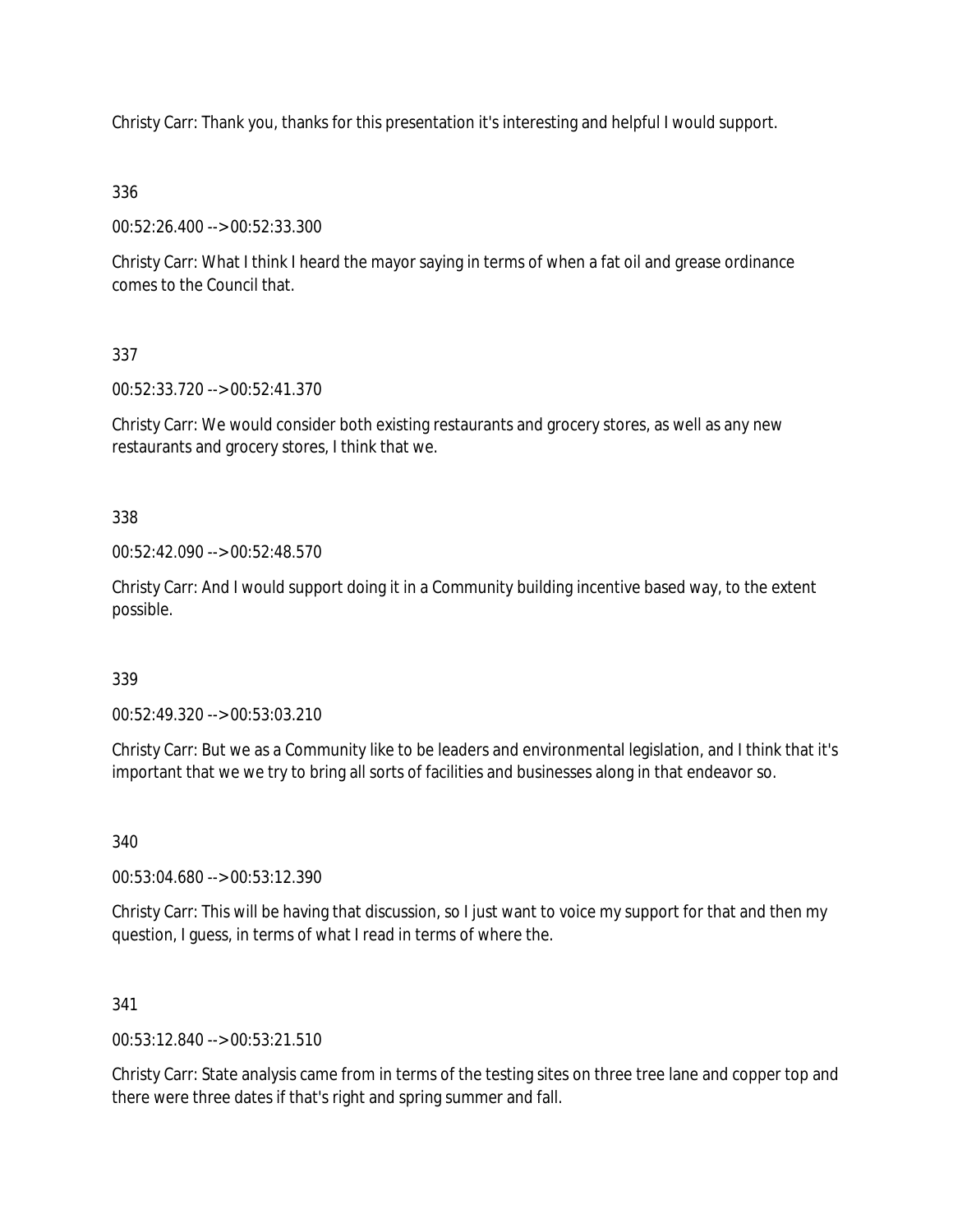00:53:21.840 --> 00:53:29.580

Christy Carr: And it looks like summer and fall where we're in coded spring one looked like it was just ahead of that so maybe.

343

00:53:30.240 --> 00:53:38.100

Christy Carr: The results are calibrated for coven I understand we're going to be talking about capacity in terms of people being home the next section, but i'm just wondering about.

344

00:53:38.640 --> 00:53:54.540

Christy Carr: I think the breweries and wineries about which we were concerned were likely closed, when we were testing so was analysis calibrated for that or Is that why we're now being told that the recommendation is continued testing.

345

00:53:56.310 --> 00:53:57.360

Christy Carr: How good's the data.

346

00:53:57.570 --> 00:53:58.710

Christy Carr: I guess the question.

#### 347

00:53:59.580 --> 00:54:09.720

Chris Wierzbicki: yeah i'd say that we did not have a ton of samples and part of the reason why we didn't continue sampling was because exactly what you highlighted, which is that business was slightly different during Cohen.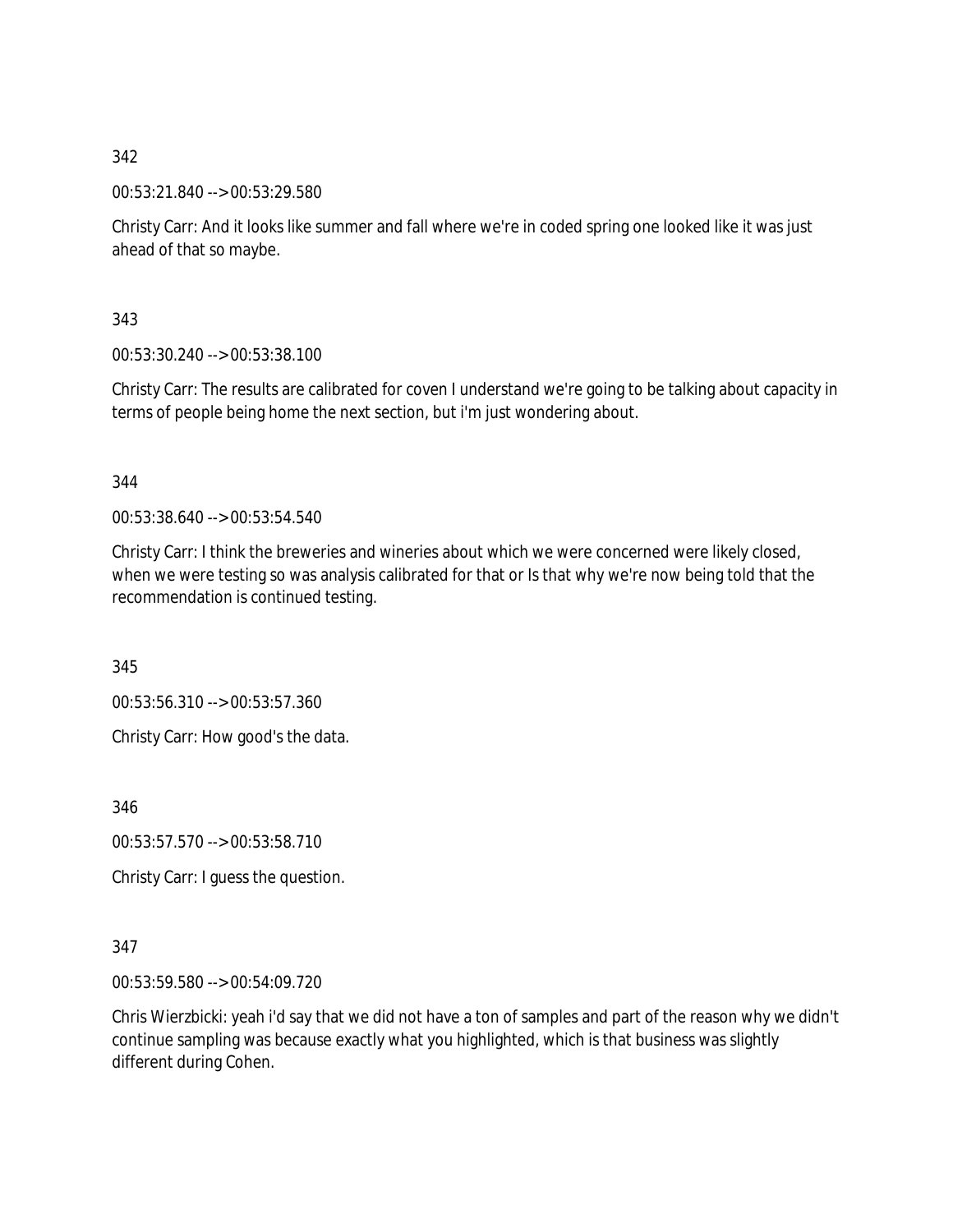00:54:10.590 --> 00:54:19.350

Chris Wierzbicki: Those wineries and breweries, and in the locations where we did the testing we're producing at the time, whether they are producing at the same rate we don't necessarily know.

349

00:54:20.550 --> 00:54:25.710

Chris Wierzbicki: it's, this is a tricky thing to sample because we don't have good sampling locations.

350

00:54:26.520 --> 00:54:39.270

Chris Wierzbicki: If this was something that maybe we had thought about 10 years ago when these facilities were going in we might have designed the system in a way to create specific sampling locations That would be good for collecting a series of.

351

00:54:40.620 --> 00:54:45.240

Chris Wierzbicki: at a point where it's a series of those types of businesses, all reach the single point so we could get a good.

352

00:54:46.380 --> 00:54:56.670

Chris Wierzbicki: sample there, unfortunately we don't have that so we're kind of piece mailing this data together from a bunch of different sources and that's part of the reason why the consultant recommended to continue doing this, to confirm the result.

353

00:54:58.350 --> 00:55:10.440

Chris Wierzbicki: Based on the result we did receive, which was so low I don't expect that, if we continue sampling we're going to see a sea change, and the result that we're going to go from 1% to 30% or something like that.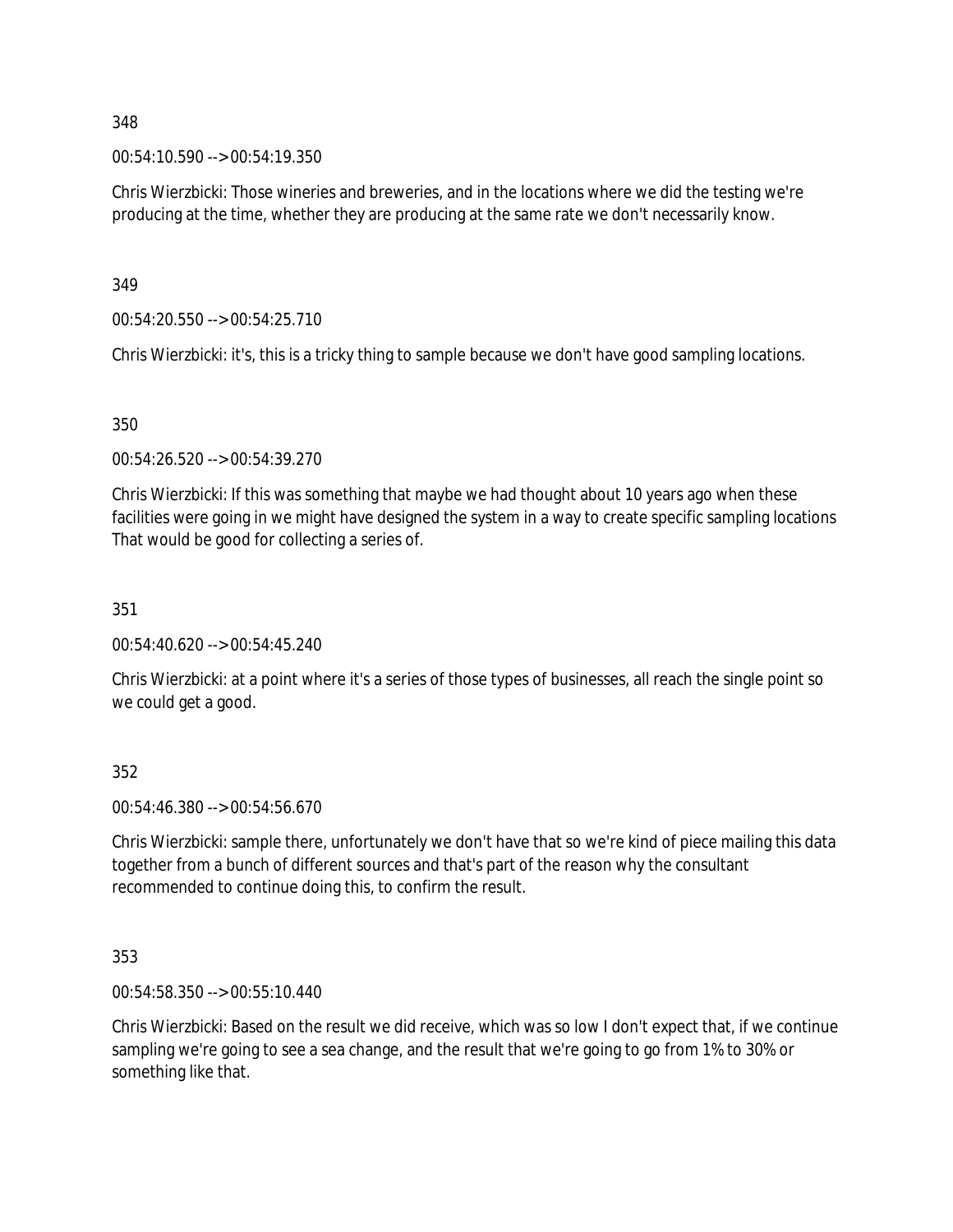00:55:11.040 --> 00:55:18.510

Chris Wierzbicki: But we might see a slight increase in my decide that there's something in the fog ordinance that we want to address you know when we get that information back.

355

00:55:26.850 --> 00:55:28.020

Chris Wierzbicki: Okay we'll do the last part.

356

00:55:28.470 --> 00:55:29.550

Chris Wierzbicki: that's good okay.

## 357

00:55:35.850 --> 00:55:37.980

Chris Wierzbicki: Last part is about capacity.

#### 358

00:55:39.420 --> 00:55:46.500

Chris Wierzbicki: So part of the objective of the study was to look at what is the current capacity of the plant and evaluate also.

#### 359

00:55:47.580 --> 00:55:55.500

Chris Wierzbicki: How we want to potentially deal with a nutrient permit requirements that department of ecology, is currently exploring.

360

00:55:55.980 --> 00:56:03.300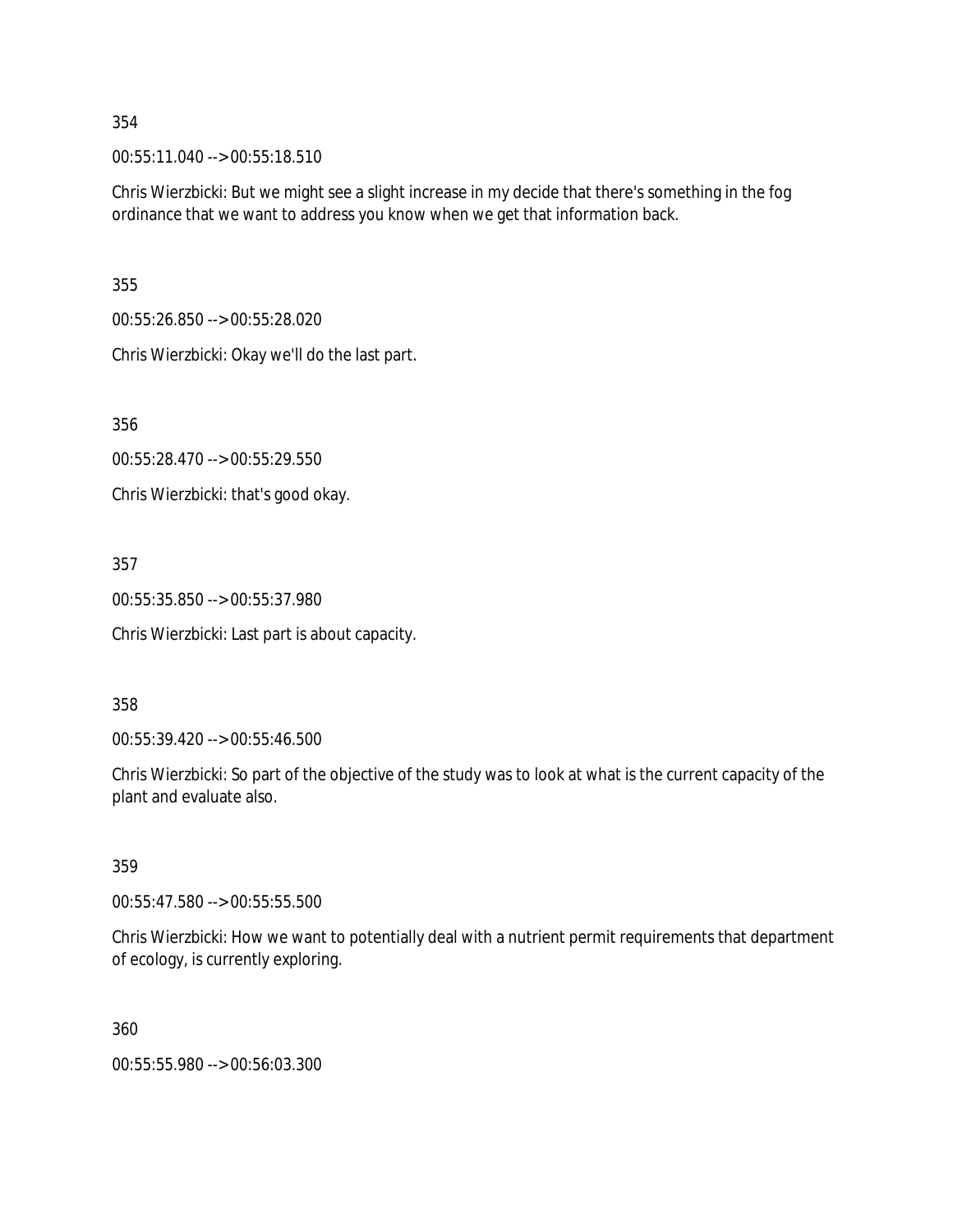Chris Wierzbicki: They do not have we don't have any regulations in place right now, and from what we've learned from do we it's unlikely that our specific plant.

361

00:56:03.810 --> 00:56:09.120

Chris Wierzbicki: will be targeted for any nutrient removals in this first round of regulations which are still a year to two years away.

## 362

00:56:09.720 --> 00:56:21.930

Chris Wierzbicki: But we did want to know kind of have that in the back of our minds as we think about what capacity needs are going to be, and then we wanted to look at some options for addressing capacity as well we'll get that to the end at the end.

## 363

00:56:23.640 --> 00:56:41.610

Chris Wierzbicki: So here's the study findings, so what we do know is that the plant is very high performing it performs its job really well when it's it's run really well and that is obvious from the three years of words we've gotten from the Department of ecology, for having a high performing plant.

#### 364

00:56:42.750 --> 00:56:50.400

Chris Wierzbicki: we're lucky we have a like I said a constrained environment but, but the plant does a good job of doing what it's supposed to do.

#### 365

00:56:51.060 --> 00:56:57.600

Chris Wierzbicki: And we also learned that the actual capacity of the plant is is a little bit higher than the rated capacity and the rate of capacity is.

366

00:56:58.500 --> 00:57:08.460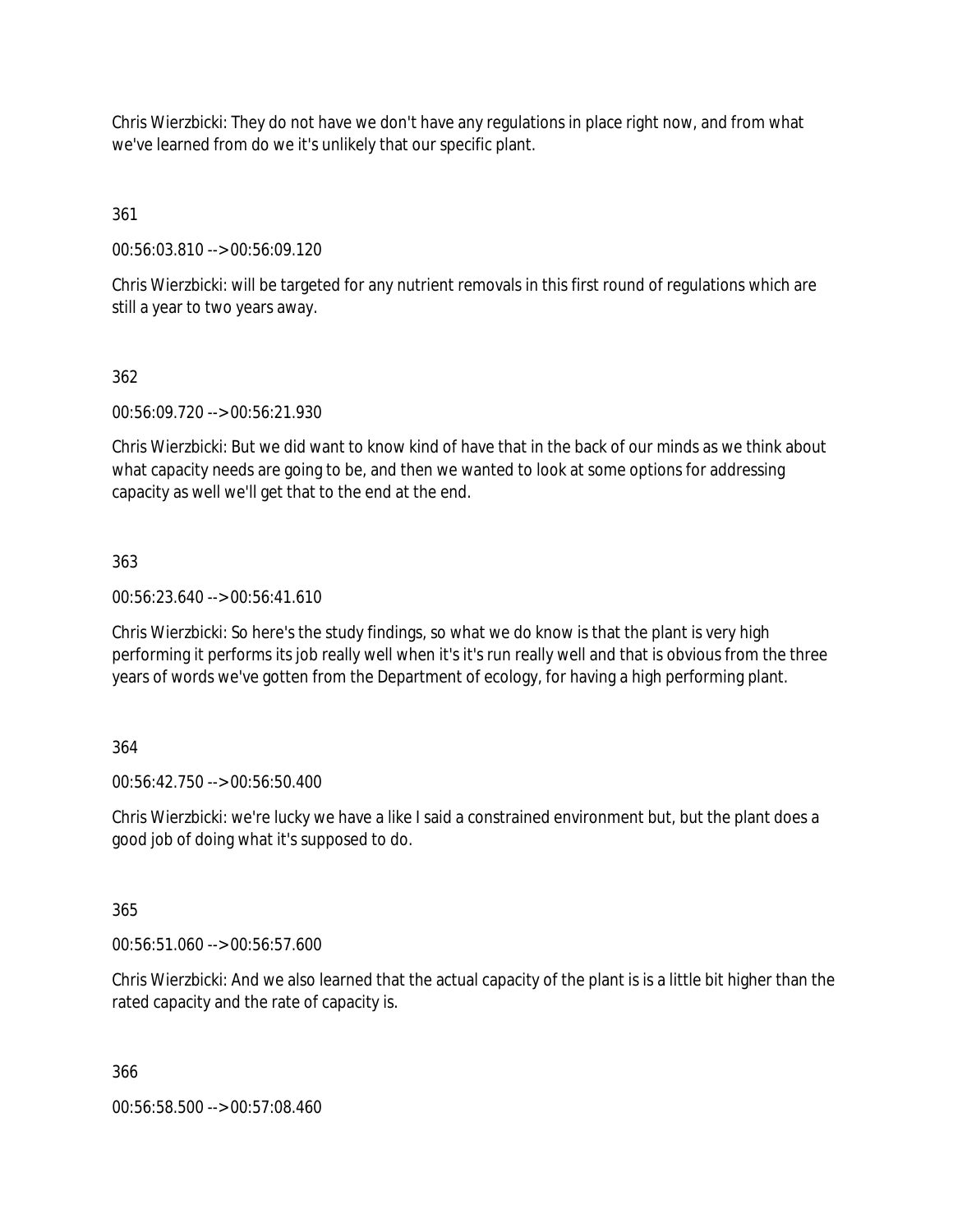Chris Wierzbicki: it's kind of like the rating for your car engine right your car engine is rated for 450 horsepower you can't expect to get any more out of than that that's same thing with the tree and planets rated to.

367

00:57:09.540 --> 00:57:15.480

Chris Wierzbicki: remove a certain amount of VOD and tss from from the wastewater and you can't expect it to do more than that.

368

00:57:16.650 --> 00:57:23.160

Chris Wierzbicki: So it's good news to find out that it's actually producing a little bit higher capacity than we thought, but.

#### 369

00:57:23.640 --> 00:57:31.110

Chris Wierzbicki: The bad news is that the influence VOD load is still approaching the limits of the plan, even with that additional capacity.

370

00:57:31.590 --> 00:57:36.180

Chris Wierzbicki: And the way that we know it's approaching that that limit is in this little chart over here on the right hand side.

371

00:57:36.690 --> 00:57:49.560

Chris Wierzbicki: So you'll see this little blue dotted line here, that is, the what's called the 85% of our of our limit for treating wastewater so the green line is 100% that's how much pod and tss we can.

372

00:57:50.670 --> 00:57:58.950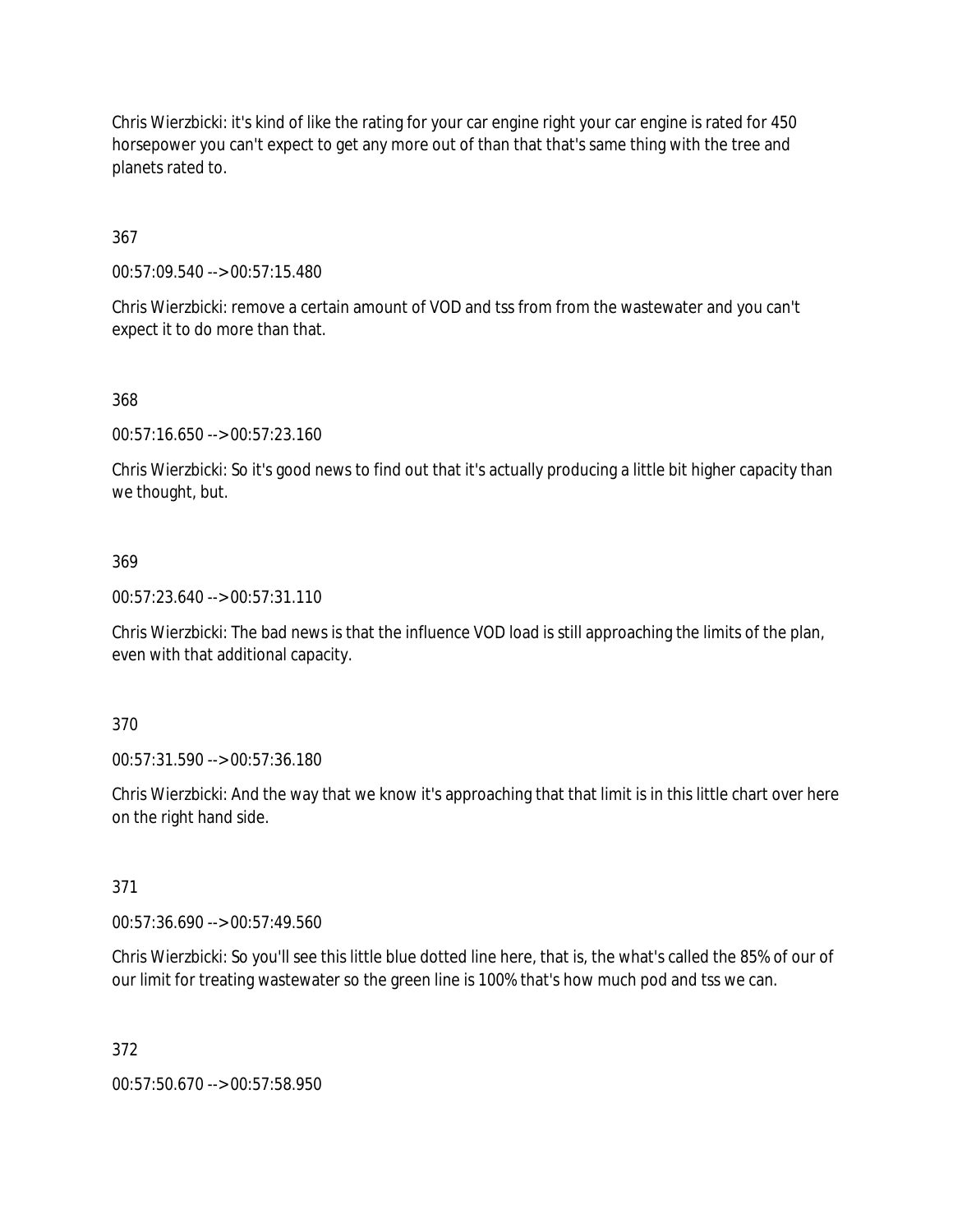Chris Wierzbicki: The plant is supposed to be able to process blue is like I said is 85% of that, and you can see, this chart here that beautiful just look at Bo D, this is that's the yellow dots.

373

00:57:59.340 --> 00:58:05.820

Chris Wierzbicki: The yellow or gold yellow gold dots go up and you can see him go above this line, once you can see him go above the line twice here.

## 374

00:58:06.270 --> 00:58:17.310

Chris Wierzbicki: gets close but it doesn't here in 2019 and goes up twice this big coven spike I think we talked about that in January, almost every treatment plan, probably in the country saw this.

## 375

00:58:18.090 --> 00:58:28.020

Chris Wierzbicki: anomaly kind of spike at the beginning of the pandemic or lots of people were home and changing your patterns and you can see there's another spike here, which is about, you know that summertime.

#### 376

00:58:29.160 --> 00:58:37.320

Chris Wierzbicki: So the way the Department of ecology regulations work for our permit is that when we have a spike like this over 85% three times within three months.

#### 377

00:58:37.920 --> 00:58:45.390

Chris Wierzbicki: Then we have to start looking at doing something to increase the capacity to plan it doesn't mean the plant can't process wastewater anymore, or that the.

#### 378

00:58:45.900 --> 00:58:55.290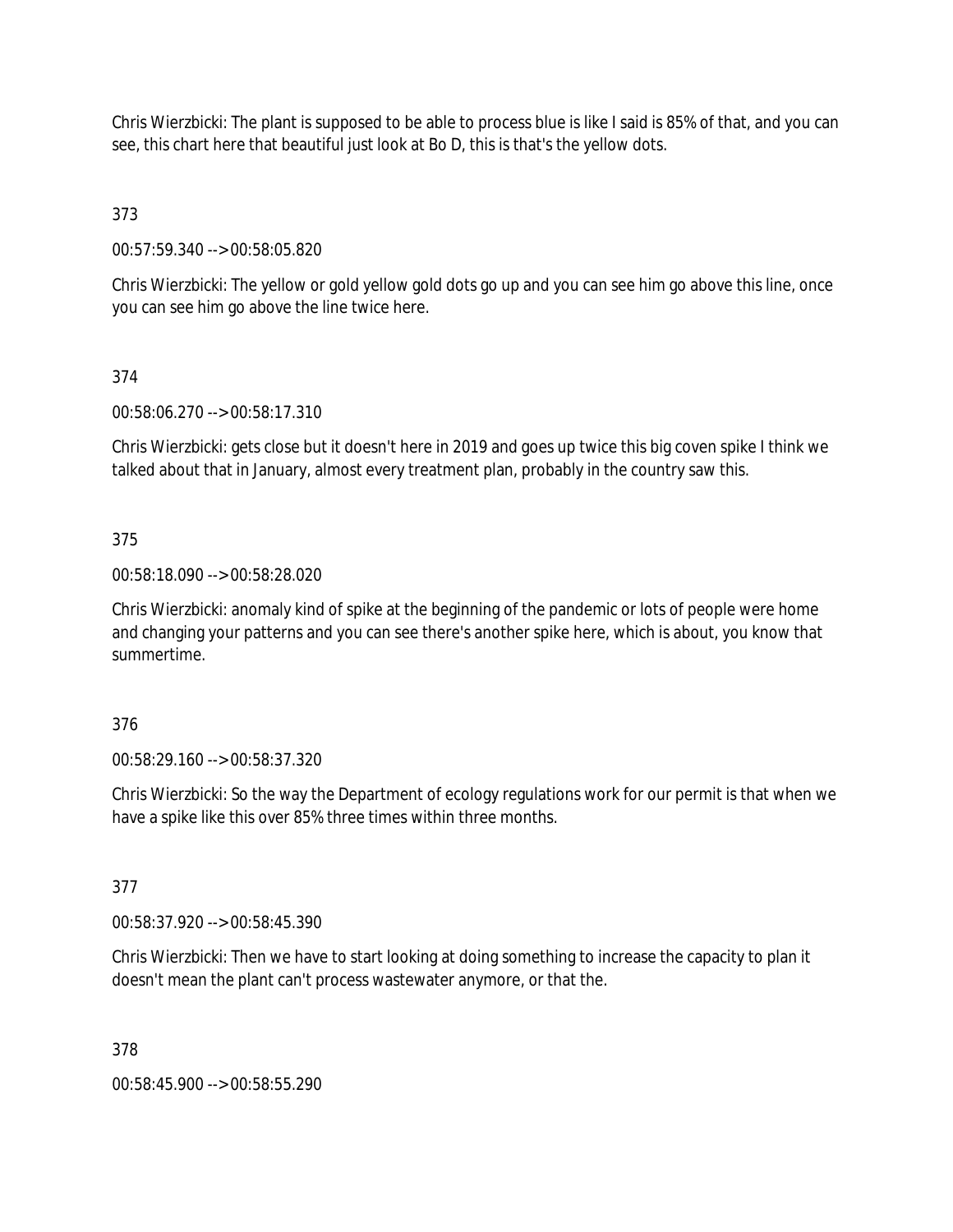Chris Wierzbicki: You know, we have to do something immediately it's just a trigger point for do we to say okay you've had this this thing happened now, you need to go look and see what you can do to increase the.

379

00:58:56.040 --> 00:59:01.950

Chris Wierzbicki: capacity of the plant in the long term and, as you can see we've had at least two of these events in the past where we've had.

380

00:59:03.240 --> 00:59:14.070

Chris Wierzbicki: To to Spikes within three months and the trigger point is three Spikes in three months so it's very possible that sometime in the near future, will we will meet that that threshold.

381

00:59:15.600 --> 00:59:26.400

Chris Wierzbicki: So what the study recommended was that this year we continue to look at sampling and and monitoring, as I, as I mentioned, from the previous previous section.

382

00:59:27.750 --> 00:59:35.130

Chris Wierzbicki: When I talked to you in January we identified a bunch of protocols and some minor improvements that we were going to make to the plan in order to prevent the type of.

383

00:59:36.570 --> 00:59:40.020

Chris Wierzbicki: Release that we had in January from happening again, or at least.

384

00:59:41.070 --> 00:59:49.200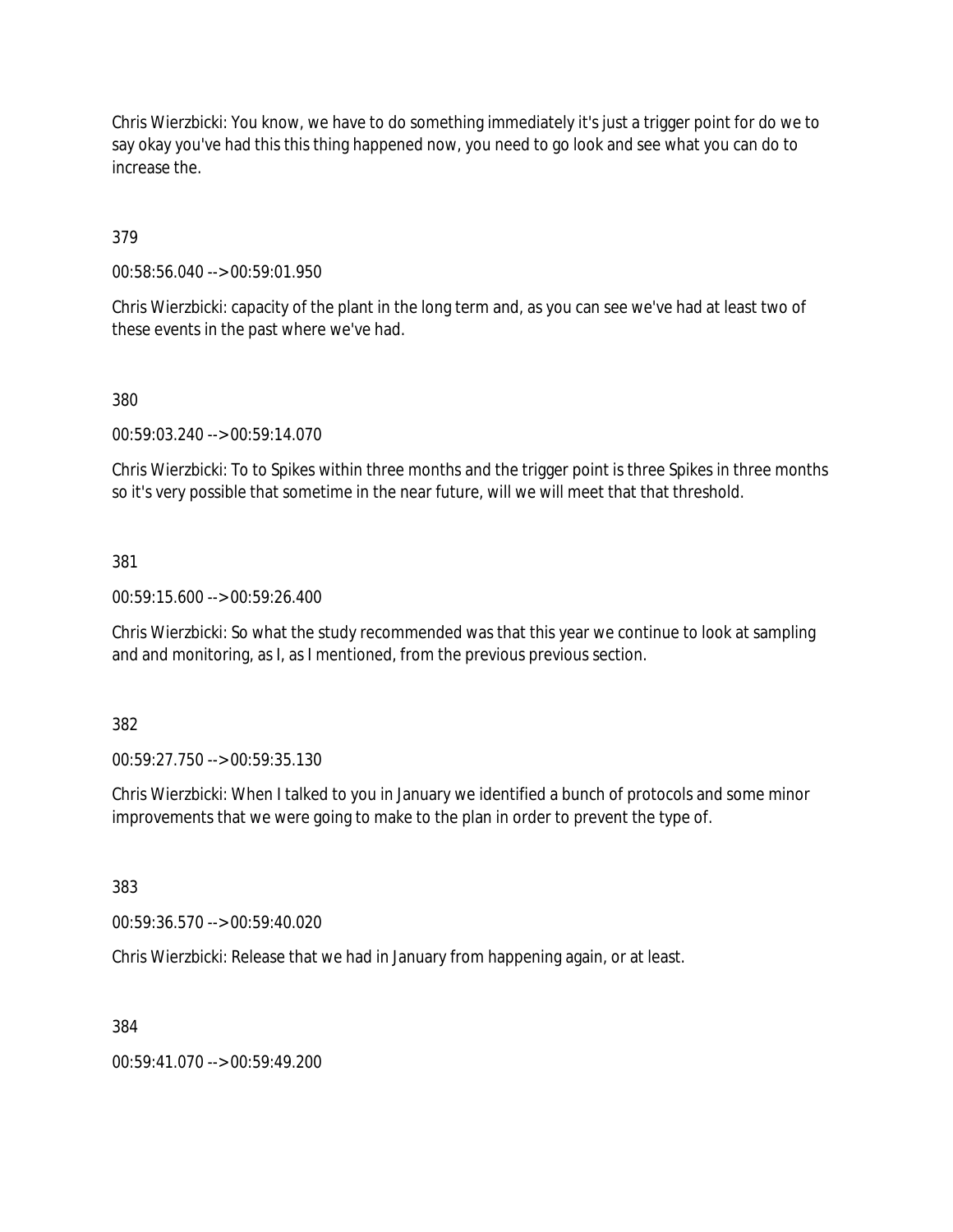Chris Wierzbicki: make some headway and preventing it from happening happy to report that about 80% of those improvements are now completed, and we expect to complete the rest before the end of the year.

385

00:59:50.550 --> 00:59:59.400

Chris Wierzbicki: The study also recommended that we look at some short term optimization for the plant things we can do to improve settle ability of sludge.

386

01:00:00.270 --> 01:00:11.730

Chris Wierzbicki: that's a great thing to think about around dinnertime but it's basically how fast and how well, you can make the sludge coagulate so that it can be removed from from the effort from the from the clarifying.

#### 387

01:00:12.510 --> 01:00:27.510

Chris Wierzbicki: And the more, and faster, you can do that, the better, you can process wastewater, the more you can process that's something we already have budgeted this for this next year it's about we think it's about \$100,000 item we plan on implementing that sometime over the next 18 months.

388

01:00:28.710 --> 01:00:38.700

Chris Wierzbicki: study also recommends over the next two years to prepare a facility plan, because, as I mentioned, if we have three of those Spikes in three months department of ecology, is going to is going to require us to do that.

389

01:00:39.450 --> 01:00:43.140

Chris Wierzbicki: It will provide a roadmap of some upgrades that we can make to the plan to meet.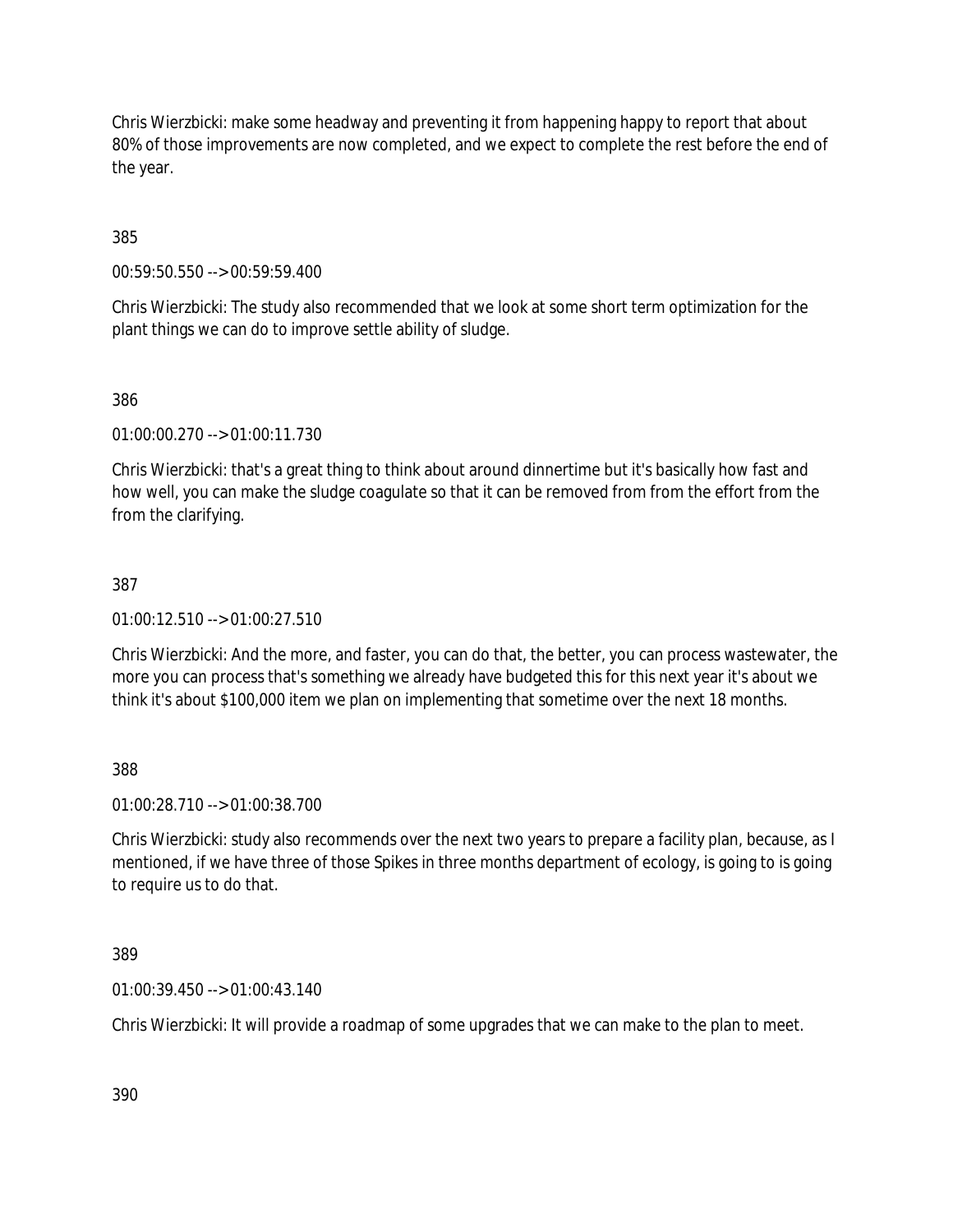01:00:44.400 --> 01:00:53.970

Chris Wierzbicki: Future target date of capacity 20 years is usually about the timeframe that we look to that is probably about a \$400,000 effort is not currently budgeted.

## 391

01:00:54.570 --> 01:01:06.120

Chris Wierzbicki: Then of course sometime in the next four years, we would take the results of that study and implement them, and that is somewhere between one to \$2 million and, as I mentioned it doesn't necessarily mean that we will need to.

#### 392

01:01:06.840 --> 01:01:22.260

Chris Wierzbicki: use up more space at the plant necessarily or expand outside of the footprint there might be some minor footprint increases, but we think that there are probably some ways to deal with this that are more process related than they are building new facilities.

393

01:01:23.700 --> 01:01:28.770

Chris Wierzbicki: So then, just a couple of points, and this will address the mayor's question from earlier one is.

#### 394

01:01:29.520 --> 01:01:34.740

Chris Wierzbicki: Is the plant, and these are questions also that came up with utility advisory committee so things i'm trying to address for them as well.

#### 395

01:01:35.190 --> 01:01:39.900

Chris Wierzbicki: Is the plan capacity, where we expect it to be now right that's a question they had.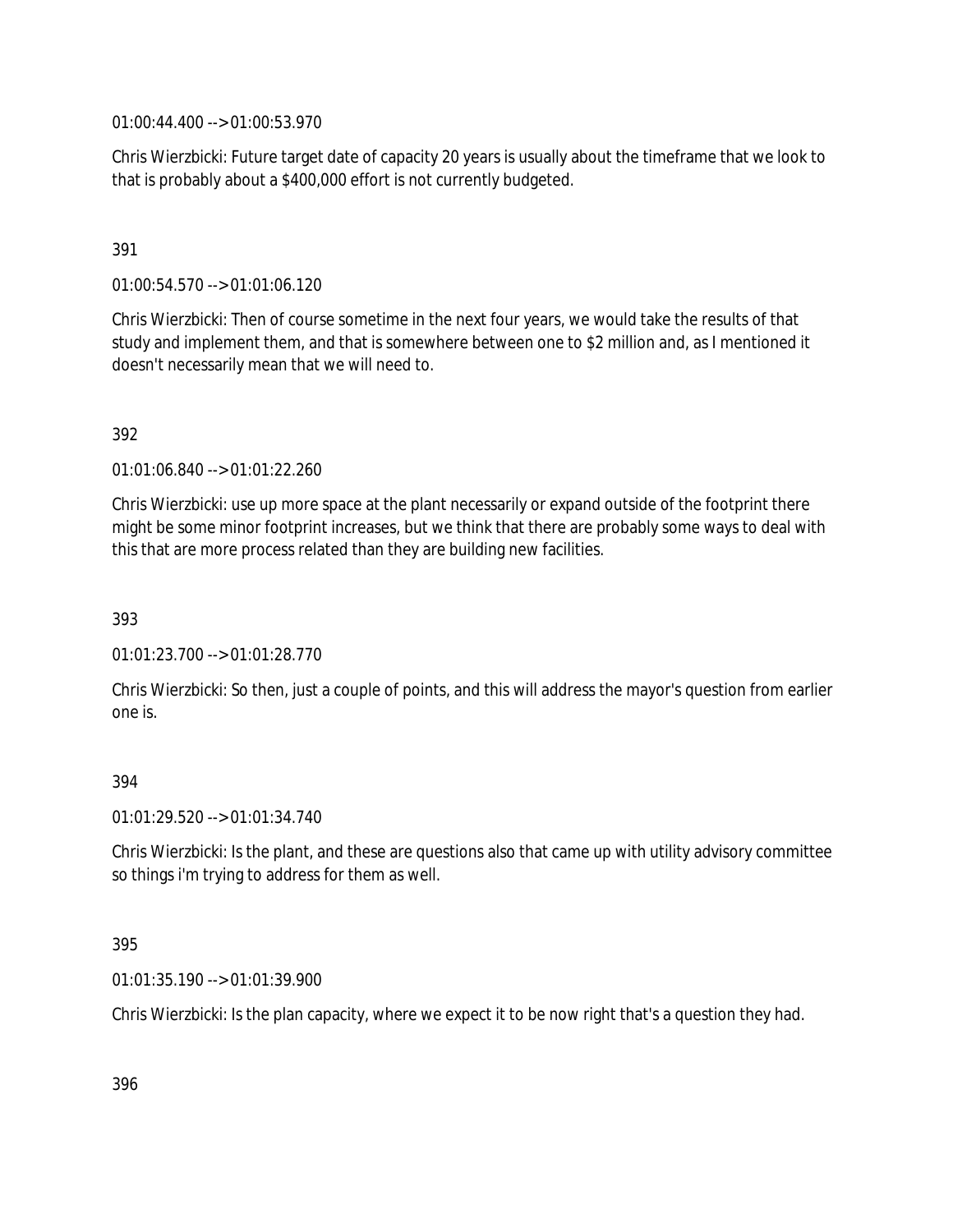01:01:40.320 --> 01:01:47.850

Chris Wierzbicki: And the question that ties into that is what's causing the plan to reach capacity at this time is it is it development is it climate changes, or is it something else.

## 397

01:01:48.840 --> 01:01:55.740

Chris Wierzbicki: So we'll tackle those one, at a time, so the first question was is the plan capacity, where we expect it to be at this point and the basic answer is yes.

#### 398

01:01:56.340 --> 01:02:04.530

Chris Wierzbicki: there's, this is a science, but it's it's also an art there's no way to necessarily predict exactly when the plan is going to reach capacity.

#### 399

01:02:05.130 --> 01:02:13.500

Chris Wierzbicki: But we are certainly within the range of time when we thought the plant would be reaching capacity, when we did the last upgraded the plant in 2007.

#### 400

01:02:15.180 --> 01:02:23.130

Chris Wierzbicki: And I made a little footnote here on the slide because the the upgrade we did in 2007, which was a significant upgrade it was about a \$10 million project at the time.

401

01:02:24.000 --> 01:02:32.460

Chris Wierzbicki: was really a redundancy and a reliability project, it was not a capacity increase project, it made the plant function better, it made it more reliable.

402

01:02:33.630 --> 01:02:47.550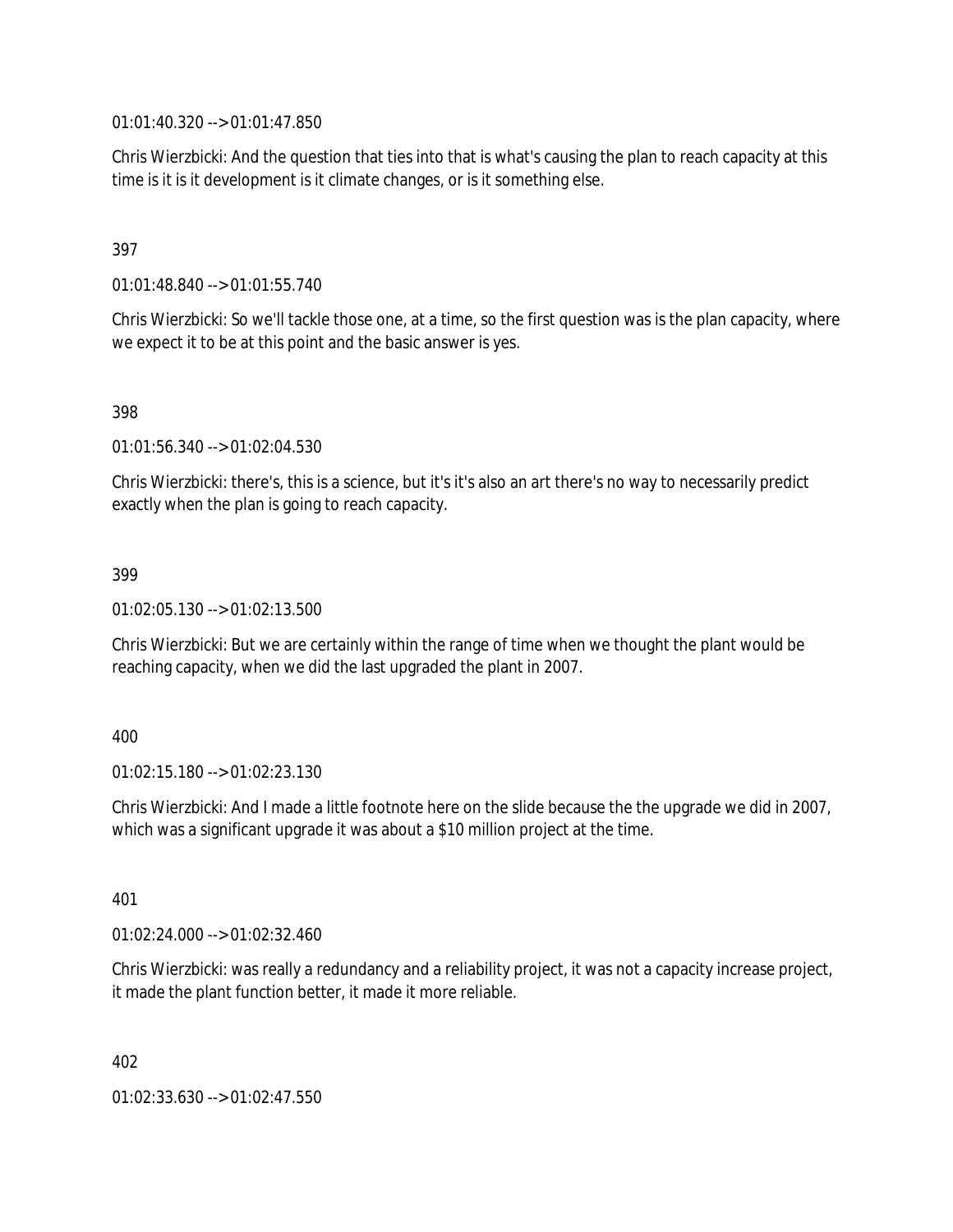Chris Wierzbicki: And it gave it some backup systems, but it didn't increase the capacity of the plant beyond what was current what it currently how it currently performed, so I think we are in that timeframe of recognizing yes we're about where we thought we would be.

403

01:02:48.660 --> 01:02:50.550

Chris Wierzbicki: based on studies done back in 2007.

404

01:02:51.840 --> 01:03:02.970

Chris Wierzbicki: So, then, the question is well, what is it that's causing us to reach capacity at this point is it three to development Well, yes, I mean development does contribute more waste water, the plant that's part of how the process works.

#### 405

01:03:04.230 --> 01:03:18.870

Chris Wierzbicki: But growth is growing in line with the prediction so back in you see the footnote down here the population in winslow area which is approximately the sewer shed area was 7814 and 2019.

406

01:03:19.500 --> 01:03:25.740

Chris Wierzbicki: And that was in line with the predictions that were made in 2010 when we did when we finished the plant update.

407

01:03:26.610 --> 01:03:41.970

Chris Wierzbicki: which was about a 3% increase per year, and that is about I don't know that we've seen 3% every year, but we are at about a 3% per year since 2010 so the population growth is not beyond where we expected it to be it's right about on target.

408

01:03:43.020 --> 01:03:48.630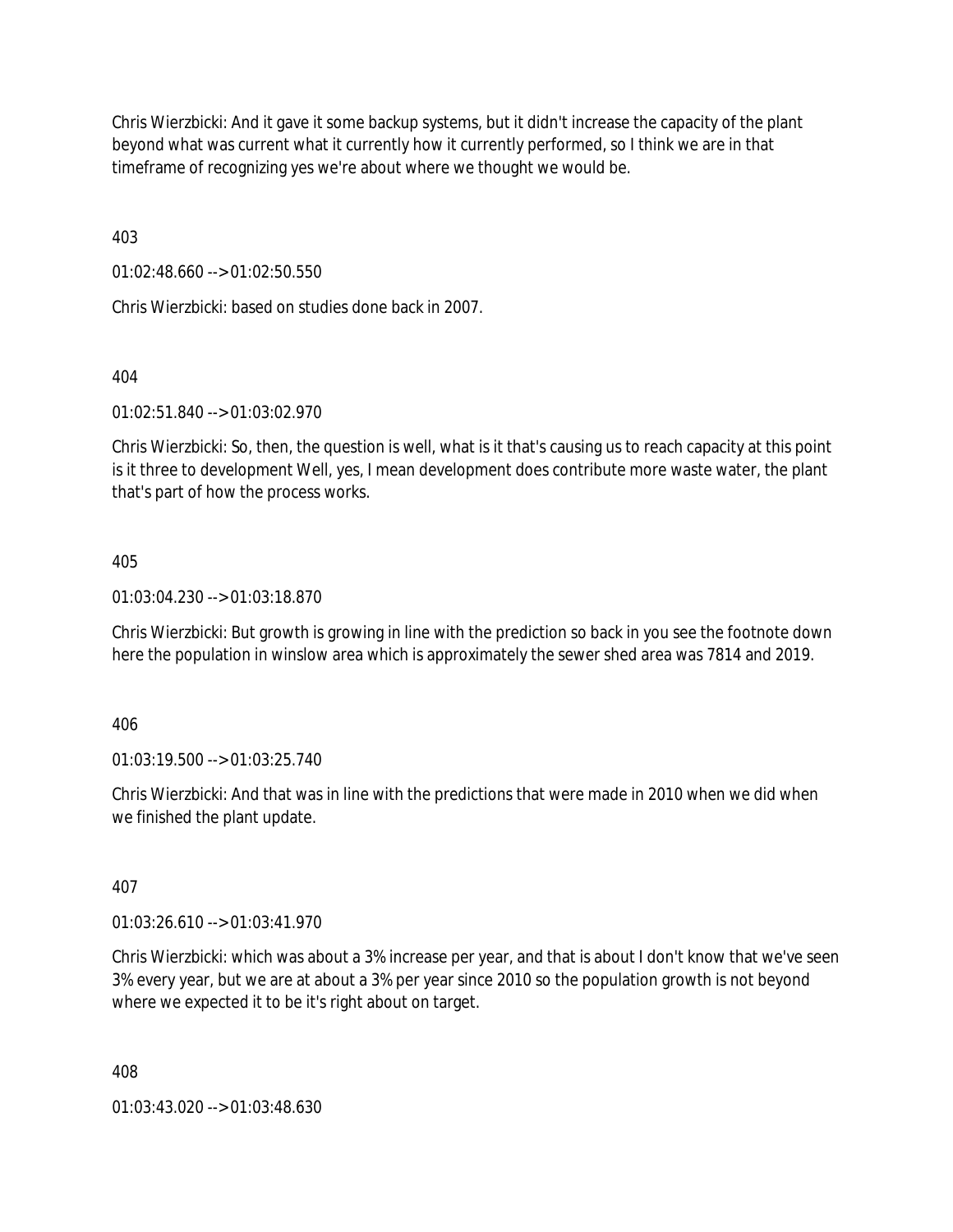Chris Wierzbicki: And what's interesting about that is that if you look at this chart you'll see that, despite the population going up.

409

01:03:49.080 --> 01:03:58.020

Chris Wierzbicki: The flow rate into the plant it's actually going down, so this is the this red line here shows you the flow rate over time between 2017 and 2020.

410

01:03:58.740 --> 01:04:10.860

Chris Wierzbicki: This dashed line is the historical is the trend line and you'll see it's going down a little bit almost by 10% so things like water efficient fixtures and things like that are really contributing to.

#### 411

01:04:13.800 --> 01:04:19.620

Chris Wierzbicki: The the flows and how much flow we're seeing, even though development is going up significantly flows are not going up significantly.

412

01:04:20.010 --> 01:04:23.940

Chris Wierzbicki: which, if you think about it probably makes some sense from the concentration standpoint right because.

413

01:04:24.450 --> 01:04:30.180

Chris Wierzbicki: If you have less water in the system, along with the contaminants then you're going to have a higher concentration.

414

01:04:31.080 --> 01:04:43.140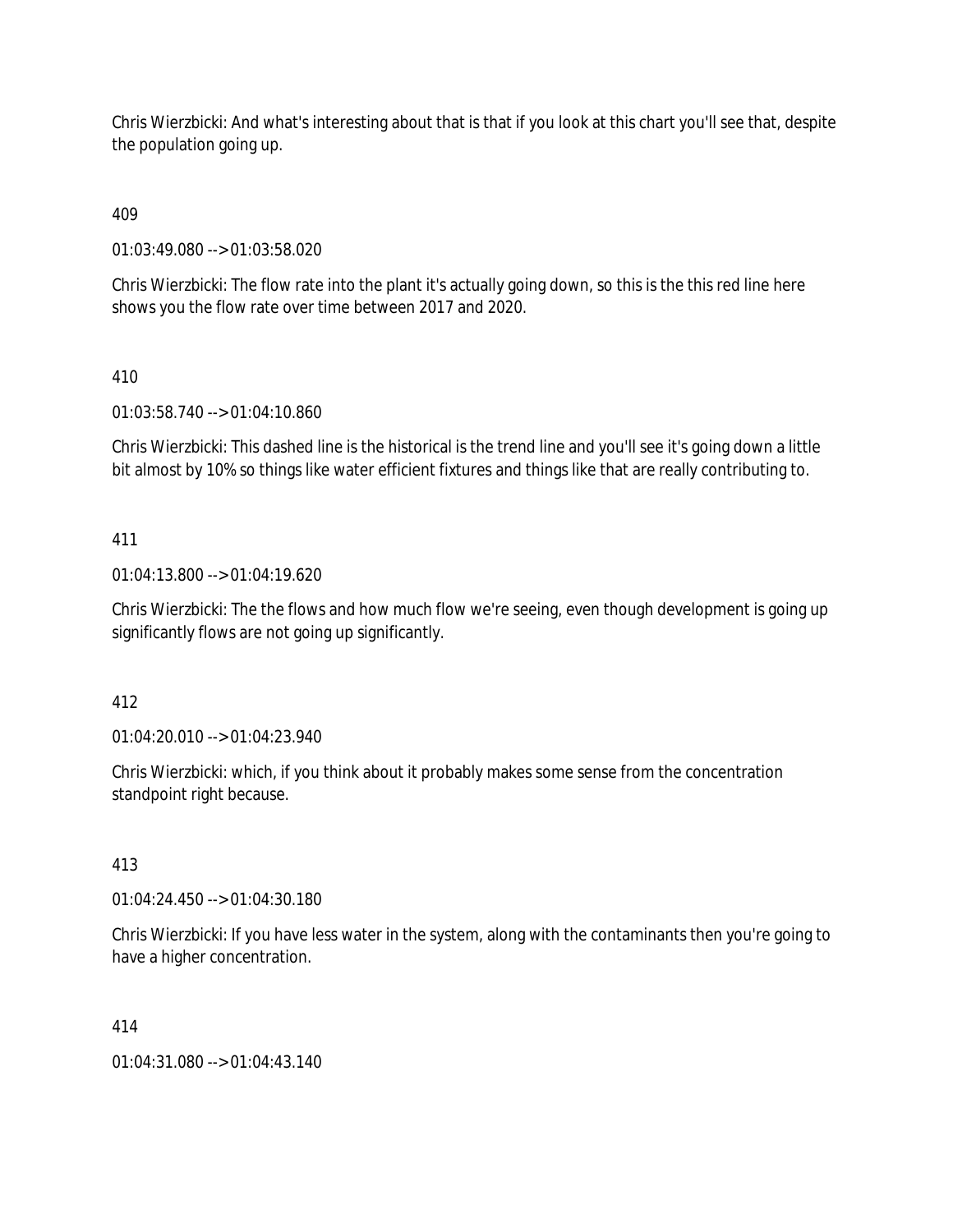Chris Wierzbicki: So it's possible that maybe our communities, using a lot more efficient appliances and water usage, you know facilities than in other communities, I don't know, maybe something will learn if if we do a little bit more work.

415

01:04:45.810 --> 01:04:46.200

Chris Wierzbicki: And then.

416

01:04:50.520 --> 01:04:55.110

Chris Wierzbicki: We also looked at, you know is climate change, potentially, one of the things contribute.

## 417

01:04:56.160 --> 01:05:07.950

Chris Wierzbicki: To the to the capacity rating Well, the answer I think it's partially, the plan is experiencing more consecutive days of wet weather that's something we talked about in January.

418

01:05:08.490 --> 01:05:16.890

Chris Wierzbicki: And that exacerbates and stresses the plant even considering that we have higher concentrations and we're approaching our capacity limit.

419

01:05:17.220 --> 01:05:26.970

Chris Wierzbicki: Having more days of wet weather also you know adds to that stress, so I would say that we don't have scientific conclusions necessarily on this, but anecdotally yes, it does seem like.

420

01:05:27.510 --> 01:05:34.710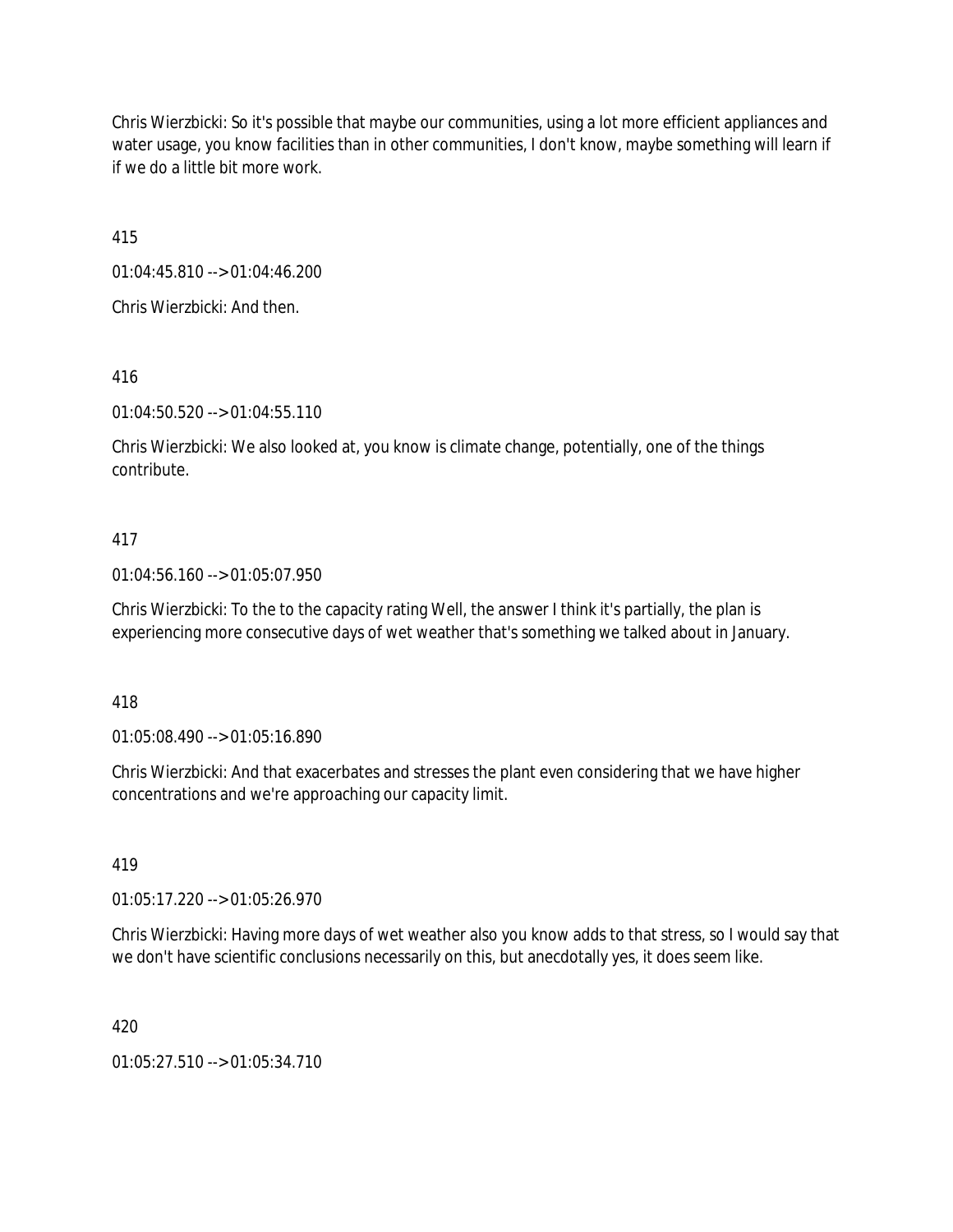Chris Wierzbicki: More wet weather days are contributing to the capacity issue and, if you look at this little chart here I can't remember if we looked at this in January or not.

421

01:05:36.060 --> 01:05:42.540

Chris Wierzbicki: But this represents the the wet weather the highest inflow wet weather days we've had in the last 10 years.

## 422

01:05:43.650 --> 01:05:50.940

Chris Wierzbicki: The above this blue bar is everything from the first 10 years 2010 two or first five of those 10 years 2010 to 2015.

## 423

01:05:51.660 --> 01:05:56.190

Chris Wierzbicki: And you'll see that we had 12345678 of those incidents.

#### 424

01:05:56.640 --> 01:06:05.820

Chris Wierzbicki: And the highest days of consecutive flows over a million gallons per day or four so this this day 12 712 812-912-1020 15.

#### 425

01:06:06.090 --> 01:06:14.790

Chris Wierzbicki: That was a day when we had four consecutive days over a million gallons of inflow we had the same similar event in 2012 these other ones represent two days, these are three days.

#### 426

01:06:15.720 --> 01:06:29.550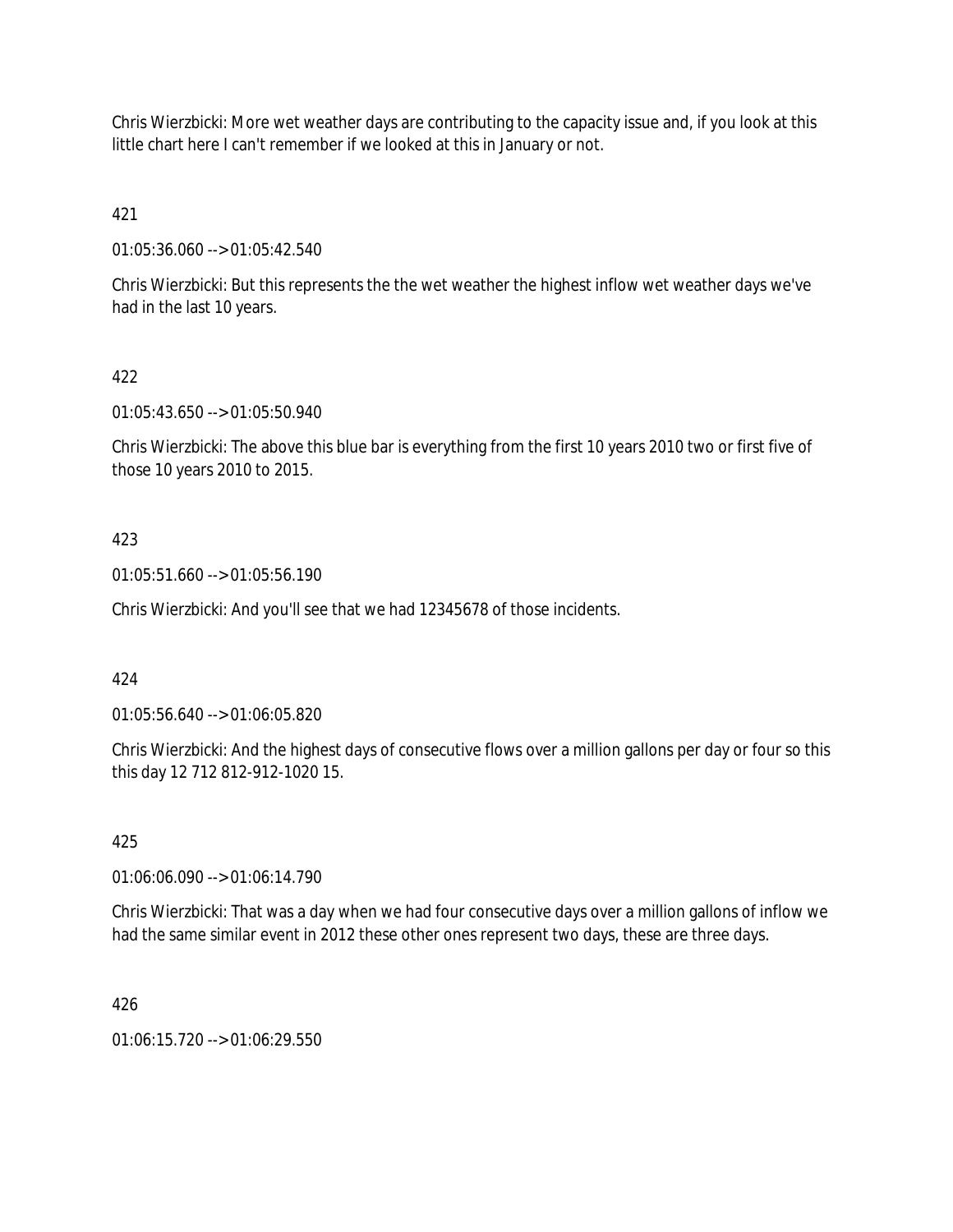Chris Wierzbicki: On the bottom part of the chart is the is the last five years from 2016 to 2020 and you'll see there's 1-234-567-8910 1112 1314 of those days in the last five years, compared to the last the previous five.

427

01:06:30.210 --> 01:06:39.060

Chris Wierzbicki: So there, there are, we are seeing more consecutive days of wet weather and, if you look at the last day down here 123456 days in a row.

428

01:06:39.450 --> 01:06:52.920

Chris Wierzbicki: of influence over a million gallons in some cases, almost one and a half million gallons that's the incident that we were experiencing in January when we had this bill and was that the only reason why we had this bill know there were some protocols and other.

429

01:06:54.060 --> 01:06:55.170

Chris Wierzbicki: processing and.

430

01:06:57.360 --> 01:07:12.750

Chris Wierzbicki: Capacity related things that that could maybe have prevented this, but we are still I don't think ever thought that an event like that necessarily would would be happening so we weren't necessarily prepared for it now, I think we are prepared for that.

431

01:07:14.010 --> 01:07:18.870

Chris Wierzbicki: So it just gives you a little bit of information about how climate may be contributing to the stress on the gland.

432

01:07:19.830 --> 01:07:29.160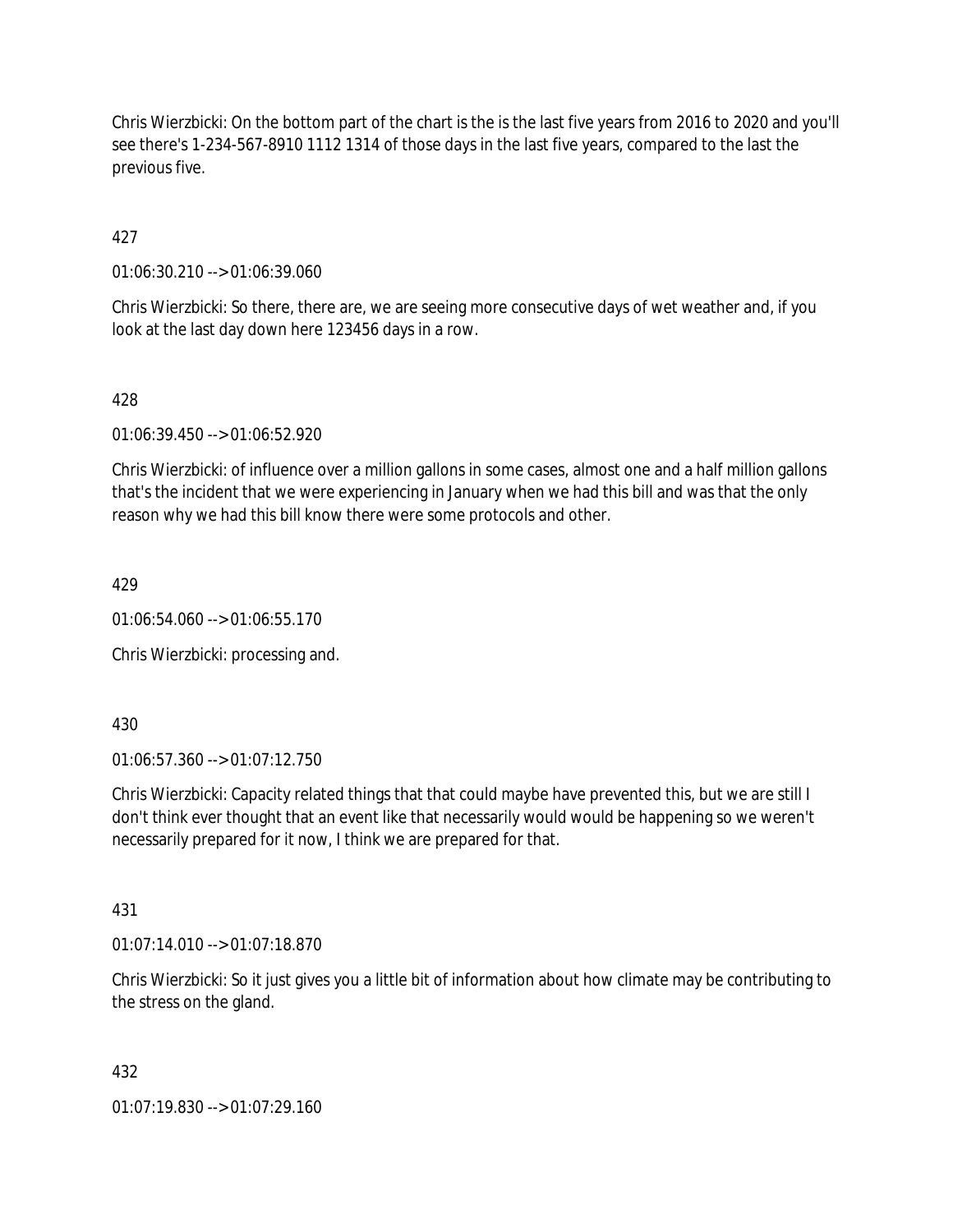Chris Wierzbicki: So, in summary, you know what is causing the capacity, the plan to reach capacity well it's really a combination of things right it's it's the predicted growth which we assumed.

## 433

01:07:29.580 --> 01:07:42.120

Chris Wierzbicki: would be coming and isn't about in line with our prediction it's this higher concentration issue which we don't necessarily understand everything about, but we know we have to deal with and it's more consecutive wet weather days as well, which, which adds stress.

## 434

01:07:43.290 --> 01:07:48.090

Chris Wierzbicki: So what are we doing How did the all these next steps combined to address the problem well.

## 435

01:07:48.360 --> 01:07:55.200

Chris Wierzbicki: The sampling will help us some more sampling will help us understand why these concentrations are so high, there may be more to understand there and some other things we can do.

#### 436

01:07:55.950 --> 01:08:03.480

Chris Wierzbicki: As we talked about the fog ordinance will help constraint icons concentrations and that's something we have on our work plan for for the next part of the year.

# 437

01:08:04.380 --> 01:08:14.370

Chris Wierzbicki: In the short term, one to two years, we should be looking at upgrades that will improve performance and also potentially address ecology nutrient removal requirements, we can look ahead at what other communities.

#### 438

01:08:15.000 --> 01:08:24.420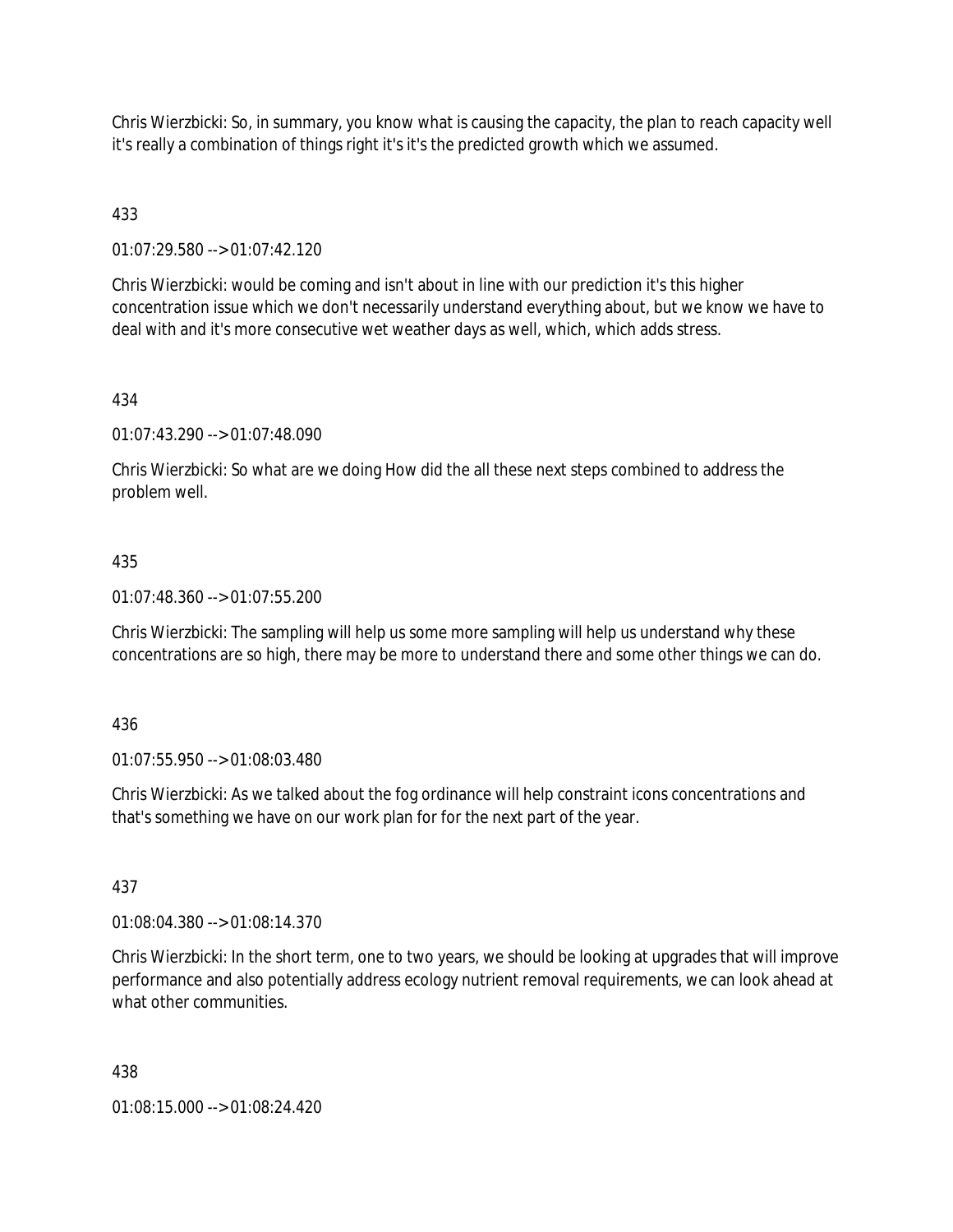Chris Wierzbicki: Regulations get since we don't think we'll have our own right away and try to figure out what we might be able to predict, for you know the timeframe, maybe five years plus.

## 439

01:08:25.500 --> 01:08:39.210

Chris Wierzbicki: Long term we can look at the next two to four years at implementing some capacity improvements to the plant, so that we can deal with all the things we talked about today, so that is the end of the presentation.

## 440

01:08:40.500 --> 01:08:46.680

Chris Wierzbicki: lot of information, but appreciate your attention and questions so if there's any other ones, have been answered.

#### 441

01:08:52.140 --> 01:08:53.100

Kirsten Hytopoulos: that's our deeds.

#### 442

01:08:53.370 --> 01:09:00.540

Joe Deets: yeah Thank you well i'll just i'll just ask a general question question Chris where do you think we should go from here you'll the next.

443

01:09:01.770 --> 01:09:04.140

Joe Deets: 123 years relating to this.

444

01:09:06.480 --> 01:09:07.080

Chris Wierzbicki: We have.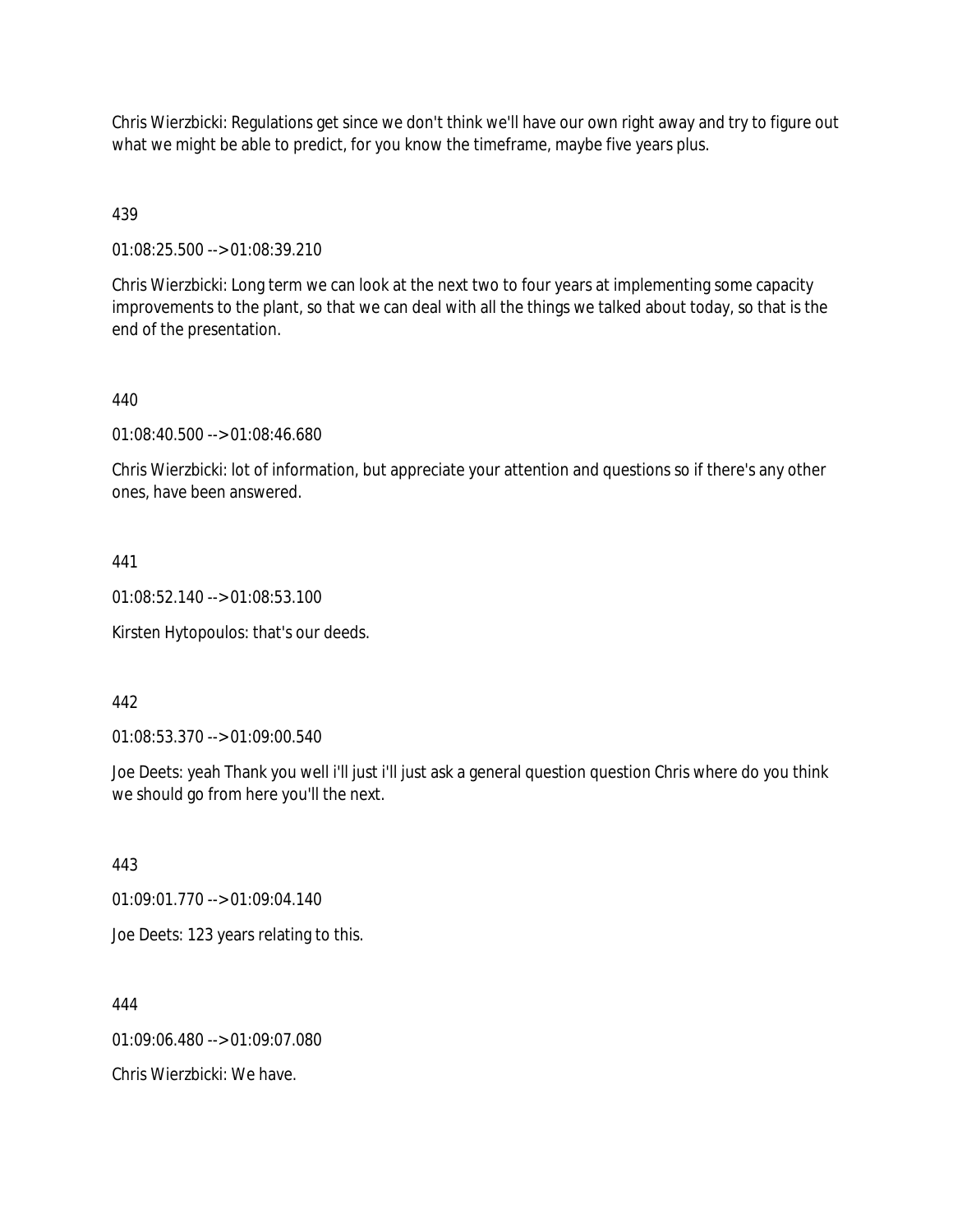01:09:08.760 --> 01:09:12.210

Chris Wierzbicki: Like I said, we have some money in this biennium to start thinking about.

446

01:09:14.310 --> 01:09:17.160

Chris Wierzbicki: doing a little bit more sampling and thinking about some.

447

01:09:18.060 --> 01:09:23.910

Chris Wierzbicki: Some short term changes that continue to that can continue to increase our capacity, without any real infrastructure being built.

#### 448

01:09:24.870 --> 01:09:36.180

Chris Wierzbicki: And I think that we're going to we're planning on using those funds and working towards those initial steps, I think, as we get i'm not sure if if we're going to get to the next biennium before we start thinking about.

449

01:09:37.320 --> 01:09:41.100

Chris Wierzbicki: adding a some funds in the budget to address the.

450

01:09:42.780 --> 01:09:44.850

Chris Wierzbicki: kind of the rate study.

451

01:09:47.250 --> 01:09:53.730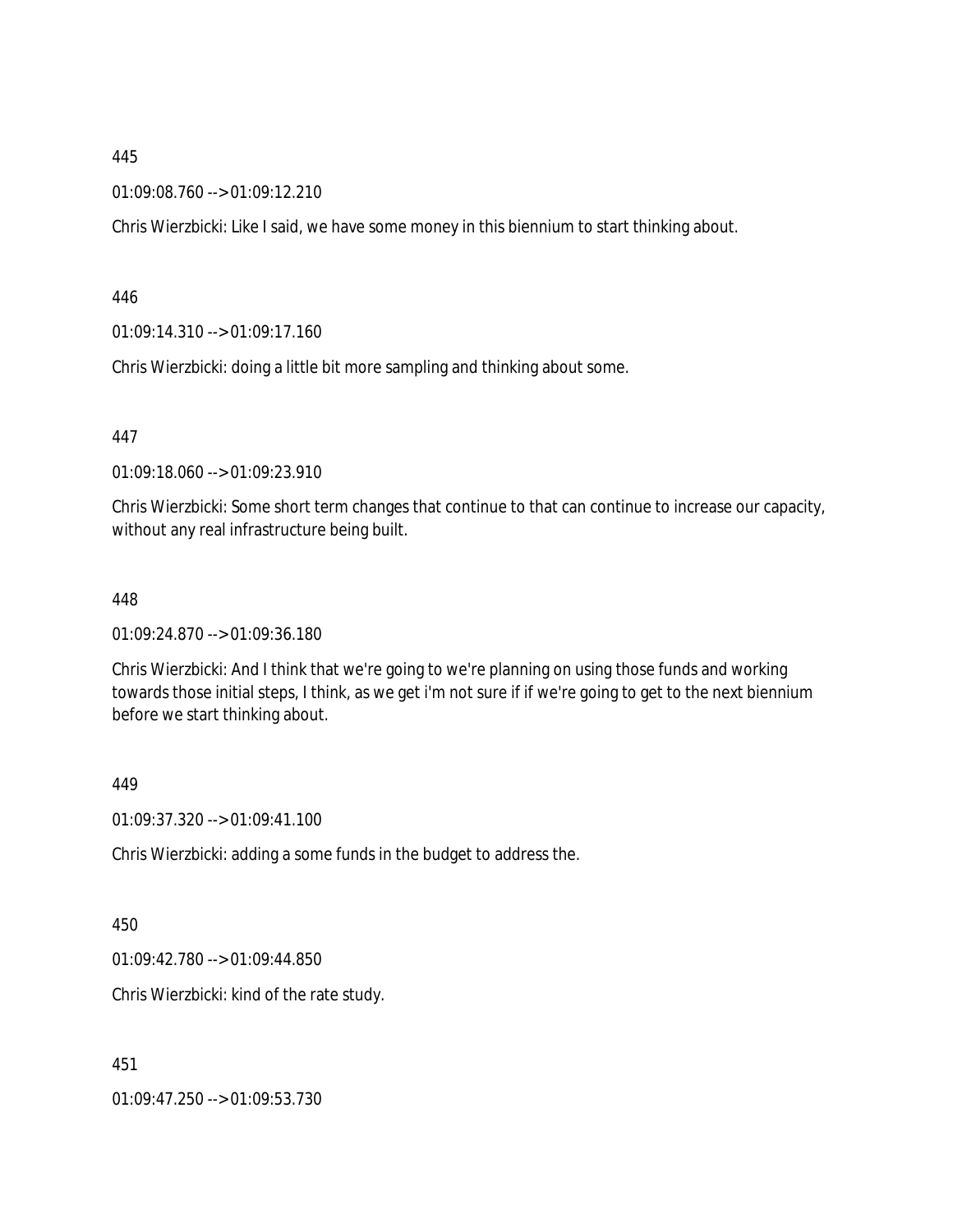Chris Wierzbicki: we'll have to see, we can see how the plant is performing over the next you know 1218 months, and if we continue to not have any.

452

01:09:54.450 --> 01:10:03.390

Chris Wierzbicki: Spikes over the 85% we can probably wait to the next biennium but that's probably the latest we want to wait so you can expect to probably see something like that to study what.

## 453

01:10:04.500 --> 01:10:06.330

Chris Wierzbicki: Improvements, we should make in the next biennium budget.

454

01:10:09.180 --> 01:10:10.230

Kirsten Hytopoulos: councilmember car.

455

01:10:13.170 --> 01:10:14.550

Christy Carr: I have a few questions.

456

01:10:16.860 --> 01:10:19.440

Christy Carr: So if you don't mind i'll just run run through them.

## 457

01:10:21.210 --> 01:10:29.790

Christy Carr: i'm curious what the next 20 years of growth is based on and how closely tied, that is to RPS RC growth allocations.

458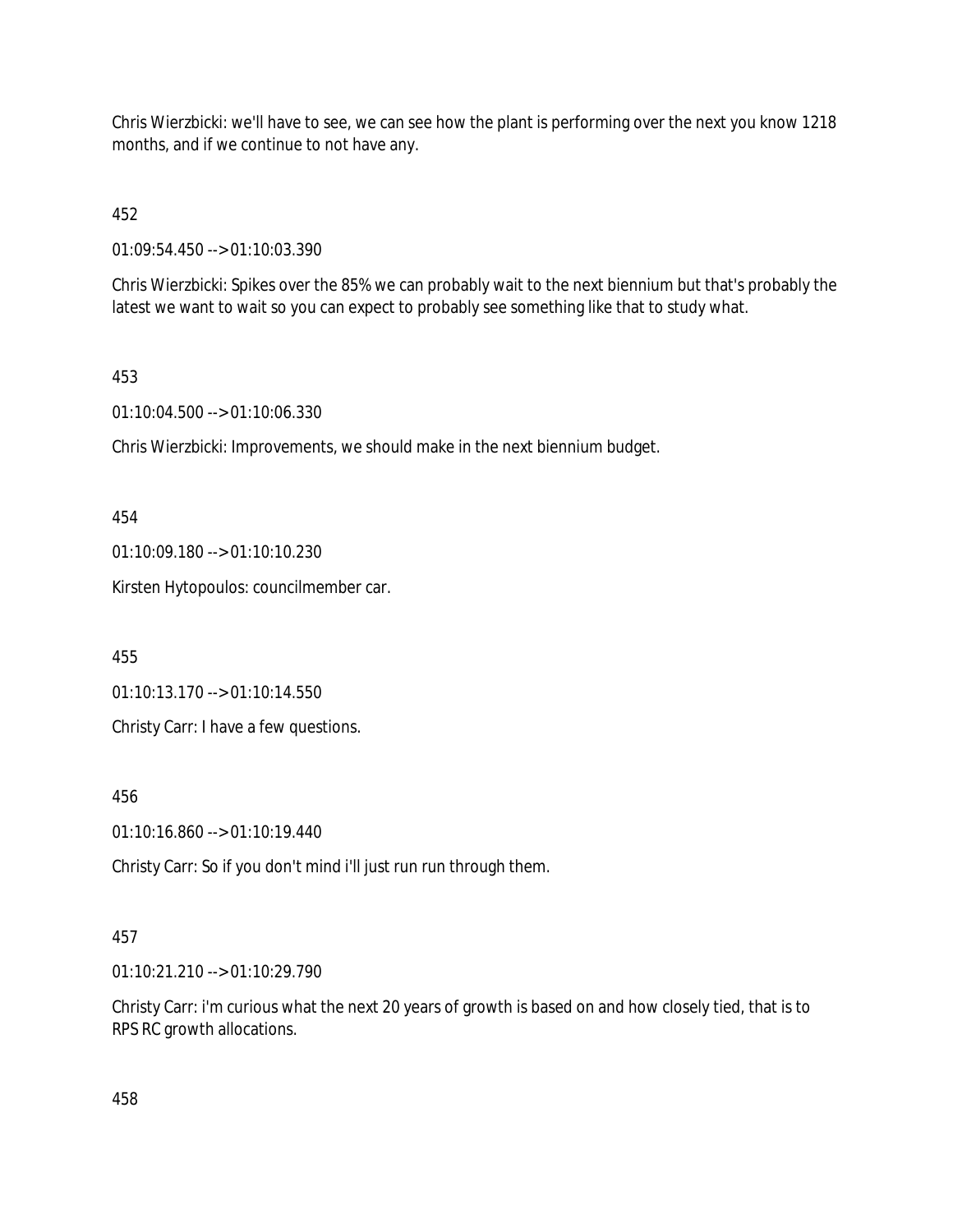01:10:34.710 --> 01:10:40.080

Christy Carr: And I guess, looking forward, excuse me to our 2024 COMP plan update process on our winslow masterplan.

459

01:10:41.160 --> 01:10:48.090

Christy Carr: process so just looking to see that connection in planning efforts and yeah I think.

460

01:10:48.180 --> 01:10:53.190

Chris Wierzbicki: I think it's good to highlight that I don't know the answer to that question off the top my head, but happy to follow up.

461

01:10:53.850 --> 01:10:54.990

Christy Carr: super Thank you.

462

01:10:56.340 --> 01:11:05.730

Christy Carr: And then is there a significant difference in terms of facility upgrades for volume capacity versus concentrations treatment.

463 01:11:06.060 --> 01:11:06.990 Chris Wierzbicki: terms of costs.

464

01:11:07.170 --> 01:11:13.440

Chris Wierzbicki: I guess, yes, so when you have to deal with more volume, you have to have more space right, so you have to have more.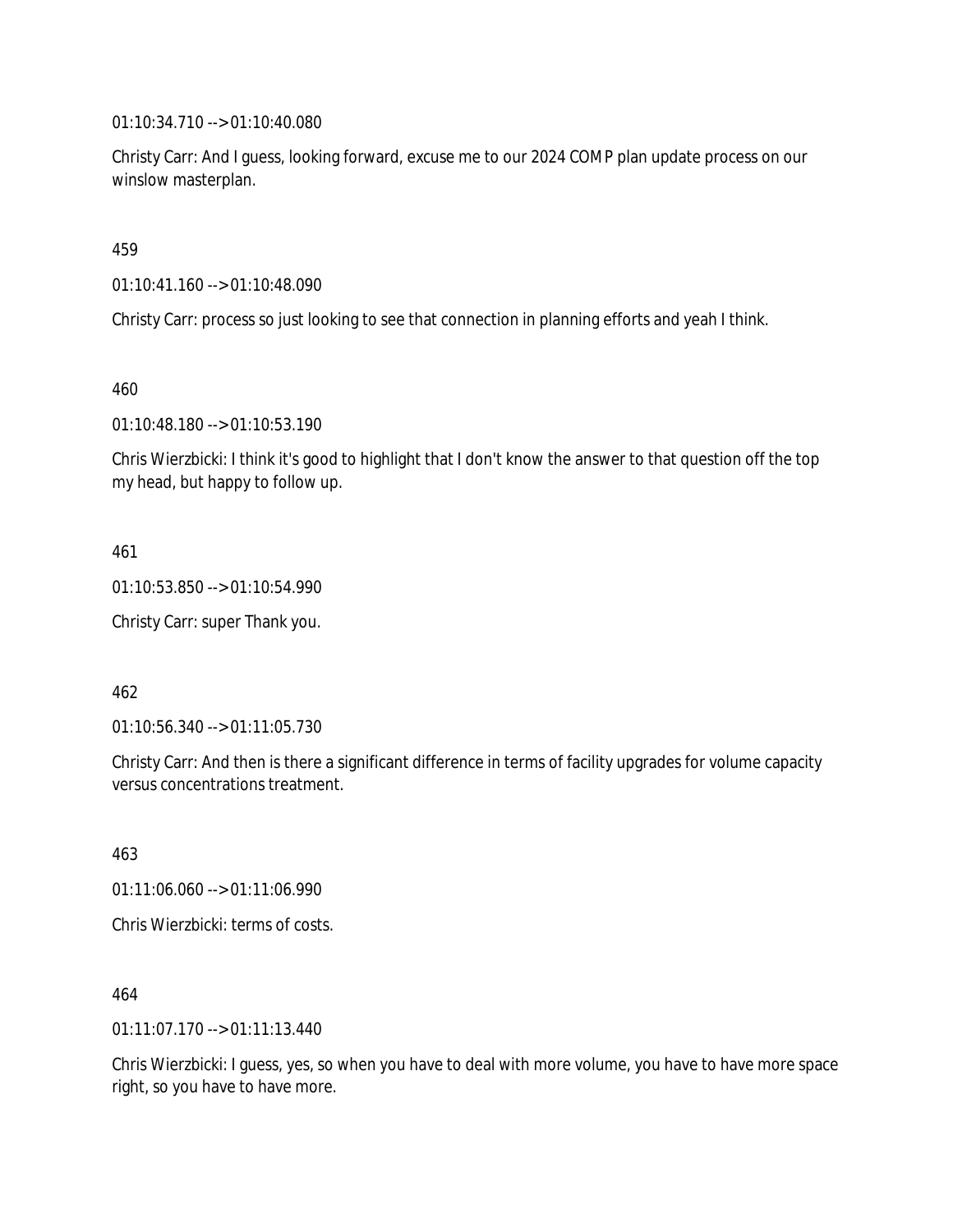01:11:13.890 --> 01:11:22.560

Chris Wierzbicki: Of the types of facilities that we saw when we looked at the aerial image of the plant more aeration chambers more clarifies places to hold more water.

466

01:11:22.920 --> 01:11:32.580

Chris Wierzbicki: So if we're not necessarily planning on being increases in in volume and increases in flow then chances are we'll be able to stay within the current footprint for.

## 467

01:11:33.330 --> 01:11:42.570

Chris Wierzbicki: A reasonable portion of time and that's why we're talking about process changes chemical changes to an or microbiological changes I should say, not necessarily chemicals.

468

01:11:43.950 --> 01:11:51.990

Chris Wierzbicki: To the plant that can help increase the capacity, not necessarily big infrastructure improvements but we'll know more, as we get into thinking through that.

## 469

01:11:52.470 --> 01:12:09.030

Christy Carr: mm hmm so we're actually in a better situation, though, because even though we've seen, and we are flow has has been maintained, or even declined as growth as increased, but the salt, but the concentrations have gone up so.

470

01:12:09.270 --> 01:12:09.600

Chris Wierzbicki: it's right.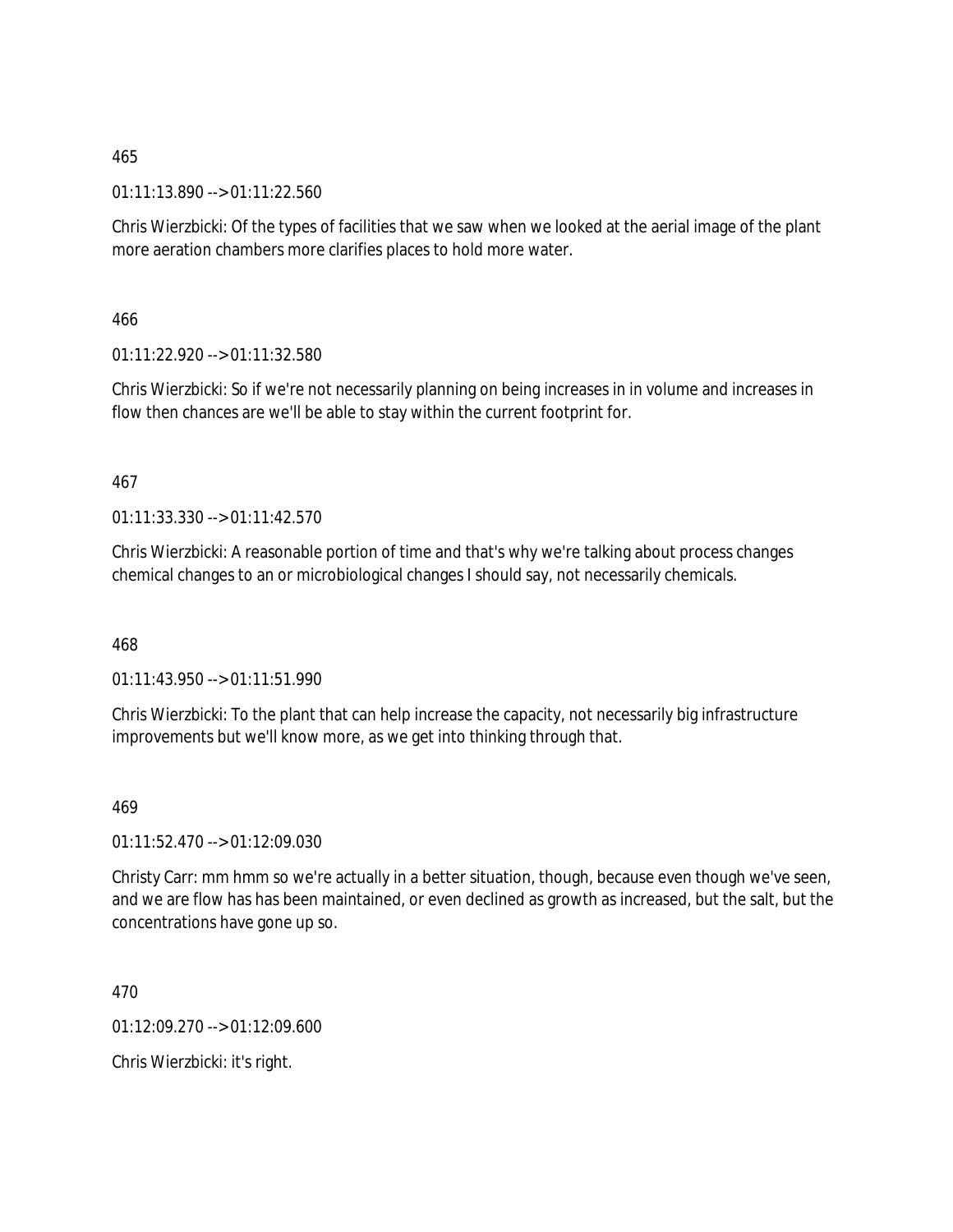01:12:09.660 --> 01:12:10.110

Christy Carr: We kind of.

472

01:12:10.170 --> 01:12:14.280

Christy Carr: Maybe have a cheaper or smaller problem to solve so.

## 473

01:12:14.310 --> 01:12:19.890

Chris Wierzbicki: yeah I mean that's why I think when the number that you see at the end of this wall one to 2 million is not nothing it's not 10 million.

# 474

01:12:20.130 --> 01:12:27.210

Chris Wierzbicki: right because we're now looking at necessarily a major expansion to the point we're looking at at tweaks and you know other types of.

# 475

01:12:27.930 --> 01:12:40.260

Chris Wierzbicki: issues to deal with the concentration issue and the plant is really rated on those two factors its measured it's rated on flow and concentration and we don't really have any issues right now in terms of the flow, at least not ones that we can't handle.

# 476

01:12:41.550 --> 01:12:52.140

Christy Carr: super then in terms of the fog ordinance is there value in doing that work and then taking a pause on some of those other.

477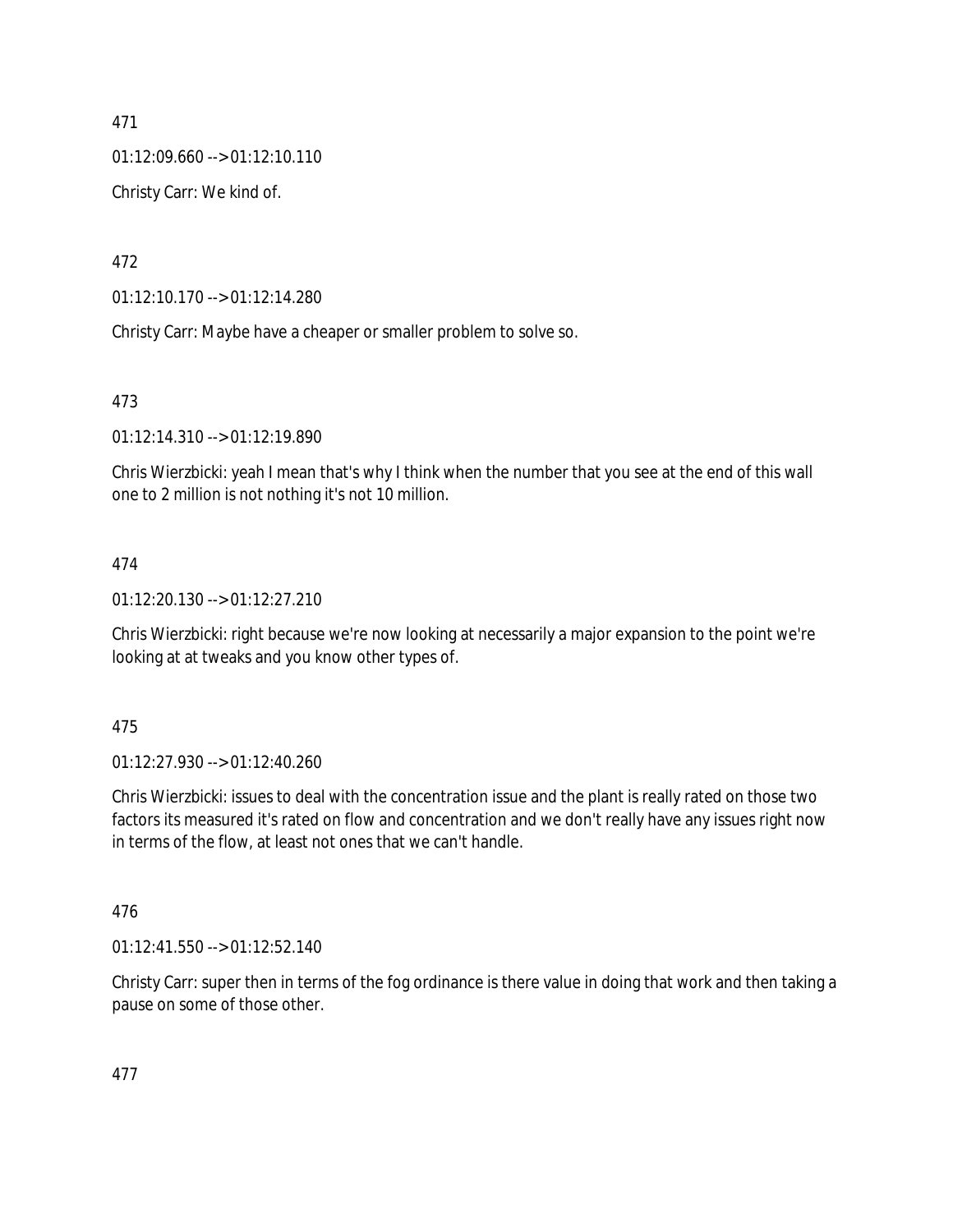01:12:53.760 --> 01:13:01.230

Christy Carr: I guess near term improvements or upgrades or even planning efforts to see how far that gets us because to me that ordinance.

478

01:13:02.970 --> 01:13:14.250

Christy Carr: has a lot of value on a very low cost, even though we may incur some costs in terms of incentivizing or or subsidizing, but it seems more reasonably.

479

01:13:15.420 --> 01:13:26.190

Christy Carr: priced than 100 or \$400,000 planning study or other facility upgrades kind of marching down that path, can we take a cause.

480

01:13:26.700 --> 01:13:27.540

Christy Carr: Close yeah Bob.

481

01:13:28.050 --> 01:13:29.820

Chris Wierzbicki: Two things on that um I think.

482

01:13:31.290 --> 01:13:38.370

Chris Wierzbicki: Well, keep in mind that if we do hit this 380 5% peaks in three months that ecology, will make us to a raid.

483

01:13:40.080 --> 01:13:47.640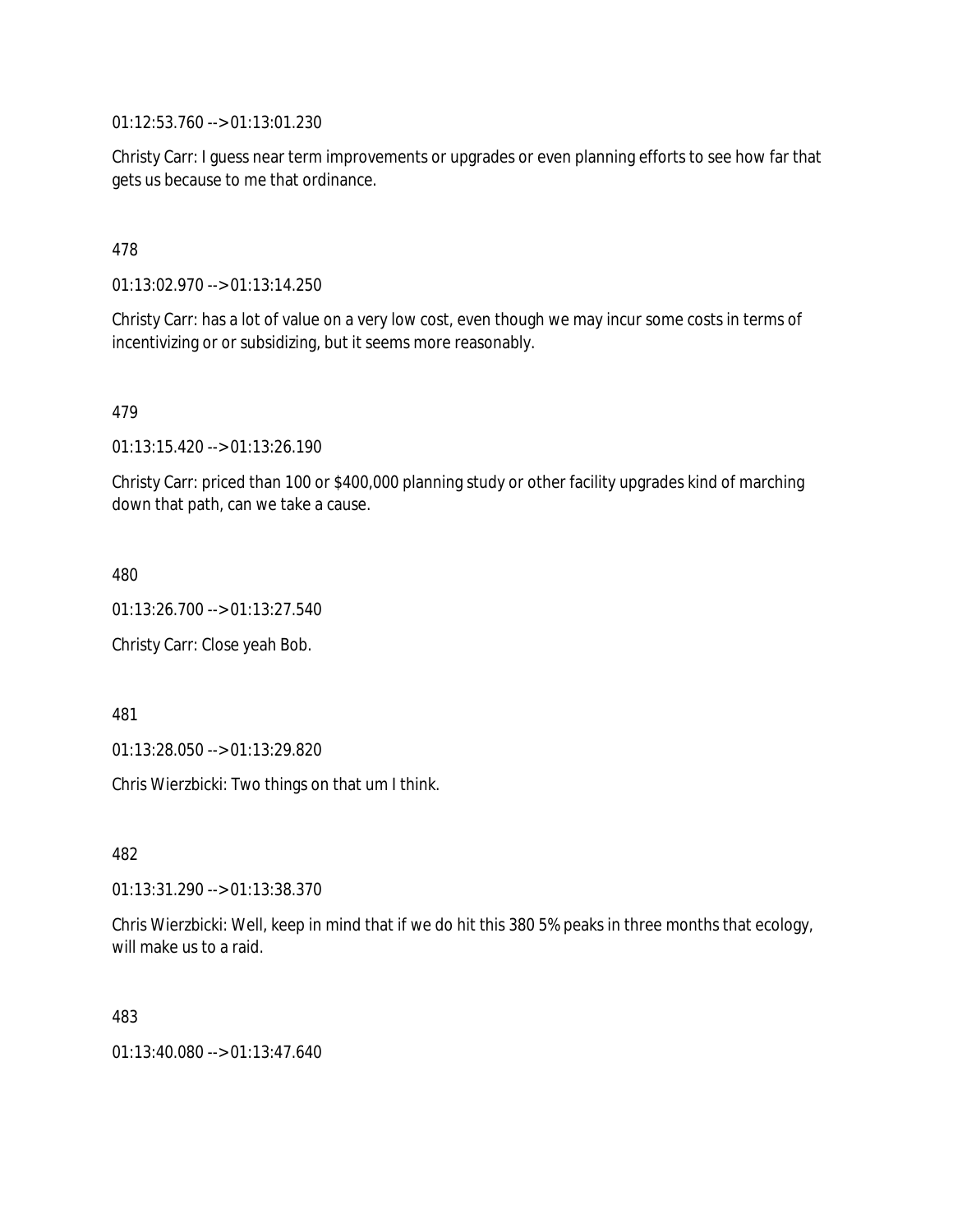Chris Wierzbicki: Capacity study, so that will be there will be a record regulatory requirement if we don't get to that point, I do think.

484

01:13:48.780 --> 01:13:57.300

Chris Wierzbicki: It makes sense to see how a five ordinance plays out and what impacts, it has I don't know ever expected there are going to be significant impacts that would.

## 485

01:13:57.990 --> 01:14:03.480

Chris Wierzbicki: Bring the levels of concentration down significantly enough to have a major impact on our future planning.

## 486

01:14:04.320 --> 01:14:08.610

Chris Wierzbicki: Part of the reason for that is just because we while we do have a lot of restaurants.

## 487

01:14:08.970 --> 01:14:17.400

Chris Wierzbicki: We don't really have as many restaurants, as a lot of other communities of the size, with a sewer plant this size, if you think about a an urban community that has.

488

01:14:17.730 --> 01:14:31.140

Chris Wierzbicki: You know burger kings and walmart's and mcdonald's and lots of fast food restaurants, there is a compare there is a potential for lots more fats oils increases in other communities that are dealing with similarly sized plants.

# 489

01:14:32.220 --> 01:14:33.540

Chris Wierzbicki: So while we do have some restaurants.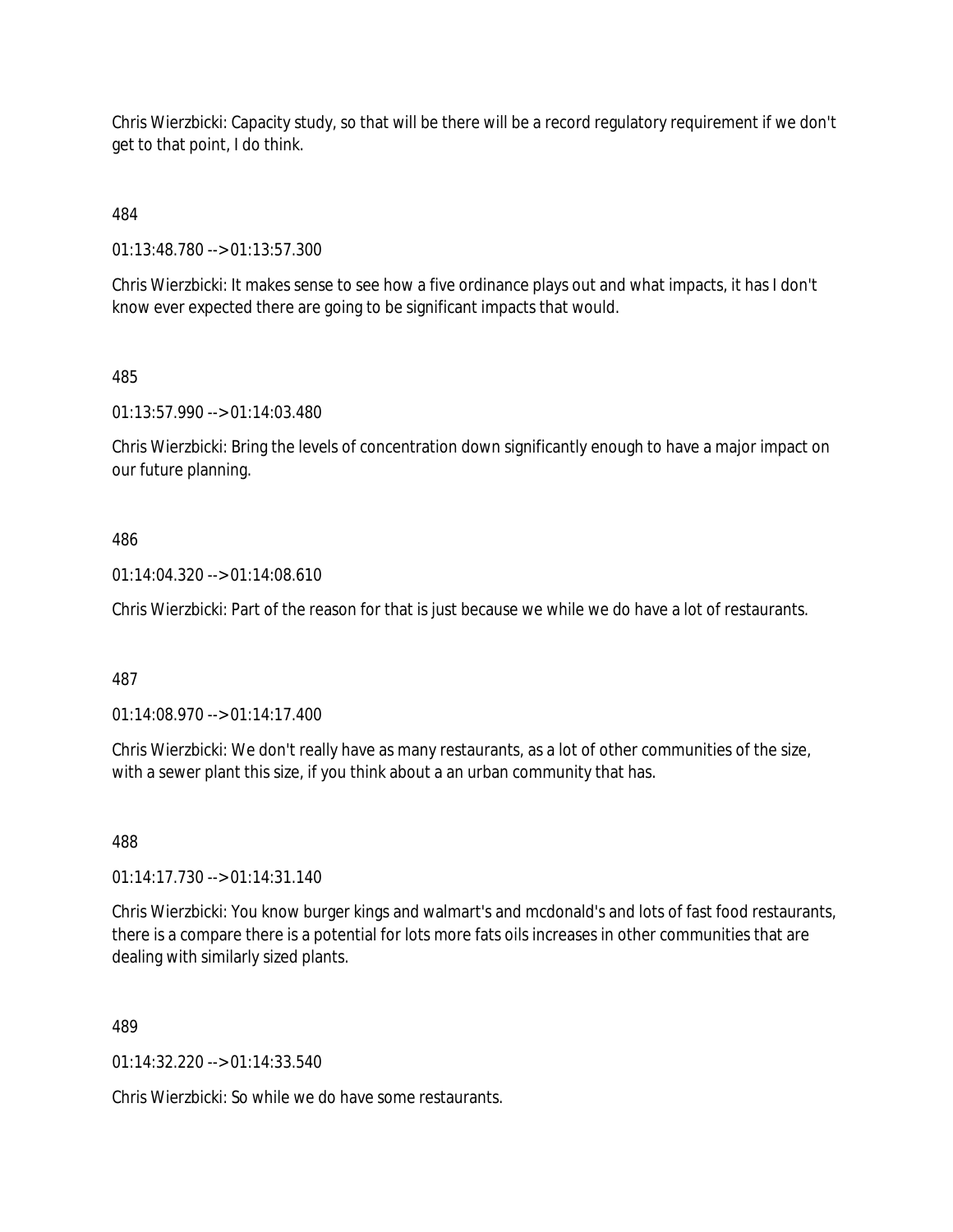01:14:33.570 --> 01:14:40.860

Chris Wierzbicki: I don't know that we're going to see the type of decrease from that ordinance that that would keep us from getting to the point that we're very near.

491

01:14:42.180 --> 01:14:47.850

Chris Wierzbicki: But certainly something to to ask about and see if it makes sense to pause they're not.

492

01:14:49.080 --> 01:14:59.250

Christy Carr: super and just one more question it kind of go back to the first of the triad of topics here and the CCS and our lovely orcas.

493

01:15:00.180 --> 01:15:14.880

Christy Carr: back to the orcas is that tight only to those CCS and the potential for new tertiary treatment that we currently have no regular regulatory mandate to do, or are there other things that we can do to help our population.

494

01:15:15.720 --> 01:15:20.550

Chris Wierzbicki: In this case I have read the orchid Task Force report but it's been it's been a while.

495

01:15:21.300 --> 01:15:36.420

Chris Wierzbicki: My recollection from the report is that CCS artist one of a host of different things that are contributing to puget sound health a significant one that we probably all know is is stormwater right so stormwater are very high volumes and.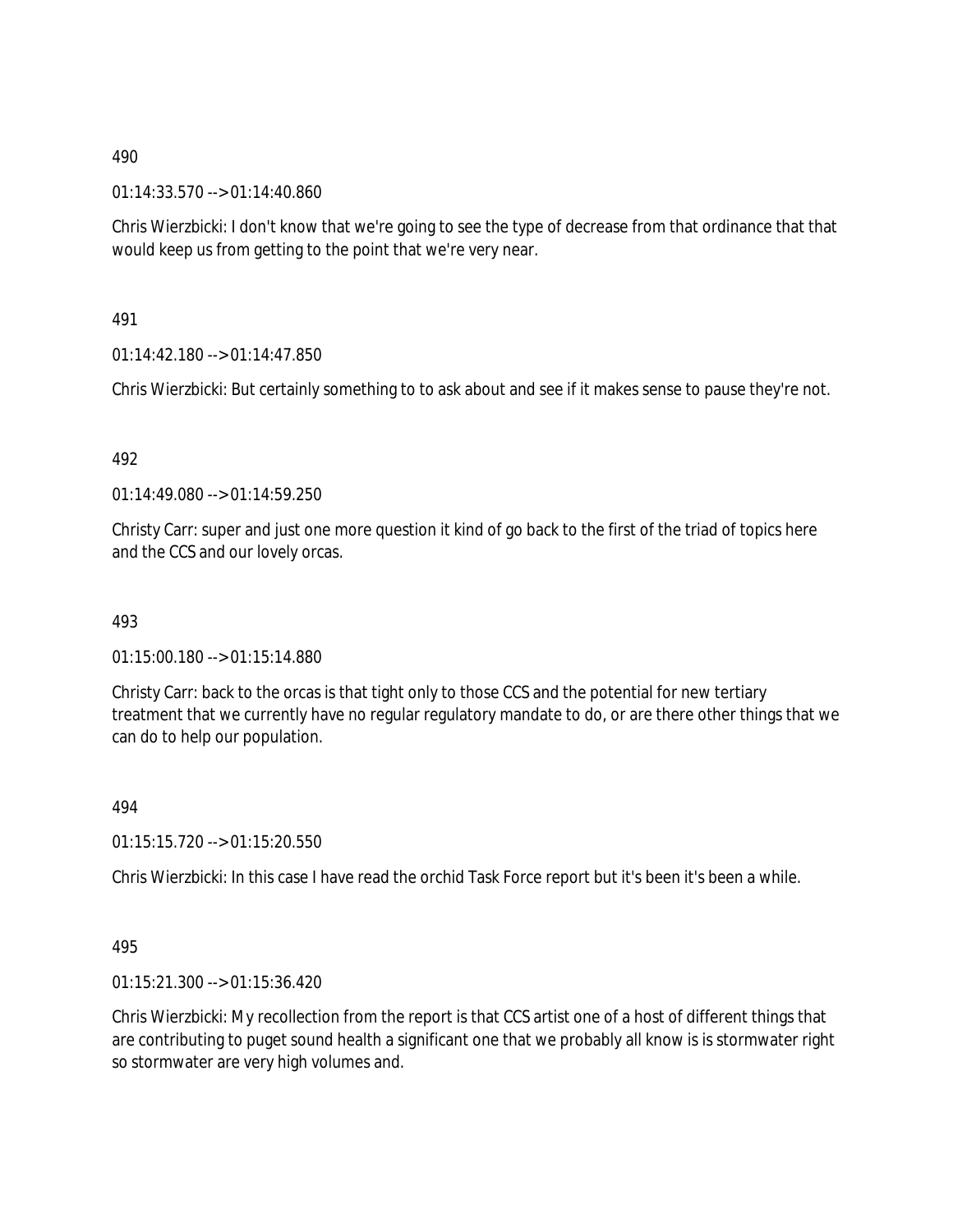01:15:37.560 --> 01:15:47.310

Chris Wierzbicki: In most cases, you know almost completely untreated, for the most part, unlike wastewater mean the wastewater coming out of our plan, as I mentioned, we could add an upgrade to our UV.

497

01:15:50.310 --> 01:15:56.970

Chris Wierzbicki: Secondary treatment and basically put that water back in the ground if we wanted to would meet class what they call class be standards for for reuse.

498

01:15:57.510 --> 01:16:07.380

Chris Wierzbicki: So that was actually pretty clean, if you think about it, compared to storm water running off the road so that's in terms of work, health that's really the place, I think, to focus in terms of contamination.

499

01:16:08.670 --> 01:16:12.600

Christy Carr: super Thank you, I look forward to your presentation on the storm water study.

500

01:16:14.790 --> 01:16:16.050

Chris Wierzbicki: will get there yeah.

501

01:16:16.230 --> 01:16:16.920

Thanks a lot.

502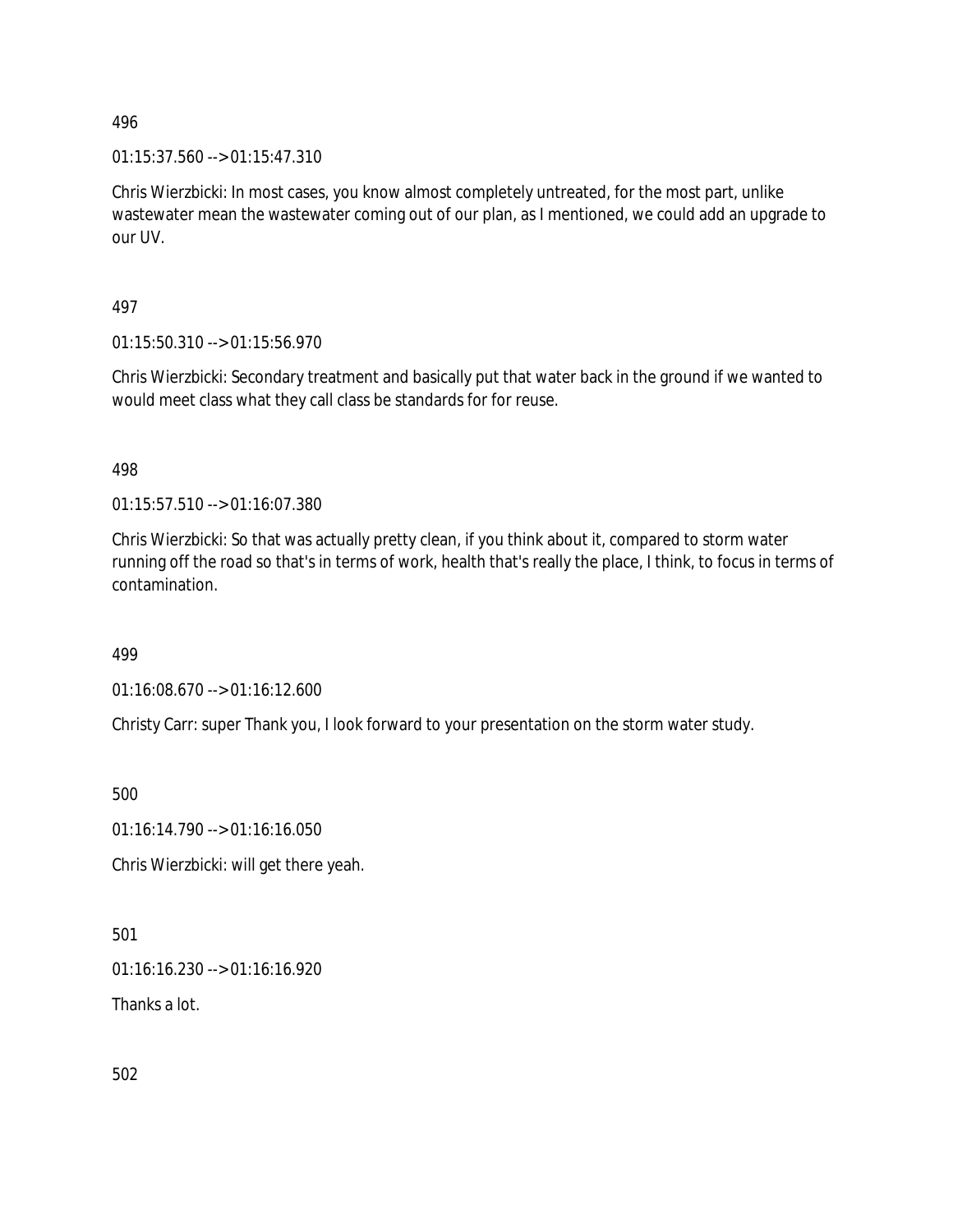01:16:18.720 --> 01:16:19.560

Kirsten Hytopoulos: healthier Schneider.

503

01:16:20.970 --> 01:16:29.100

Leslie Schneider: Thank you so yeah i'm going to follow up on it on the questions that councilmember car was asking I think we're thinking along similar lines um.

504

01:16:29.730 --> 01:16:40.950

Leslie Schneider: So, with the higher concentrations of VOD and, potentially, not necessarily a huge percentage of them coming from the fat cells in Greece of the restaurants.

## 505

01:16:42.630 --> 01:16:50.460

Leslie Schneider: The good news is that you know water conservation, apparently, has been working um is there some similar way that.

#### 506

01:16:51.660 --> 01:17:05.460

Leslie Schneider: Is there anything that residents can do or residential neighborhoods can do is there any sort of thing that came to conservation, which would just basically say you know clean.

507

01:17:06.210 --> 01:17:15.930

Leslie Schneider: How do we clean up our residential act, you know, to prevent the to prevent as much of the Vo DS getting into it, I mean, is it just.

508

01:17:17.820 --> 01:17:34.320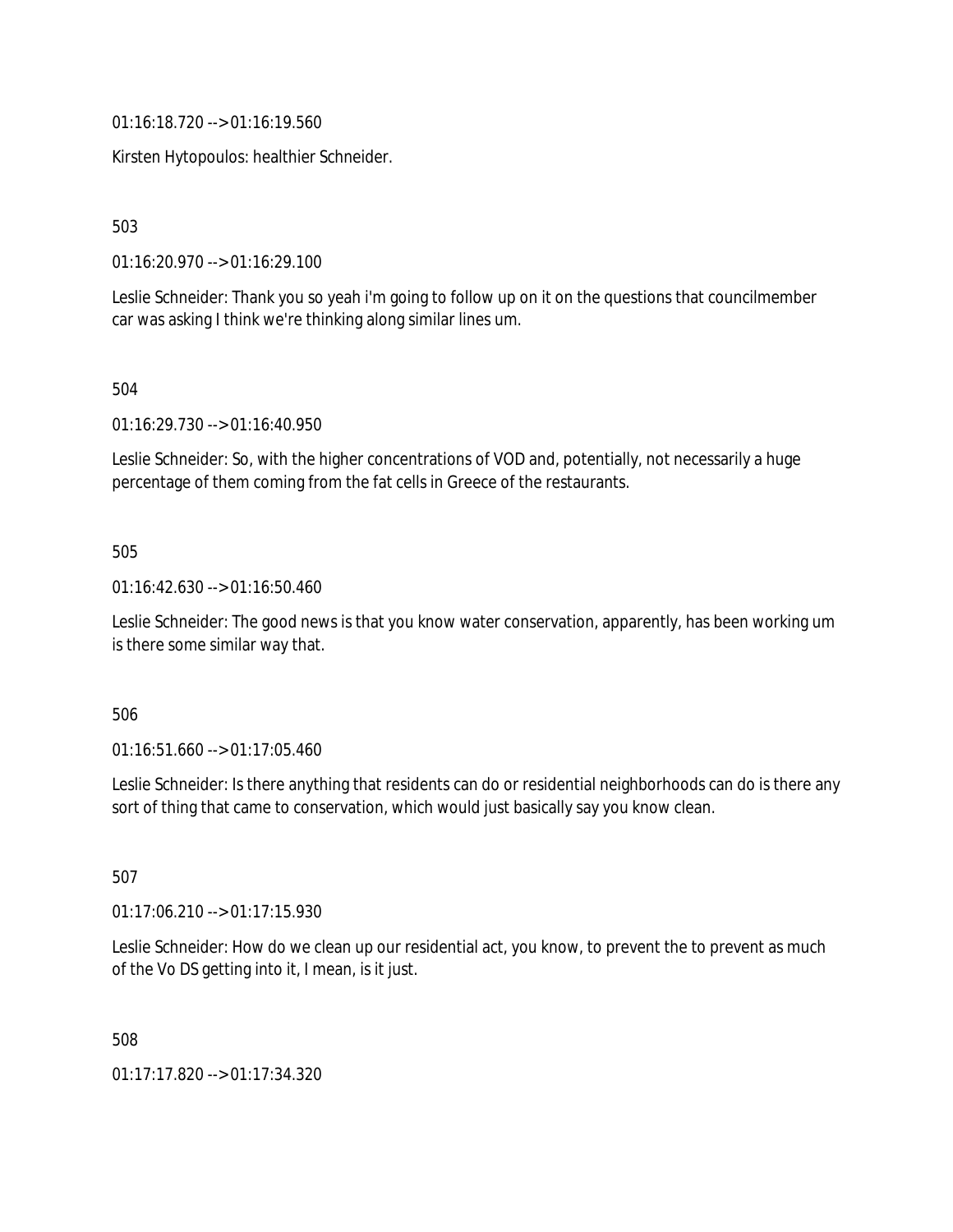Leslie Schneider: Is it the face creams, and the you know, or is it new uses that maybe we wouldn't have been doing 20 years ago or 40 years ago, or something like that, or is it just concentrations of what all of it when all it was that to go, you know.

509

01:17:35.520 --> 01:17:37.680

Leslie Schneider: That that's kind of question number one.

510

01:17:39.510 --> 01:17:40.380

Chris Wierzbicki: quickly on that one.

511

01:17:42.450 --> 01:17:47.460

Chris Wierzbicki: We should be careful not to mix and match the two different types of things right so we've got chemicals.

## 512

01:17:48.030 --> 01:18:04.650

Chris Wierzbicki: which we all at some point, use and discharge into the plant and then we've got nutrients, which are slightly different thing nutrients, we can regulate through the five ordinance to a certain extent chemicals is really a personal choice kind of thing right so using teflon.

513

01:18:05.790 --> 01:18:19.320

Chris Wierzbicki: flushing pharmaceuticals down the down the toilet or down the sink, you know those are the types of things that we can probably do more education or promotion to prevent those types of things from happening, I think we have a pharmaceutical recycling program that the.

514

01:18:20.610 --> 01:18:26.520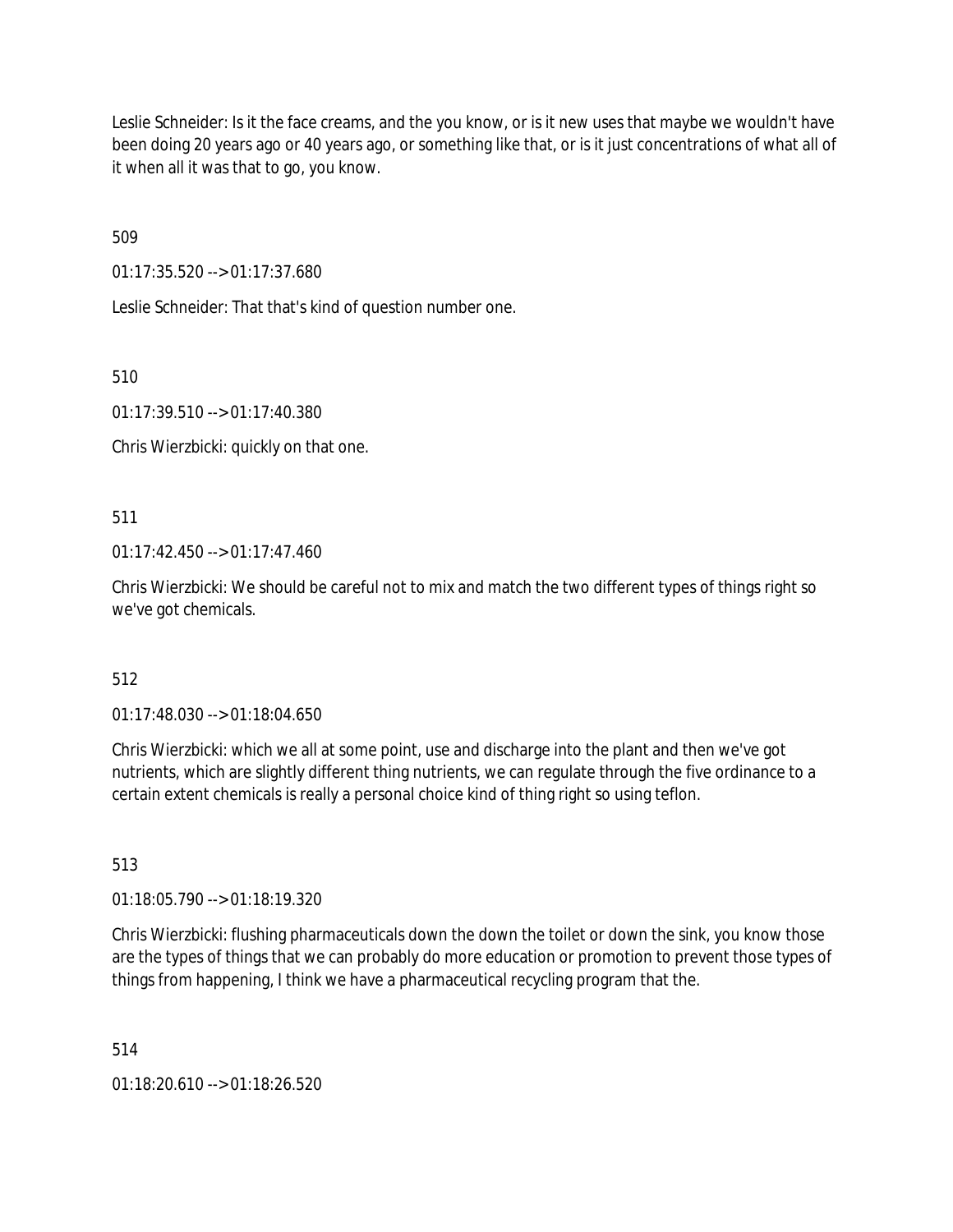Chris Wierzbicki: Maybe the police managers, we can look up more on that, but that's those are the types of things we can do personally to prevent that.

515

01:18:26.550 --> 01:18:33.480

Leslie Schneider: from happening that's more along the CEC right realm right which, thankfully, is relatively low.

516

01:18:34.590 --> 01:18:35.100

Leslie Schneider: Right well.

517

01:18:35.130 --> 01:18:37.680

Chris Wierzbicki: yeah it's already pretty low in terms of nutrients.

518

01:18:38.550 --> 01:18:55.200

Chris Wierzbicki: You know it's it's hard to say how what an average residential home is contributing in terms of nutrients unless you're dumping grease down the toilet or you know down the sink when you're washing dishes you know it probably makes more sense to to wipe out oily dishes in.

519

01:18:56.580 --> 01:19:00.660

Chris Wierzbicki: And pots and pans and not poor too much grease down down the sink that would certainly help to.

520

 $01.19.01.260 - 01.19.09.720$ 

Leslie Schneider: OK, and then, so that a second question similar I guess is you know, like with the living building challenge they actually do.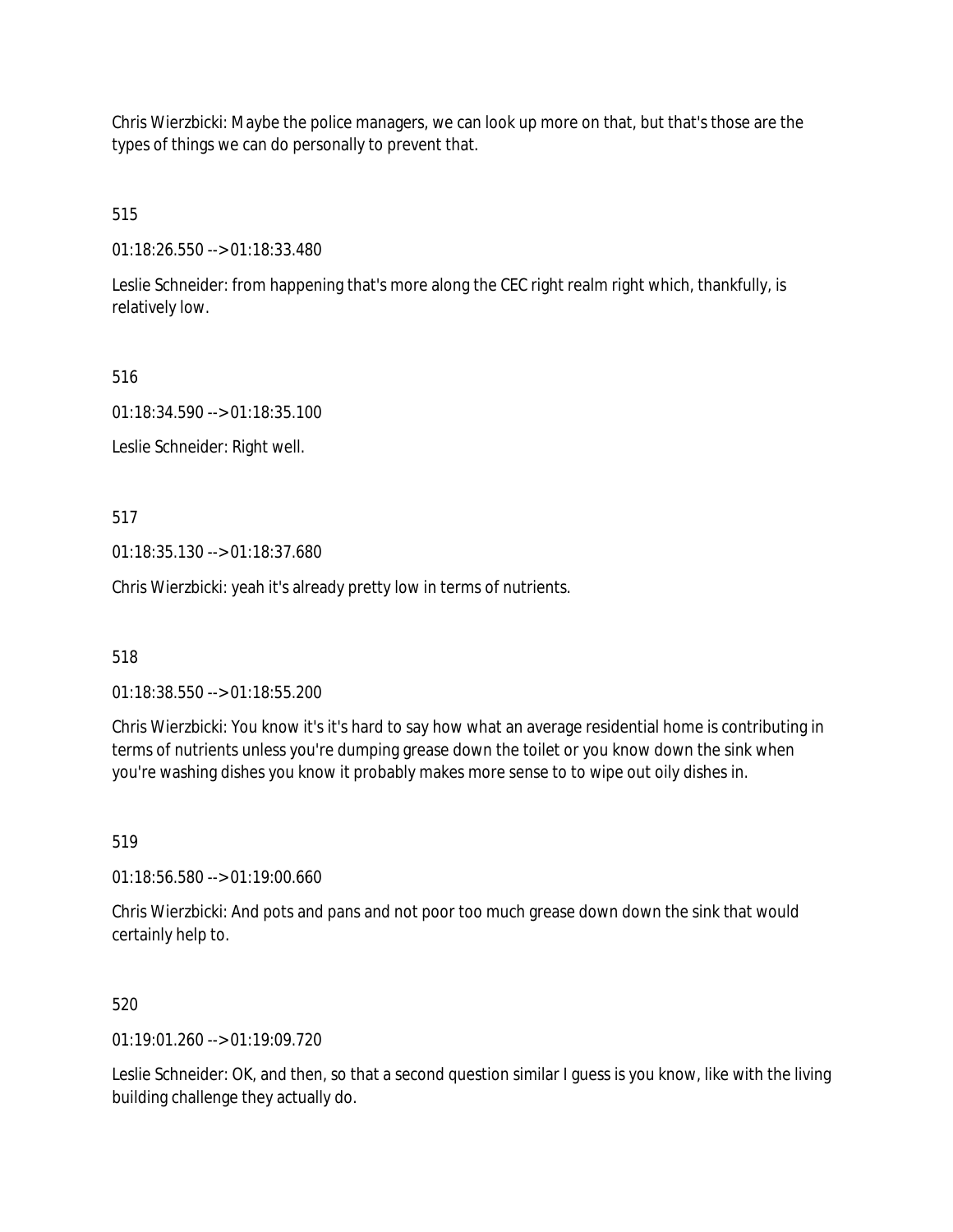01:19:11.790 --> 01:19:14.430

Leslie Schneider: The treatment processing like on site right.

## 522

01:19:15.480 --> 01:19:25.170

Leslie Schneider: And so I know we don't have very many examples of this, but we do have a couple of them, or at least one that i'm aware of yeah a couple of them on the island is.

#### 523

01:19:26.730 --> 01:19:30.210

Leslie Schneider: Is that an option, where you know we could do sort of.

#### 524

01:19:31.440 --> 01:19:39.540

Leslie Schneider: less of the pushing it all to one treatment plant and have more of it being done sort of on a resident on a.

## 525

01:19:40.860 --> 01:19:42.300

Leslie Schneider: on a local basis.

## 526

01:19:43.650 --> 01:19:51.360

Leslie Schneider: Similarly, I guess, to having septic systems or shared wells or or whatever.

## 527

01:19:53.070 --> 01:19:59.700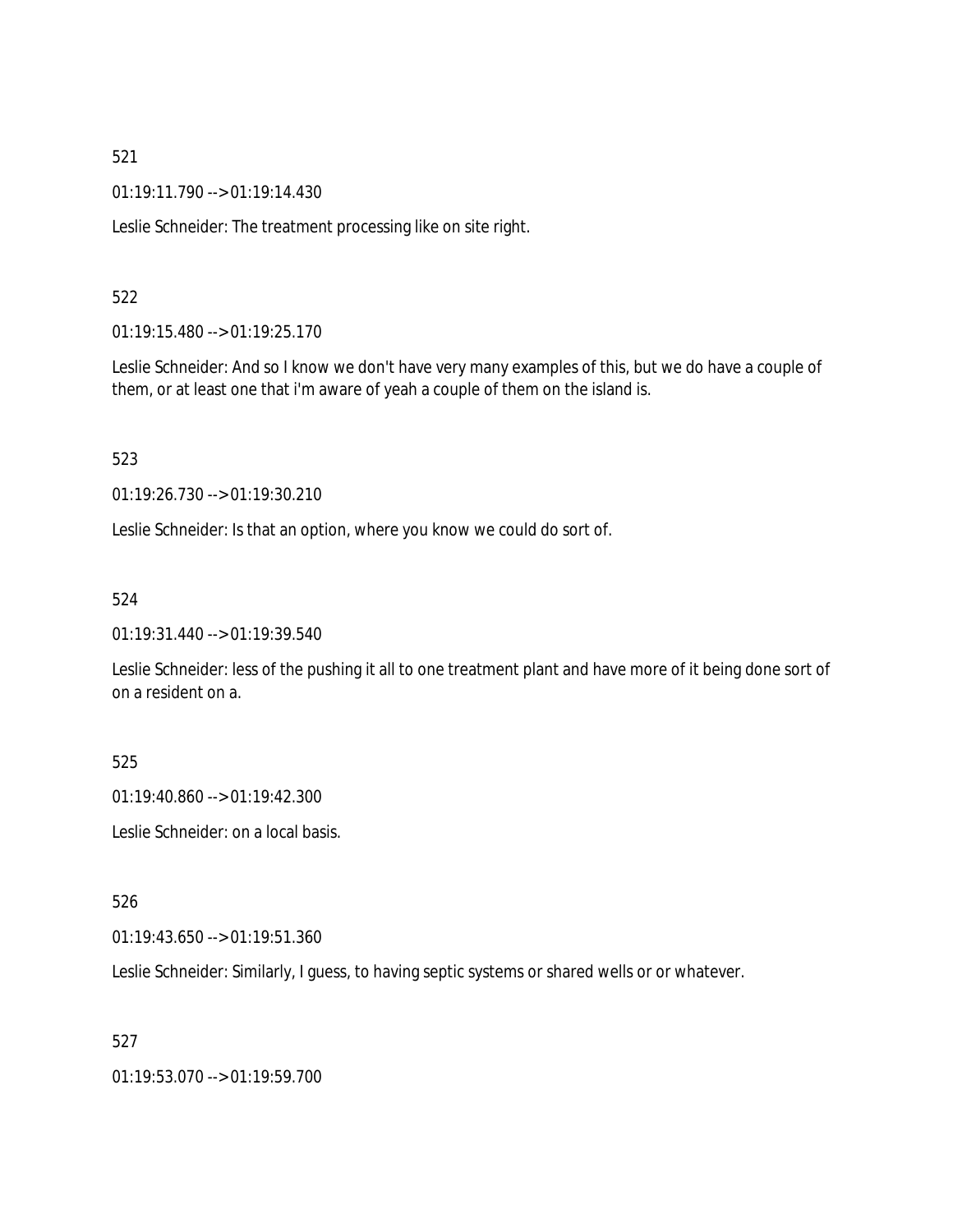Chris Wierzbicki: That this is a really interesting topic when I don't know a ton about, but I do know that large organizations like.

528

01:20:00.780 --> 01:20:10.020

Chris Wierzbicki: city of Seattle sewer and wastewater are already spending time thinking about how micro treatments are going to impact their business their line of business right.

## 529

01:20:10.590 --> 01:20:23.550

Chris Wierzbicki: If people if the technology for cleaning wastewater gets to reasonably priced enough that more people can do it, and it can become a regular part of our how we build and our you know her built environment.

## 530

01:20:24.510 --> 01:20:34.290

Chris Wierzbicki: That really changes the game in terms of how you see what role municipalities play there and and how we regulate that industry there's I think that that's in our future I don't know how soon.

# 531

01:20:35.130 --> 01:20:41.850

Chris Wierzbicki: But you know, certainly, probably within the next couple of decades that that is a type of thing that will become more accessible.

## 532

01:20:42.750 --> 01:20:52.680

Leslie Schneider: So it's it, we could do some planning, I mean it's kind of a catch 22 right like we don't want too many people unsubscribe from these.

## 533

01:20:54.390 --> 01:21:13.590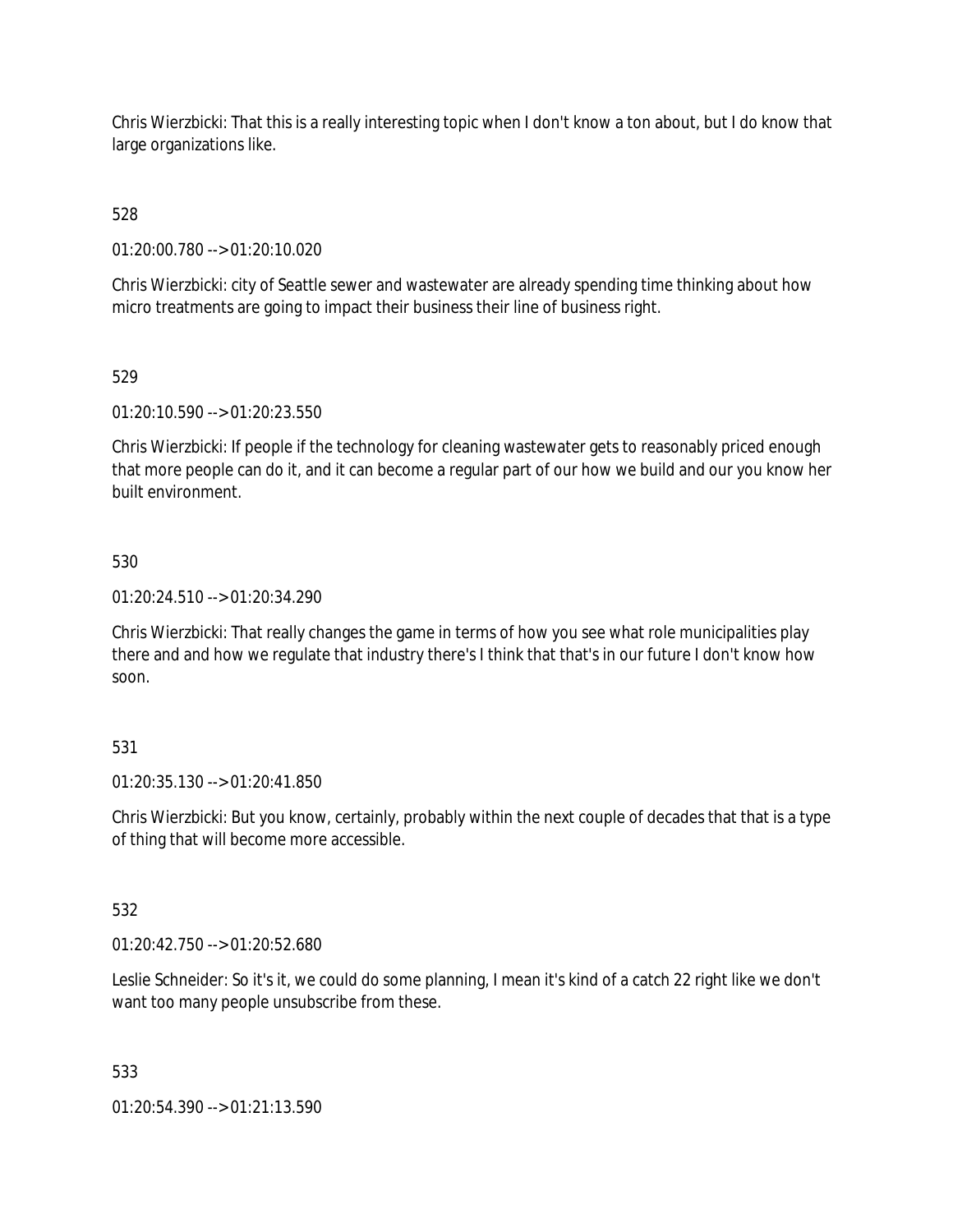Leslie Schneider: municipal systems, because then it becomes inefficient, but at the same time, if we could have if we can excuse me, avoid some major upgrades to our our systems in that way, then it might make sense, so it's kind of a balance.

534

01:21:14.310 --> 01:21:23.430

Chris Wierzbicki: yeah it is it's a, it is a balancing act, and you can understand why large organizations like city Seattle is concerned about what that means for their future right and what it means for their rate base, etc.

535

01:21:24.390 --> 01:21:38.490

Chris Wierzbicki: I suspect that as that technology becomes comes online, it will be available in new development first and easier before it's available and for retrofitting of existing homes so even when that technology gets here will probably be a while before it.

536

01:21:39.750 --> 01:21:43.710

Chris Wierzbicki: plays out across our cross our built environment, thank you.

537

01:21:45.960 --> 01:21:47.040

Kirsten Hytopoulos: counselor pollock.

538

01:21:50.130 --> 01:21:59.670

Michael Pollock: um yeah I was kind of follow up a little bit on on Council members snyder's comments in a sense, you know i'm looking for the policy questions here and just it seems like.

539

01:22:00.750 --> 01:22:09.930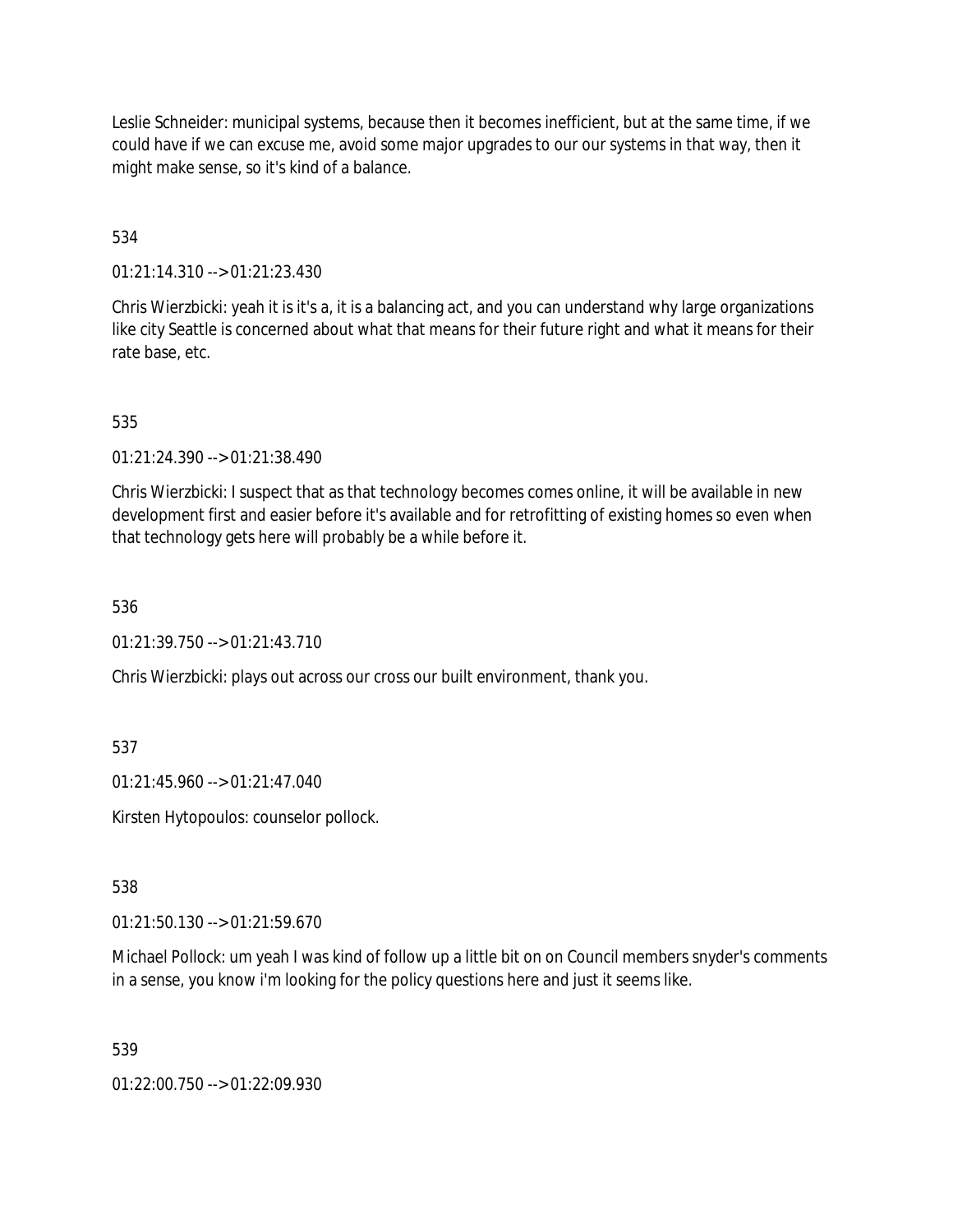Michael Pollock: You know, in my mind i'm always tying back the wastewater to what we do with it, and what they're really the highest and best use of that is and.

540

01:22:10.500 --> 01:22:18.450

Michael Pollock: Obviously, if there's nutrients in it it's got potential fertilization value, but then you said after tertiary treatment, you could you could drink it.

## 541

01:22:18.840 --> 01:22:29.460

Michael Pollock: And so I guess i'm wondering, you know play that out a little bit, how would that look, we have a big infiltration gallery and i'm i'm also interested in the context of.

## 542

01:22:30.090 --> 01:22:38.400

Michael Pollock: How it relates to screen flow, or what impact that might have on screen flow i'm really I think i've mentioned this before, but I was really struck by.

## 543

01:22:38.970 --> 01:22:48.660

Michael Pollock: gail cool noting that, when someone is wanting to Emerald heights that shall share screen or create pattern started having a different type of logic that you know he live right there and.

## 544

01:22:48.960 --> 01:22:56.160

Michael Pollock: This is observation that started drying up so i'm just kind of thinking about how you know we would develop policies that would.

## 545

01:22:58.680 --> 01:23:10.740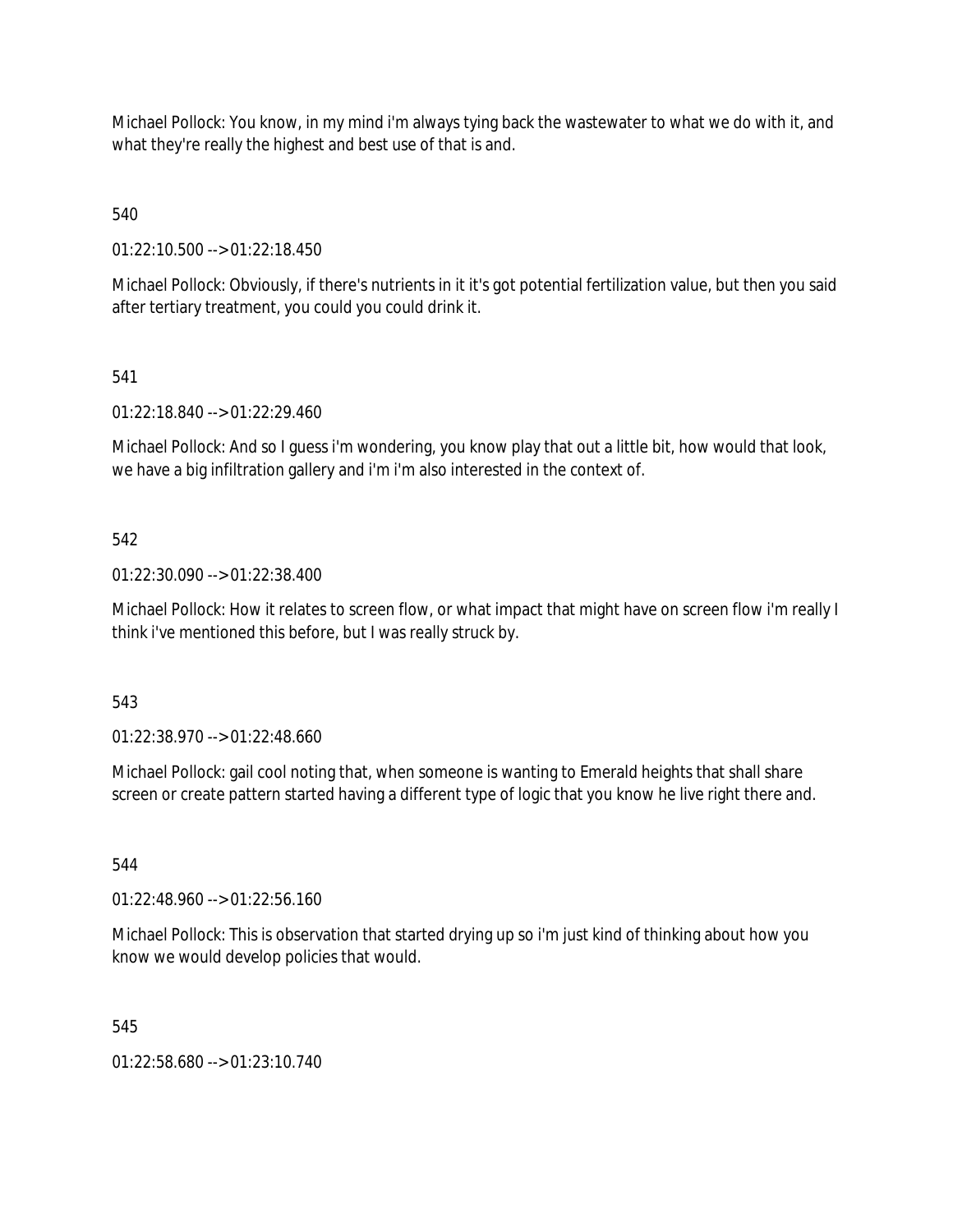Michael Pollock: Be I guess hydro logically sensitive to climate change and and just groundwater recharge issues in general and just sort of this idea of a sustainable bainbridge and how we might.

546

01:23:12.420 --> 01:23:16.170

Michael Pollock: create the policy environment to allow that kind of thinking forward.

547

01:23:18.690 --> 01:23:20.130

Chris Wierzbicki: yeah good question, I think.

548

01:23:21.420 --> 01:23:26.910

Chris Wierzbicki: I think this is a topic that we'll get into more when we start talking about the ground water management plan and what.

549

01:23:28.230 --> 01:23:39.300

Chris Wierzbicki: Because part of the trick of reusing this water, even if it becomes even if we treat it to the point where it's drinkable it's got to be distributed somewhere right it either has to.

550

01:23:40.140 --> 01:23:53.370

Chris Wierzbicki: go into somebody's house, it has to or, it has to potentially be recharged into the ground and you can't just necessarily put water into the ground anywhere, there are places where recharges is better suited and and.

551

01:23:54.480 --> 01:23:58.650

Chris Wierzbicki: We know where those areas are an island and they're not near the wastewater treatment so.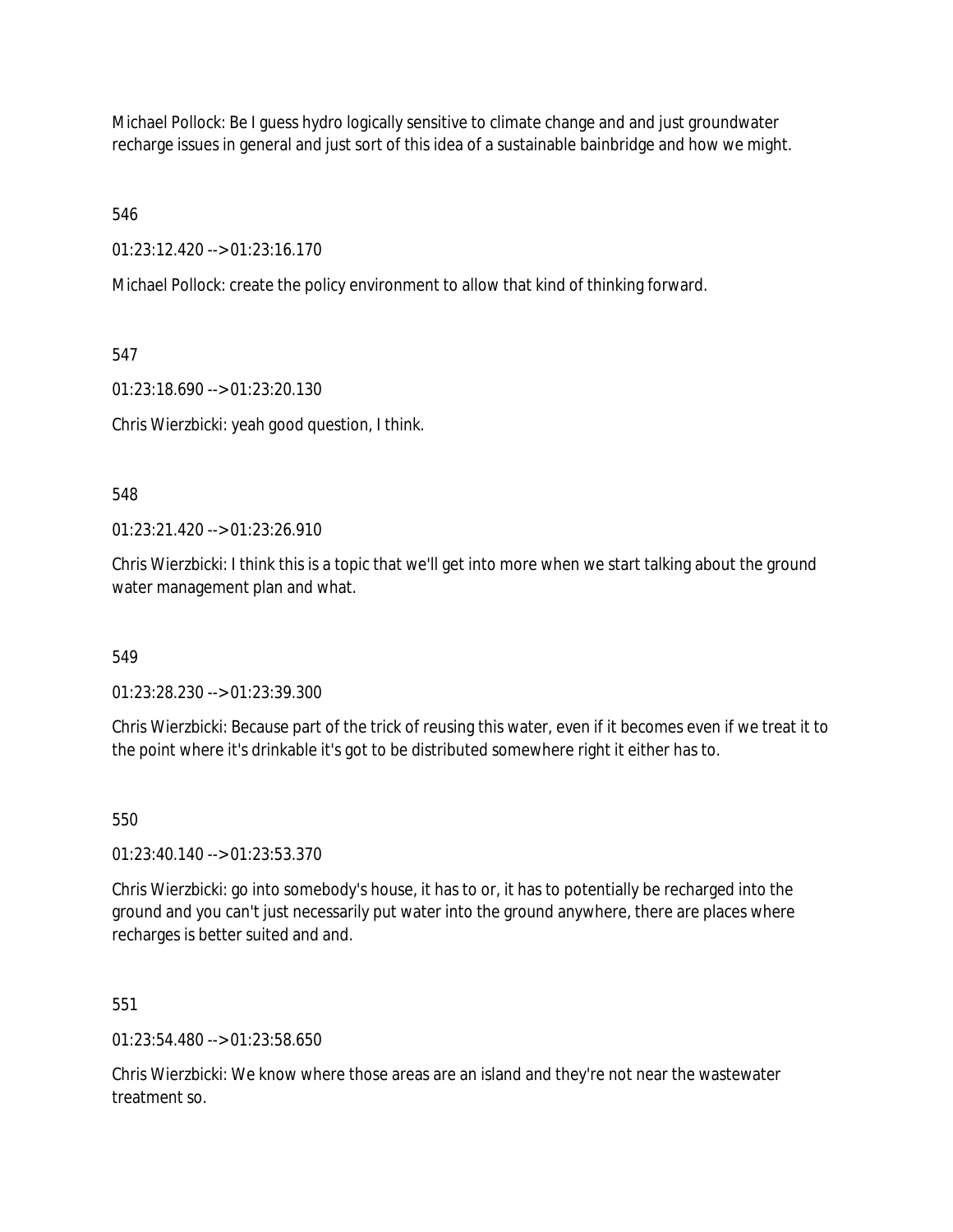01:23:59.610 --> 01:24:03.180

Chris Wierzbicki: You know, finding a way to distribute that resource is really part of the trick of this.

553

01:24:03.510 --> 01:24:11.970

Chris Wierzbicki: Even more so than than getting to water that standard, but I think we'll have an opportunity to think more holistically about this and that's part of I think our departments goal for the ground water management plan.

554

01:24:12.480 --> 01:24:19.380

Chris Wierzbicki: is to think holistically about water as a resource, taking into account, you know what happens at the treatment plan, what happens.

555

01:24:20.370 --> 01:24:27.660

Chris Wierzbicki: You know how are we managing water groundwater that that's used by the municipality is to serve the water customer base.

556

01:24:28.560 --> 01:24:41.460

Chris Wierzbicki: You know how do we input, how do we deal with water and streams, how do we increase and improve groundwater recharge all of those things are really connected and I see the ground water management plan as a way to kind of thread some of those things Skinner.

557

01:24:45.630 --> 01:24:52.350

Kirsten Hytopoulos: Okay looks like we might be at the end of our questions, I have a couple questions one just as a follow up Chris.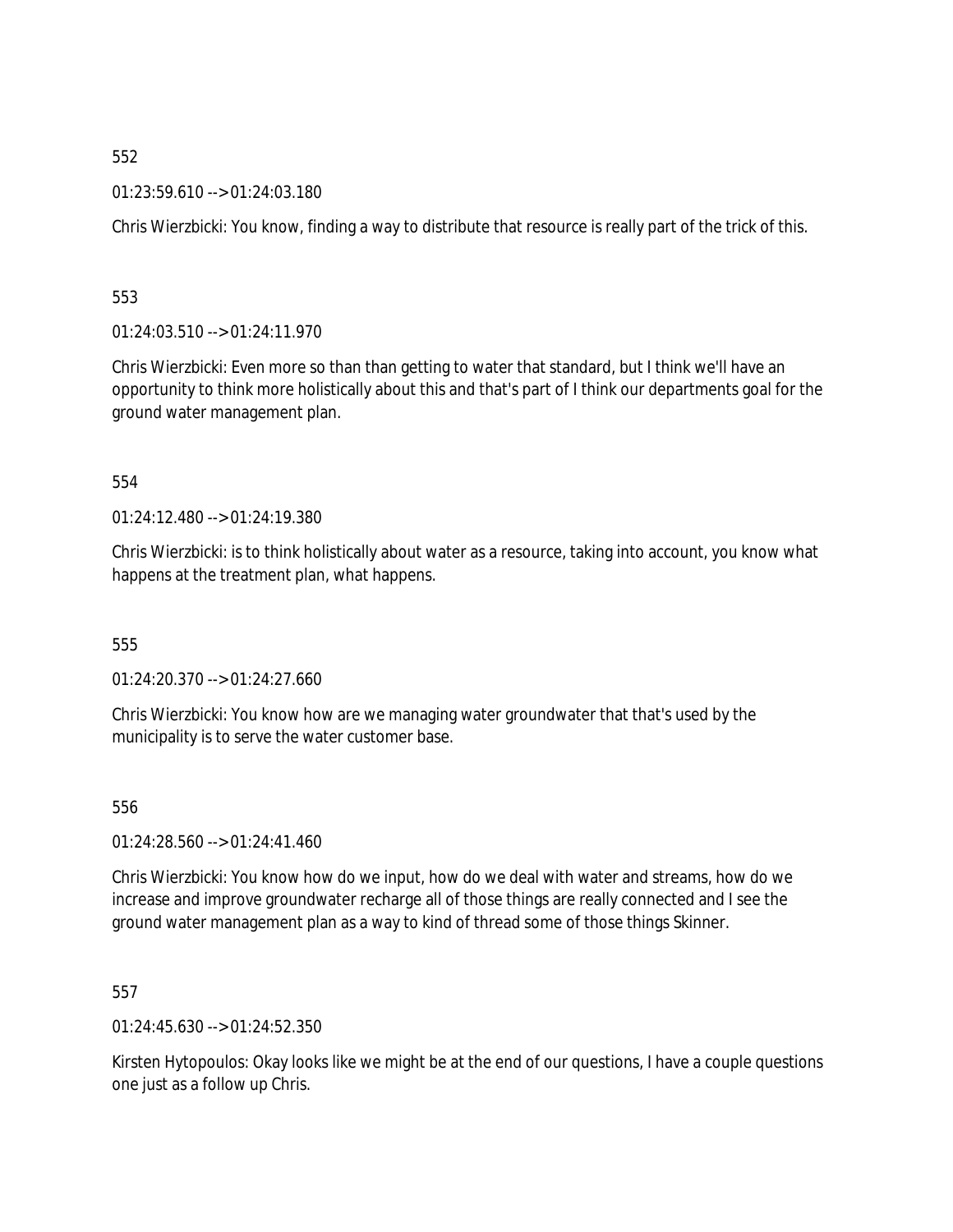01:24:53.310 --> 01:24:59.580

Kirsten Hytopoulos: When you mentioned the other exacerbating factors for the big event that we were two events, I think that we've had.

559

01:25:00.330 --> 01:25:08.910

Kirsten Hytopoulos: Recently, and I was trying to capture the words you said this, where you said protocol capacity, other issues, but whatever those external other issues and I thought, some of them were.

560

01:25:09.330 --> 01:25:13.320

Kirsten Hytopoulos: Potentially stormwater from private properties leaking into the system or I don't know but.

561

01:25:13.890 --> 01:25:26.550

Kirsten Hytopoulos: What are we doing to address those to help so that, when we have these major events, because we can't at all control the rain events, what are we doing to investigate and try to get some control and those were yeah.

562

01:25:26.880 --> 01:25:32.970

Chris Wierzbicki: So what you're referring to in the industry is called I, and I it's trying to remember what it stands for it's.

563

01:25:34.380 --> 01:25:35.100

Blair King: A shame well.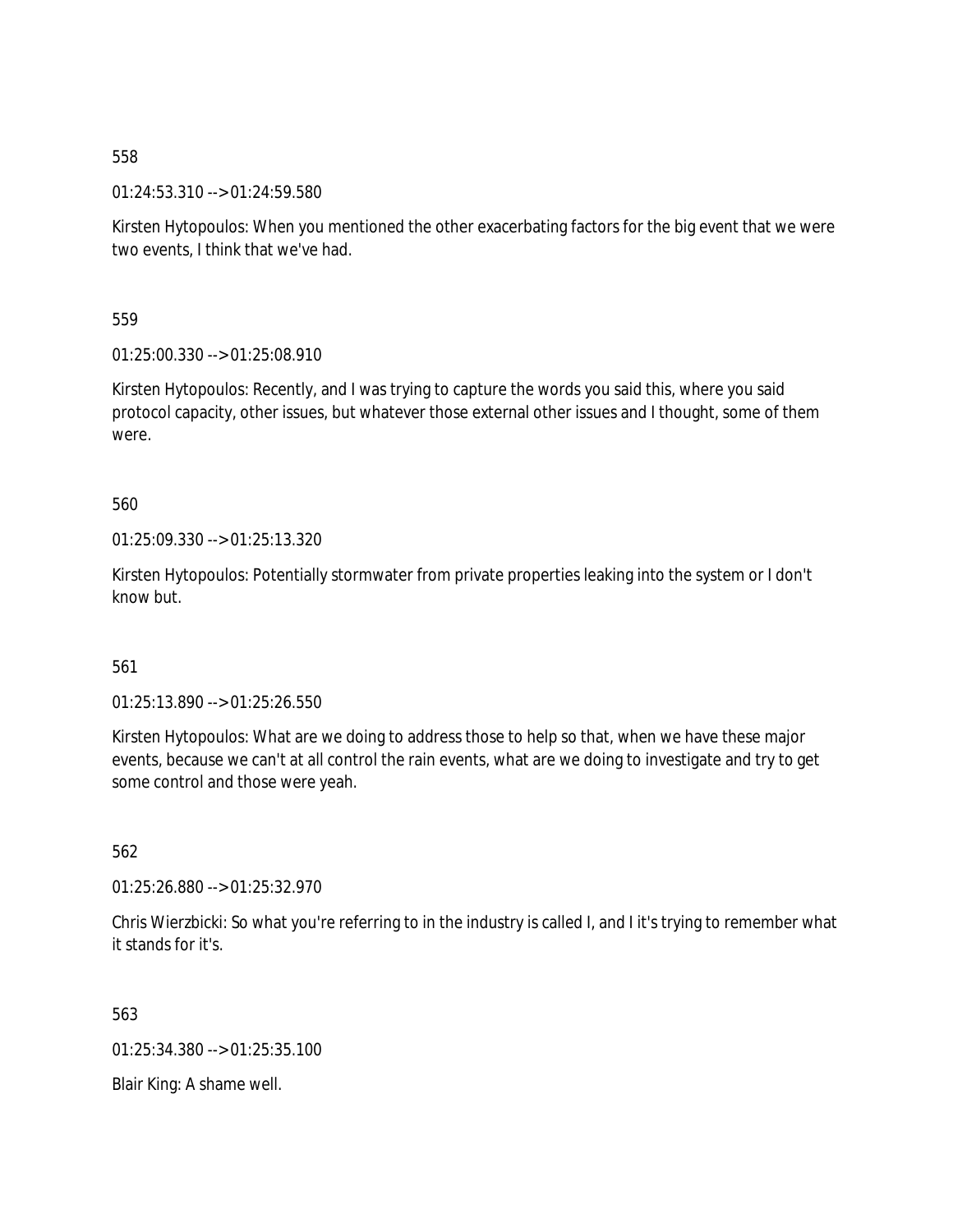01:25:35.340 --> 01:25:39.510

Chris Wierzbicki: There we go to the manager knows the answer so that's.

565

01:25:40.500 --> 01:25:51.960

Chris Wierzbicki: Water that's coming from the ground or rainwater into the sewer system and infiltrating the pipes in the in the manholes and getting to the tree and that's why you see mean.

566

01:25:52.410 --> 01:26:02.430

Chris Wierzbicki: It intuitively doesn't make a whole lot of sense or why are we seeing more water, the tree and plant when it rains is because those systems have leaks right and that and rain water gets into them, then it gets into the plan.

567

01:26:04.080 --> 01:26:12.270

Chris Wierzbicki: Our I, and I rate is not excessively high on bainbridge island our consultants helped us work through that.

568

01:26:12.810 --> 01:26:19.440

Chris Wierzbicki: Because we asked the same question does it make sense to try to create a program to go after this, and the answer to that was probably not.

569

01:26:19.890 --> 01:26:27.900

Chris Wierzbicki: it's not the place where if we have limited resources we we probably need to focus because it's not exceptionally higher than than an average Community.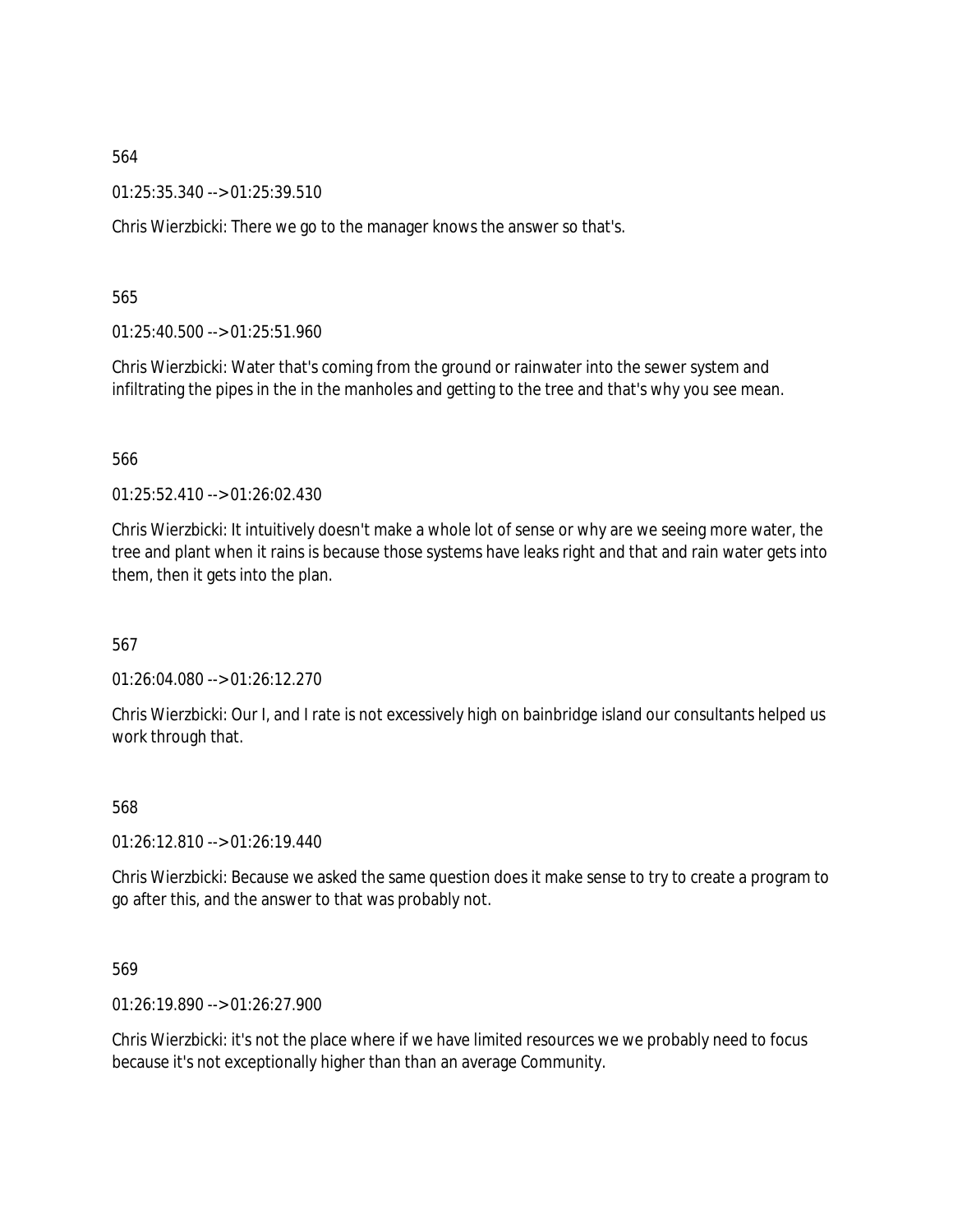01:26:28.710 --> 01:26:39.090

Chris Wierzbicki: Is it is a problem, yes, but it's probably not worth the effort to try and solve that one, but instead to look for other solutions for for dealing with flow rates and concentration.

571

01:26:39.540 --> 01:26:54.060

Kirsten Hytopoulos: So then, what So what do we say to the Community about these every so often events that were sounds like we're unexpected because of climate change, how are you going to handle the you know the health and you know, to the sound and humans effect of these events.

572

01:26:54.240 --> 01:26:59.370

Chris Wierzbicki: Sure, well, two things well actually it's probably a host of things well mentioned three of them one is.

573

01:26:59.820 --> 01:27:09.000

Chris Wierzbicki: We did not have like a policy in place for our operators about how many of those clarifies need to be online at certain times of the year when we expect to have a storm event.

## 574

01:27:09.840 --> 01:27:18.540

Chris Wierzbicki: If we were able, if we're able to if we had us one of our other clarifies online, we may have been able to avoid that event.

## 575

01:27:19.620 --> 01:27:25.320

Chris Wierzbicki: And you'll notice that this event happened over holiday, where we had minimal manpower on on on hand.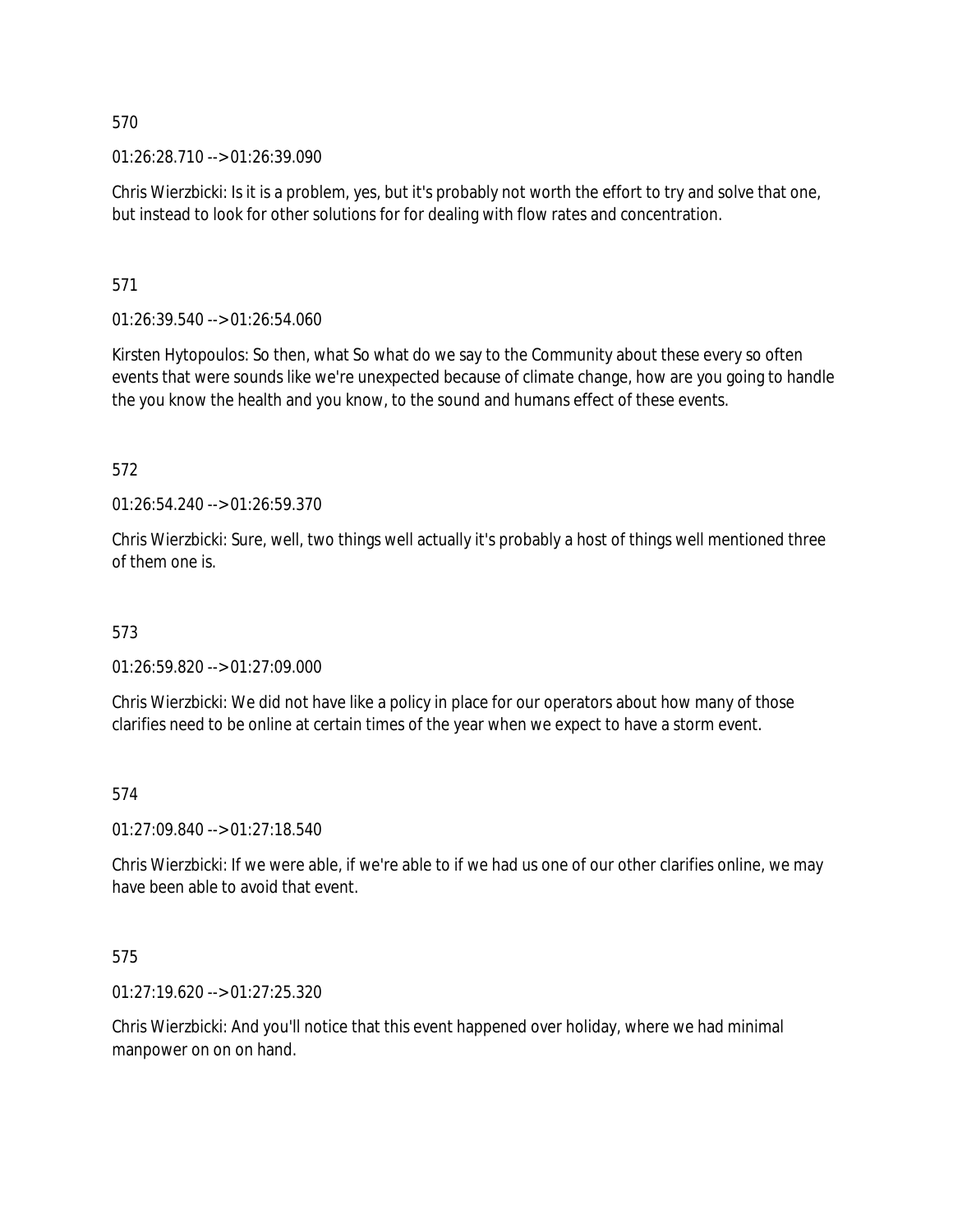01:27:26.220 --> 01:27:35.460

Chris Wierzbicki: and managing multiple clarifies going at the same time, requires having more manpower more people available to to manage the whole system and so we've.

577

01:27:36.300 --> 01:27:41.700

Chris Wierzbicki: Had times when the times when its rainy in the rainy season, when we have holidays there aren't always.

578

01:27:42.210 --> 01:27:53.610

Chris Wierzbicki: We haven't always had all the people there to run all the system, well, we we've changed that policy, we have to have those systems on all the time we have to have the people available to run them, in addition to that mechanically.

579

01:27:54.810 --> 01:28:05.430

Chris Wierzbicki: We, the pumps that circulate the water out of the clarify ours and back into the air Asian Chamber because there's actually I didn't mentioned in the diagram but that's a circular system takes a water going back and forth.

580

01:28:06.180 --> 01:28:13.440

Chris Wierzbicki: The pumps, that we have to manage that circulation run at one rate and our consultants, that you should really have.

581

01:28:14.460 --> 01:28:19.650

Chris Wierzbicki: A variable rate pump there, so you can when there's more flow coming in, you can pump more water out faster.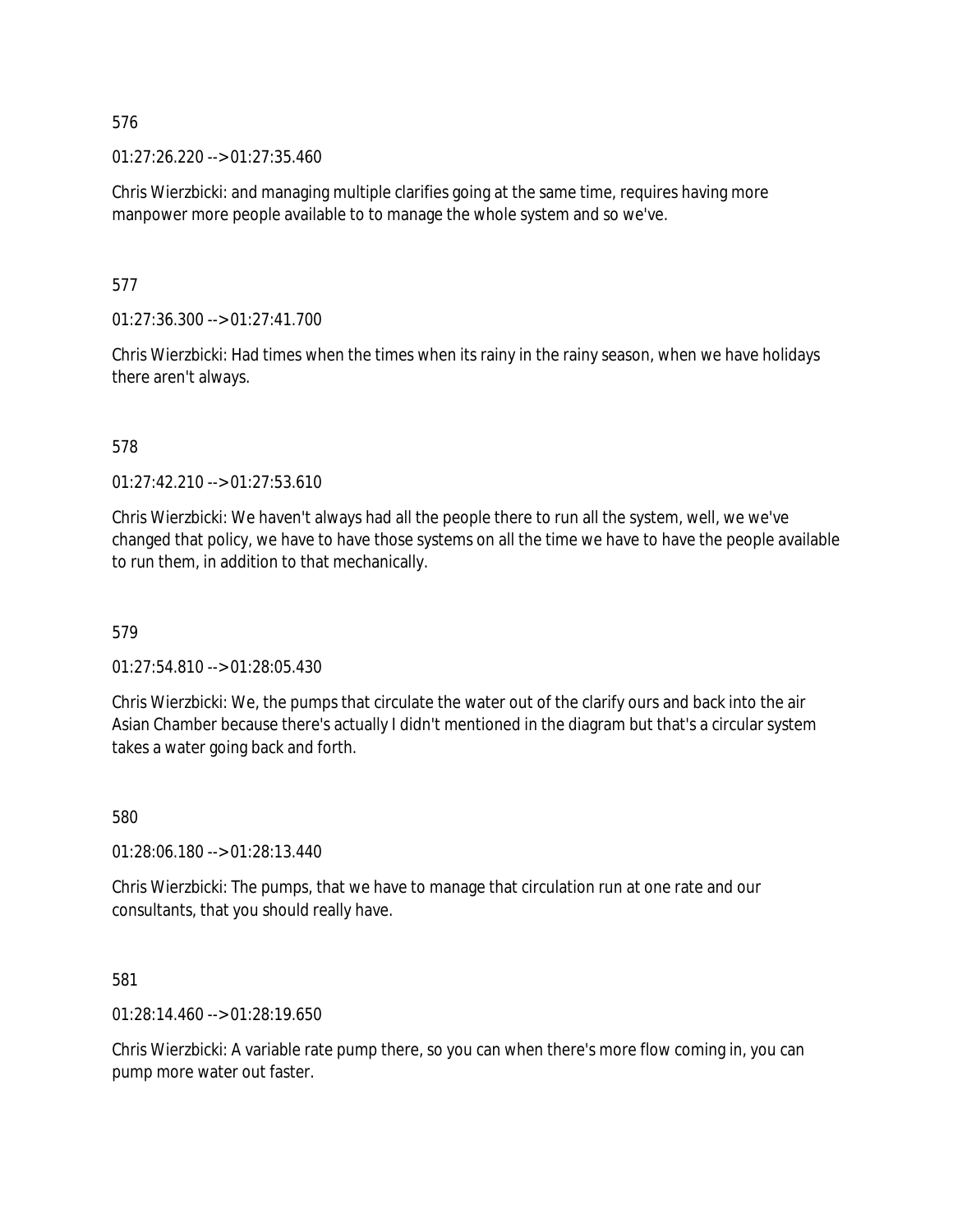01:28:20.640 --> 01:28:27.240

Chris Wierzbicki: Because we're otherwise we're just limited to that single rate and we can't change how much comes out so that's one of the improvements that we're going to be making.

583

01:28:28.170 --> 01:28:33.480

Chris Wierzbicki: Lastly, selling sludge settle ability, has a major impact on that issue too.

584

01:28:34.170 --> 01:28:49.740

Chris Wierzbicki: If you can get sludge to settle faster and clarify, you can get more volume of water, through the clarify, because you have more volume for water unless wine for solids and that ours are improvements that we're making now plus \$200,000 investment we're making next year to improve.

585

01:28:50.970 --> 01:28:55.680

Chris Wierzbicki: The the organic process that we use to improve that scalability so that we can.

## 586

01:28:57.120 --> 01:29:03.780

Chris Wierzbicki: Allow and have more flexibility in those larger volumes, so I think between those three things we we will be.

## 587

01:29:04.890 --> 01:29:07.410

Chris Wierzbicki: Dealing with the short term types of problems that we saw and.

588

01:29:09.240 --> 01:29:19.890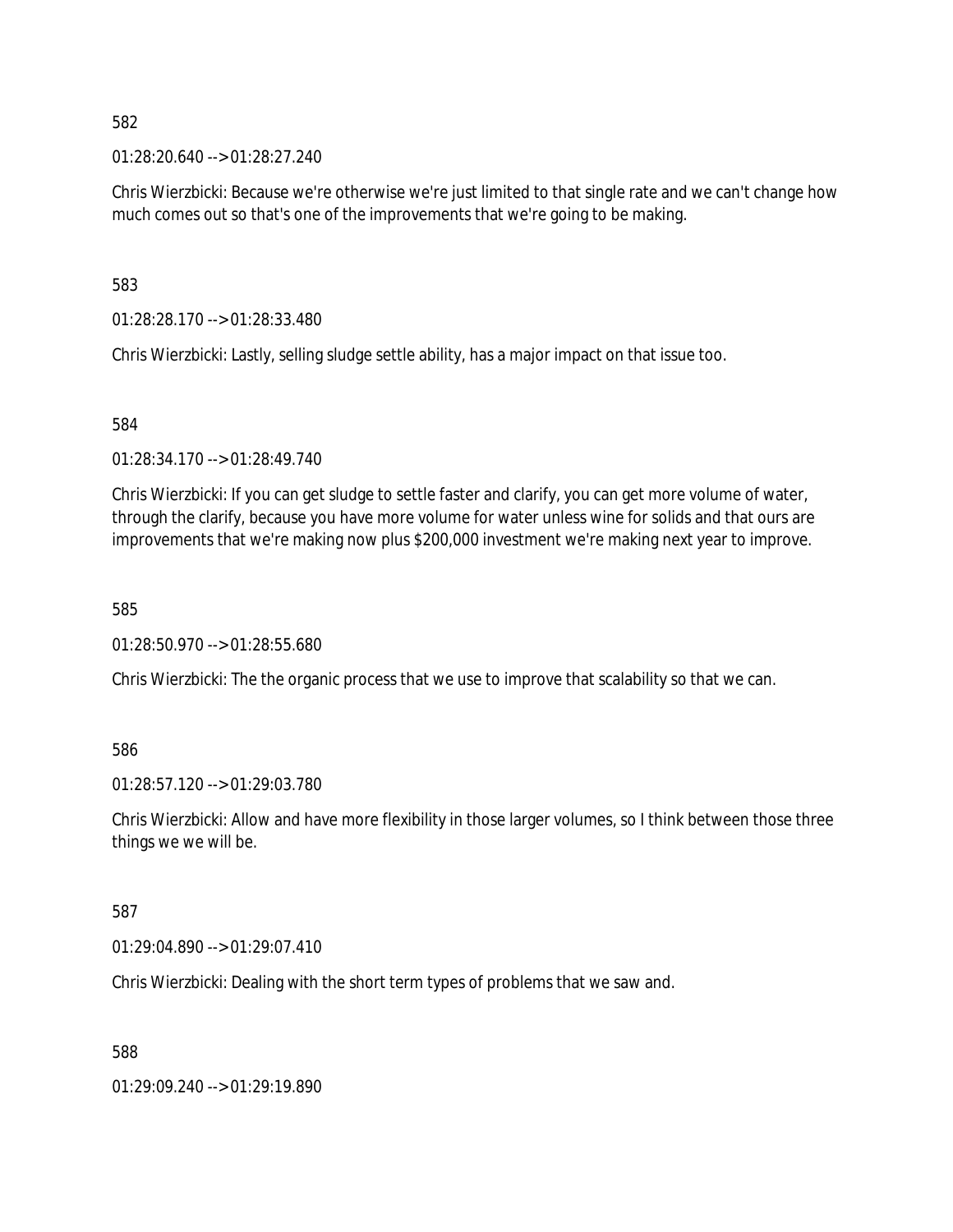Kirsten Hytopoulos: I guess the last thing I want, I want to make a comment in sort of a question is that if we're not going to pursue tertiary treatment i'm not sure we're making a decision or not, and I would like to see us do it, but I would love to see us take on.

589

01:29:20.910 --> 01:29:28.770

Kirsten Hytopoulos: An active educational role, based on you know we've been dancing around that with getting people not to be using their their you know.

590

01:29:29.640 --> 01:29:45.810

Kirsten Hytopoulos: Whatever you call those end their air raiders were to call those disposals and and using non toxic bath products and taking their drugs to the wherever the drop off stations are it seems like we could be doing that, at least as a city to help with all the different types of.

591

01:29:47.160 --> 01:29:48.780

Kirsten Hytopoulos: junk that we're sending into the sound.

592

01:29:50.640 --> 01:29:54.150

Kirsten Hytopoulos: I feel like the city manager wanted to perhaps make a comment.

593

01:29:55.680 --> 01:30:02.820

Blair King: Thank you chair, I just wanted to make a couple and I talked to the public works director about this presentation, but.

594

01:30:03.210 --> 01:30:12.270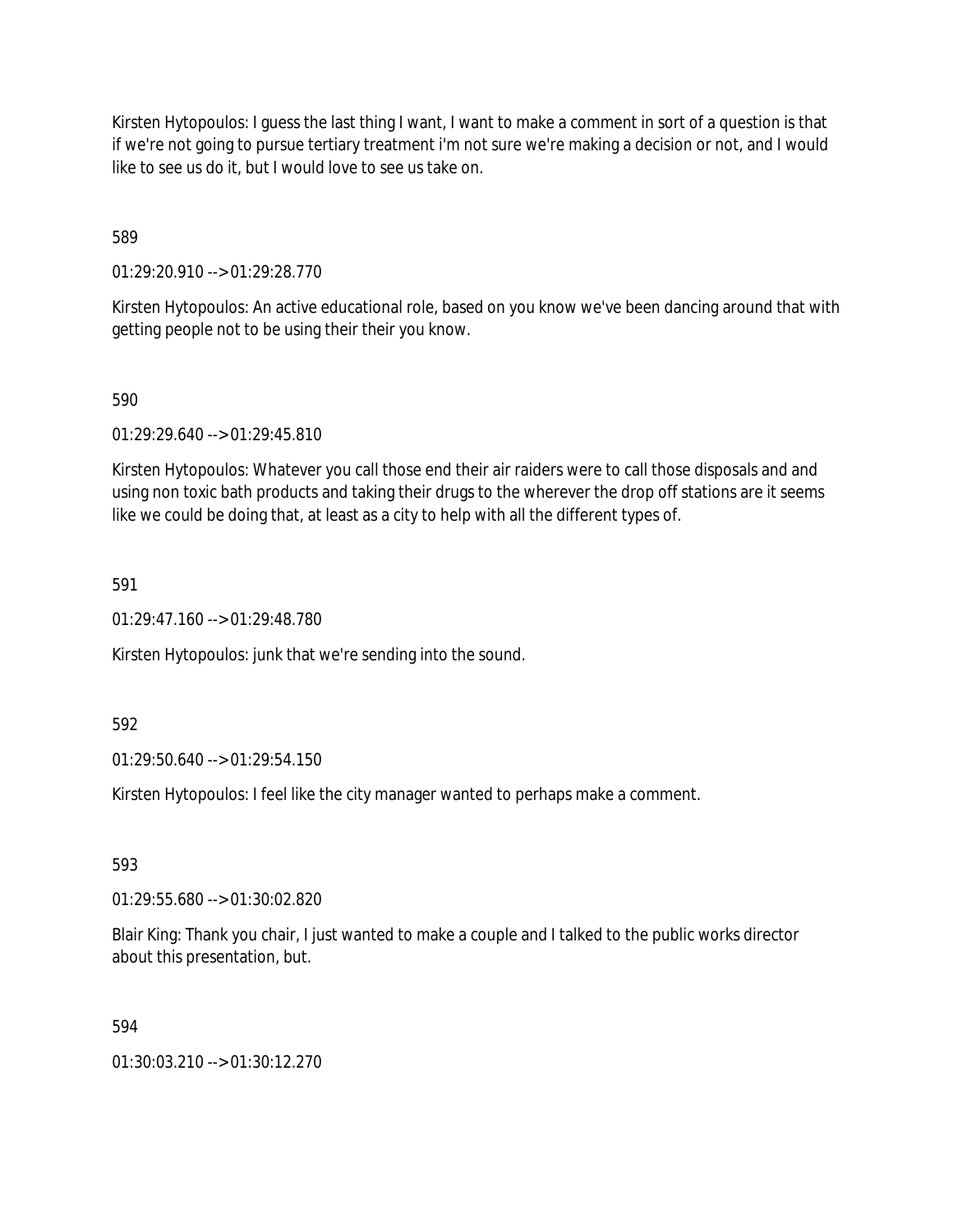Blair King: Let me make a couple of observations, the question came up and you actually made the observation I think customer for Schneider made observations can any public education began.

# 595

01:30:13.470 --> 01:30:25.620

Blair King: There are areas for public education already mentioned pharmaceutical disposals making sure their disposal that properly and then there's the issue of organic waste, and specifically garbage disposals.

## 596

01:30:26.070 --> 01:30:33.600

Blair King: The constant the garbage disposals basically if you take a solid and you convert it to a liquid pick the garbage disposal you send it down to the waste system.

## 597

01:30:33.960 --> 01:30:42.210

Blair King: It goes to the aerobic process it gets converted back into a solid sludge and then remove it's very inefficient and consumer space.

## 598

01:30:42.630 --> 01:30:55.080

Blair King: We want to educate the public is think twice before you use garbage disposal, I mean that is the type of public education program we want people know we want people to know how the wastewater system works.

## 599

01:30:56.610 --> 01:31:08.700

Blair King: I am surprised at the concentration level that is I, and I think definitely we want to continue to follow up and figure out why is our effluent so concentrated.

600

01:31:10.050 --> 01:31:19.950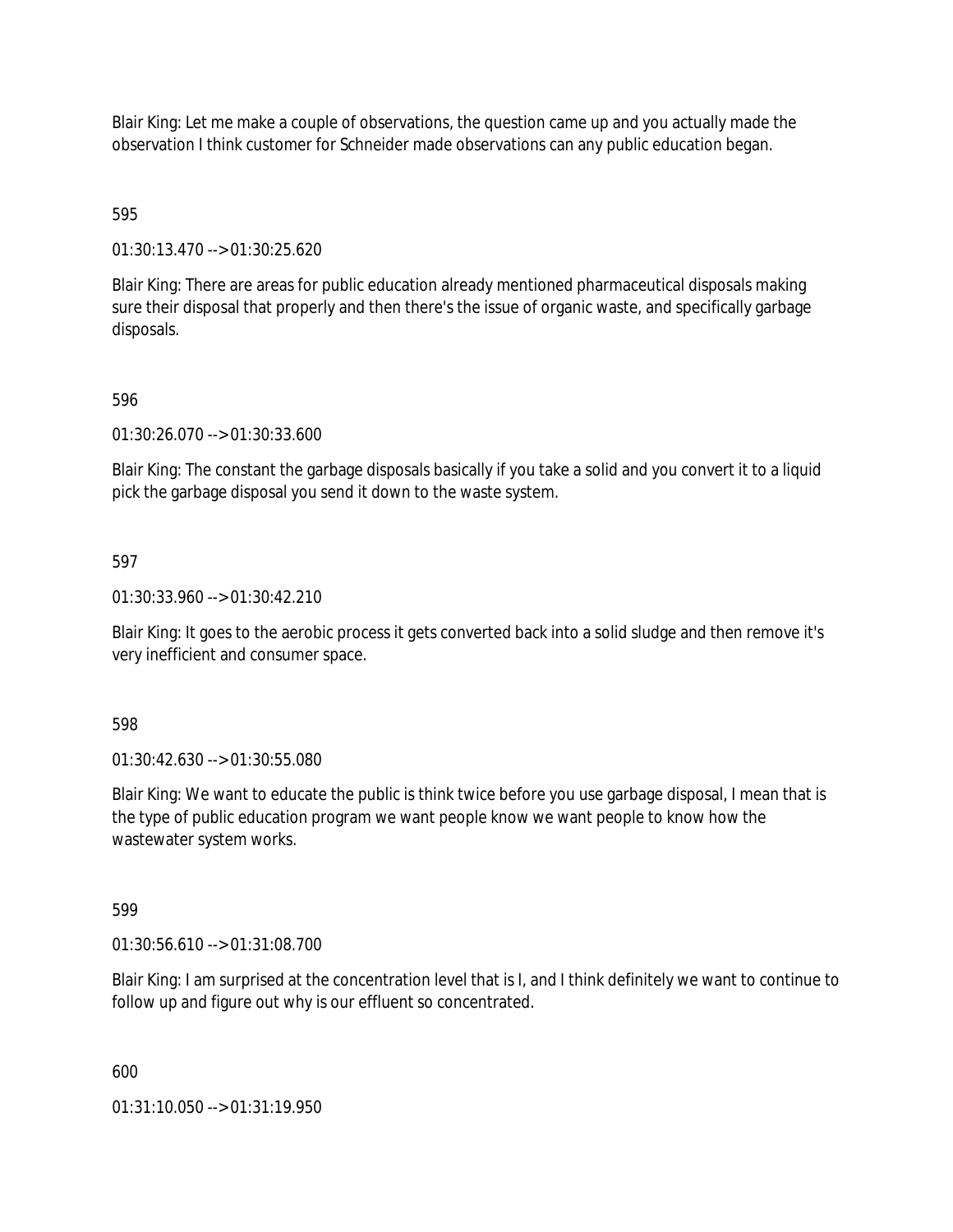Blair King: Either we're being very efficient water or there's some other reasons, and then, finally, just the director of talking about the issues with spills.

601

01:31:20.310 --> 01:31:26.490

Blair King: Coming up on the Council agenda and i'm going to assume that the skating system is going to help us.

## 602

01:31:27.300 --> 01:31:38.070

Blair King: scale, the system is a remote monitoring typically have wastewater treatment plant and will improve the capability of sending out early alarms so that when you have a like staff.

603

01:31:38.520 --> 01:31:51.690

Blair King: And you have water levels becoming higher than they should be an alarm will go off, and you can monitor that remotely when you have a light crew and so that should be a solution, they help us prevent the spills and we don't want to spill.

604

01:31:53.310 --> 01:31:59.610

Blair King: It because spills mean that we're contaminating the environment and we're not winning if we're spilling so.

605

01:32:00.150 --> 01:32:07.590

Blair King: skater system should improve it, but I think there are variety public education pieces, and that is something that we'd probably want to pursue.

606

01:32:07.950 --> 01:32:25.560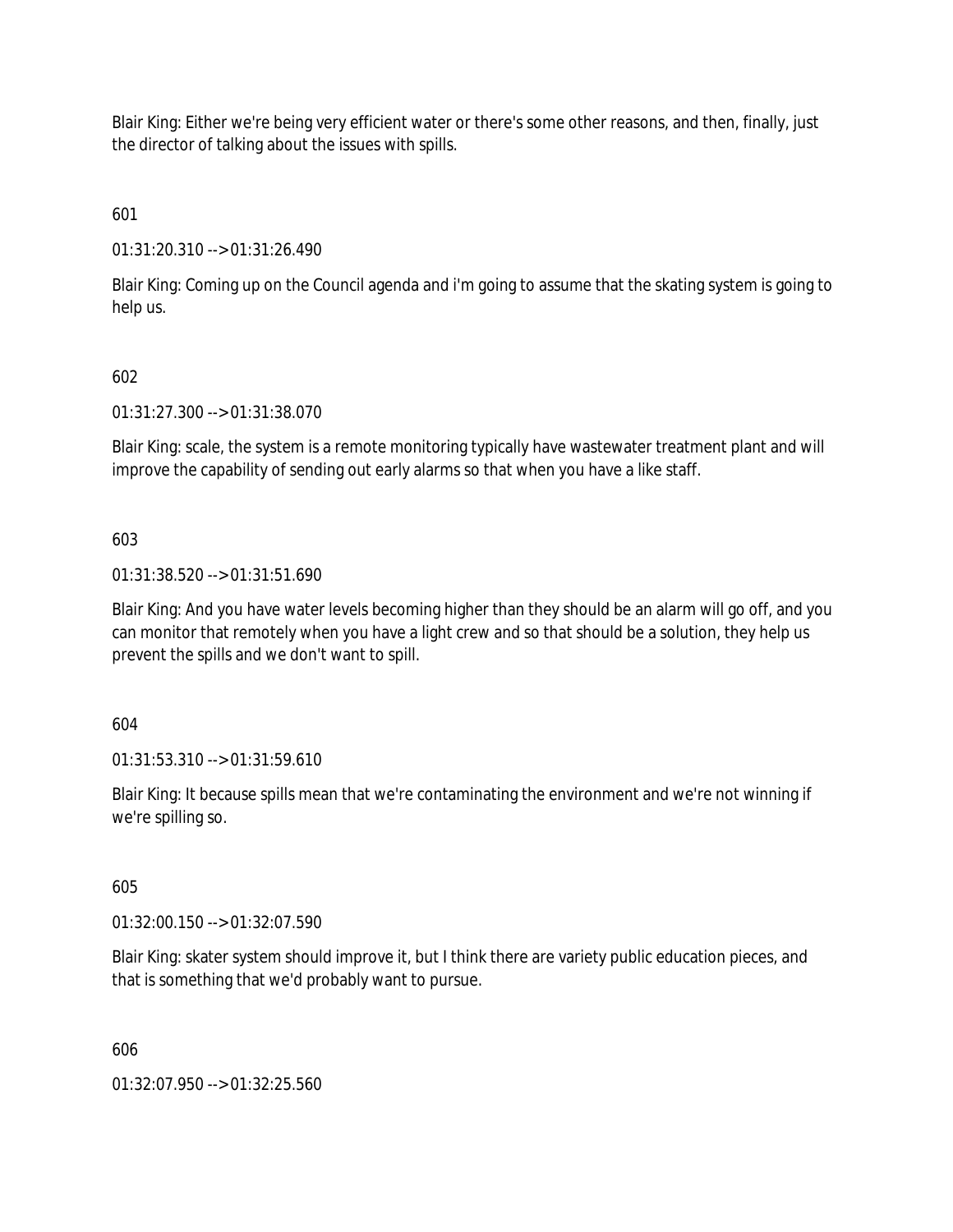Blair King: Especially we're talking about the need for plant expansion due to volume and flow So those are just my observations with regard to the directors presentation, it was a good presentation and those are just the observations i've seen from other communities working to educate the public.

607

01:32:28.050 --> 01:32:28.920

Kirsten Hytopoulos: councilmember car.

608

01:32:30.540 --> 01:32:42.300

Christy Carr: yeah thanks I just had another quick question in terms of the study that was directed at our wastewater treatment plant in winslow are we going to be looking at the other wastewater treatment plant.

## 609

01:32:44.010 --> 01:32:46.650

Christy Carr: In linwood Center at any point in the future.

## 610

01:32:47.760 --> 01:33:01.890

Chris Wierzbicki: So the wastewater treatment plant in Fort ord is managed by the kids up county sewer district number seven and not the city, so we don't really have any really regulatory or other authority or how the bland functions, the state is the one that manages.

## 611

01:33:04.650 --> 01:33:09.780

Chris Wierzbicki: Well i'm sorry they don't manage the plant, but they manage how well the plan performs and whether it's meeting there our arms.

## 612

01:33:16.860 --> 01:33:24.720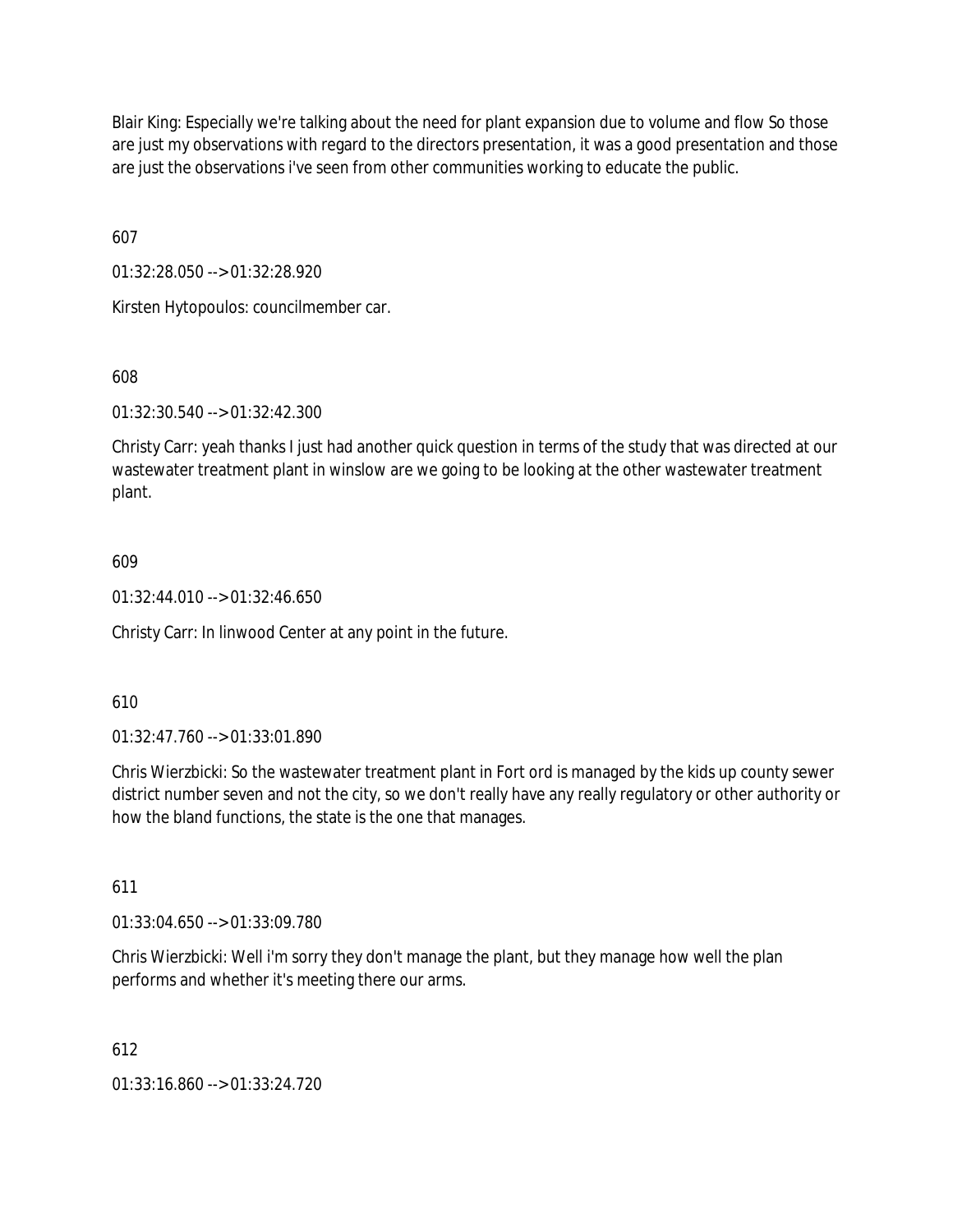Kirsten Hytopoulos: Okay, do you have any more questions for the director or comments on this on this issue mayor.

613

01:33:25.560 --> 01:33:33.570

Rasham Nassar: yeah just Lastly, I know that there was some discussion and some of you can see the rsc to included vision 2050.

# 614

01:33:34.080 --> 01:33:41.520

Rasham Nassar: A requirement that all cities, a Dr sherry treatment and their sewer plants, I know that that failed and it wasn't included as a mandate, do you know.

# 615

01:33:41.970 --> 01:33:53.640

Rasham Nassar: At the state level whether or not we might expect and coming years, some policy change from the legislature, down from the state that we would be required to install tertiary treatment at the sewage plant.

# 616

01:33:56.130 --> 01:34:07.500

Chris Wierzbicki: Our consultants who are pretty up on upcoming regulations didn't highlight that, for us, so my media angular answer is probably no but if it were that was to happen.

# 617

01:34:08.610 --> 01:34:17.610

Chris Wierzbicki: Similar to nutrients, probably the way to department ecology is rolled out regulations like this on other issues is that they target the worst performers first.

# 618

01:34:18.150 --> 01:34:35.280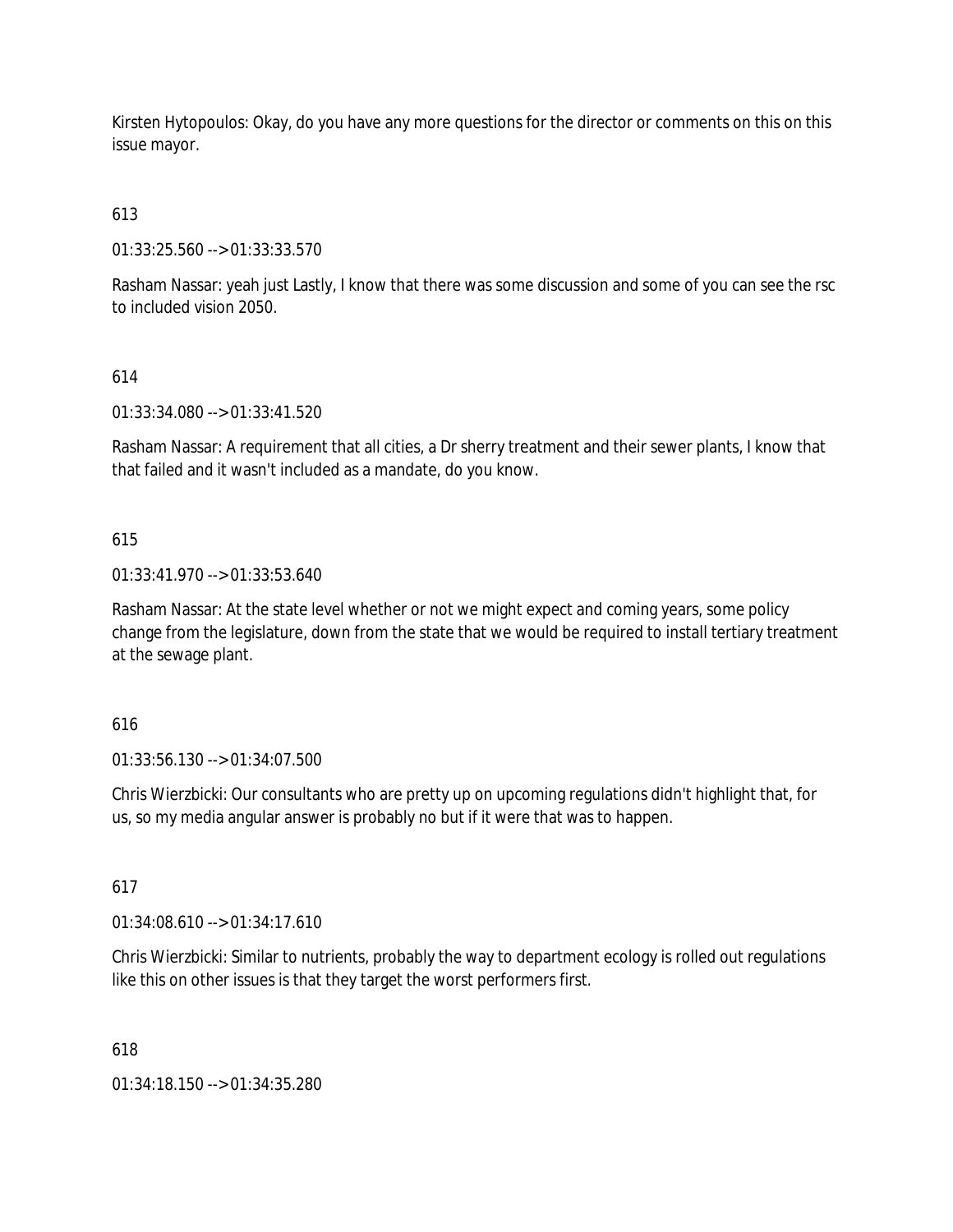Chris Wierzbicki: So if there are treatment plants that have very high levels of cc's coming out of them that they would they would target those plants first and because our levels are fairly low I would think, then we would probably kind of low on the list for for regulation like that.

619

01:34:39.600 --> 01:34:40.140

Kirsten Hytopoulos: Okay.

620

01:34:41.160 --> 01:34:51.480

Kirsten Hytopoulos: Well, thank you very much for this, for this excellent presentation, it looks like we are going to be ready to move on, before we move on, I just have to make a plug for composting please if you're not going to use your.

## 621

01:34:52.080 --> 01:35:01.140

Kirsten Hytopoulos: Your area, or whatever you call your disposal, I don't want to be sending people to put their their food waste into their trash Thank you very much, directors vicki.

622

01:35:02.370 --> 01:35:02.730

Chris Wierzbicki: Thank you.

623

01:35:03.180 --> 01:35:06.780

Kirsten Hytopoulos: next item up is for be discussed criteria for the.

624

 $01:35:08.010 \rightarrow 01:35:15.540$ 

Kirsten Hytopoulos: lodging tax award cycle and current estimated award amount of \$350,000 this has.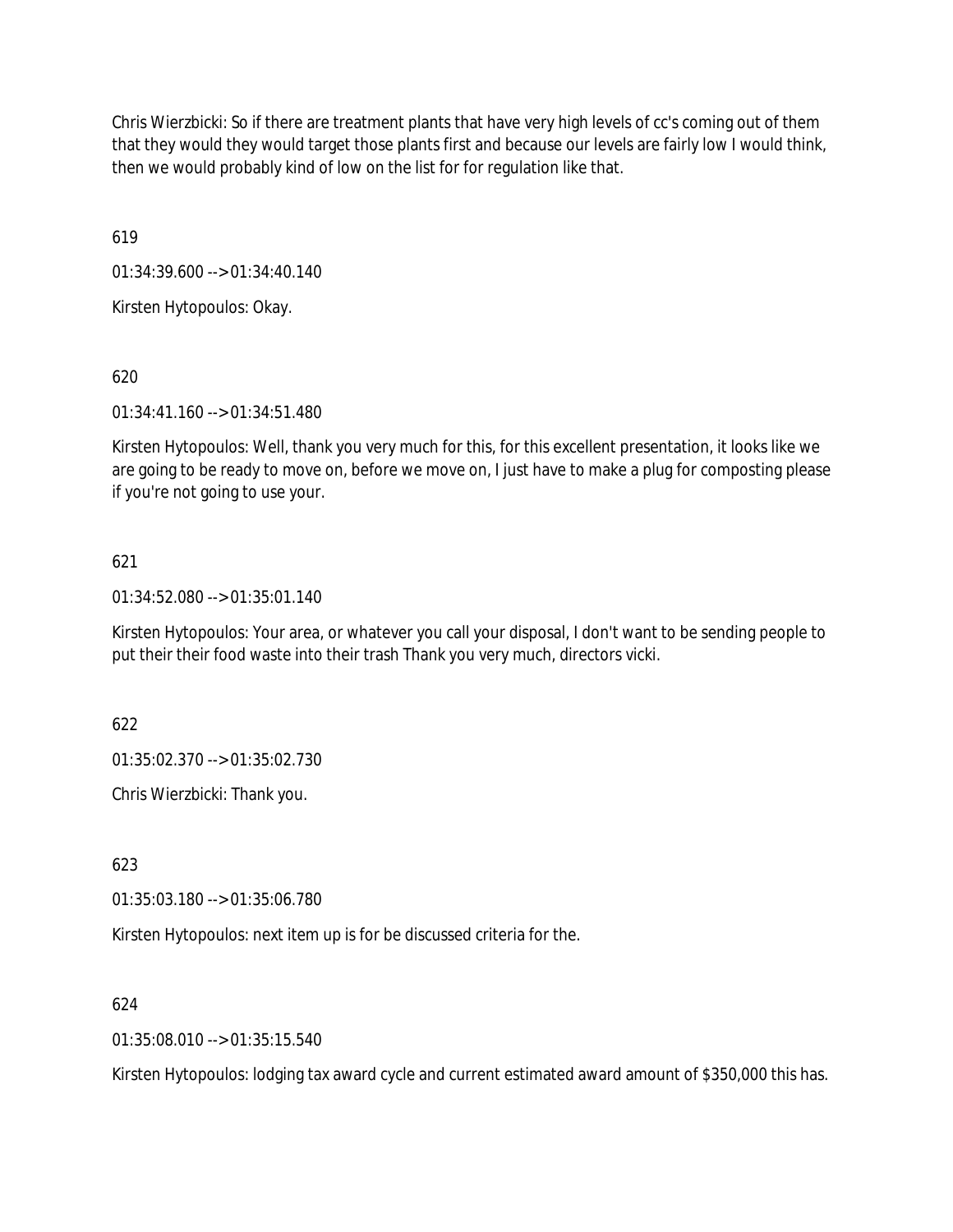01:35:16.920 --> 01:35:26.970

Kirsten Hytopoulos: deputy myself and a customer deeds, as the leads, although I believe the deputy city manager is going to help kick us off.

626

01:35:28.950 --> 01:35:31.620

Blair King: Here i'll go ahead and start again on decided.

627

01:35:32.400 --> 01:35:33.900

Blair King: Just to do some stage setting.

628

01:35:34.560 --> 01:35:43.350

Blair King: As you know, here we have a 4% tax upon visitors to hotels and ins and lodging facilities.

## 629

01:35:43.950 --> 01:35:51.090

Blair King: That is collected by the innkeepers are admitted to the city that is a restricted revenue source meaning that's not a part of the general find.

630

01:35:51.750 --> 01:36:00.690

Blair King: It only come to us for specific items and, naturally, the deputy city manager will talk to you about as the estimate that is expected coming in.

631

01:36:01.230 --> 01:36:17.640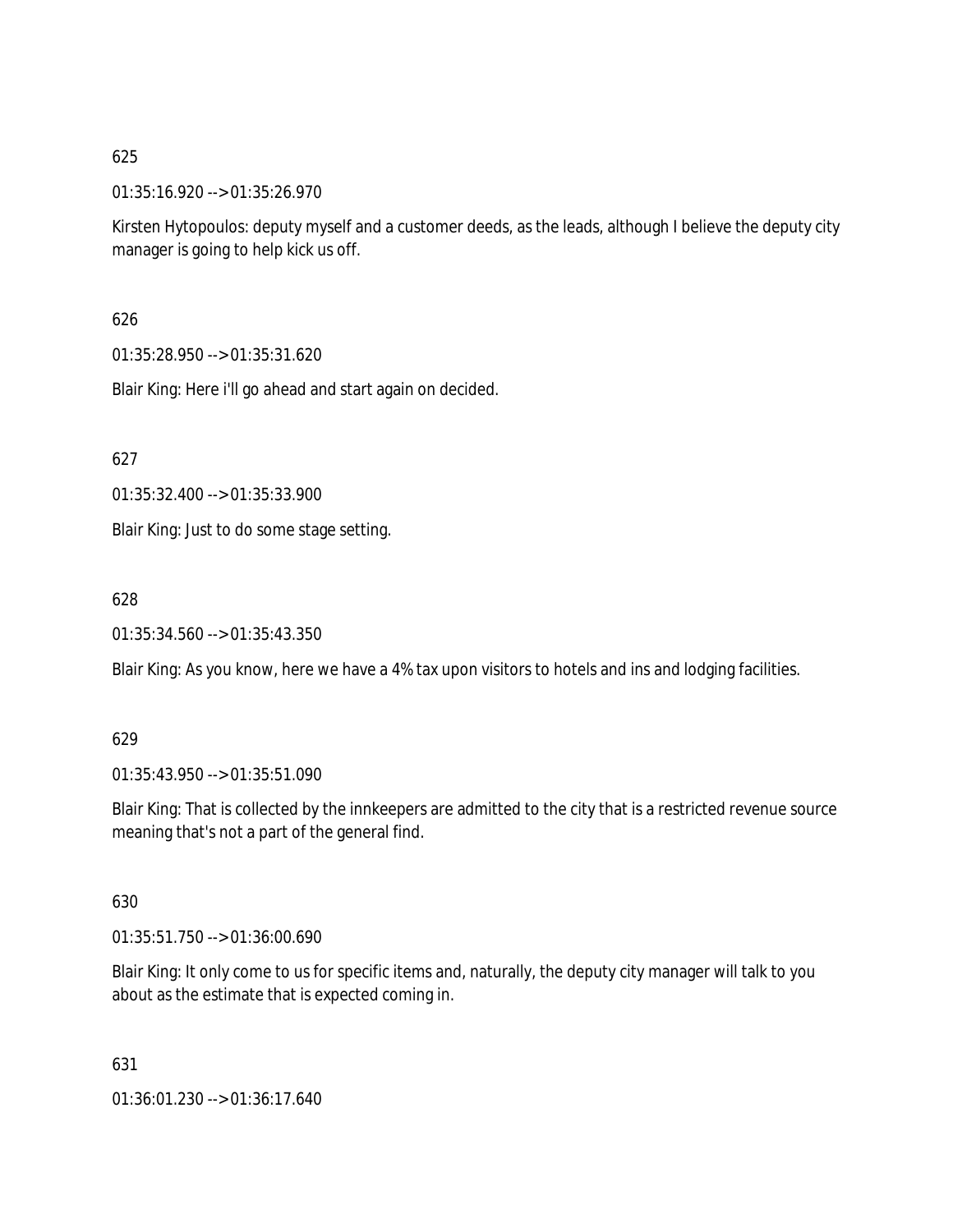Blair King: The restrictions placed on that and then you're going to provide some discussion, maybe some direction to make sure that as we allocate that that we have the proper criteria that you want to use to make a fair allocation of those and with that I turn that over to the deputy city.

632

01:36:20.190 --> 01:36:30.330

Ellen Schroer (she/her): Thank you counsel and thank you city manager for that introduction i'm going to go ahead and share my screen and I have some slides to step through, and then I will turn this over to the Deputy Mayor and.

633

01:36:30.600 --> 01:36:35.280

Ellen Schroer (she/her): Council member deets who are also on this committee if they have any additional information that they'd like to share.

634

01:36:39.900 --> 01:36:45.720

Ellen Schroer (she/her): I am hoping, you can see my screen now, and this is our first discussion of the.

635

01:36:46.710 --> 01:36:50.880

Ellen Schroer (she/her): lodging tax award cycle, this is an annual process that we go through.

636

01:36:51.150 --> 01:37:03.300

Ellen Schroer (she/her): to distribute the money that is collected through the lodging tax it's, also known as l tech and we record this revenue in our civic improvement fund if you're looking at the city's financial records.

637

01:37:04.260 --> 01:37:13.320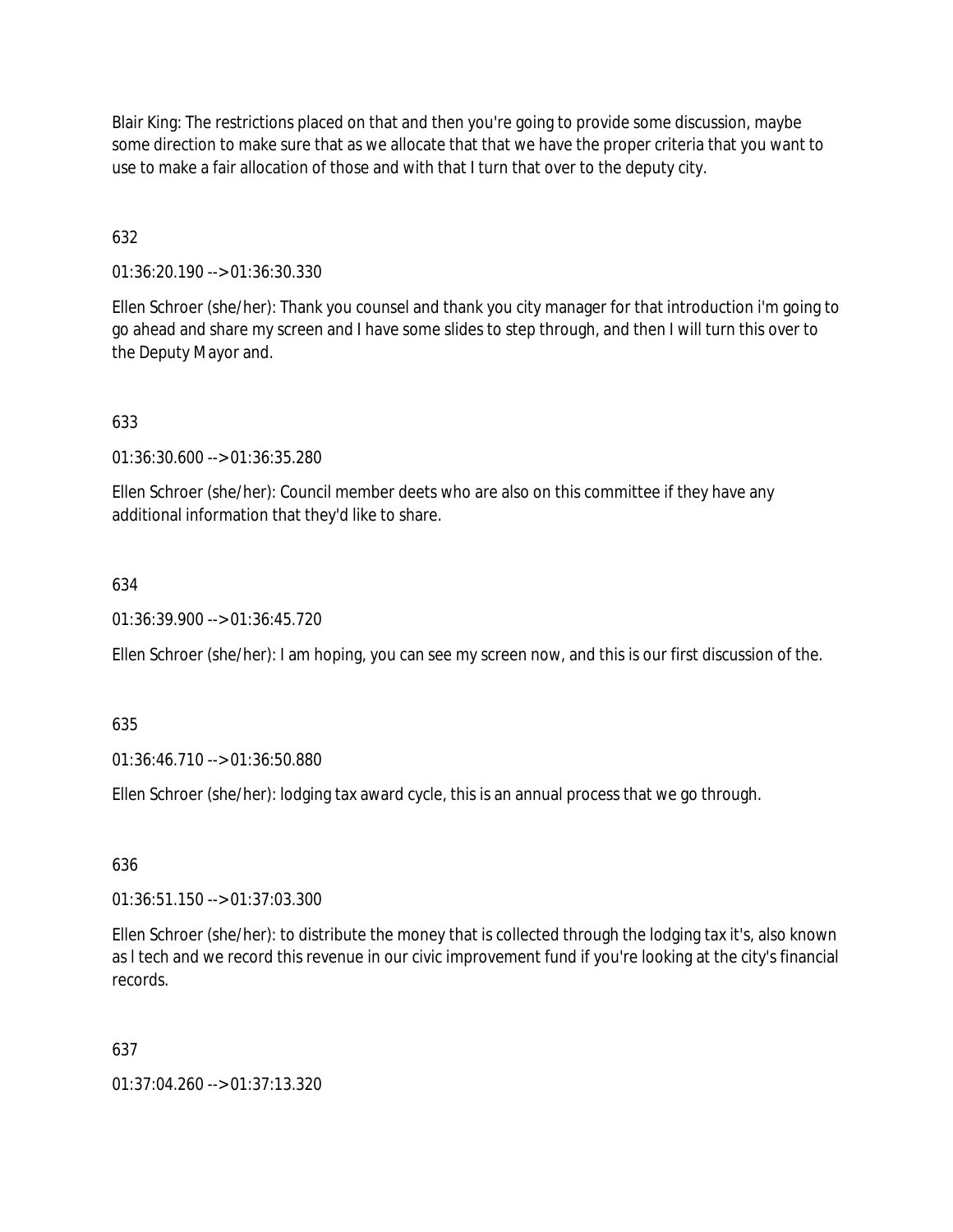Ellen Schroer (she/her): This revenue source is governed by the revised Code of Washington and then also the city is allowed to put additional restrictions and provide guidance on how to be used.

638

01:37:13.800 --> 01:37:21.240

Ellen Schroer (she/her): The overarching principles for this this revenue source or that the award should support activities or facilities used by tourists.

# 639

01:37:21.540 --> 01:37:28.320

Ellen Schroer (she/her): And that the awards are based on the recommendation of a committee made up of representatives from businesses that generate the tax.

## 640

01:37:28.680 --> 01:37:33.420

Ellen Schroer (she/her): And those organizations that are eligible to read to receive the awards.

# 641

01:37:33.960 --> 01:37:43.350

Ellen Schroer (she/her): In addition, on that committee, there is a Council member who serves as a voting chair, and then we also have an additional Council member who serves as a non voting co chair.

# 642

01:37:43.830 --> 01:37:55.530

Ellen Schroer (she/her): So tonight we'll take a look at the process review get an initial review of the amount that we think will have ready to award for 2022 and then also talk with you about the eligibility.

643

 $01:37:58.620 \rightarrow 01:37:59.100$ 

Ellen Schroer (she/her): So.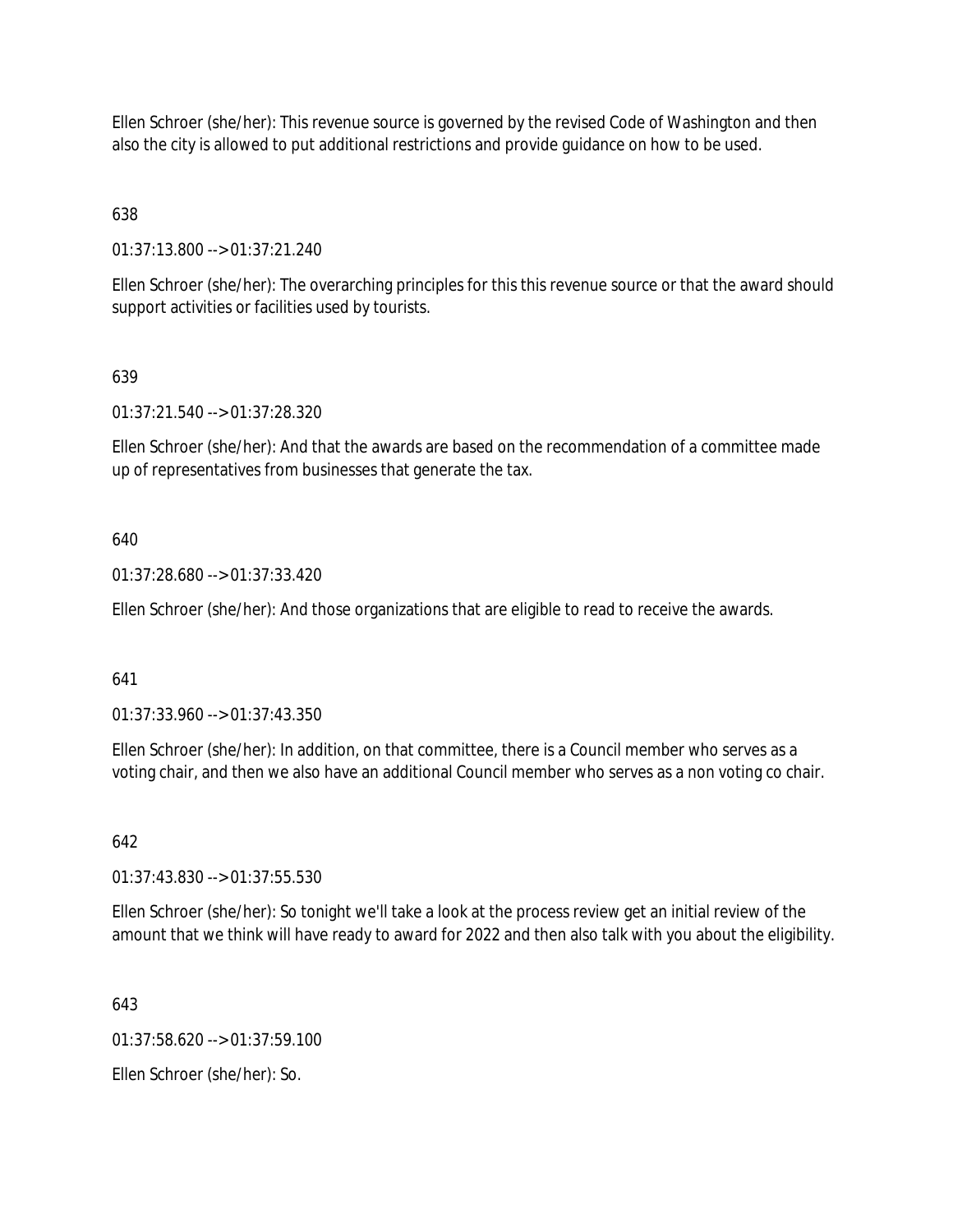01:38:01.140 --> 01:38:13.680

Ellen Schroer (she/her): Where we are now on our timeline it's now just in June, we are continuing to recruit members for the all tech committees, so if there are organizations listening or organizations who would be eligible to receive those.

645

01:38:14.160 --> 01:38:18.330

Ellen Schroer (she/her): Those types of funding, we encourage you to apply if you'd like to serve on the committee.

## 646

01:38:19.230 --> 01:38:24.660

Ellen Schroer (she/her): I will come back to you in later this month or in July to appoint the members of that committee.

## 647

01:38:24.960 --> 01:38:36.210

Ellen Schroer (she/her): and also to bring this rfp this request for proposals back to you, based on the guidance that you give me tonight, so that you can approve the request for proposals which we plan to issue in August.

648

01:38:36.960 --> 01:38:45.420

Ellen Schroer (she/her): This gives the organizations who would like to apply roughly six weeks to complete the proposal and turn it in to the city.

## 649

01:38:46.290 --> 01:38:55.260

Ellen Schroer (she/her): will have an informational meeting in September, and then the Committee and the co chairs will review the proposals and provide a funding recommendation to the Council.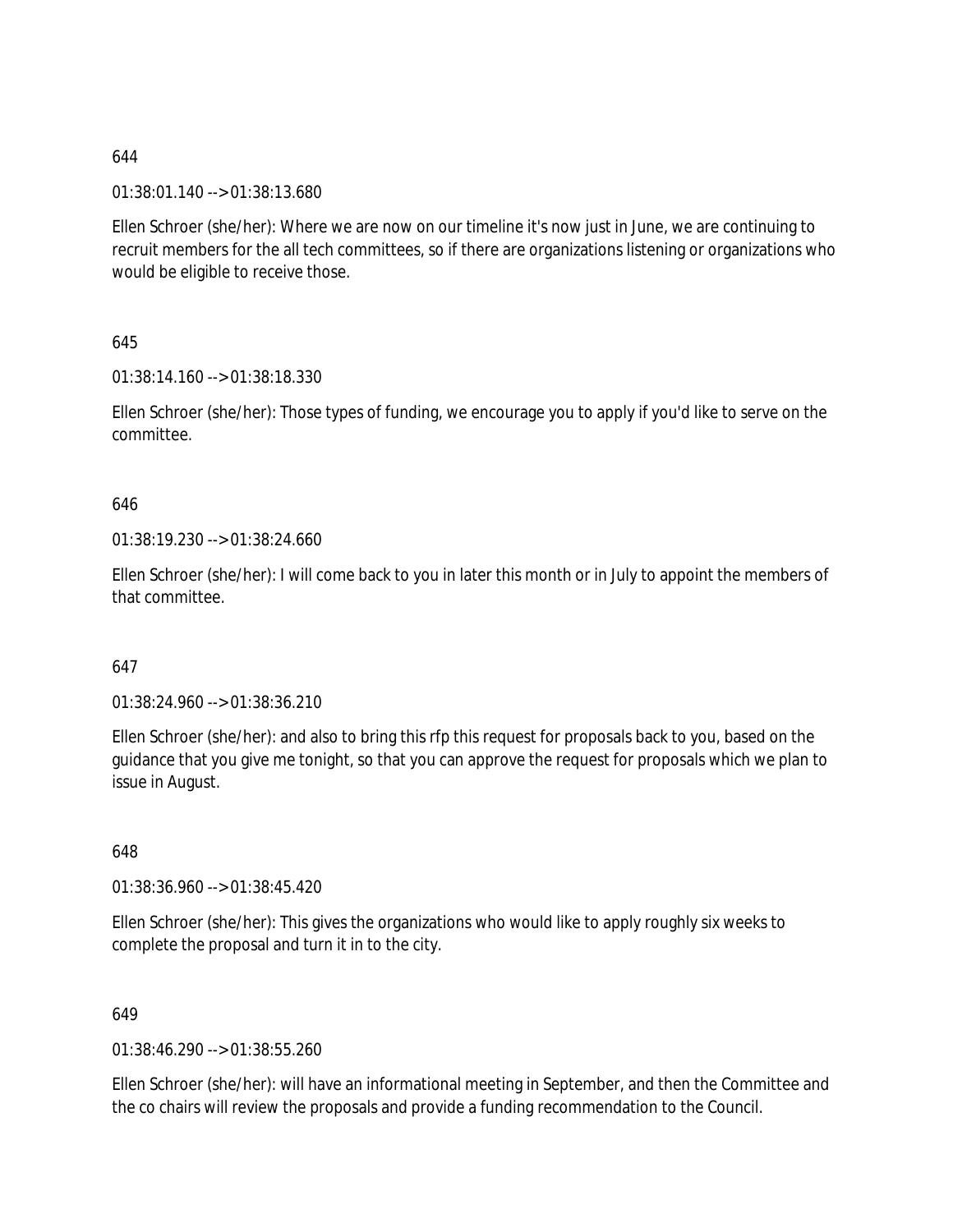01:38:55.860 --> 01:39:05.610

Ellen Schroer (she/her): The Council it's important to remember does make the final determination of the awards, but if you do choose to change the recommendations it kind of goes back through cycles back through the committee.

651

01:39:10.410 --> 01:39:18.870

Ellen Schroer (she/her): The plan funding level or are currently recommended funding funding level for the award cycle for next year is roughly \$350,000.

652

01:39:19.620 --> 01:39:26.010

Ellen Schroer (she/her): We expect to recommend that you award an amount that is fully supported by the.

## 653

01:39:26.370 --> 01:39:39.450

Ellen Schroer (she/her): fund balance at the end of the year, and the reason we do this is to make sure, and to provide assurance to the organizations that they'll get the money that they're awarded, and also to manage the timing, so that if all of the organizations do their.

654

01:39:40.350 --> 01:39:49.020

Ellen Schroer (she/her): event or their award supported information at the various activities at the very beginning of the year that we're fully able to support that award.

655

01:39:49.740 --> 01:39:55.620

Ellen Schroer (she/her): This amount of \$350,000 is a little higher than we've had in the past couple of yours, for a couple of reasons.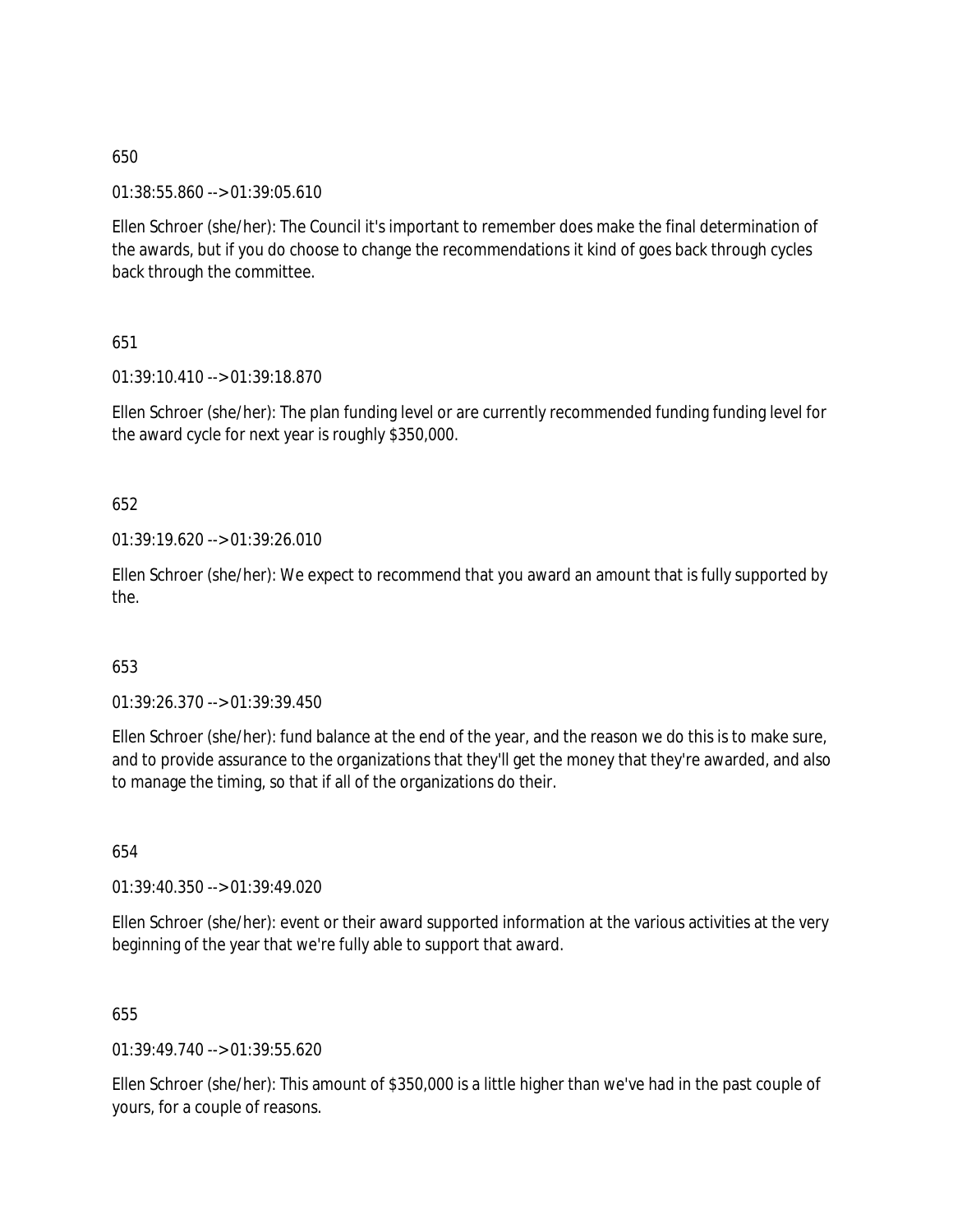## 01:39:55.830 --> 01:40:04.650

Ellen Schroer (she/her): One is because last year when we did the same exercise I underestimated the amount of revenue, we would be receiving because it was right at the beginning of the covert pandemic the.

## 657

01:40:04.950 --> 01:40:08.640

Ellen Schroer (she/her): Many of the businesses were closed and we just didn't know how long that was going to.

## 658

01:40:09.630 --> 01:40:17.820

Ellen Schroer (she/her): was going to continue, and so, in the interest of being conservative and making sure that we can adhere to our commitment to fully fund all the awards at the beginning of the year.

## 659

01:40:18.180 --> 01:40:28.410

Ellen Schroer (she/her): We took a conservative revenue estimation approach also some organizations were able to use their money, and so that money then returned to the fund to be awarded in future years.

## 660

01:40:31.140 --> 01:40:45.720

Ellen Schroer (she/her): This chart shows in the blue line the revenue that we've received that has been generated on the island, over the last 10 years, and you can see that it goes up in each year until 2020 and then we.

661

01:40:47.220 --> 01:40:55.380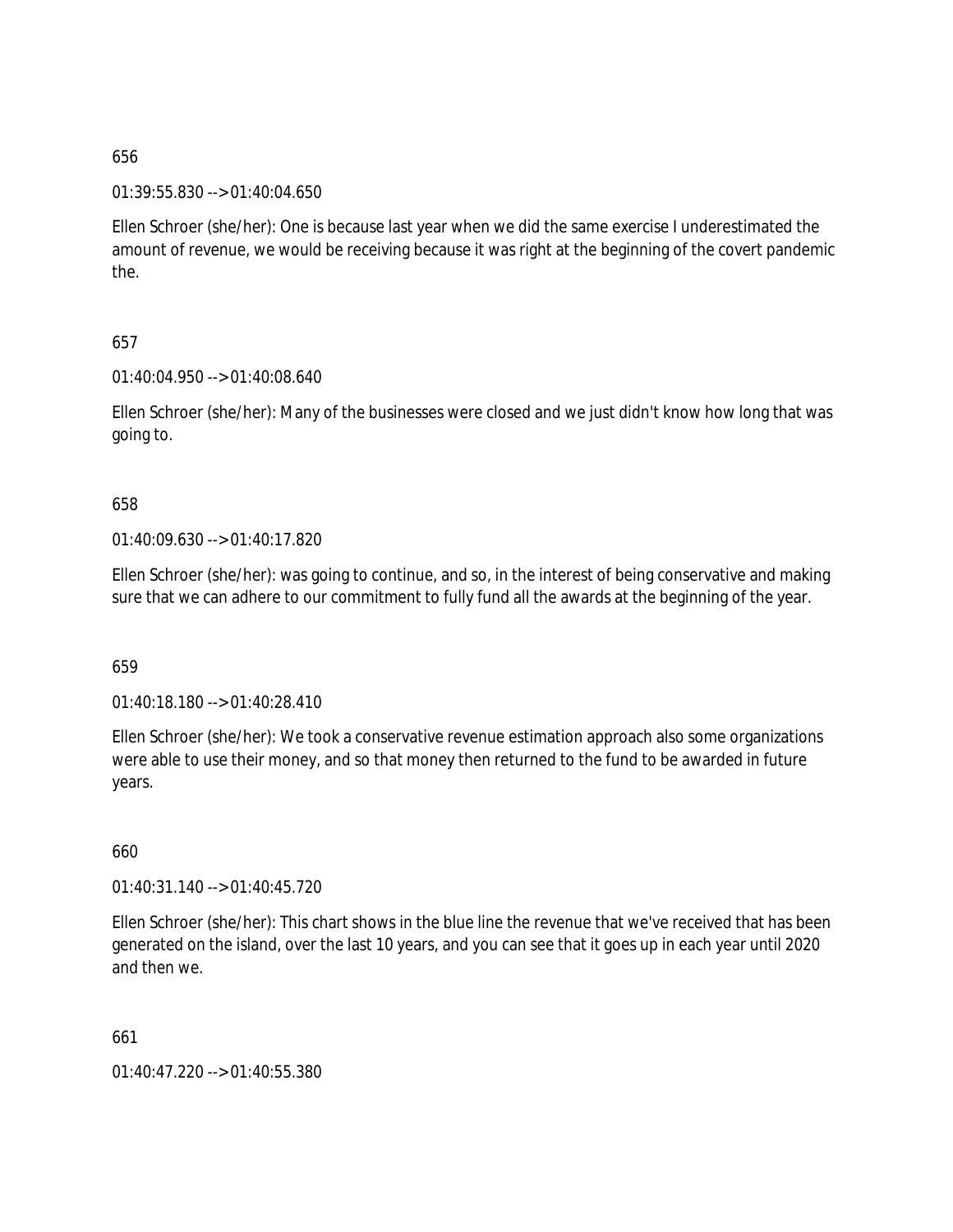Ellen Schroer (she/her): will actually these sorry these years are off a little bit it goes down it for the award for 2021 So this is the revenue that was generated in 2020.

662

01:40:56.130 --> 01:41:05.940

Ellen Schroer (she/her): So we've experienced quite a run up of revenue and then saw a decrease in 2020 and you can see that the expenses closely matched the revenue, which is our policy choice.

# 663

01:41:09.870 --> 01:41:13.260

Ellen Schroer (she/her): Turning now to who can receive the money.

# 664

 $01:41:14.430 \rightarrow 01:41:25.590$ 

Ellen Schroer (she/her): The applicants for the award money are eligible if they are municipality a public facilities district or are registered with the state of Washington as a corporation.

665

01:41:27.300 --> 01:41:33.330

Ellen Schroer (she/her): Individuals are not eligible to apply for this funding, nor are for profit or private businesses.

# 666

01:41:34.230 --> 01:41:39.870

Ellen Schroer (she/her): And the city of bainbridge island has long had the policy that an organization.

# 667

01:41:40.140 --> 01:41:53.190

Ellen Schroer (she/her): Which plans to apply for the money should not have someone who sits on the on the l tech committee so that there's a real clear dividing line between the organizations, considering the applications and those which are applying to receive an award.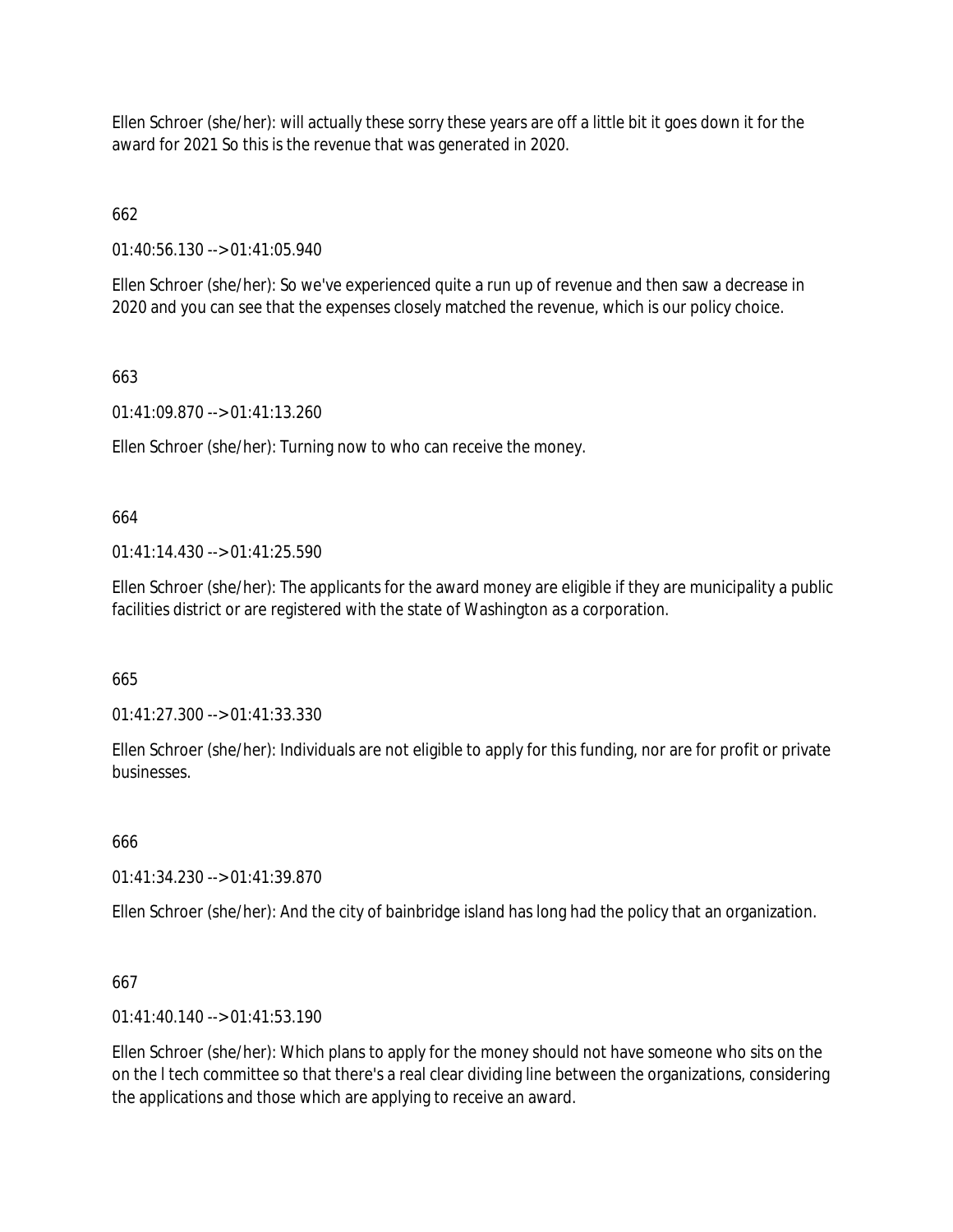01:41:56.940 --> 01:42:03.540

Ellen Schroer (she/her): And i'll turn now to the criteria there's two slides, these are also in your packet and i'll step through each of these and then.

669

 $01:42:03.960 \rightarrow 01:42:14.430$ 

Ellen Schroer (she/her): This is one thing that we do want to have a discussion about tonight is Are these the correct criteria that you'd like to see in the rfp that we use in 2021 for the awards in 2022.

670

 $01:42:15.420 \rightarrow 01:42:24.240$ 

Ellen Schroer (she/her): So these first three encouraging tourism from those traveling more than 50 miles or outside the State to have an expected impact.

671

01:42:25.050 --> 01:42:29.880

Ellen Schroer (she/her): In or an increase in overnight stays and unexpected increase in tourism.

672

01:42:30.150 --> 01:42:41.880

Ellen Schroer (she/her): These three criteria all come directly out of the RC w out of the revised Code of Washington so aren't ones that we can consider changing however it's important to have these on the slide so that we know sort of where we're starting.

673

01:42:43.770 --> 01:42:54.090

Ellen Schroer (she/her): The following letters are all things which have been in our city program for a varying number of years, some of them for quite some time and some of them, which we added more recently.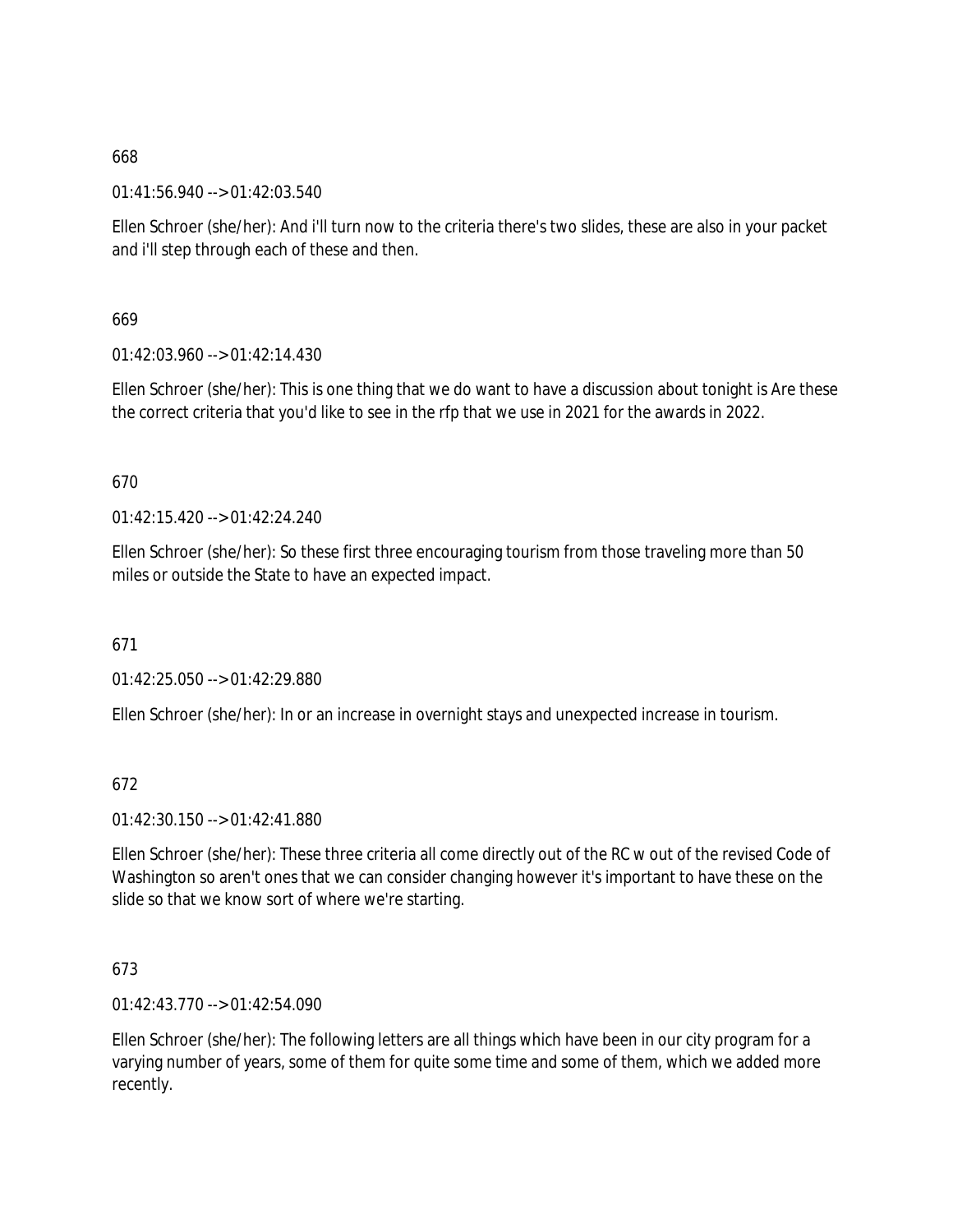## 01:42:55.110 --> 01:43:06.210

Ellen Schroer (she/her): So, in the past, the city has decided that they would like to favor or give more weight to proposals which have the potential to draw visitors during the shoulder season or during the offseason.

# 675

01:43:07.200 --> 01:43:13.830

Ellen Schroer (she/her): We take into account the organization's history of being able to deliver our projects that have received city funding.

## 676

01:43:15.690 --> 01:43:30.090

Ellen Schroer (she/her): And then, on the second slide this looks at other additional criteria or qualifications qualities that we'd like the applicants to have to reflect partnerships with other organizations and to minimize duplication of services.

### 677

01:43:30.780 --> 01:43:40.050

Ellen Schroer (she/her): to reflect innovative use of El tech funds, there were two criteria to encourage events and capital projects.

# 678

01:43:40.710 --> 01:43:56.310

Ellen Schroer (she/her): And then, finally, to look at project goals or results which can be objectively assessed and to look for projects and organizations that believe they can leverage the the award funds with either matching funds from their organization or in kind, goods and services.

679

01:44:00.720 --> 01:44:02.220

Ellen Schroer (she/her): Of these criteria.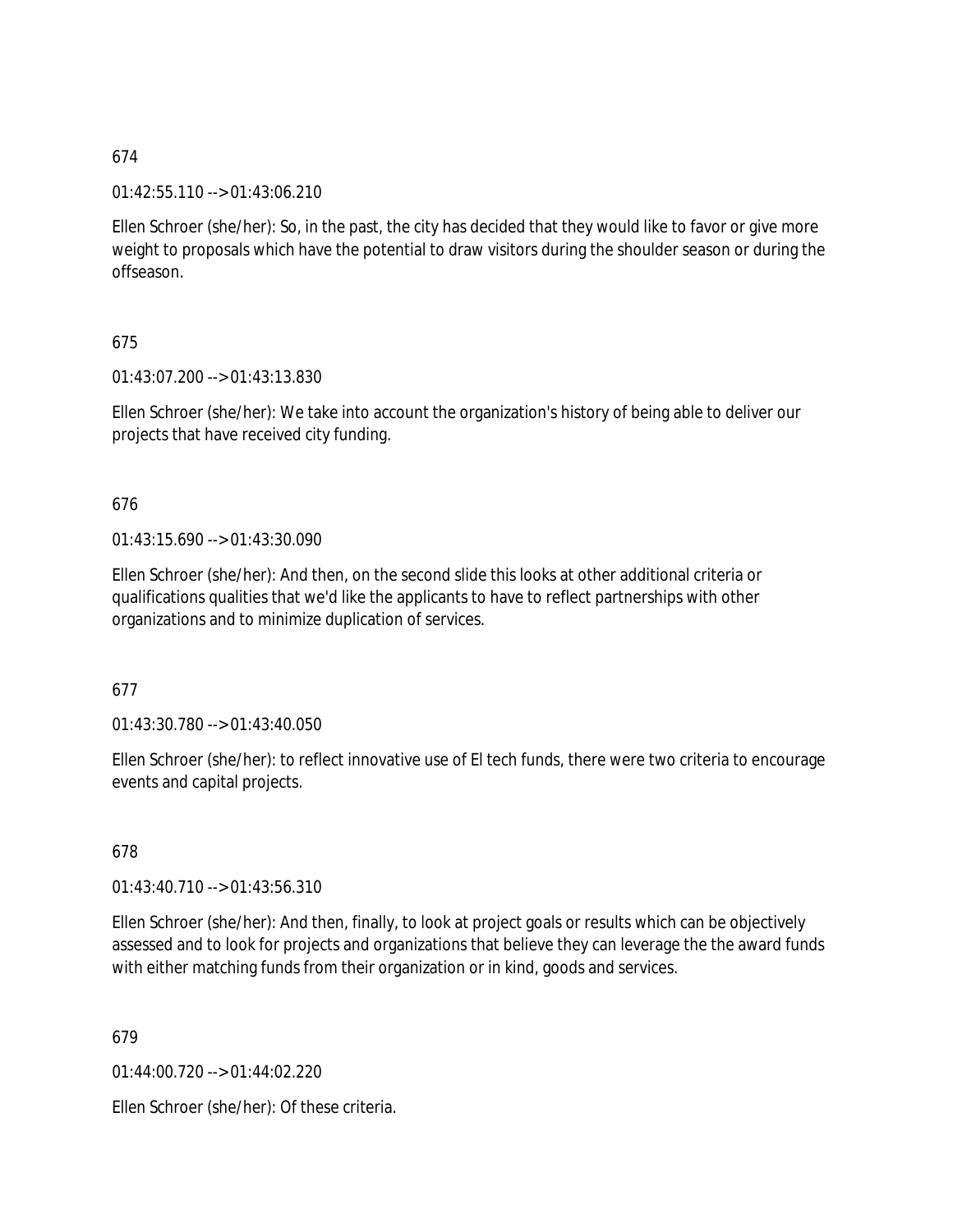01:44:03.540 --> 01:44:14.220

Ellen Schroer (she/her): We added three in 2019 or excuse me yeah in 2019 for 2020 which was actually implemented this year because we ran our award cycle, a little bit late.

681

01:44:14.610 --> 01:44:23.010

Ellen Schroer (she/her): And these are G H, and I, on the slide before so promoting innovative ideas incentivizing events and seeking qualifying capital investments.

## 682

01:44:23.700 --> 01:44:30.780

Ellen Schroer (she/her): And then, something that was originally suggested, but we decided not to do in the end was to.

683

01:44:31.200 --> 01:44:38.880

Ellen Schroer (she/her): Say starting with this coming year that organizations may not receive funding for the same activity for more than three years in a row, so it was.

684

01:44:39.360 --> 01:44:45.780

Ellen Schroer (she/her): An idea that Council originally approved and then decided last year that that wasn't something that we wanted to include, and so we took that out.

### 685

01:44:49.710 --> 01:44:56.970

Ellen Schroer (she/her): At this point, tonight um I wanted to confirm with you the eligibility and criteria begin those discussions.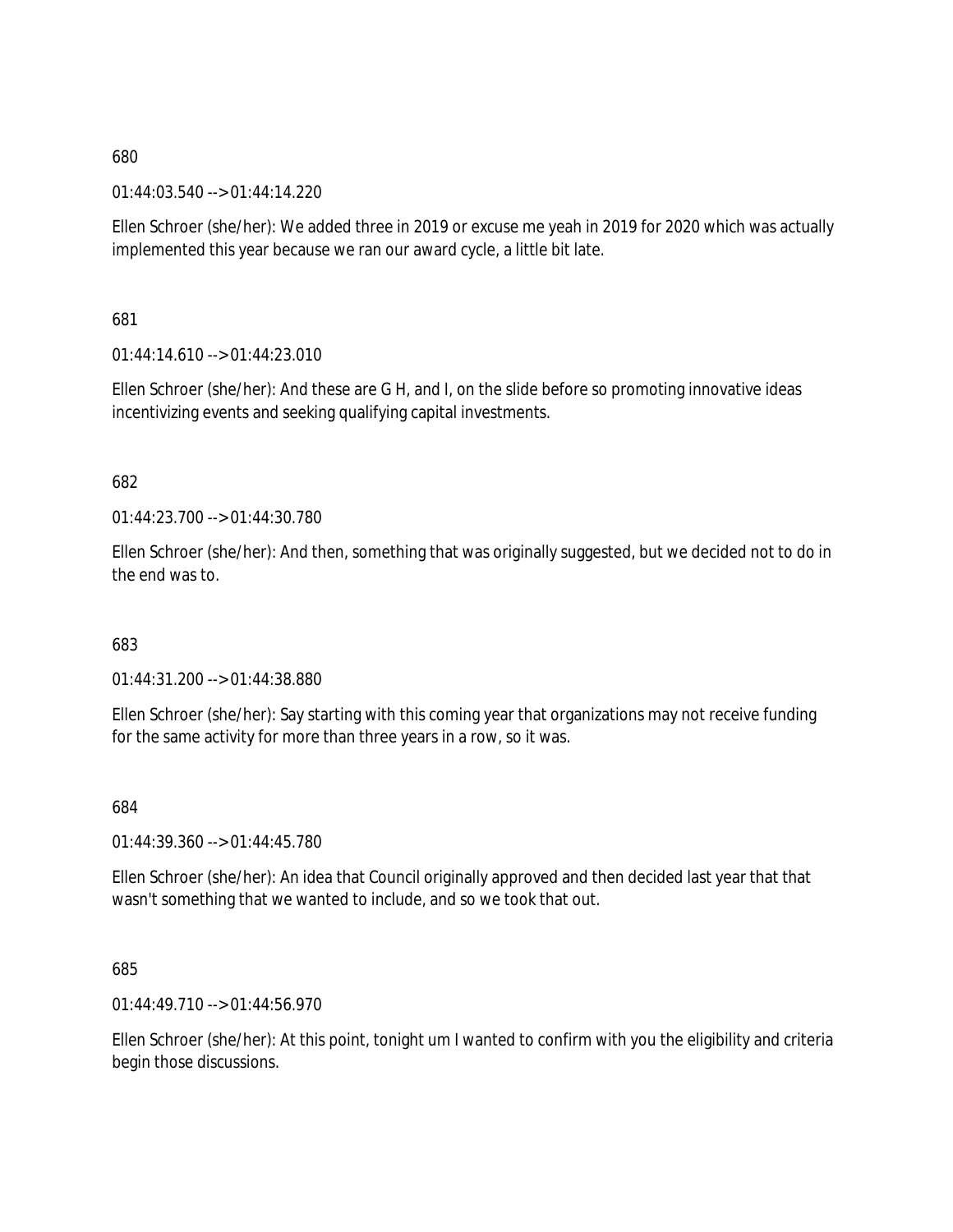01:44:57.450 --> 01:45:06.270

Ellen Schroer (she/her): and also to confirm that you prefer that the city continue to take our ongoing approach of awarding money that we believe will be in the fund balance at the beginning of the year.

687

01:45:07.980 --> 01:45:16.950

Ellen Schroer (she/her): In addition, just wanted to touch back in on when you'll see us again, one is that in the coming months will bring back the rfp based on the guidance we get tonight.

688

01:45:17.490 --> 01:45:26.310

Ellen Schroer (she/her): You can also expect that the city, will consider whether we should apply it, for we as an organization should apply for funding we did that a couple of years ago and.

689

01:45:26.700 --> 01:45:34.740

Ellen Schroer (she/her): received some support for welcoming signs which are downtown or excuse me, not the welcoming signs, but the directional signs which are downtown.

690

01:45:35.820 --> 01:45:45.930

Ellen Schroer (she/her): And we may have a qualifying project that will come back and ask you if you'd like us to apply for the city goes through the same process as any other organization to apply for El tech funds.

691

01:45:46.410 --> 01:45:52.260

Ellen Schroer (she/her): And then, in the fall will run our award process and come back to you for the consideration and approval of the awards.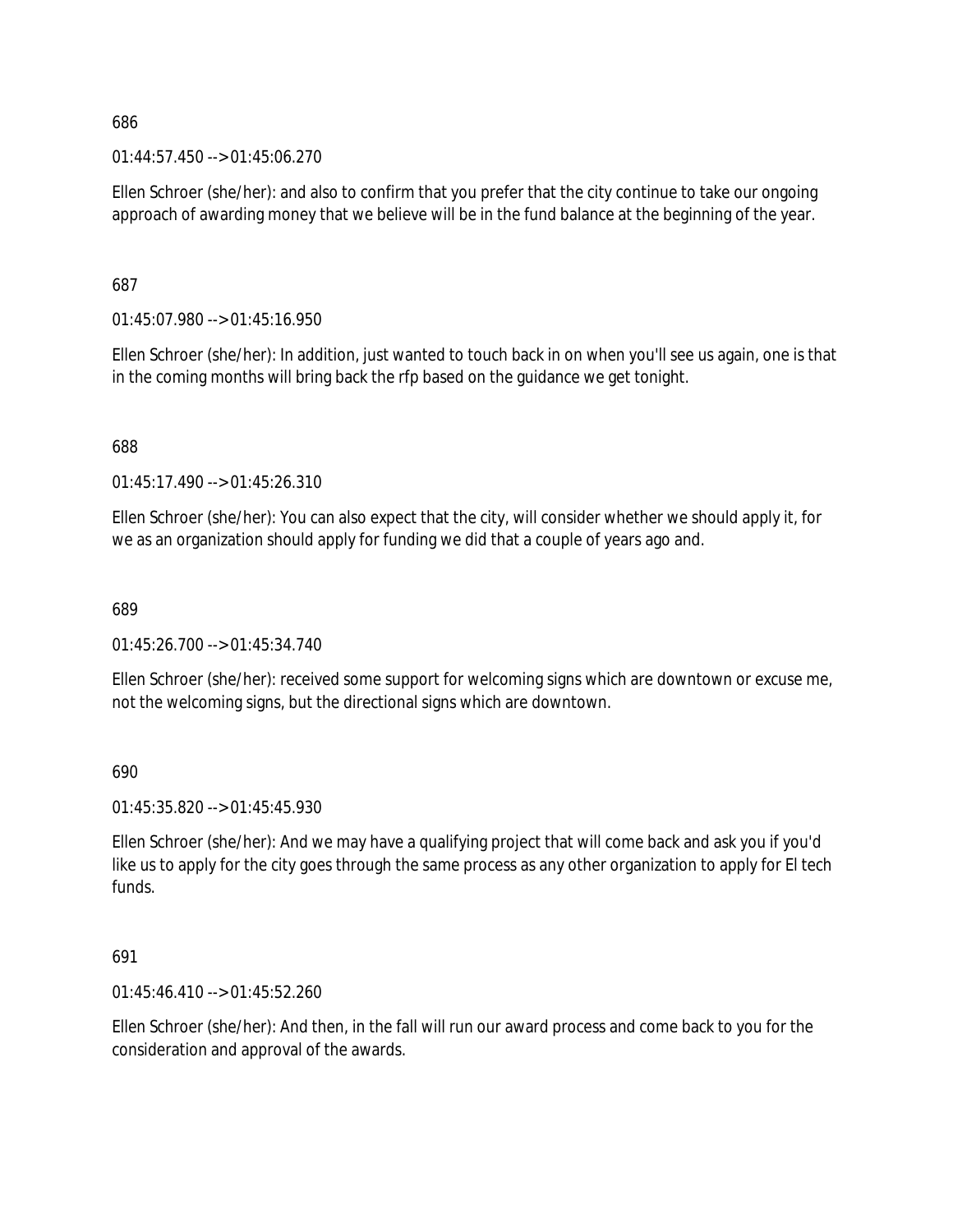01:45:53.670 --> 01:46:06.960

Ellen Schroer (she/her): At this point, unless someone wants to go back and look at the criteria i'll stop sharing my screen and turn the conversation back to the Chair and co chair if they have anything or two other Council members who have information they'd like to discuss.

693

01:46:09.930 --> 01:46:14.670

Ellen Schroer (she/her): All right, i'll go ahead and stop the screen share I can put those backup if there's anything that would be helpful.

694

01:46:16.530 --> 01:46:17.010

Kirsten Hytopoulos: mayor.

695

01:46:18.660 --> 01:46:21.750

Rasham Nassar: yeah I was hoping, you could go back to the criteria.

696

01:46:22.140 --> 01:46:22.500

Ellen Schroer (she/her): You bet.

697

01:46:25.410 --> 01:46:35.850

Rasham Nassar: I know that we added the two things that you highlighted the PPC manager and I, and I don't recall, when the Council so they wanted to revisit those criteria I don't know if Council has an appetite for that tonight.

698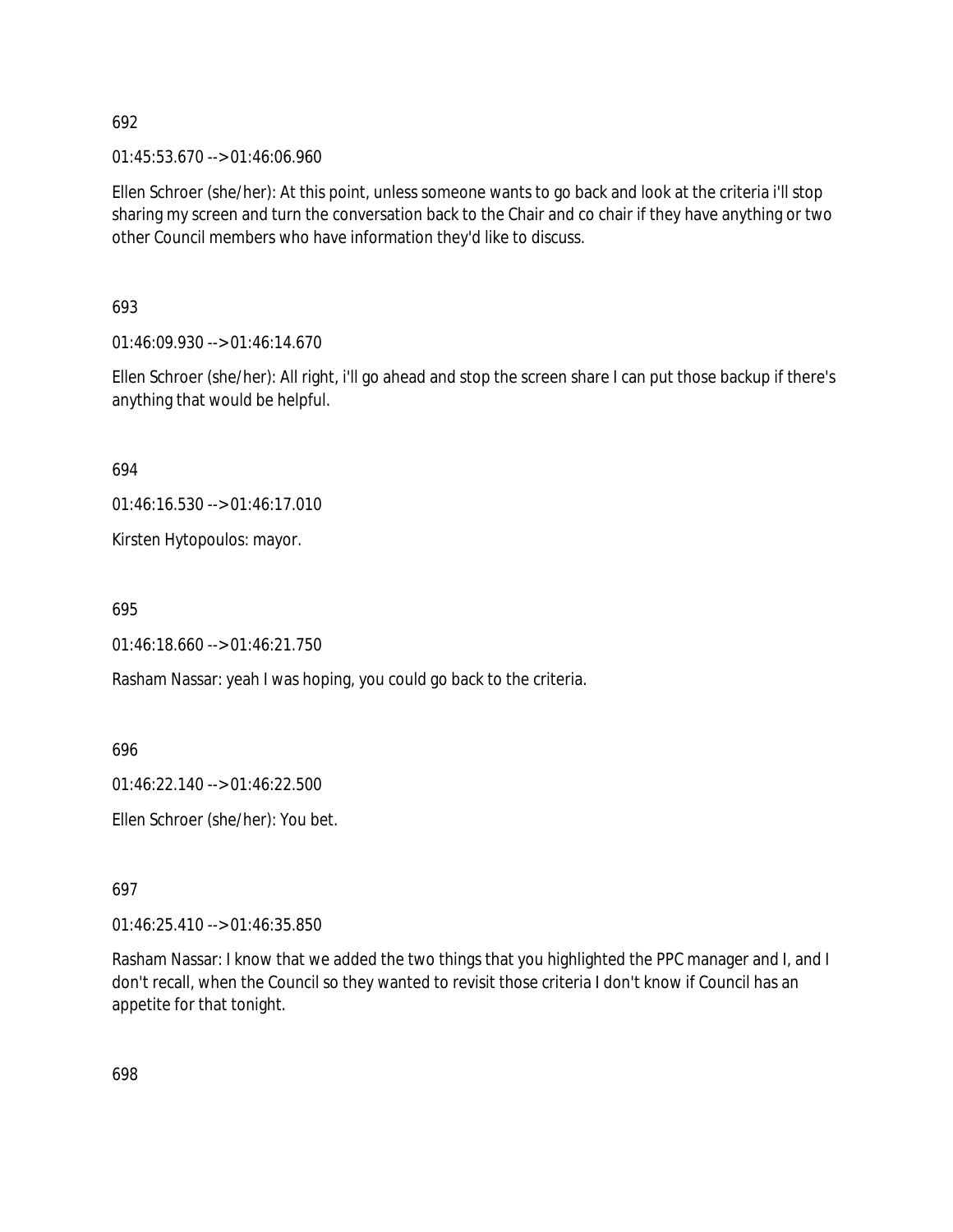01:46:37.110 --> 01:46:45.480

Rasham Nassar: But I am recalling that the El tech funding committee declined recommendation for funding for the.

699

01:46:47.190 --> 01:46:54.840

Rasham Nassar: Electric shuttle bus throughout winslow and I think the committee cited that it was not consistent with the criteria for eligibility into the elk stack.

700

01:46:55.620 --> 01:47:02.070

Rasham Nassar: And I don't know if there's some way or maybe some support for trying to expand or eligibility criteria for.

### 701

01:47:02.460 --> 01:47:14.160

Rasham Nassar: Those types of projects that might might not directly boost tourism, but that's certainly facilitated at least they keep our tourists happy and provide them means of transportation and access to businesses that are not directly.

### 702

01:47:15.660 --> 01:47:26.550

Rasham Nassar: On the winslow stripper within the downtown winslow area and but also to kind of inject some climate.

### 703

01:47:27.210 --> 01:47:38.190

Rasham Nassar: Concern into the award criteria as well, because that shuttle opportunity to kind of balance that tourism and maybe the traffic that we see from cars, but also help facilitate it as well, and I just.

704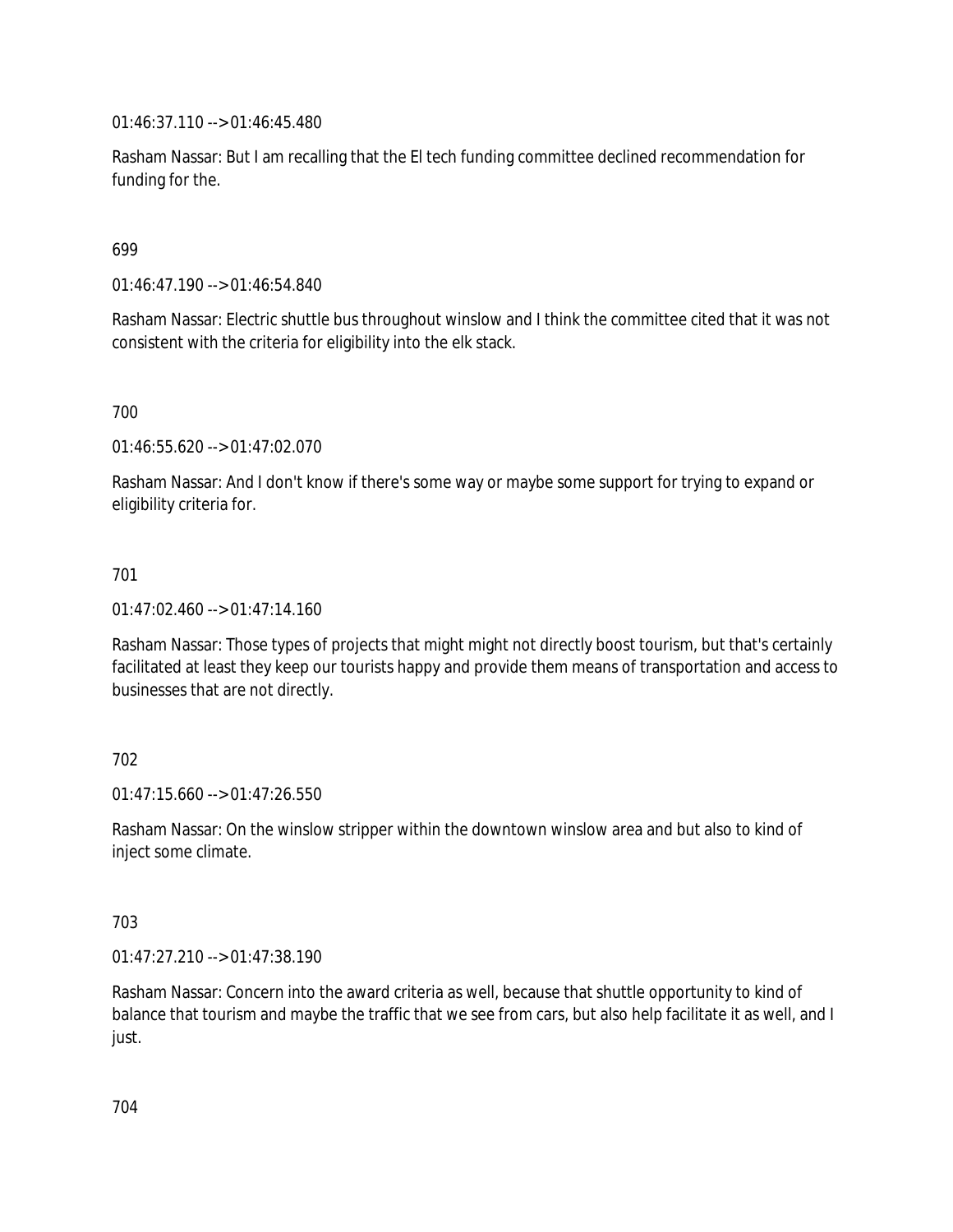01:47:39.660 --> 01:47:44.280

Rasham Nassar: If there was any change to the criteria that would be something that I would certainly want to discuss and consider.

705

01:47:48.990 --> 01:47:54.090

Kirsten Hytopoulos: Sorry i'm something's everybody's screens with our team seeing who is next councilmember Schneider.

706

01:47:55.800 --> 01:47:56.400

Leslie Schneider: Thank you.

### 707

01:47:57.780 --> 01:48:06.090

Leslie Schneider: Thank you, Mary you snagged one of one of my concerns as well, and just to quickly add to that.

#### 708

01:48:07.560 --> 01:48:17.190

Leslie Schneider: Again I don't know what the criteria, was that may have excluded that proposal for the the shuttle the shuttle.

# 709

01:48:18.480 --> 01:48:35.280

Leslie Schneider: What I would want to just put into the conversation here is i've had a conversation with stephanie goal, be the President of the Chamber and he just thinks it's massively important for his business and the businesses that he serves to be.

710

01:48:36.420 --> 01:48:43.320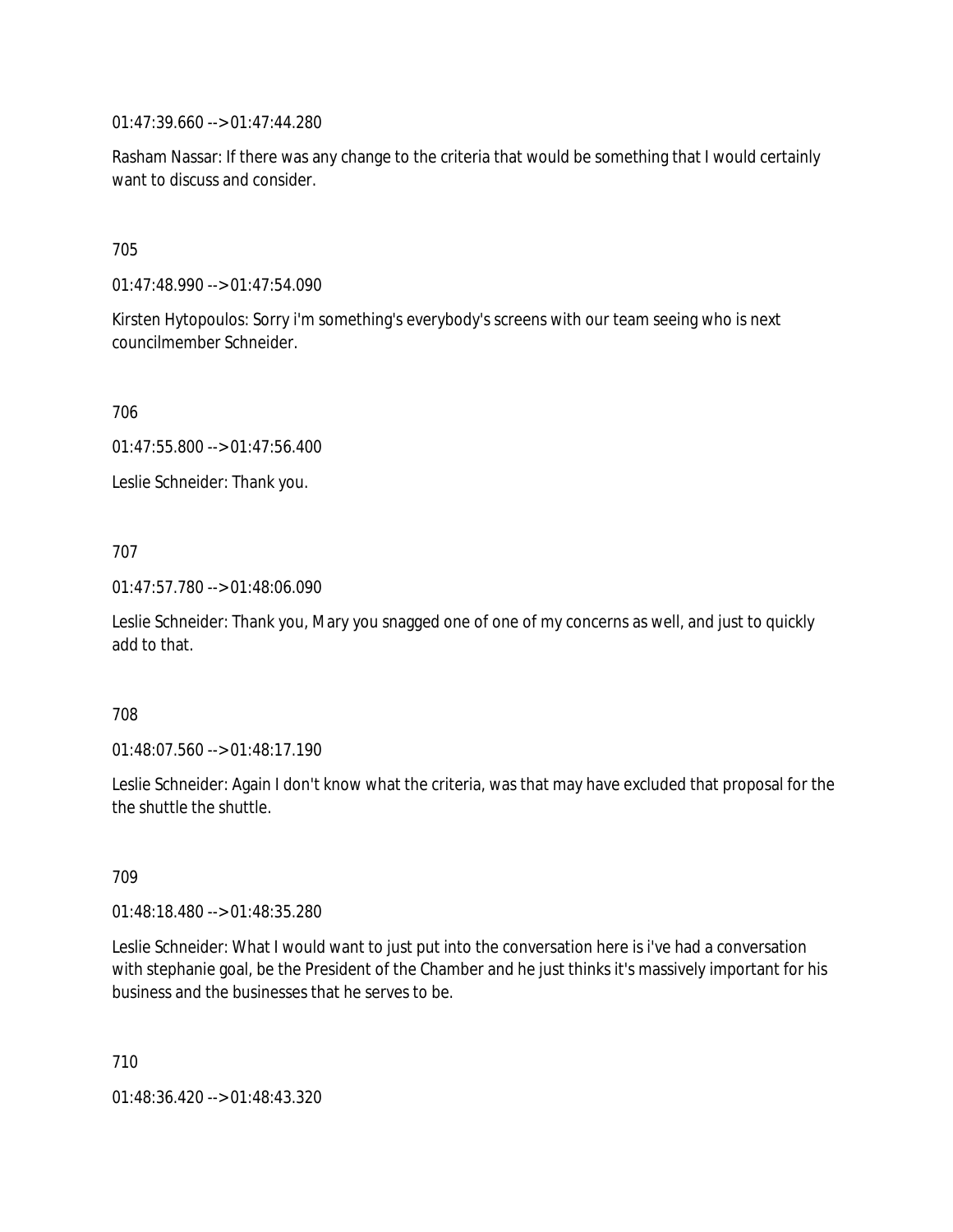Leslie Schneider: deeply involved in in the islands transportation, so that is one of my biggest.

# 711

01:48:44.700 --> 01:48:58.650

Leslie Schneider: concerns for the very reasons that the mayor stated, we have a sustainable transportation project that is trying to reduce carbon and when that also overlaps with tourism I just think that we, we really have to pay attention.

# 712

01:48:59.730 --> 01:49:09.270

Leslie Schneider: So that's one, and then the other one is, we are not adopting that I am assuming we are not adopting that three year.

# 713

01:49:11.160 --> 01:49:17.310

Leslie Schneider: sort of limit and I would just support us not adopting it, I think that there are certain.

# 714

01:49:18.510 --> 01:49:26.250

Leslie Schneider: Tourist tourism related functions, such as the kiosk up at the ferry that you know just really needs to be there and.

# 715

01:49:27.540 --> 01:49:30.660

Leslie Schneider: And the main organizations that would support that kiosk.

# 716

01:49:31.080 --> 01:49:40.200

Leslie Schneider: You know, they would do some sort of a weird workaround where you know, maybe one organization would support it for three years and they would have to rotate around to another one or something and.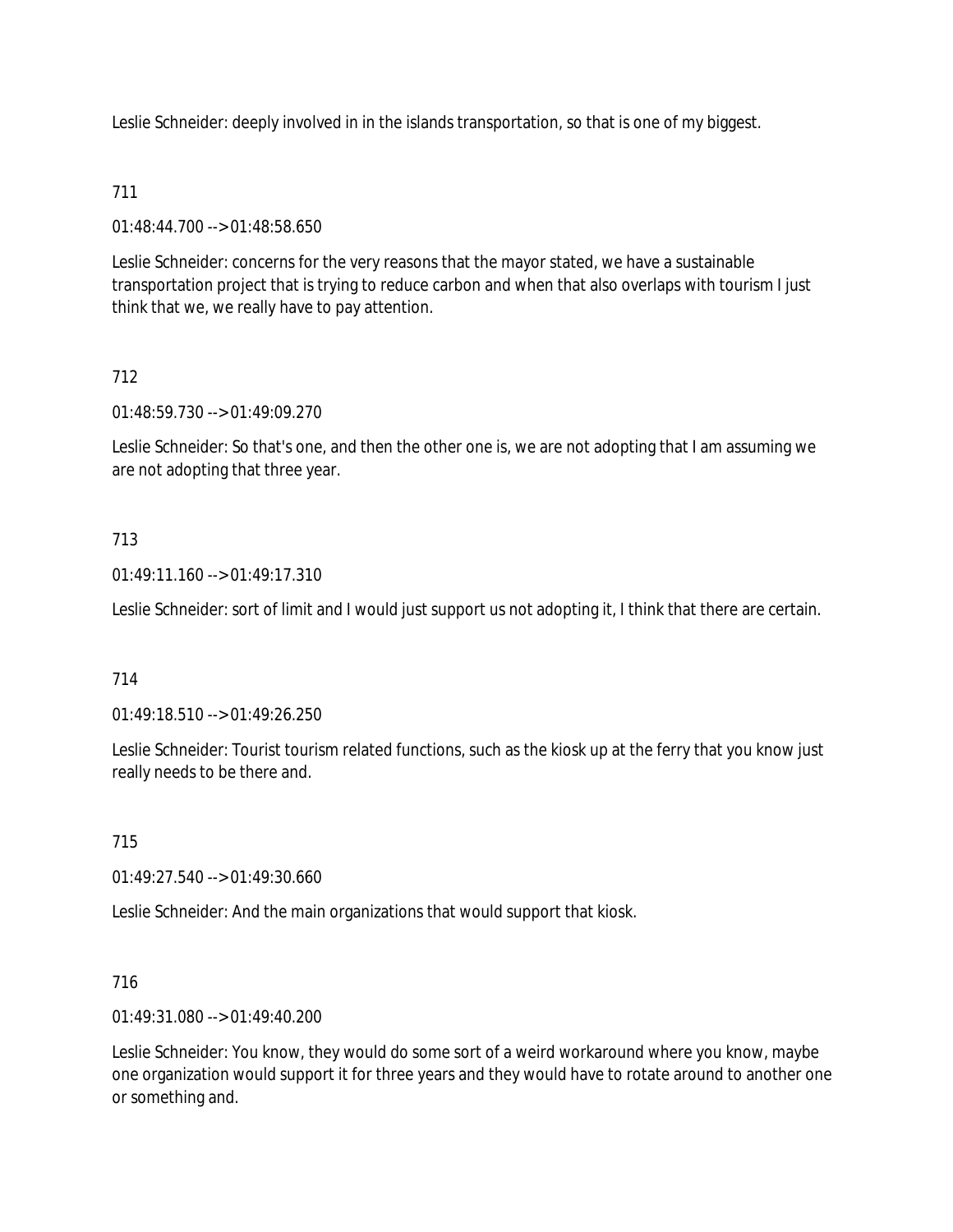01:49:40.500 --> 01:49:56.940

Leslie Schneider: I just don't want us to be encouraging weird workarounds when things are rather important for stability sake and whatnot So those are my two points wanting to either explicitly include most.

## 718

01:50:00.000 --> 01:50:15.630

Leslie Schneider: Carbon reducing mobility, or at least get rid of whatever the perceived restrictions would be on that and then making just stating my opposition to the the three year requirement, thank you.

# 719

01:50:17.640 --> 01:50:31.710

Kirsten Hytopoulos: councilmember car and I customer car I don't want to take over your comments but I don't know if you as Chair wanted to speak at all to any of the If not, I will have to do is to why we were unable to, unfortunately.

# 720

01:50:33.240 --> 01:50:36.870

Kirsten Hytopoulos: approve the the transit item but anyway.

721

01:50:39.300 --> 01:50:39.720

Christy Carr: Go ahead.

722

01:50:40.140 --> 01:50:41.340

Kirsten Hytopoulos: Oh, you want me to speak to it.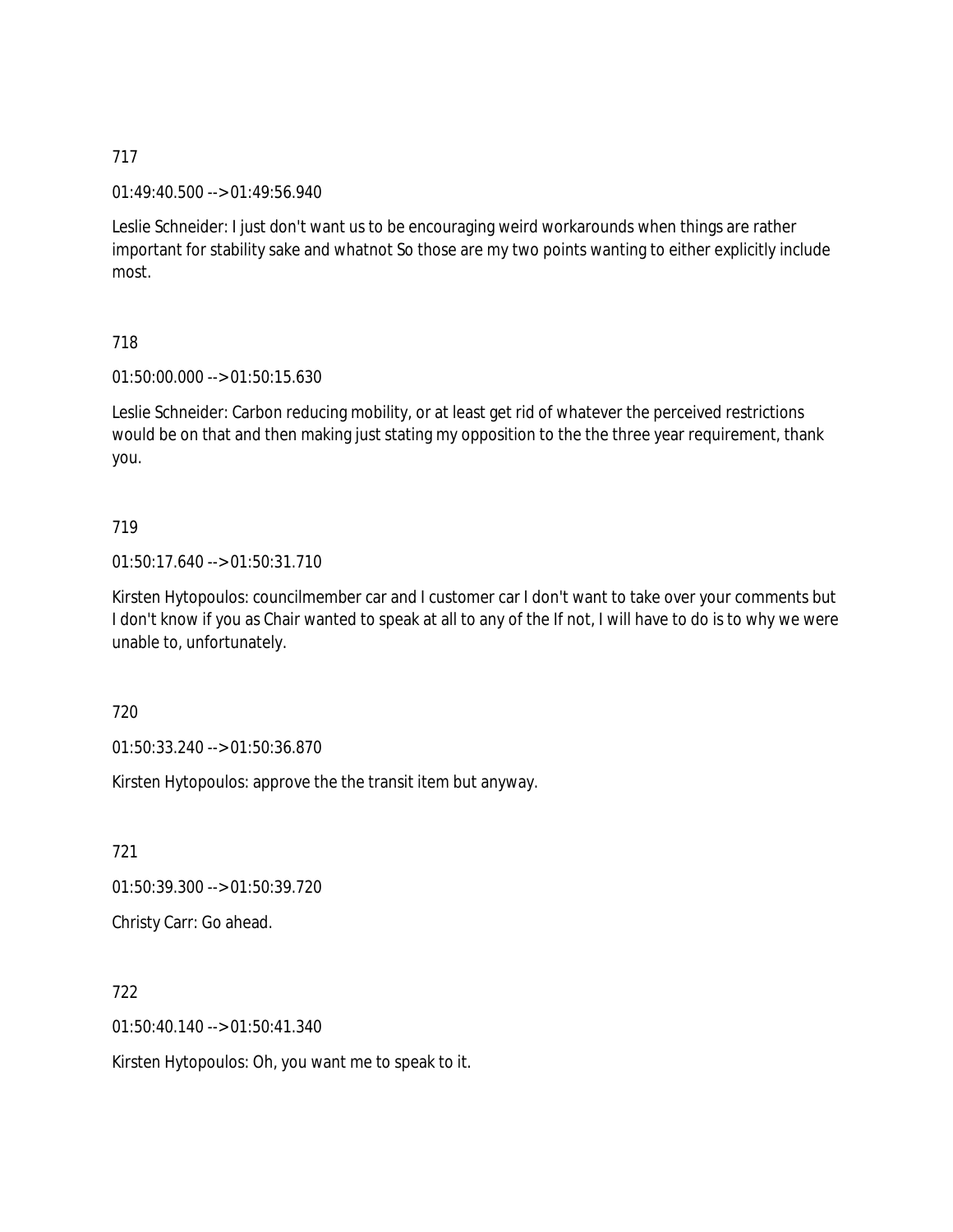01:50:41.910 --> 01:50:52.350

Kirsten Hytopoulos: I just wanted to say, I think, as I recall, there was quite a bit of support for it and I certainly I know I wanted to find a way to do it, but remember just because we want to do something doesn't mean it fits into the particular.

724

01:50:53.130 --> 01:51:06.150

Kirsten Hytopoulos: You know program that we're operating in at that moment and remembering we're looking right now, at what the primary purpose of this program is and we've got our rubric and and we're measuring all of these these these.

725

01:51:07.710 --> 01:51:09.090

Kirsten Hytopoulos: Events and.

726

01:51:10.170 --> 01:51:21.810

Kirsten Hytopoulos: etc against each other with how many of them hit how many of these and some of the key factors are, for example, attracting people from more than 50 miles away and from out of state.

727

01:51:22.200 --> 01:51:26.400

Kirsten Hytopoulos: And it's really hard to say that this amazing you know.

# 728

01:51:27.210 --> 01:51:33.960

Kirsten Hytopoulos: Little bus that's going to move people around and be climate friendly and be really cool and i'm really excited about is going to actually bring tourists.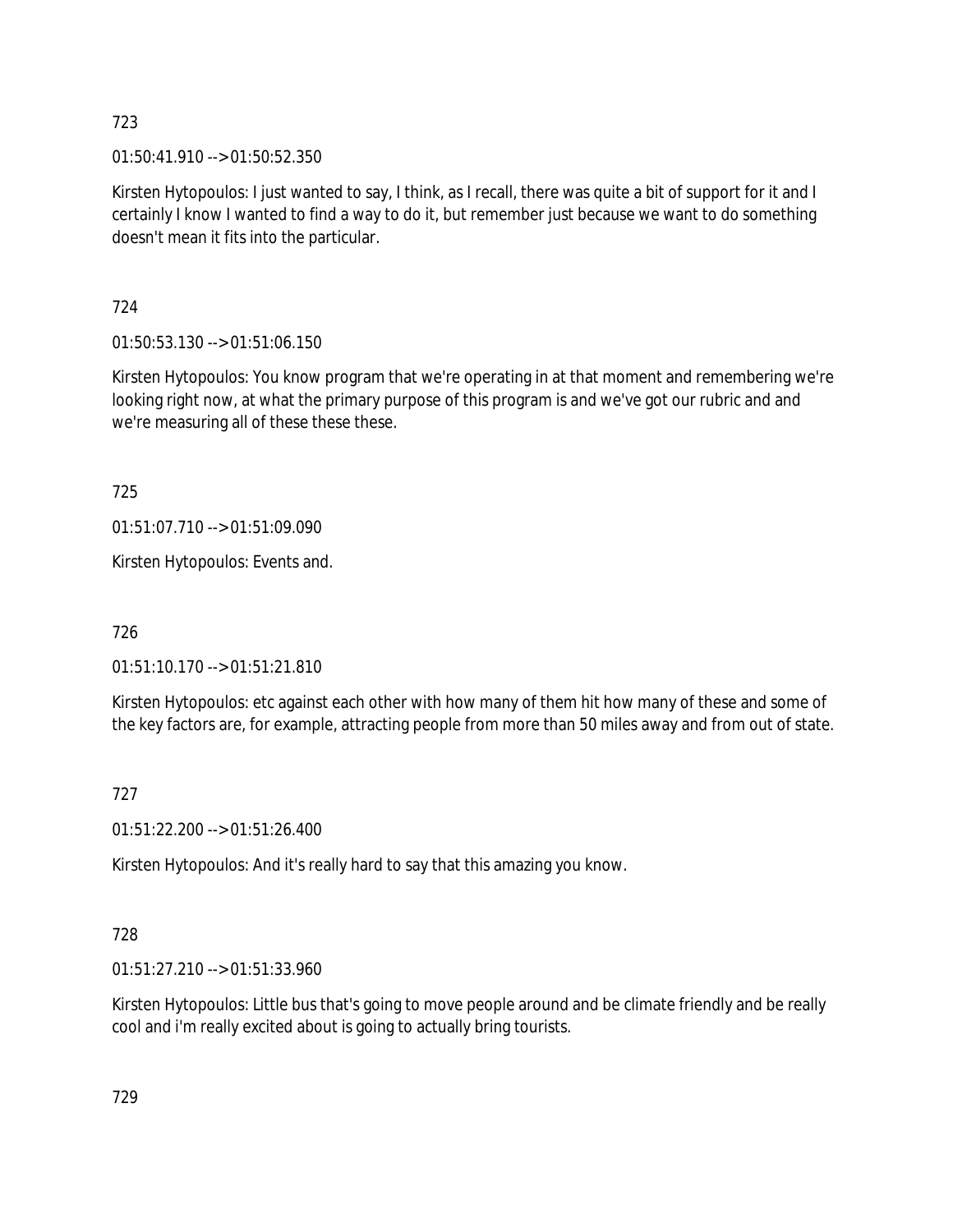01:51:34.290 --> 01:51:48.150

Kirsten Hytopoulos: get people to spend the night, you know do all the things that you know get people here on on the offseason etc and you've got to insert I would suggest is look through you know look for all of those items, whatever they are the 10 1313.

730

01:51:50.520 --> 01:51:53.550

Kirsten Hytopoulos: Measurements What do you do i'm sorry guys but, whatever the the.

731

01:51:55.500 --> 01:52:07.410

Kirsten Hytopoulos: Quality qualifications that these have to meet and you see why it's it's you know we be turning the program into something else, and possibly not what the legislature expects it to be as well, so that's what I would say that.

732

01:52:07.740 --> 01:52:10.440

Kirsten Hytopoulos: I know customer car probably has completely different comments to me.

733

01:52:12.840 --> 01:52:14.070

Christy Carr: yeah Thank you I.

734

01:52:14.190 --> 01:52:27.210

Christy Carr: support what you said and, certainly, and having gone through the ranking according to the criteria as the deputy city manager mentioned several of these are straight out of the State statute so we can't.

735

01:52:28.710 --> 01:52:30.690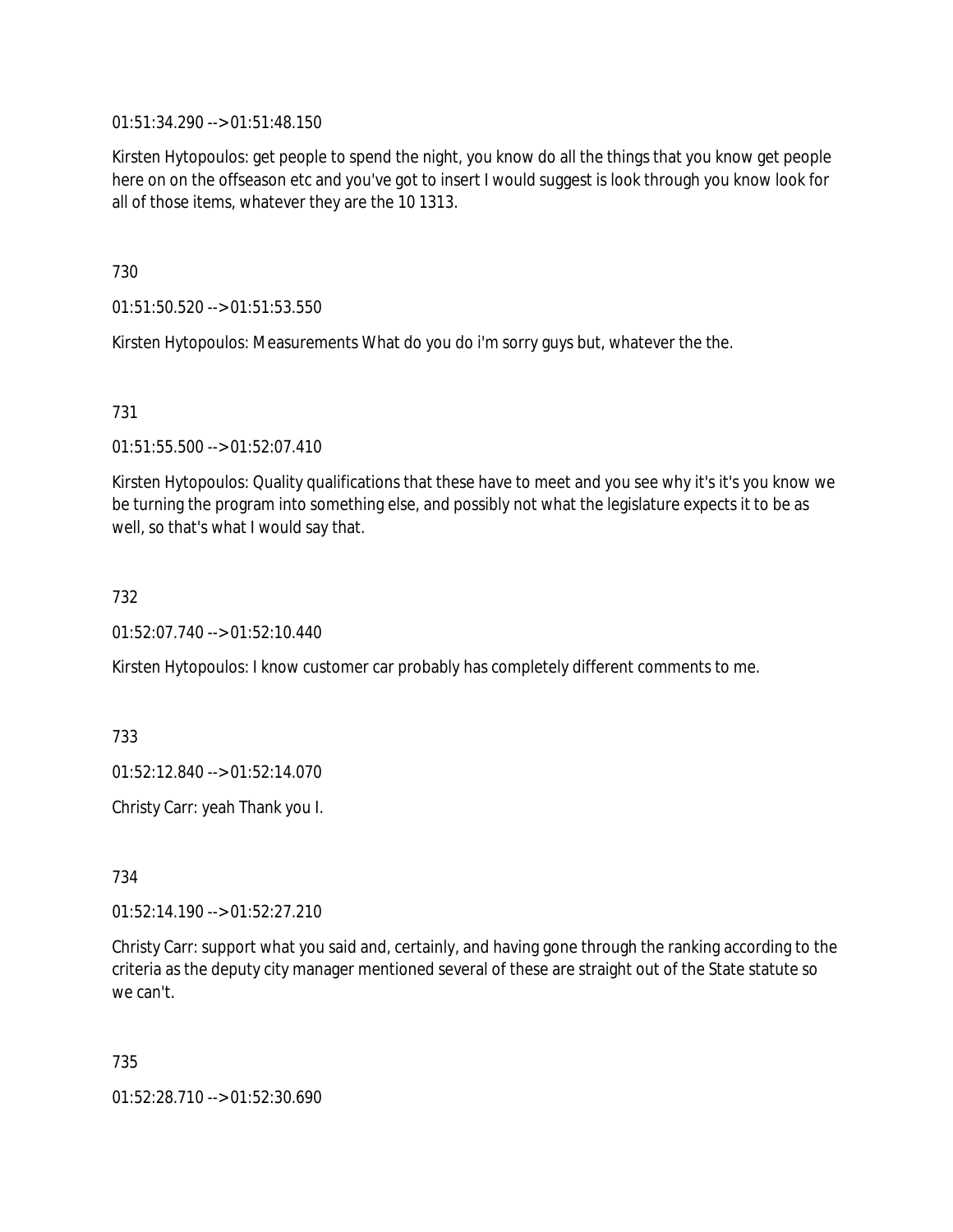Christy Carr: Get rid of them, one thing that.

# 736

01:52:32.250 --> 01:52:45.660

Christy Carr: I don't think there's no weight to any of the criteria so that's a challenge in terms of We may want to to, for example, prioritize something about transportation, or about carbon.

# 737

01:52:47.340 --> 01:52:59.880

Christy Carr: But when you're just having a list of 10 criteria and you're looking at a proposal against that and ticking boxes of how many criteria does that proposal fit if just one of the criteria is related to climate.

# 738

01:53:00.330 --> 01:53:11.250

Christy Carr: it's only hitting one then that's challenging to rank that project hi all That being said, I would support an additional criterion.

# 739

01:53:12.120 --> 01:53:29.460

Christy Carr: Some about climate or about transportation, I think it is part of our tourism mix, I think that we could expect applicants to say something about it in their application materials in terms of how their marketing tourism on bainbridge island, I think that that would be.

740

01:53:30.660 --> 01:53:36.090

Christy Carr: Good, at least in terms step to see where we can take this spell tech funding.

741

01:53:38.160 --> 01:53:41.250

Christy Carr: nother topic related to l tech I just.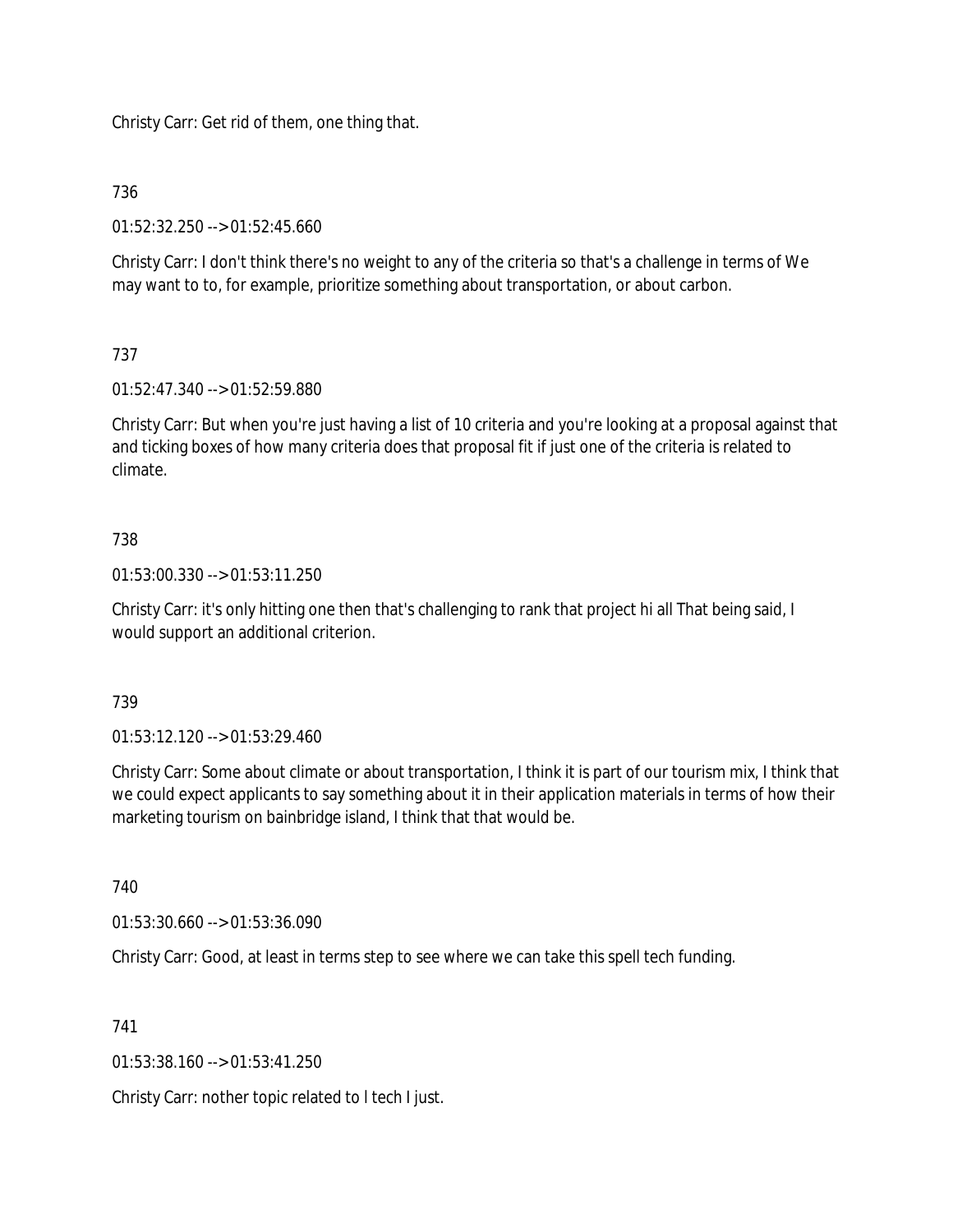01:53:42.420 --> 01:53:54.210

Christy Carr: I want to bring up affordable housing, because I, my understanding of the legislation is that we are authorized to repay general obligation or revenue bonds.

743

01:53:54.720 --> 01:54:04.440

Christy Carr: issued for affordable workforce housing within one half mile of a transit station, and I think we're all aware that we don't currently have either of those bonds.

## 744

01:54:06.030 --> 01:54:12.000

Christy Carr: But that at some point in the future, it could be a funding source for affordable workforce housing.

# 745

01:54:13.320 --> 01:54:23.550

Christy Carr: So I just wanted to put that out there, and if the deputy city manager has any input on that in terms of our future for attack i'd be really interested to hear that.

746

01:54:24.690 --> 01:54:31.980

Christy Carr: i'm also interested to know if the Windsor ferry is the only transit station that would be considered.

# 747

01:54:33.420 --> 01:54:36.270

Ellen Schroer (she/her): I can speak to that briefly if you'd like.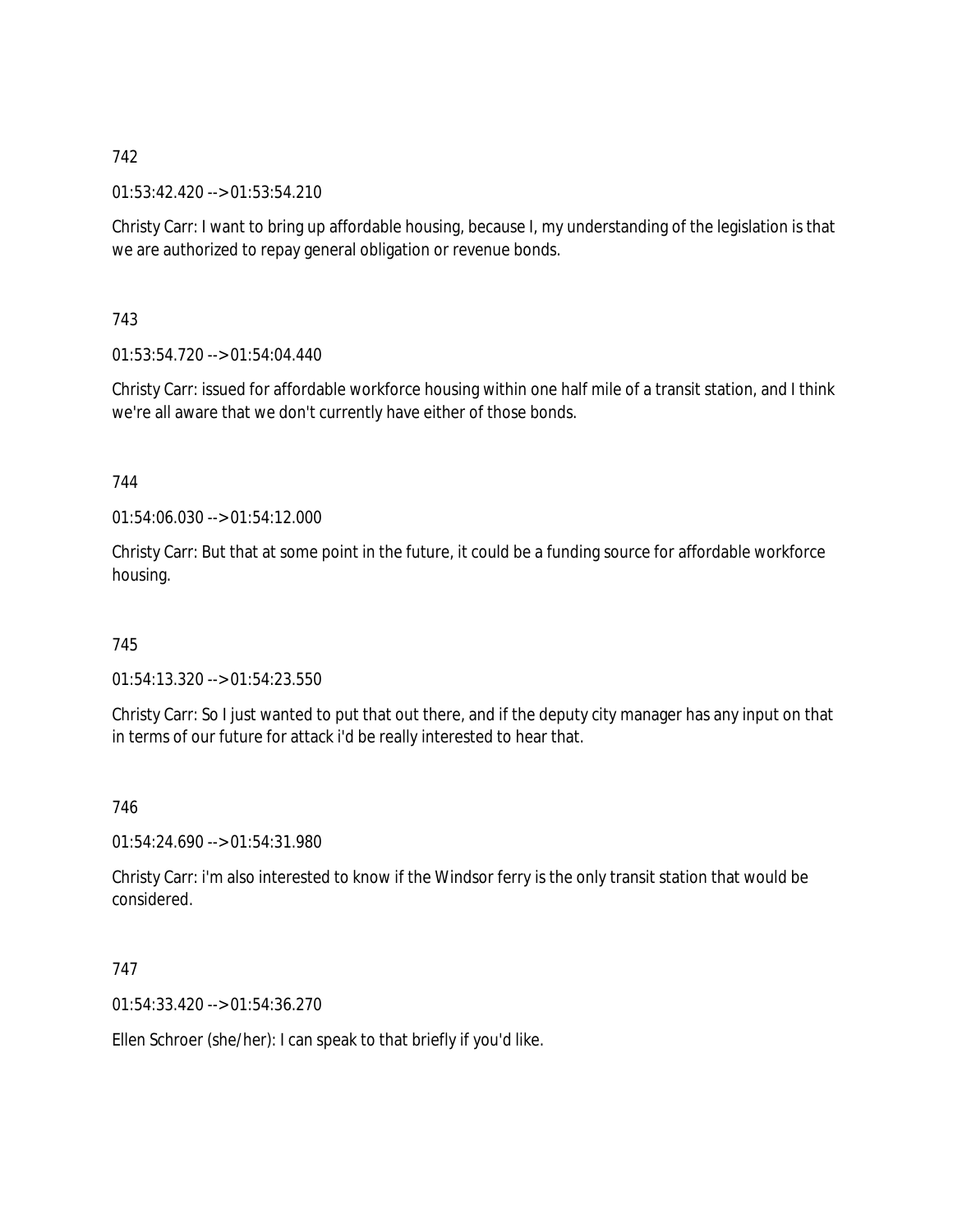748 01:54:36.720 --> 01:54:37.230 Christy Carr: I love it.

749

01:54:39.000 --> 01:54:52.230

Ellen Schroer (she/her): So yes, that is correct, there was a State law that was passed last year, which would allow for the city to use l tak to repay debt service for general obligation bonds for affordable workforce housing.

750

01:54:52.740 --> 01:55:07.110

Ellen Schroer (she/her): Those are bonds that the city would need to issue and that the city would then need to build the housing so it's a little different than the US for the other funds where we're awarding the money to other organizations to do projects in most cases.

751

01:55:08.370 --> 01:55:17.400

Ellen Schroer (she/her): What I haven't checked this year, but last year when we talk to Mrs see about this, the research Center for the municipalities, they weren't aware of any other.

752

01:55:18.450 --> 01:55:21.150

Ellen Schroer (she/her): Organizations that were doing that it's a pretty narrow.

753

01:55:22.050 --> 01:55:31.560

Ellen Schroer (she/her): applicability and it's also true, at least at that time that the guidance we got was that the ferry terminal was the only high transit qualifying hub.

754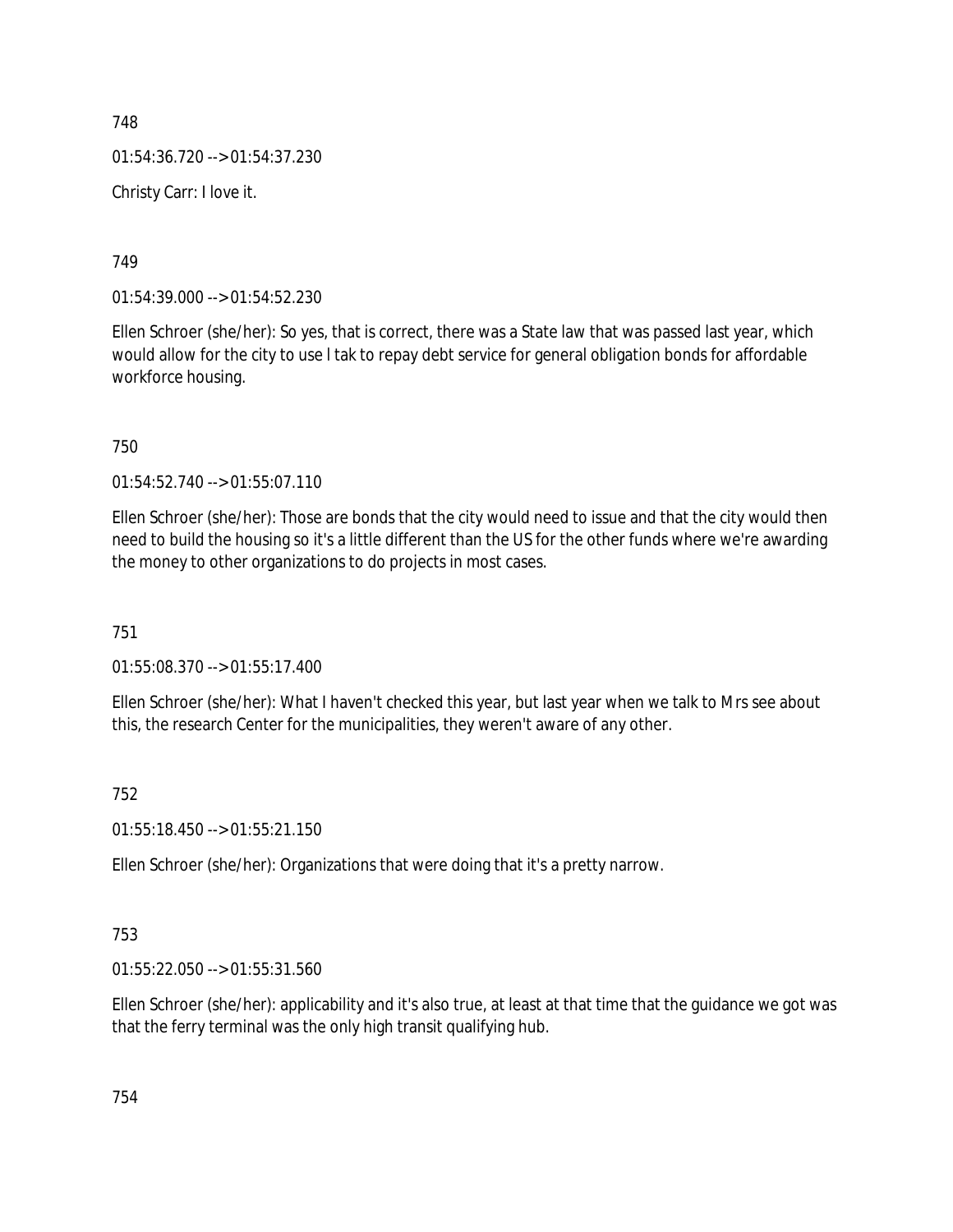01:55:31.830 --> 01:55:39.930

Ellen Schroer (she/her): So I don't know if they have changed that guidance we could certainly look into that, but that was the information that we had the first time um.

## 755

01:55:40.680 --> 01:55:55.350

Ellen Schroer (she/her): And so I think it is true, on paper, and it might be challenging to take that on as an organization, at least in the near term, it may be something that we want to include in the overarching housing strategy that we're developing for the future.

756

01:55:59.700 --> 01:56:00.990

Kirsten Hytopoulos: counselor deeds.

757

01:56:02.760 --> 01:56:05.820

Joe Deets: Thank you, maybe we could stop sharing the screen.

758

01:56:05.910 --> 01:56:06.690

Ellen Schroer (she/her): Oh sure.

759

01:56:06.720 --> 01:56:08.430

Joe Deets: Thank you it's not my question but.

760

01:56:11.250 --> 01:56:24.990

Joe Deets: yeah um well first i'll talk a customer cars point, because I, I think this is we, we did agree to create a housing Action Plan, or at least start that process and so.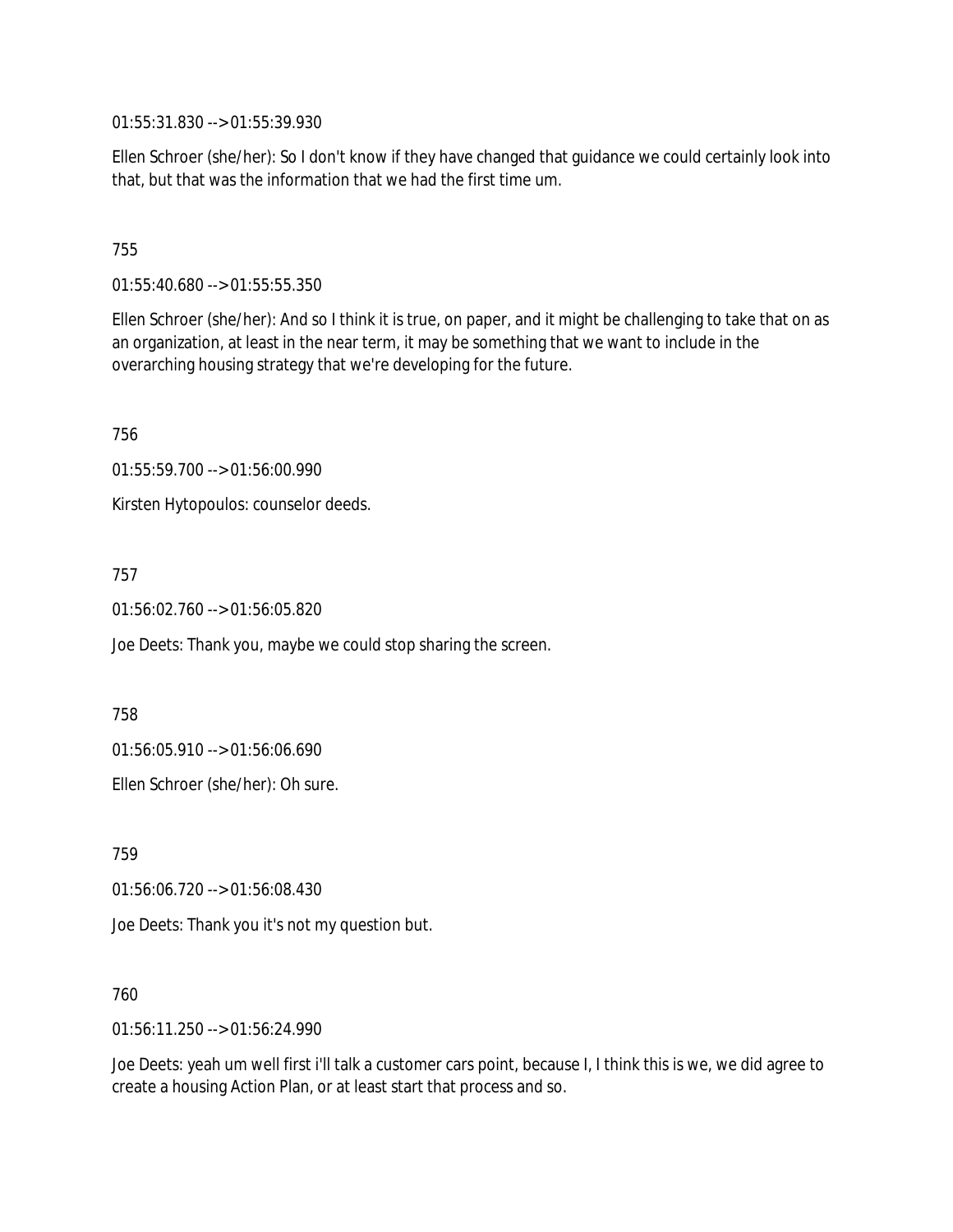### 01:56:26.250 --> 01:56:31.710

Joe Deets: This seems if we can move forward with the housing Action Plan, it strikes me as this could be.

# 762

01:56:33.150 --> 01:56:42.870

Joe Deets: Something we can consider adopting for that, since that seems like there's a here's a revenue source that we can use for affordable housing so anyway just want to mention that.

## 763

 $01:56:44.130 \rightarrow 01:57:00.180$ 

Joe Deets: So I I wanted to ask you know i'm new to this committee and I want to ask what is the potential of ask as adding to the criteria say among the criteria is reducing the use of fossil fuel vehicles and the need for parking.

### 764

01:57:01.530 --> 01:57:05.220

Joe Deets: So it's not just bringing people to the island, but we want to.

### 765

01:57:06.990 --> 01:57:17.940

Joe Deets: have them and us have a pleasant experience, while they're here and be good to the environment, so what does the opportunity of US adding to the criteria as I just mentioned.

### 766

01:57:21.390 --> 01:57:27.810

Kirsten Hytopoulos: So you are you proposing that that is a criteria as you, as you all know.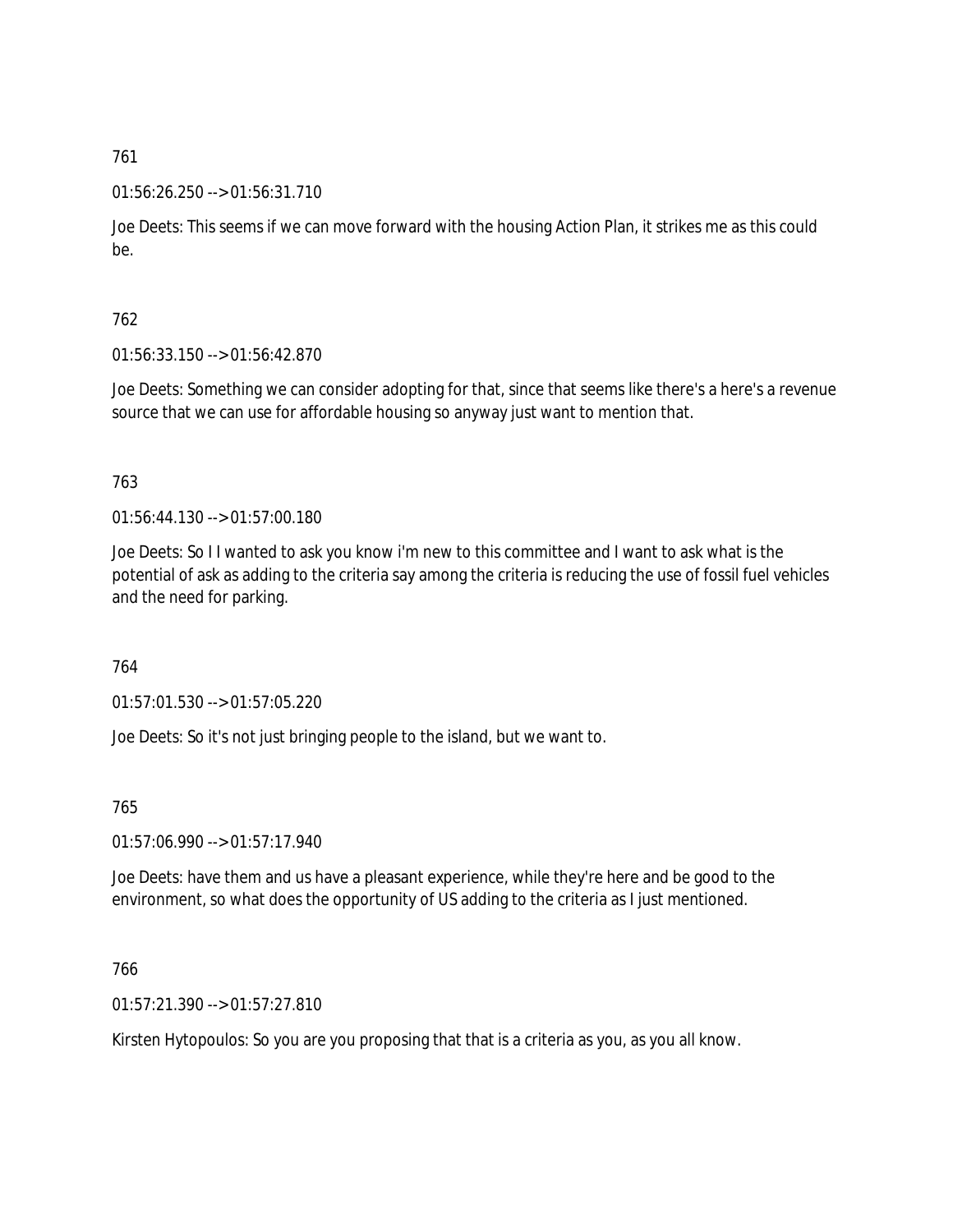01:57:29.040 --> 01:57:42.810

Joe Deets: What it's not a criteria now but it's can we have can we add as criteria see reduce the use of fossil fuel vehicles and the need for parking could that be added to our criteria.

768

01:57:44.520 --> 01:57:45.510

Joe Deets: If not, why not.

769

01:57:45.570 --> 01:57:54.750

Kirsten Hytopoulos: Well, I mean or even something broader that could it could capture more some other carbon reducing activity we haven't conceived of I.

770

01:57:56.370 --> 01:57:58.980

Joe Deets: yeah I mean you get you get the gist.

771

01:57:59.010 --> 01:58:03.960

Joe Deets: But if we can do that I don't I don't see why why we should know.

772

01:58:04.080 --> 01:58:10.350

Kirsten Hytopoulos: Is there is there support on Council for fight for coming up with a new criteria that.

773

01:58:11.790 --> 01:58:13.380

Kirsten Hytopoulos: encompasses reducing carbon.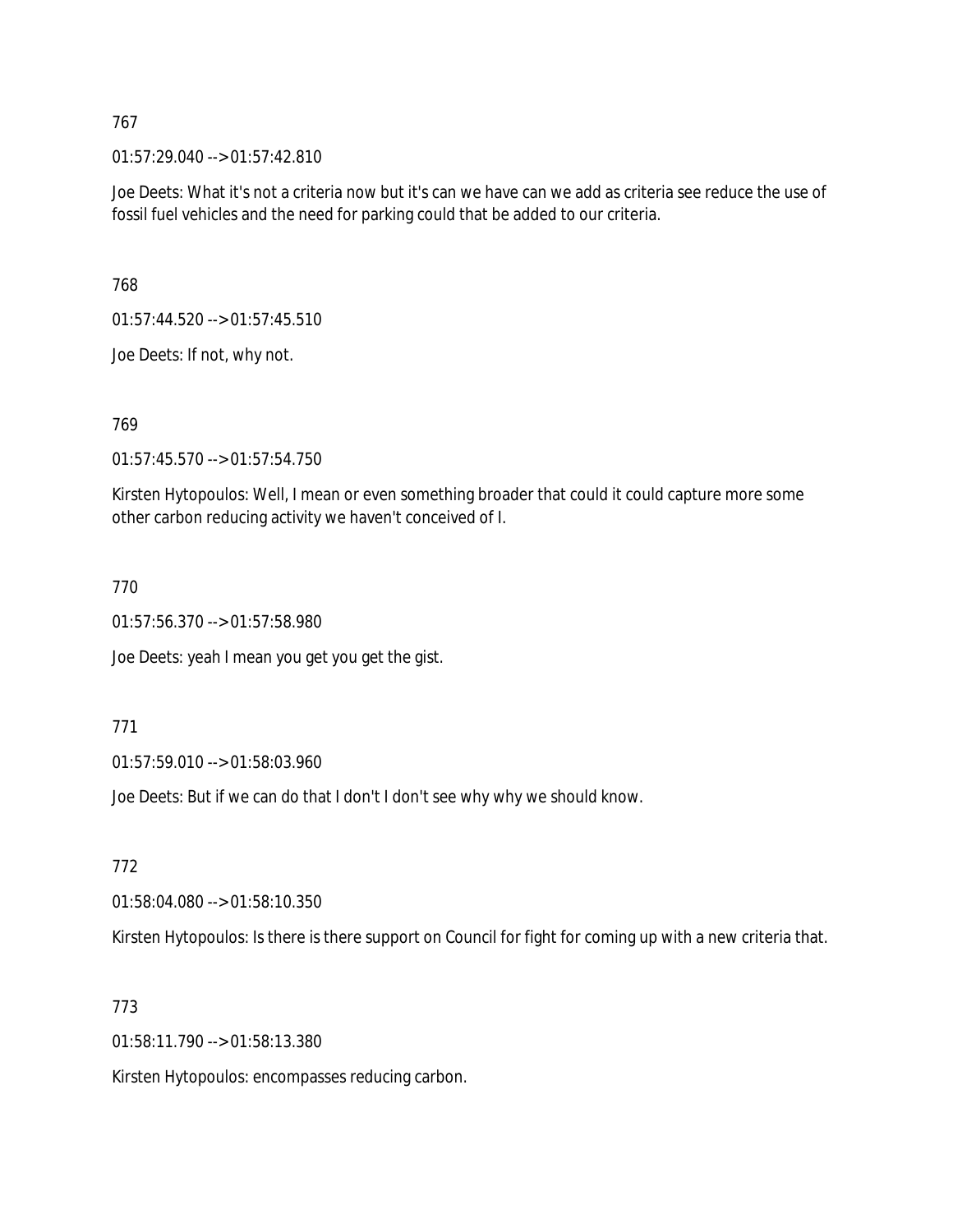01:58:15.030 --> 01:58:16.260

Kirsten Hytopoulos: Or the attack funding.

775

01:58:18.150 --> 01:58:26.550

Kirsten Hytopoulos: Okay, so sounds like maybe councilmember deets and I need to and we've been counseling Ricard wanted to weigh in on that that join us briefly.

776

01:58:27.990 --> 01:58:37.710

Kirsten Hytopoulos: Back on the committee to come up with something we could do that and bring it back to Council great Thank you i'm good okay i'm Council member country Johnson, you are up next.

777

01:58:38.370 --> 01:58:40.680

Brenda Fantroy-Johnson: I think councilmember Carmen to speak to that.

778

01:58:41.430 --> 01:58:42.390

Brenda Fantroy-Johnson: And who do.

779

01:58:43.410 --> 01:58:44.430

Christy Carr: I did Thank you so he.

780

01:58:44.430 --> 01:58:52.950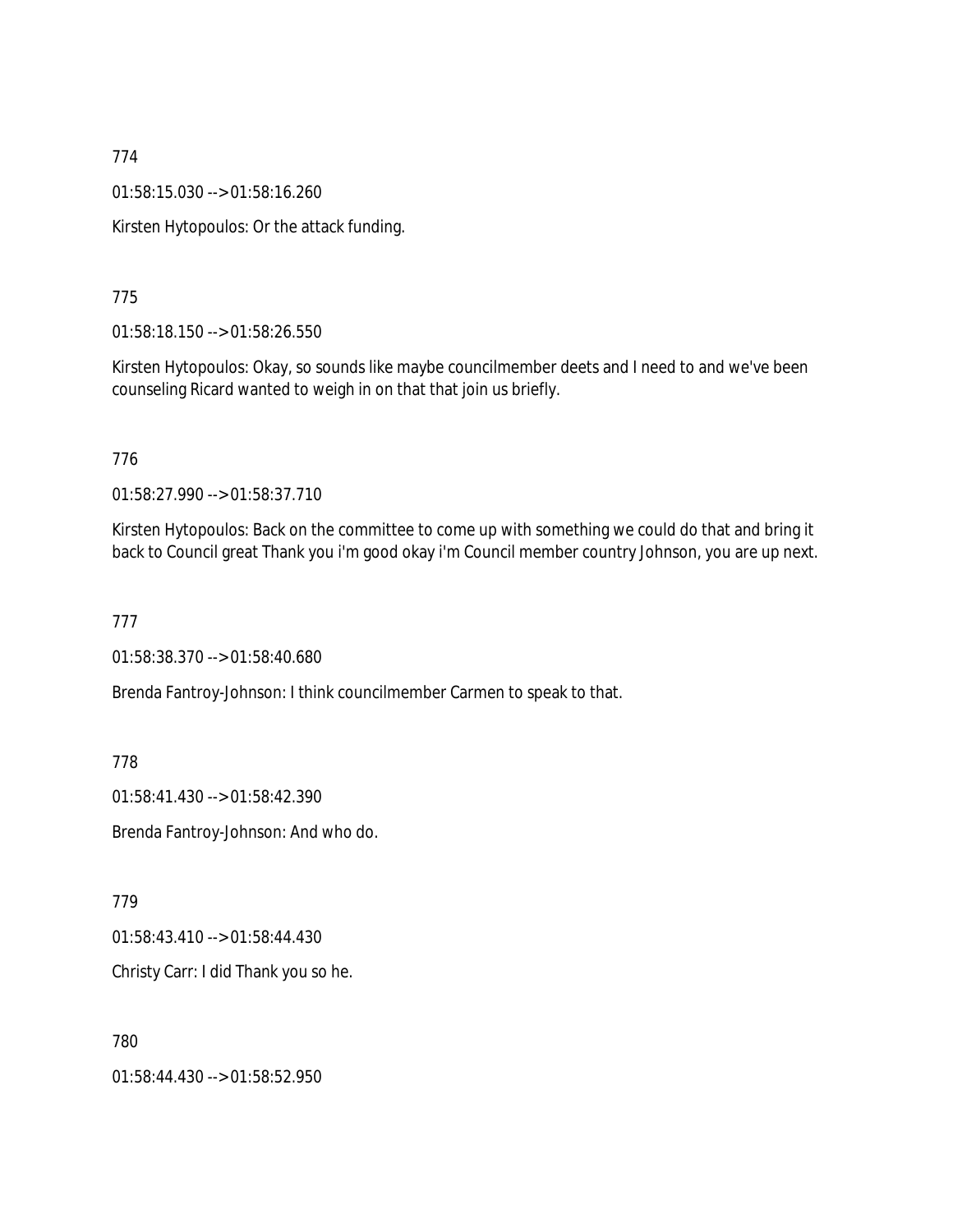Christy Carr: Go ahead appreciate that yeah and i'm happy to join you to if I can be helpful, I wanted to just since councilmember deets is new to the committee.

781

01:58:53.940 --> 01:58:59.820

Christy Carr: Keeping that criteria and broad because many of the applicants are umbrella organizations that represent.

## 782

01:59:00.150 --> 01:59:09.690

Christy Carr: individual businesses so non single mom single for profit, businesses or lodging establishments aren't eligible to apply for this funding, so we can't talk to individual.

## 783

01:59:10.530 --> 01:59:27.390

Christy Carr: hotels or lodging establishments about reducing their parking, but we can have a broad criterion that I think would address something to this effect because, again, the majority of applicants are our umbrella organizations representing abroad sweet suite of businesses.

784

01:59:30.690 --> 01:59:31.950

Kirsten Hytopoulos: Customer Patrick Johnson.

785

01:59:32.490 --> 01:59:50.310

Brenda Fantroy-Johnson: Yes, I wanted to ask the question about how, how are we verifying that these umbrella organizations are you know because it's not waited So how do we know for sure that they are encouraging tourism, and we know for sure that you know they're increasing.

786

01:59:51.390 --> 01:59:57.570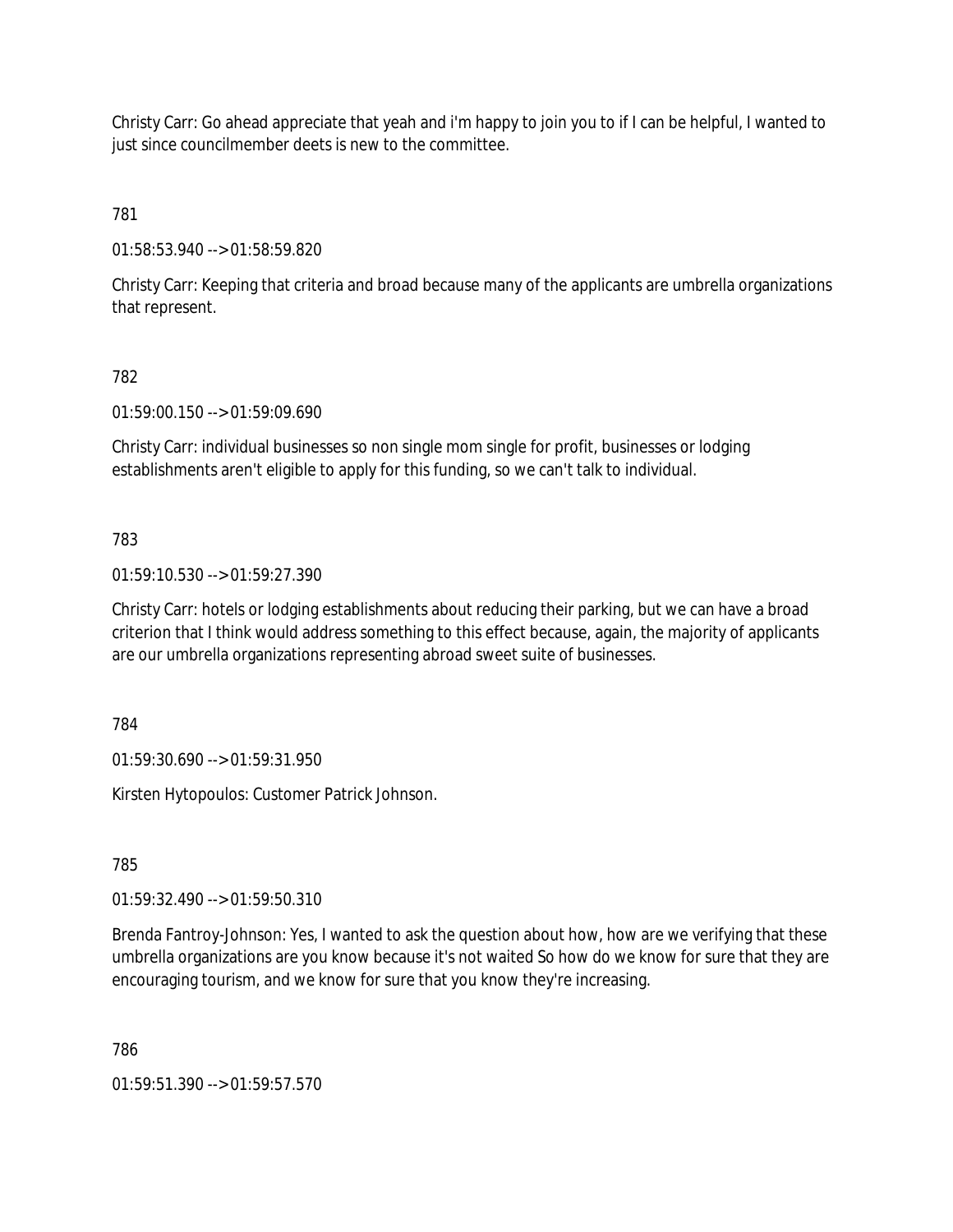Brenda Fantroy-Johnson: people to come on the offseasons and what's the what's the way that we verify that.

# 787

01:59:58.770 --> 02:00:05.010

Kirsten Hytopoulos: Well that's the great difficult job of doing this of this evaluation of the committee, and maybe you can get at it next time.

# 788

02:00:05.280 --> 02:00:11.970

Kirsten Hytopoulos: it's that's what's so difficult is that they come forward with their materials and the committee's and sound and tries to just basically.

# 789

02:00:12.690 --> 02:00:22.170

Kirsten Hytopoulos: Evaluating and guess does this make sense it's really a matter of an hour of anybody who, who has previously been an attack wants to weigh in.

790

02:00:22.950 --> 02:00:39.660

Kirsten Hytopoulos: But it really we lay people Council members, along with some members of the community who have some experience in the industry have to evaluate that based on just their on their presentation materials, does it doesn't make sense and which one seemed more likely to do so.

# 791

02:00:40.440 --> 02:00:47.040

Brenda Fantroy-Johnson: And I guess i'm thinking about the ones you know the three in a row three years in a row seemed like there would have to be.

# 792

02:00:47.430 --> 02:00:56.460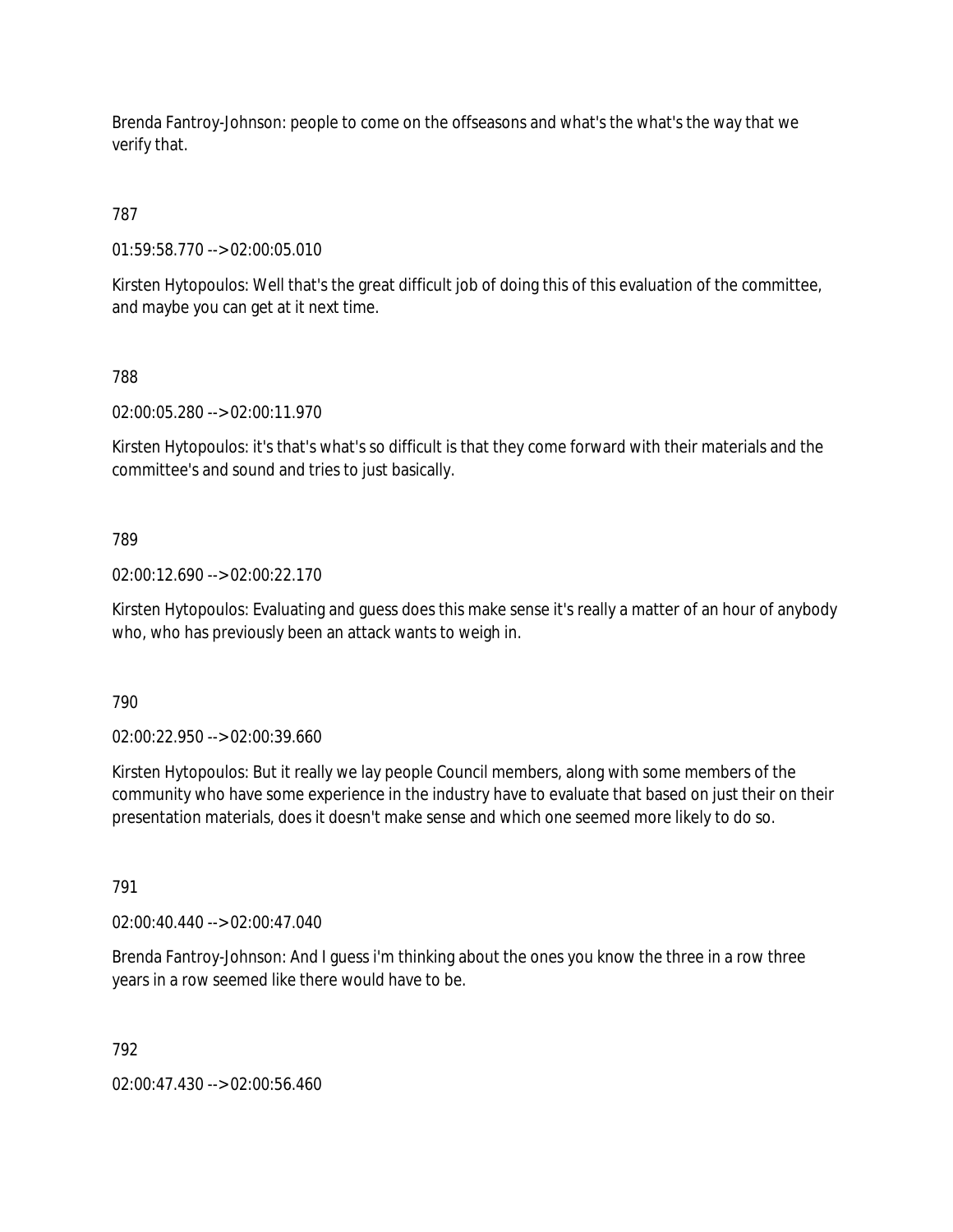Brenda Fantroy-Johnson: Some information that says yeah they came through and they did what they were supposed to do last year, so let's give it again this year, if not I don't.

793

02:00:57.120 --> 02:01:08.670

Brenda Fantroy-Johnson: I don't understand how we're verifying and why we're we're just you know we're not doing due diligence to look and see that people are actually increasing tourism.

794 02:01:10.260 --> 02:01:11.280 Kirsten Hytopoulos: very good point.

795

02:01:14.220 --> 02:01:15.330

Kirsten Hytopoulos: A Council member.

796

02:01:16.740 --> 02:01:17.790

Kirsten Hytopoulos: counselor car.

797

02:01:17.850 --> 02:01:18.810

Kirsten Hytopoulos: Okay okay.

798

02:01:18.840 --> 02:01:24.030

Kirsten Hytopoulos: councilmember actually city attorney did you wanted, did you want to speak to something.

799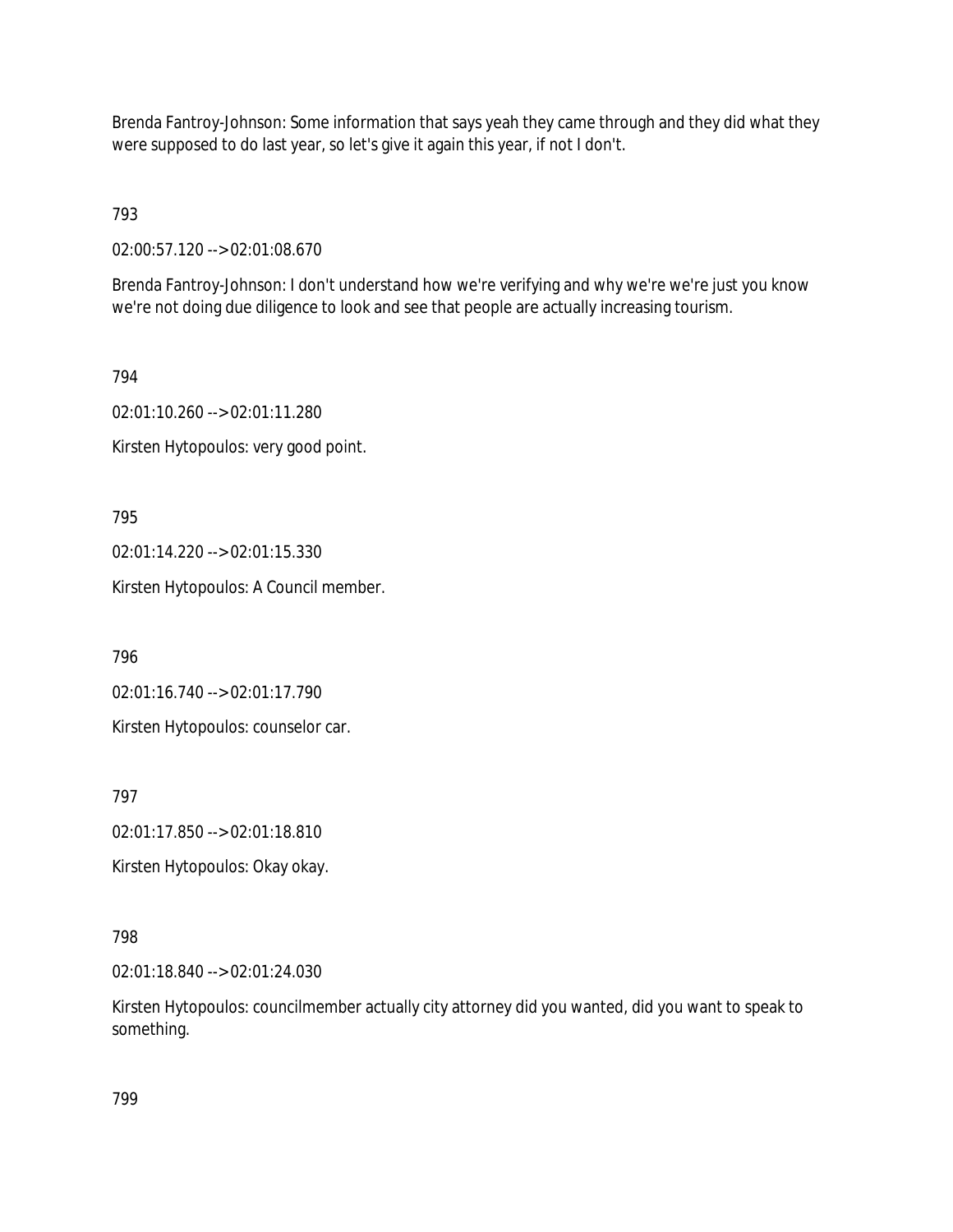02:01:24.540 --> 02:01:29.010

Joe Levan: just wanted to mention have on the council's radar in terms of the other criteria which.

800

02:01:30.150 --> 02:01:32.220

Joe Levan: Is this city is got a.

801

02:01:33.510 --> 02:01:45.480

Joe Levan: creative approach to having criteria that the other cities don't have, which is, which is good, but we will just need to make sure that those criteria.

### 802

02:01:46.530 --> 02:01:54.630

Joe Levan: relate to the purposes of this particular type of funding, so in terms of, say, for example, reduction of use of carbon.

803

02:01:55.560 --> 02:02:03.600

Joe Levan: that's a possibility, but it will have to do some more research to make sure that it's not too far afield from what now that this isn't a general purpose fund.

804

02:02:04.590 --> 02:02:12.210

Joe Levan: it's a fund for to promote tourism on the island and at the affordable housing component was a change legislature made, as you all know.

805

02:02:12.480 --> 02:02:26.100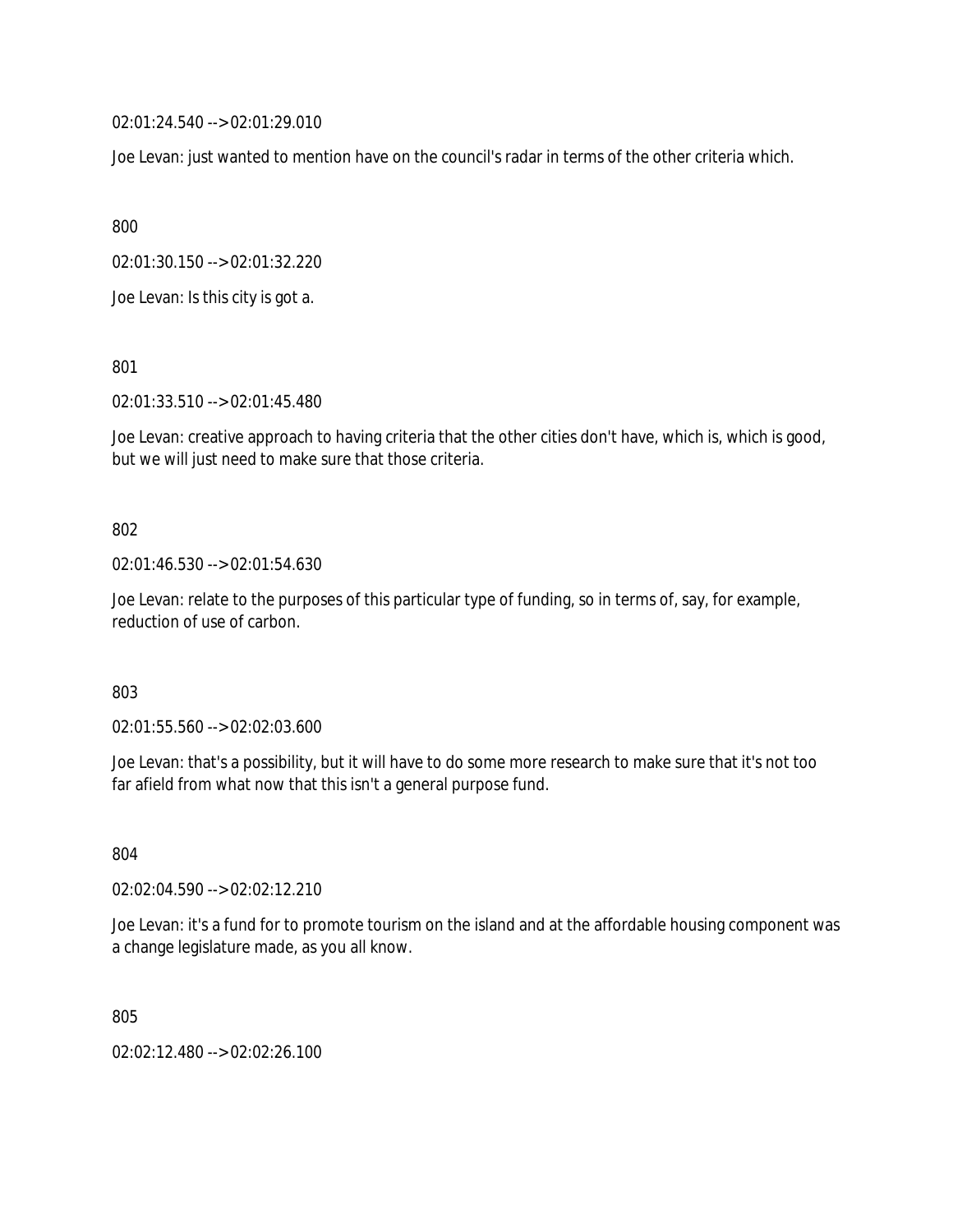Joe Levan: Which is kind of unique because that does kind of push the envelope in a different direction, so we can look at that to see what's going on, have a situation where you adopt some criteria that that could be somehow challenge has been not appropriate to how to use those funds.

806

02:02:26.190 --> 02:02:38.700

Kirsten Hytopoulos: And I and maybe we should check in well everybody's here i'm not sure we're saying that it's a requirement, but that it would be a it would be, it would be extra points, in other words, it would it would give some more points so.

807

02:02:39.180 --> 02:02:40.890

Kirsten Hytopoulos: If that's helpful in your analysis.

808

02:02:40.920 --> 02:02:41.370

That.

809

02:02:43.140 --> 02:02:52.380

Kirsten Hytopoulos: Council, do we disagree on that that that would be you wouldn't get the 18th point if you did or whatever number, if you didn't have that, but it would be additional points.

810

02:02:54.450 --> 02:02:59.790

Kirsten Hytopoulos: And it helps my car was about to speak I don't know counselor deckard us speak to that whether you wouldn't imagine that as well.

811

02:03:01.170 --> 02:03:03.000

Kirsten Hytopoulos: But yeah okay go ahead.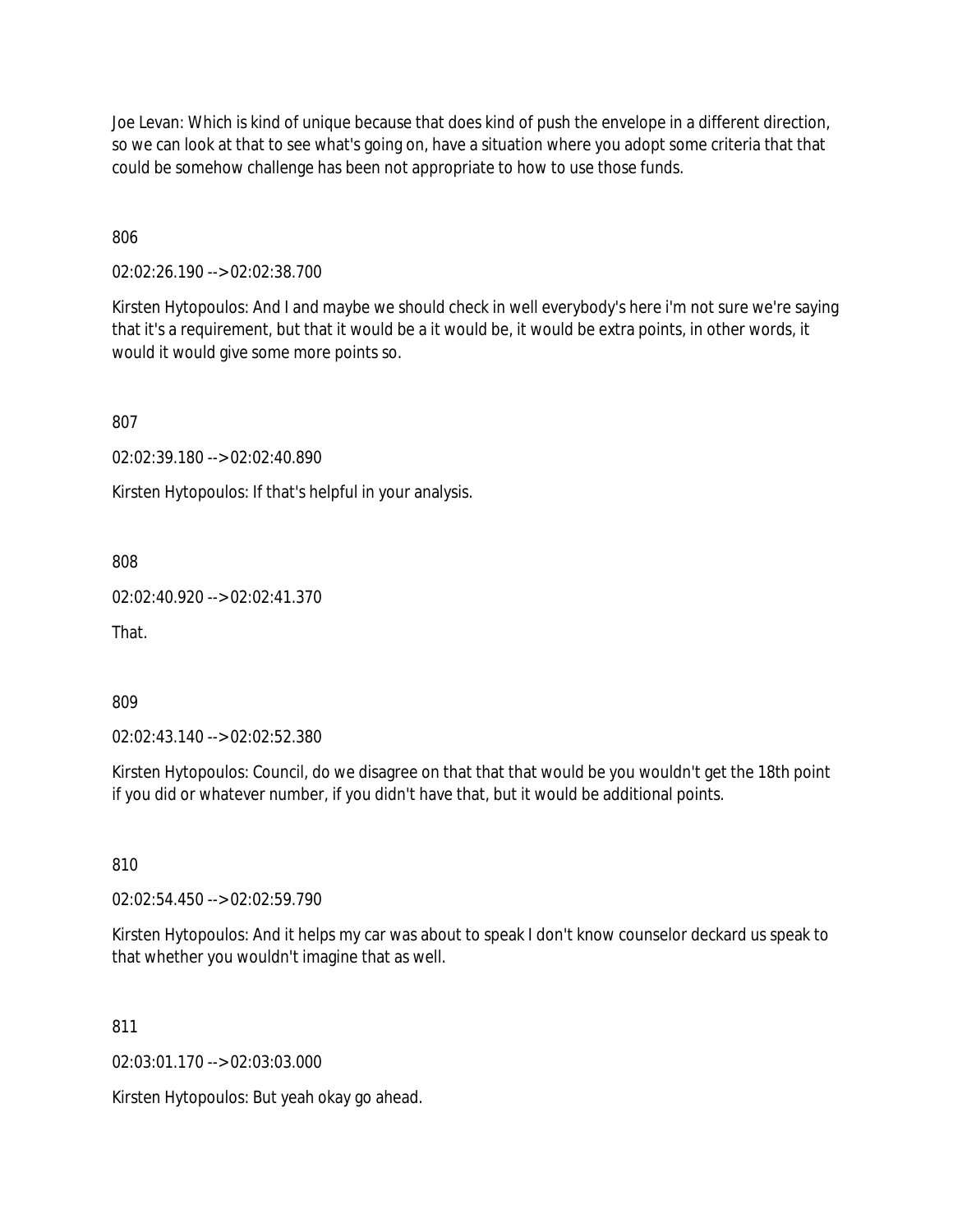02:03:03.510 --> 02:03:12.240

Christy Carr: I mean it wasn't our experienced that we had an option, so you know kind of an extra credit criterion in our in our review, so I can't I don't know how that would work.

813

02:03:13.350 --> 02:03:14.460

Kirsten Hytopoulos: Well, I guess, I guess.

814

02:03:15.780 --> 02:03:26.130

Kirsten Hytopoulos: Well, I guess The thing is, is that we had say take that 14 criteria, many of them didn't meet all of them, it was really wow so this many of the men 11 yay.

815

02:03:26.520 --> 02:03:39.330

Kirsten Hytopoulos: Well, now we're voting for some, that means nine right, I mean if we only if we only funded those that met every single one of them, we wouldn't fund that we wouldn't give all the money away would be my expectation so that's what I mean yeah right.

816

02:03:39.360 --> 02:03:44.220

Christy Carr: So, and I think that we did go through that process where we essentially had that.

817

02:03:46.440 --> 02:03:54.300

Christy Carr: That kind of different tiers of review, and so I would see that that, but the climate would be on that second tier.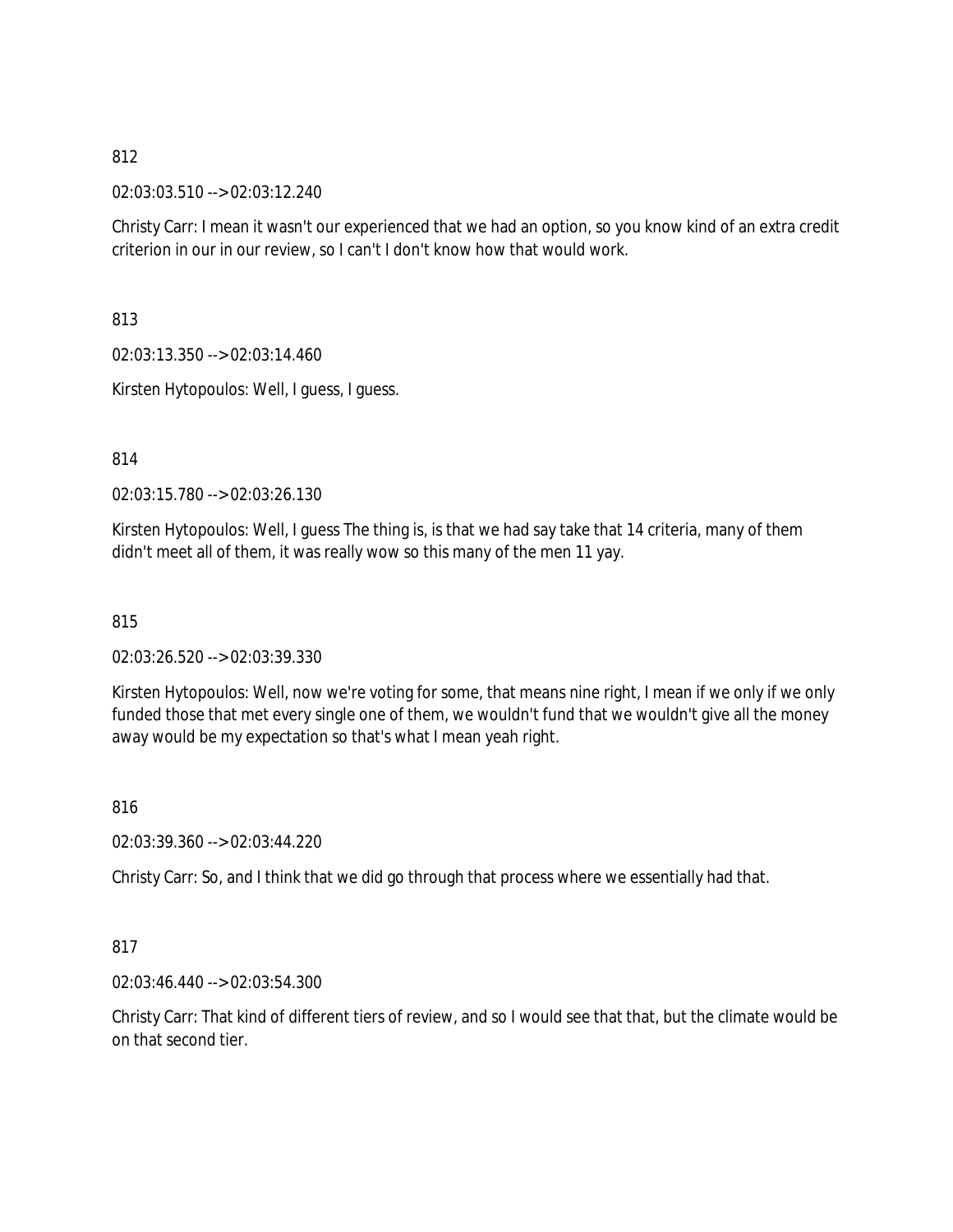02:03:55.980 --> 02:03:57.630

Christy Carr: If that's what you're talking about.

819

02:03:58.740 --> 02:04:04.050

Christy Carr: And I guess, I just wanted to get back to Council member finra johnson's point about tracking or verifying.

820

02:04:04.830 --> 02:04:20.730

Christy Carr: I think that some of the or the the applicants who ranked highest or who were awarded the highest percentage of their funding request were those that provided application materials that demonstrated those.

### 821

02:04:22.020 --> 02:04:35.400

Christy Carr: metrics, if you will, so there's a wide spectrum, as you can imagine, of sophistication on that tracking and the people who the organizations that were able to demonstrate that the best either through just.

### 822

02:04:36.180 --> 02:04:45.240

Christy Carr: The WHO their market is or that they've actually tracked it when people are coming in the door, for example, of kitty move like where'd you come from.

823

02:04:46.170 --> 02:04:54.960

Christy Carr: So there, there is some level of tracking that they have demonstrated in their application materials, and that was taken into account when they were being ranked.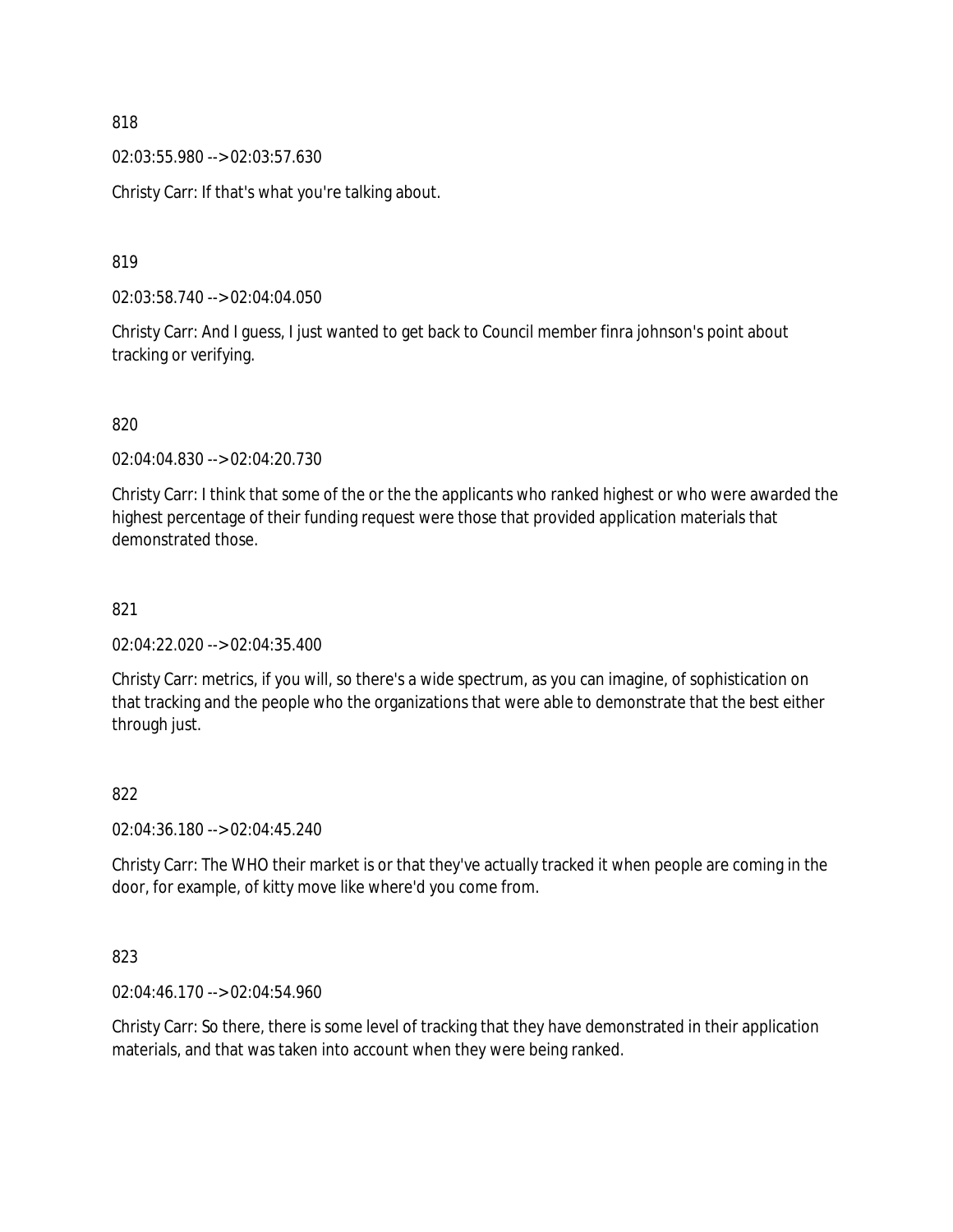02:04:59.850 --> 02:05:00.330 Okay.

825

02:05:02.310 --> 02:05:03.300

Kirsten Hytopoulos: deputy city manager.

826

02:05:04.320 --> 02:05:10.530

Ellen Schroer (she/her): I think, maybe this is a good time to also comment that the organizations do file quarterly reports with the city.

## 827

02:05:11.070 --> 02:05:19.050

Ellen Schroer (she/her): Where they document exactly those kinds of things and there's also a state where I statewide reporting requirement for all organizations.

828

02:05:19.290 --> 02:05:31.050

Ellen Schroer (she/her): That we actually are just finishing up this week we consolidate and then file all of that, for the J lark the oh gosh I forgotten exactly what it means, but it's the legislative reporting arm and.

### 829

02:05:32.070 --> 02:05:36.960

Ellen Schroer (she/her): There are reports that that do look exactly at the metrics that you're talking about.

830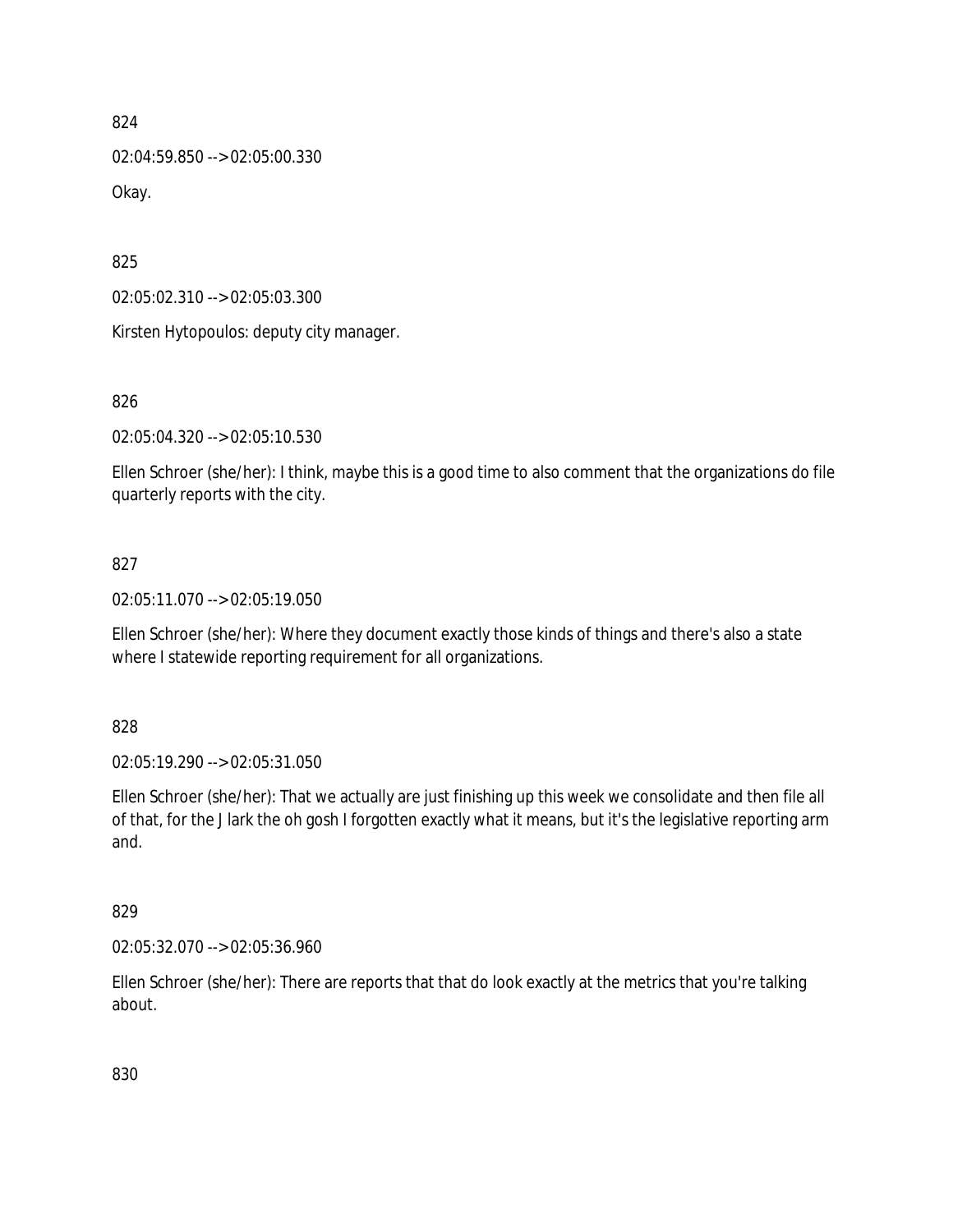02:05:42.870 --> 02:05:56.250

Kirsten Hytopoulos: If no one else has any questions or comments on I think I really like to follow up on what counselor car statement about affordable housing I realized that at the moment, it is a it's a far REACH, if it is the funding of a.

831

02:05:57.000 --> 02:06:06.300

Kirsten Hytopoulos: Of a bond that we don't have for project they don't have that as we're reaching now you have \$350,000 to award for this, it becomes all the more.

832

02:06:07.260 --> 02:06:15.720

Kirsten Hytopoulos: To me uncomfortable that we're not finding a way to do that, and I find that more so because I, I do believe I think some of us do believe that.

833

02:06:16.140 --> 02:06:26.400

Kirsten Hytopoulos: The city building a project is something that is possible that we should be doing, and that we may build it within a half mile of the of the ferry so.

834

02:06:27.180 --> 02:06:37.980

Kirsten Hytopoulos: it's some it's not something that's impossible, and so I do hope that this this the fact that we've got that kind of money that we're talking about will be just an added pressure for us to go in that direction.

835

02:06:38.370 --> 02:06:45.660

Kirsten Hytopoulos: I don't feel comfortable putting the money aside for saying it doesn't exist yet, but I sure hope we we move in that direction, because this is a lot of money.

836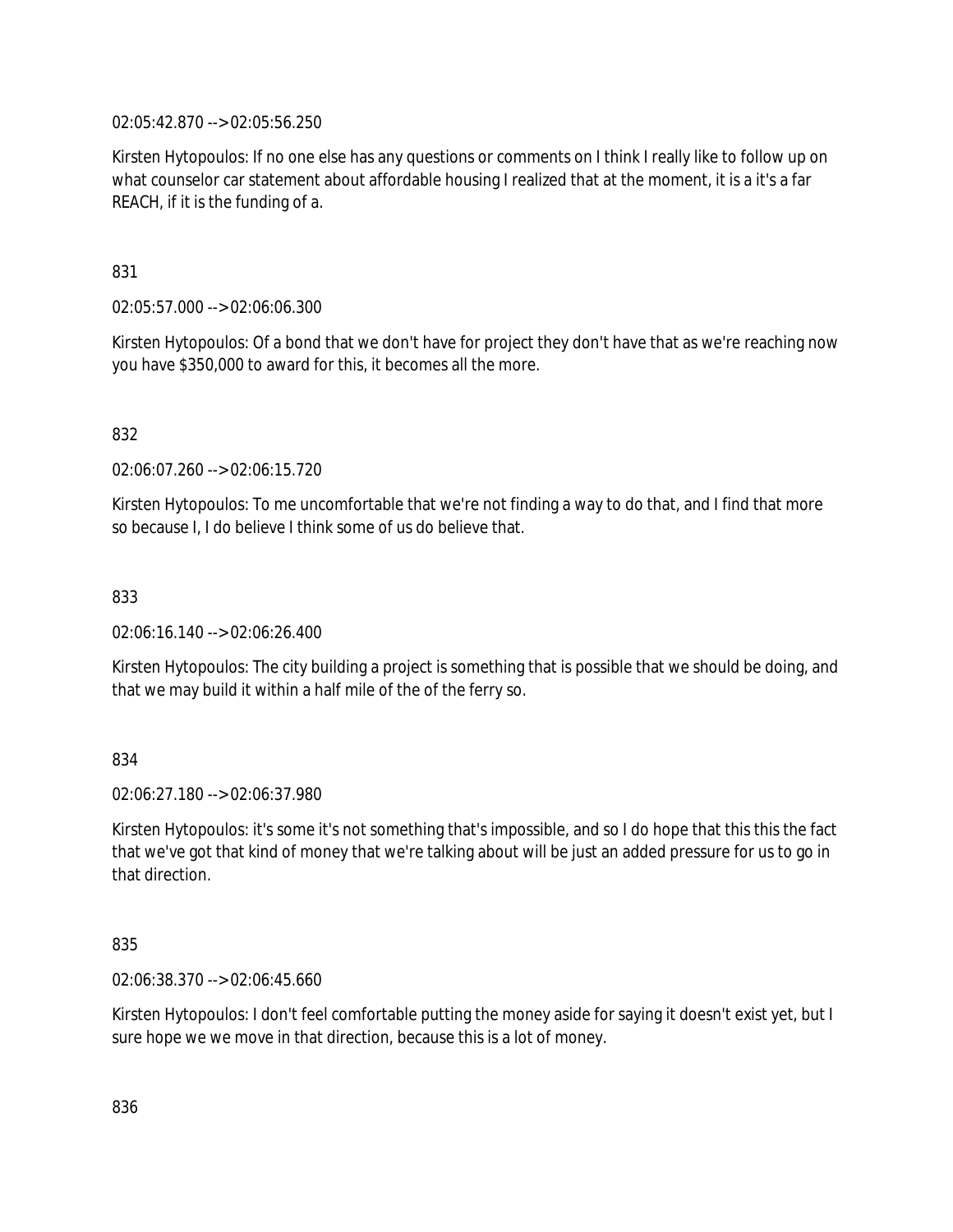02:06:48.090 --> 02:06:53.130

Kirsten Hytopoulos: Do we have any more comments or questions about the process for this year.

837

02:06:56.310 --> 02:06:56.880

Kirsten Hytopoulos: Okay.

838

02:06:57.930 --> 02:06:58.260

Kirsten Hytopoulos: yeah.

839

02:06:58.410 --> 02:07:08.670

Ellen Schroer (she/her): Excuse me, I think I heard one additional criteria that you would want me to converse with the chair and culture, and perhaps councilmember car as well about we will consolidate.

840

02:07:09.060 --> 02:07:19.680

Ellen Schroer (she/her): This information and put it back in your packet in July with our refined revenue estimate and then it'll be ready for you to review again and we can take some time in the interim to.

841

02:07:20.250 --> 02:07:24.540

Ellen Schroer (she/her): check in on the affordable housing information as well and have that ready to bring back to you at the same time.

842

02:07:25.110 --> 02:07:25.590

Kirsten Hytopoulos: Okay, thank you.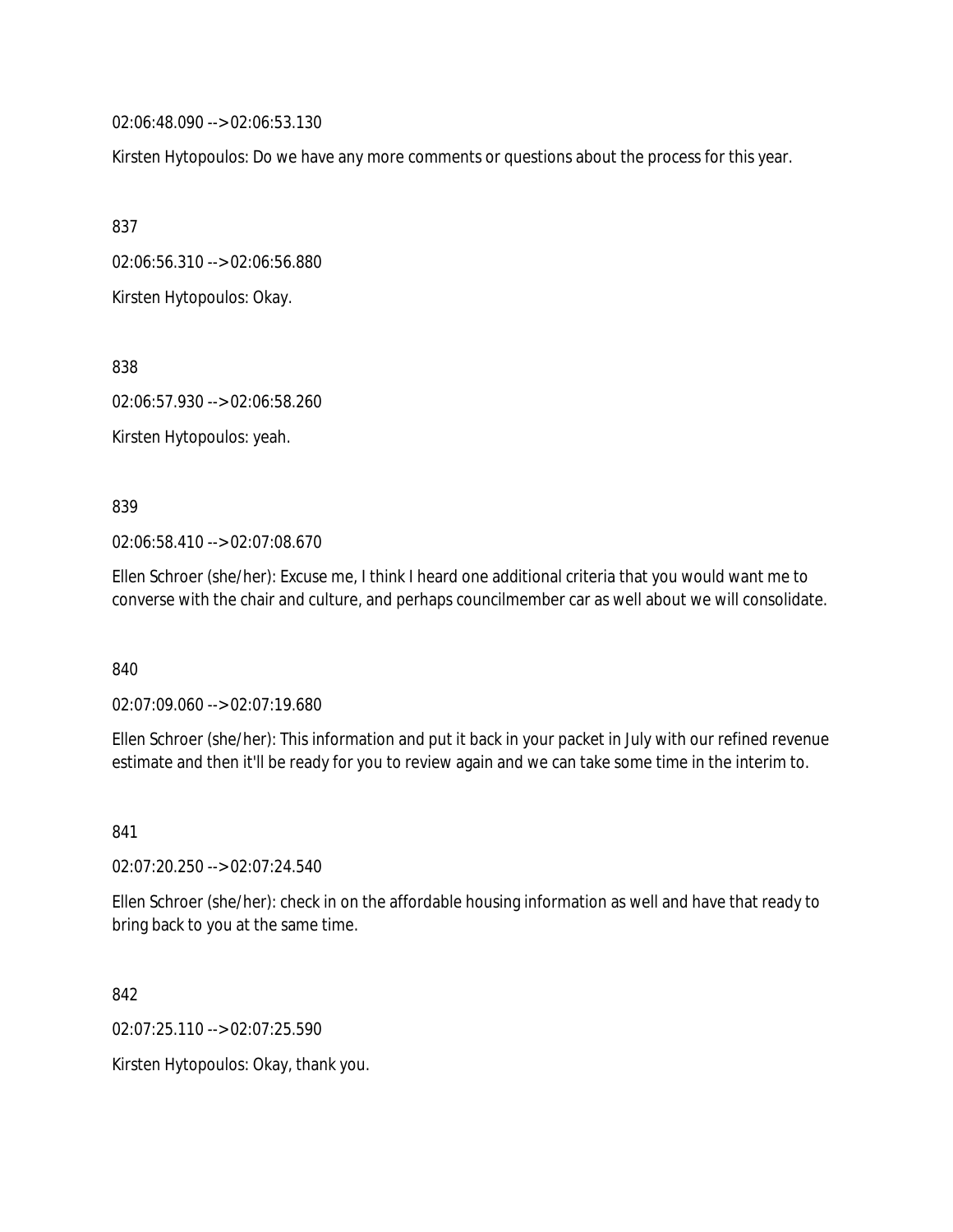02:07:26.310 --> 02:07:30.270

Kirsten Hytopoulos: Thank you so much alright, so it looks like we are done with item for B.

844

02:07:31.320 --> 02:07:33.810

Kirsten Hytopoulos: And the next item up is for the good of the order.

845

02:07:36.990 --> 02:07:39.210

Kirsten Hytopoulos: me counseling from 70 items for business order.

846

02:07:42.270 --> 02:07:43.560 Kirsten Hytopoulos: Number deets yeah.

847

02:07:43.770 --> 02:07:46.530

Joe Deets: I think he definitely mayor well just wanted to mention.

848

02:07:47.550 --> 02:07:58.740

Joe Deets: My colleague customer pollock and myself and city manager we're at the American legion post was at 172 yesterday and we were.

849

02:08:00.030 --> 02:08:03.960

Joe Deets: There to watch a Memorial Day ceremony, and it was very moving.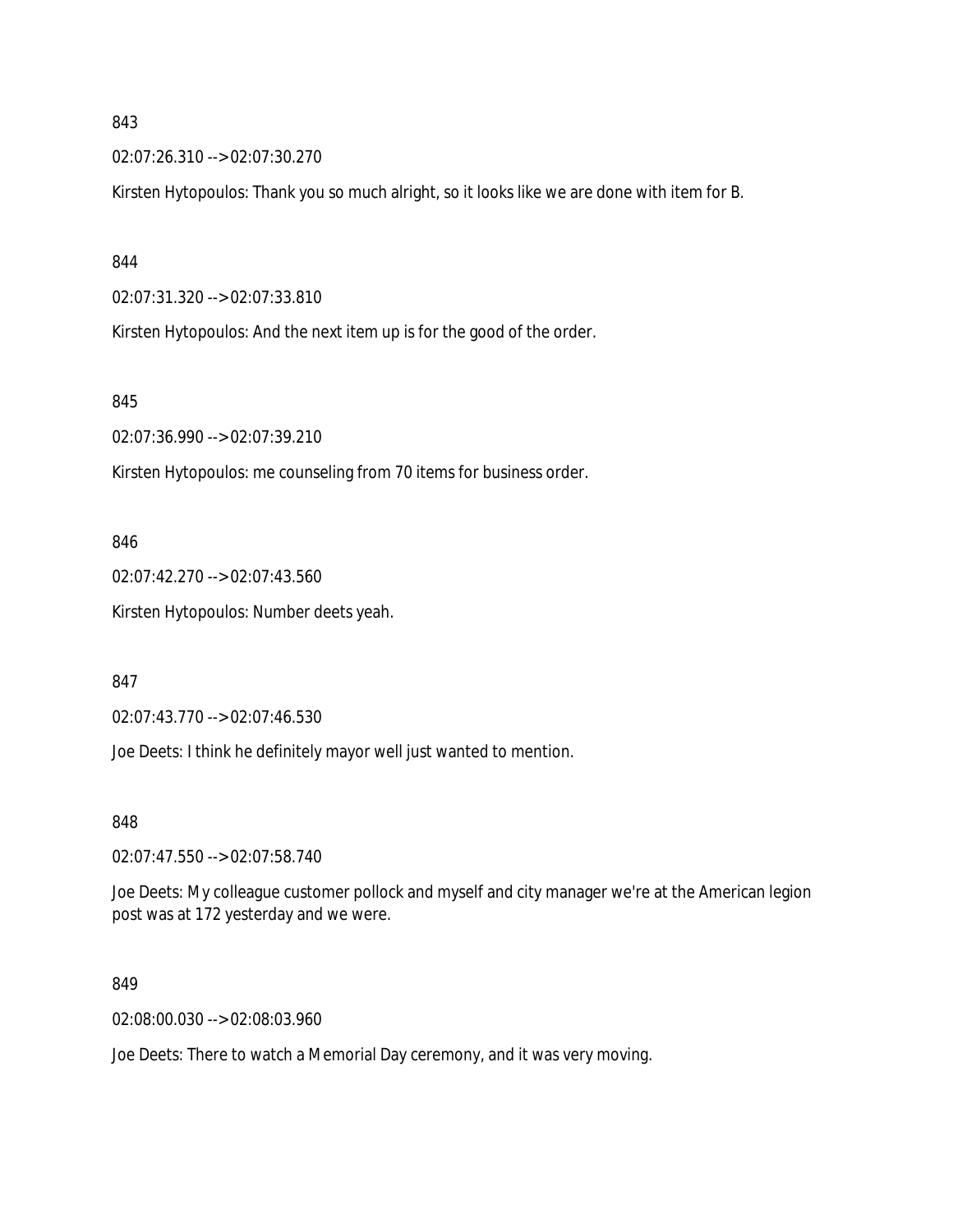02:08:04.770 --> 02:08:22.080

Joe Deets: One of my main my main takeaways is when they read out the names of the 24 islanders who have died in the service of their country, so our country, so I just wanted to share that it was very moving ceremony, and just made me really proud to live here.

851

02:08:24.210 --> 02:08:26.850

Kirsten Hytopoulos: Thank you for sharing that anyone else.

852

02:08:28.830 --> 02:08:29.670

Kirsten Hytopoulos: tells her Schneider.

853

02:08:31.710 --> 02:08:37.740

Leslie Schneider: I never do committee reports, and I know this is not a committee report so i'm just going to keep it really high level but.

854

02:08:38.880 --> 02:08:50.400

Leslie Schneider: councilmember deeds my in in our role as the kids have transit board learned today or voted today on the acquisition of six buses.

855

02:08:51.810 --> 02:09:10.920

Leslie Schneider: And so there are currently two in the kids have transit fleet and those were kind of experimental and whatnot and, and so this purchase of 60 buses is just kind of a watershed moment of where we're going so I just wanted to share that news, thank you.